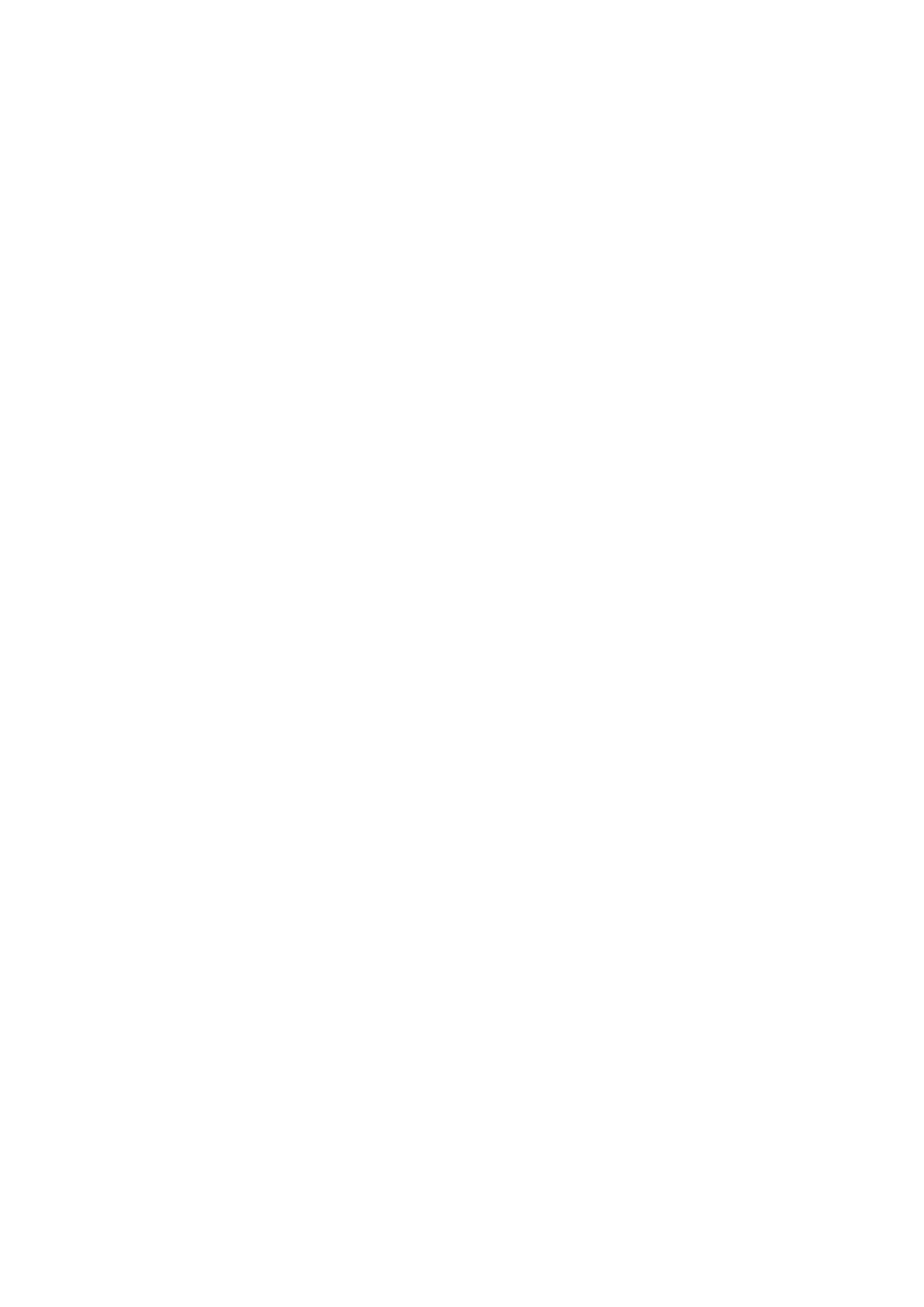# **Inhaltsverzeichnis**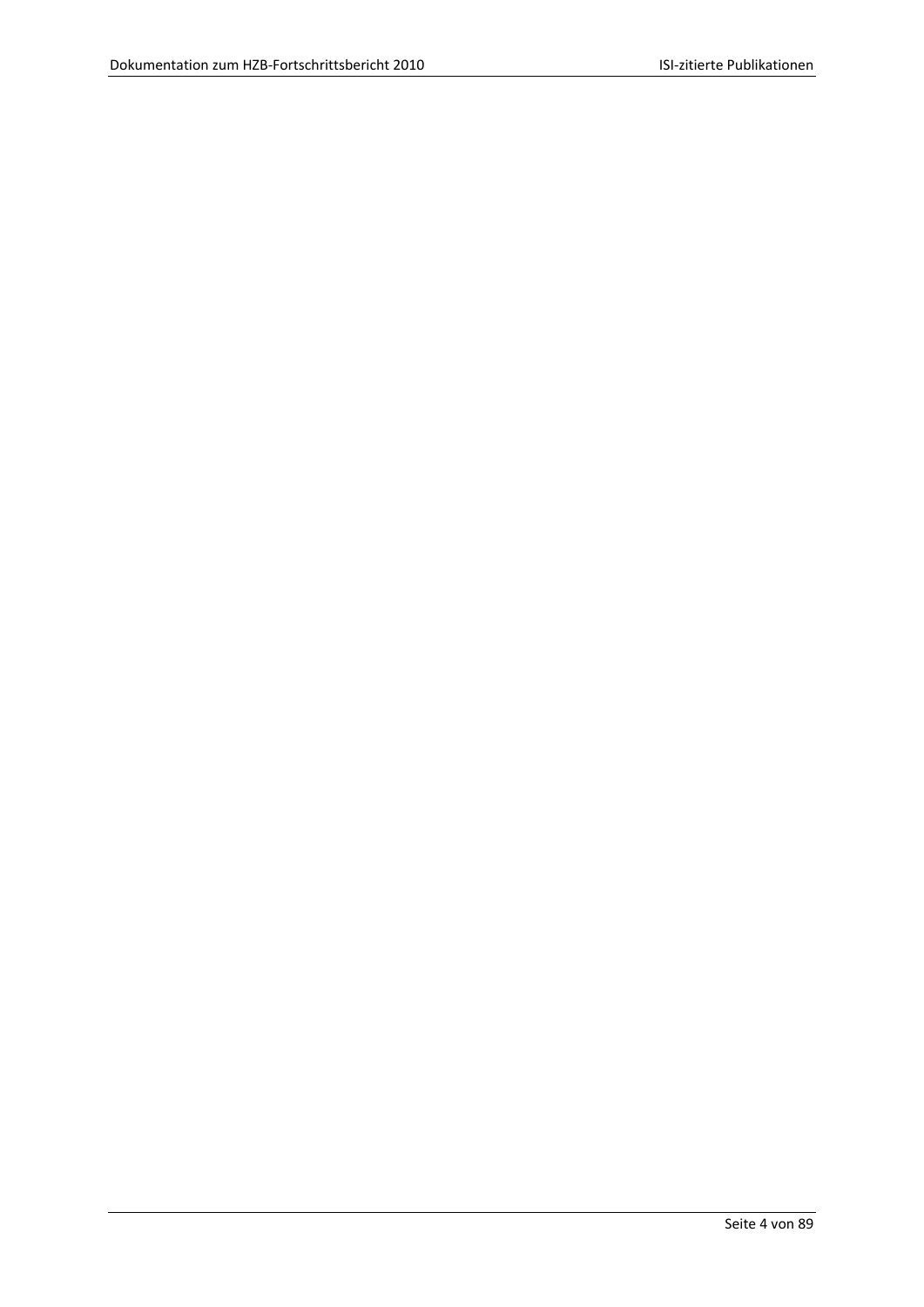# <span id="page-4-0"></span>**ISI zitierte Publikationen**

# **Programm EE**

1. **EE**

Henke, H; Kuster, A; Lochner, U; Sonntag, R **The phase transition to the low-temperature form of (D5O2)[SbCl6] and determination of the deuterium positions**

ZEITSCHRIFT FUR KRISTALLOGRAPHIE225

2. **AdAn** 

Bär, M.; Weinhardt, L.; Marsen, B.; Cole, B.; Gaillard, N.; Miller, E.L.; Heske, C. **Mo incorporation in \$WO\_3\$ thin film photoanodes: Tailoring the electronic structure for photoelectrochemical hydrogen production,** 

Applied Physics Letters96

3. **AdAn**

Hafemeister, M. ; Siebentritt, S. ; Albert, J. ; Lux-Steiner, M.Ch. ; Sadewasser, S. **Large Neutral Barrier at Grain Boundaries in Chalcopyrite Thin Films**

Physical Review Letters104

4. **AdAn**

Mönig, H.; Smith, Y. ; Caballero, R. ; Kaufmann, C.A. ; Lauermann, I. ; Lux-Steiner, M.Ch. ; Sadewasser, S.

**Direct Evidence for a Reduced Density of Deep Level Defects at Grain Boundaries of \$Cu(In,Ga)Se\_2\$ Thin Films**

Physical Review Letters105

5. **AdAn**

Behrends,J.; Schnegg, A.; Lips, K.; Thomsen, E.A.; Pandey, A.K.; Samuel, I.D.W.; Keeble, D.J. **Bipolaron formation in organic solar cells observed by pulsed electrically detected magnetic resonance**

Physical Review Letters105

6. **AdAn**

Gaillard, N.; Cole, B.; Kaneshiro, J.; Miller, E.L.; Marsen, B.; Weinhardt, L.; Bär, M.; Heske, C.; Ahn, K.-S.; Yan, Y.; Al-Jassim M.M.

**Improved current collection in \$WO\_3:Mo/WO\_3\$ bilayer photoelectrodes**

Journal of Materials Research25

7. **AdAn**

Weinhardt, L.; Bär, M.; Pookpanratana, S.; Morkel, M.; Niesen, T.P.; Karg, F.; Ramanathan, K.; Contreras, M.A.; Noufi, R.; Umbach, E.; Heske C. **Sulfur gradient-driven Se diffusion at the CdS/CuIn\$(S,Se)\_2\$ solar cell interface**

Applied Physics Letters96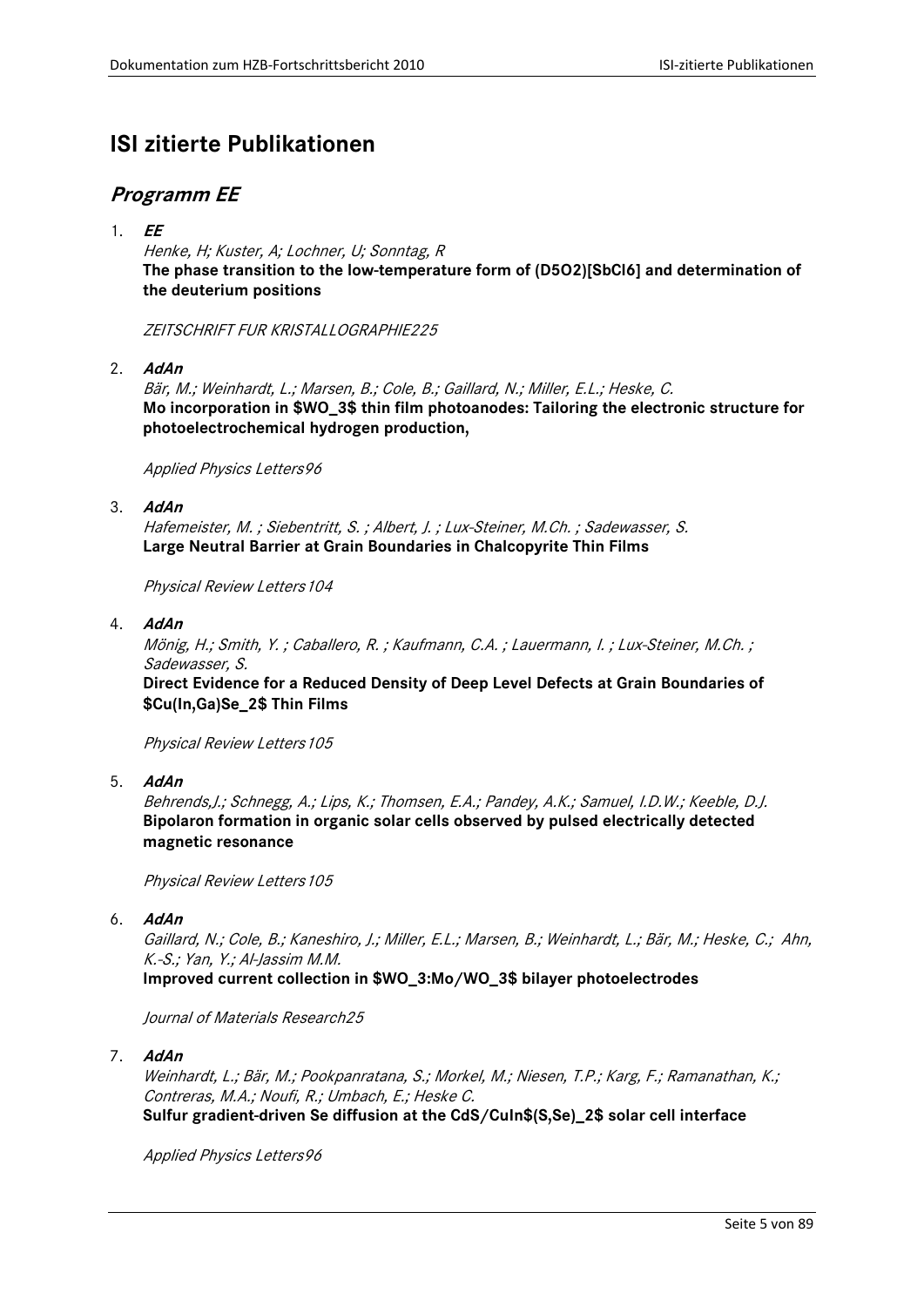#### 8. **AdAn**

Mesa, F. ; Gordillo, G. ; Dittrich, Th. ; Ellmer, K. ; Baier, R. ; Sadewasser, S. **Transient surface photovoltage of p-type \$Cu\_3BiS\_3\$**

#### Applied Physics Letters96

## 9. **AdAn**

Pookpanratana, S.; France, R.; Blum, M.; Bell, A.; Bär, M.; Weinhardt, L.; Zhang, Y.; Hofmann, T.; Fuchs, O.; Yang, W.; Denlinger, J.D., Mulcahy, S.; Moustakas, T.D.; Heske C. **Chemical structure of vanadium-based contact formation on n-AlN**

Journal of Applied Physics 108

10. **AdAn**

Bär, M.; Wimmer, M.; Wilks, R.G.; Roczen, M.; Gerlach, D.; Ruske, F.; Lips, K.; Rech, B.; Weinhardt, L.; Blum, M.; Pookpanratana, S.; Krause, S.; Zhang, Y.; Heske, C.; Yang, W.; Denlinger J.D. **Impact of solid-phase crystallization of amorphous silicon on the chemical structure of the buried Si/ZnO thin film solar cell interface**

Applied Physics Letters97

# 11. **AdAn**

Rodriguez-Alvarez, H.; Mainz, R.; Marsen, B.; Abou-Ras, D.; Schock,H.W. **Recrystallization of Cu-In-S thin films studied in situ by energy-dispersive X-ray diffraction** 

Journal of Applied Crystallography43

12. **AdAn**

Pookpanratana, S.; Liu, X.; Paudel, N.R.; Weinhardt, L.; Bär, M.; Zhang, Y.; Ranasinghe, A.; Khan, F.; Blum, M.; Yang, W.; Compaan, A.D.; Heske C. **Effects of postdeposition treatments on surfaces of CdTe/CdS solar cells**

Applied Physics Letters97

13. **AdAn**

Streeck, C, ; Beckhoff, B. ; Reinhardt, F. ; Kolbe, M. ; Kanngießer, B. ; Kaufmann, C.A. ; Schock, H.W.

**Elemental depth profiling of \$Cu(In,Ga)Se\_2\$ thin films by reference-free grazing incidence X-ray fluorescence analysis**

Nuclear Instruments and Methods in Physics Research B268

14. **AdAn**

Sadewasser, S. ; Lux-Steiner, M.Ch.

**Local surface photovoltage spectroscopy of Cu-phthalocyanine clusters on different substrates**

Journal of Vacuum Science and Technology B28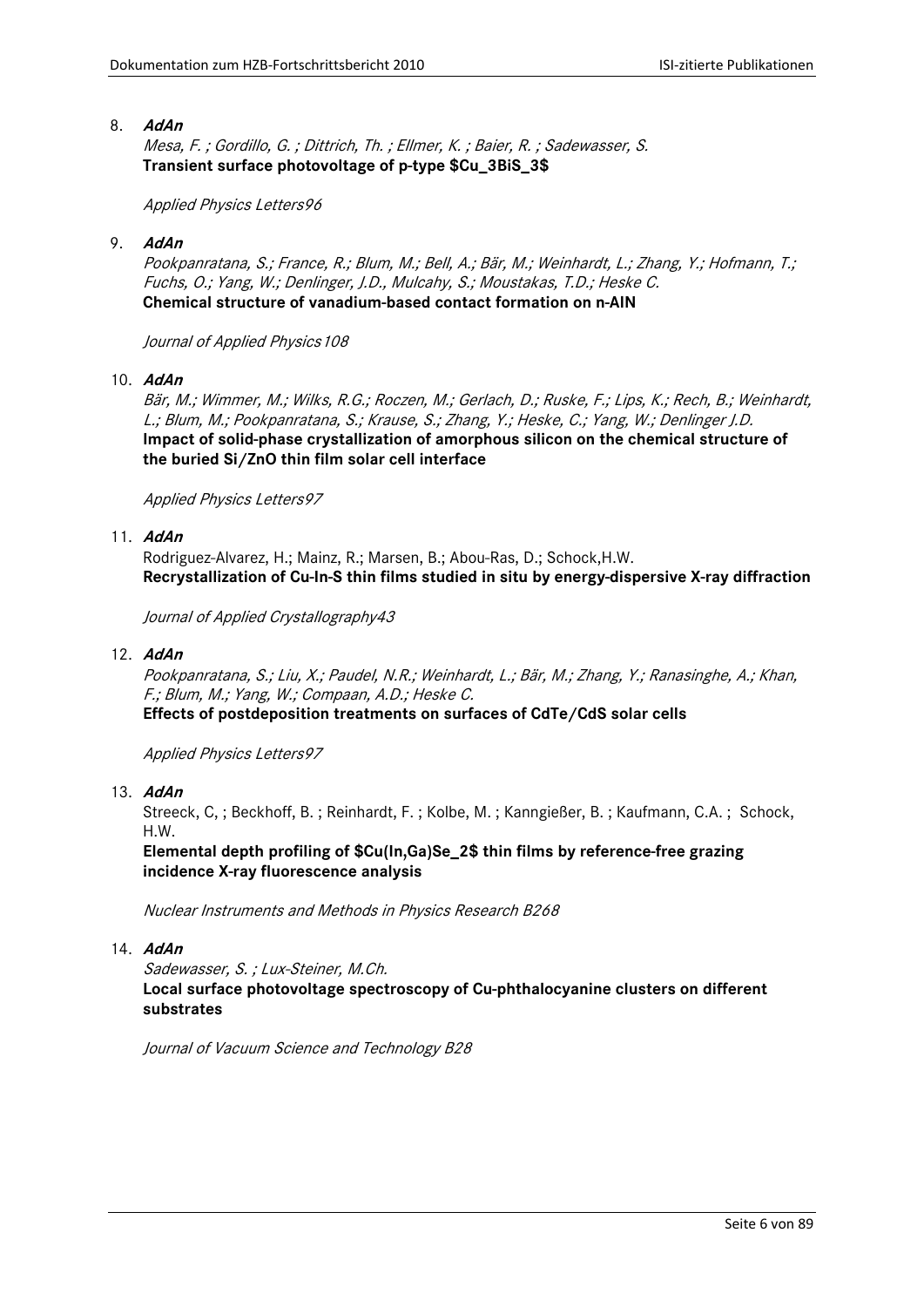## 15. **AdAn**

Bär, M.; Barreau, N.; Couzinié-Devy, F.; Pookpanratana, S.; Klaer, J.; Blum, M.; Zhang, Y.; Yang, W.; Denlinger, J.D.; Schock, H.-W.; Weinhardt, L.; Kessler, J.; Heske C. **Nondestructive depth-resolved spectroscopic investigation of the heavily intermixed \$In\_2S\_3/Cu(In,Ga)Se\_2\$ interface**

## Applied Physics Letters96

## 16. **AdAn**

Broker, B; Hofmann, OT; Rangger, GM; Frank, P; Blum, RP; Rieger, R; Venema, L; Vollmer, A; Mullen, K; Rabe, JP; Winkler, A; Rudolf, P; Zojer, E; Koch, N **Density-Dependent Reorientation and Rehybridization of Chemisorbed Conjugated Molecules for Controlling Interface Electronic Structure**

PHYSICAL REVIEW LETTERS 104

# 17. **AdAn**

Pookpanratana, S.; Repins, I; Bar, M; Weinhardt, L; Zhang, Y; Felix, R; Blum, M; Yang, W; Heske, C **CdS/Cu(In,Ga)Se-2 interface formation in high-efficiency thin film solar cell**

APPLIED PHYSICS LETTERS97

# 18. **AdAn**

Saez-Araoz, R; Lauermann, I; Neisser, A; Lux-Steiner, MC; Ennaoui, A **Chemical Composition and Electronic Properties of CuInS2/Zn(S,O) Interfaces** 

MRSWarrendale(Materials Research Society Symposium Proceedings ; 1165)

#### 19. **AdAn**

Scheer, R; Perez-Rodriguez, A; Metzger, WK **Advanced diagnostic and control methods of processes and layers in CIGS solar cells and module**

PROGRESS IN PHOTOVOLTAICS18

# 20. **AdAn**

Bordignon, E.; Brutlach, H.; Urban, L.; Hideg, K.; Savitsky, A.; Schnegg, A.; Gast, P.; Engelhard, M.; Groenen, E.J.J.; Möbius, K.; Steinhoff, H.-J.

**Heterogeneity in the nitroxide micro-environment: polarity and proticity effects in spinlabeled proteins studied by multi-frequency EPR**

APPLIED MAGNETIC RESONANCE37

21. **AdAn**

Fehr, M.; Schnegg, A.; Teutloff, C.; Bittl, R.; Astakhov, O.; Finger, F.; Rech, B.; Lips, K. **Hydrogen distribution in the vicinity of dangling bonds in hydrogenated amorphous silicon (a-Si:H)**

Physica Status Solidi A207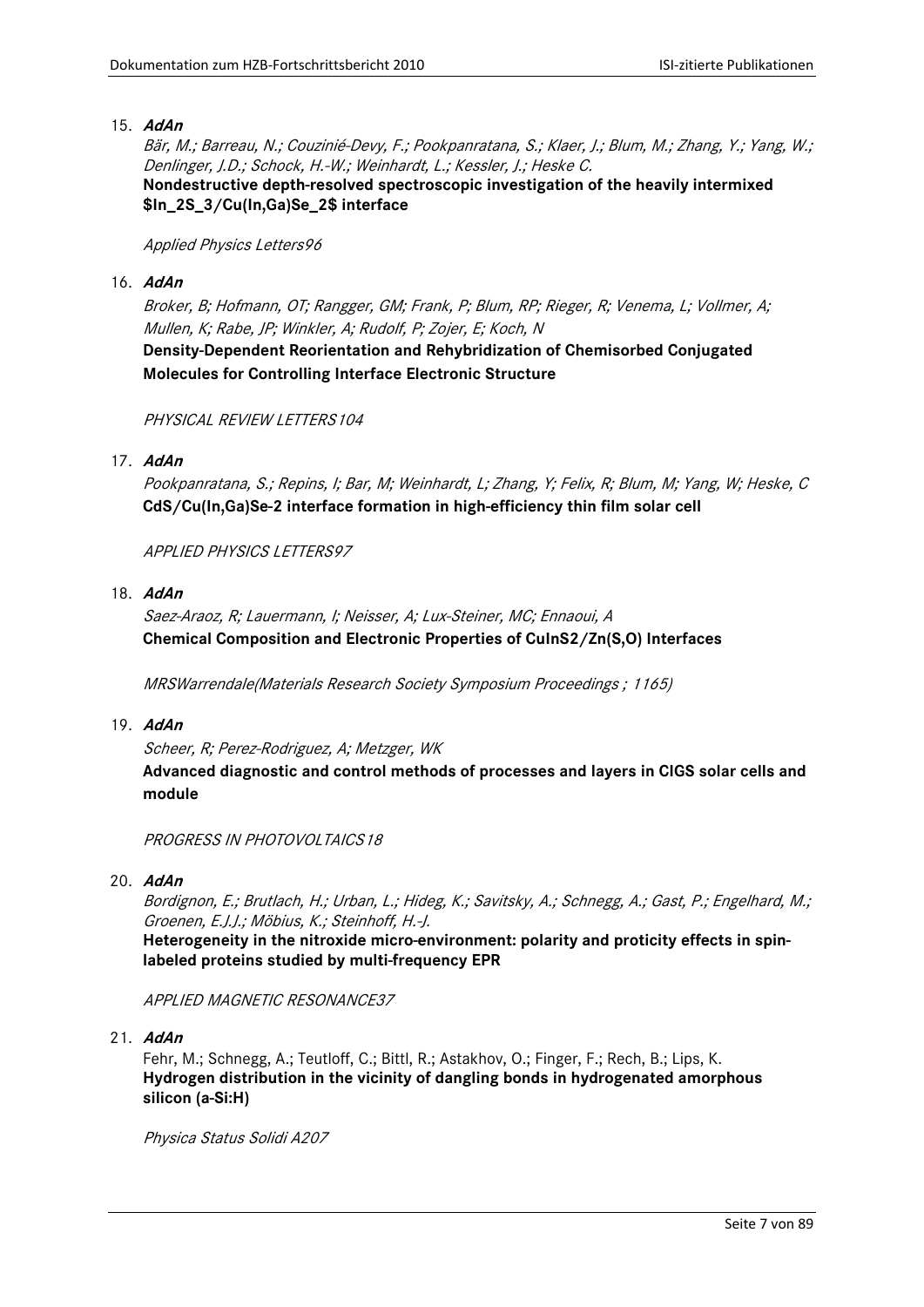## 22. **AdAn**

Tran, I.C.; Félix, R.; Bär, M.; Weinhardt, L.; Zhang, Y.; Heske C. **Oxidation of titanium-decorated single-walled carbon nanotubes and subsequent reduction by lithium**

Journal of the American Chemical Society132

#### 23. **Fuel**

Martinez Moreno E.;Kunst M.;

**Study of Excess Charge Carrier Lifetime in \$Si/a-SiN\_x:H\$ Heterojunctions under the Influence of an External Field**

Electrochemical and Solid-State Letters13

# 24. **Fuel**

Lublow, M.; Skorupska, K.; Zoladek, S.; Kulesza, P.J.; Vo-Dinh, T.; Lewerenz, H.J. **On the behaviour of Au plasmonic nanoparticles during hydrogen evolution at p-Si**

Electrochemistry Communications12

# 25. **Fuel**

Lewerenz, H.J.; Munoz, A.G.; Skorupska, K.; Stempel, T.; Klemm, H.W.; Kanis, M.; Lublow, M. **Silicon surface transformations: From initial phases of pore formation to nanoscopic metal-insulator-semiconductor junctions**

Journal of Electroanalytical Chemistry646

26. **Fuel**

Tornow J.; Schwarzburg K.; Belaidi A.; Dittrich T.; Kunst M.; Hannappel T. **Charge separation and recombination in radial \$ZnO/In\_2S\_3/CuSCN\$ heterojunction structures**

Journal of Applied Physics 108

# 27. **Fuel**

Schroder, A; Wippermann, K; Zehl, G; Stolten, D **The influence of cathode flow field surface properties on the local and time-dependent performance of direct methanol fuel cells**

ELECTROCHEMISTRY COMMUNICATIONS12

28. **Fuel**

Moreno, EM; Kunst, M

**Study of Excess Charge Carrier Lifetime in Si/a-SiNx:H Heterojunctions under the Influence of an External Field**

ELECTROCHEMICAL AND SOLID STATE LETTERS13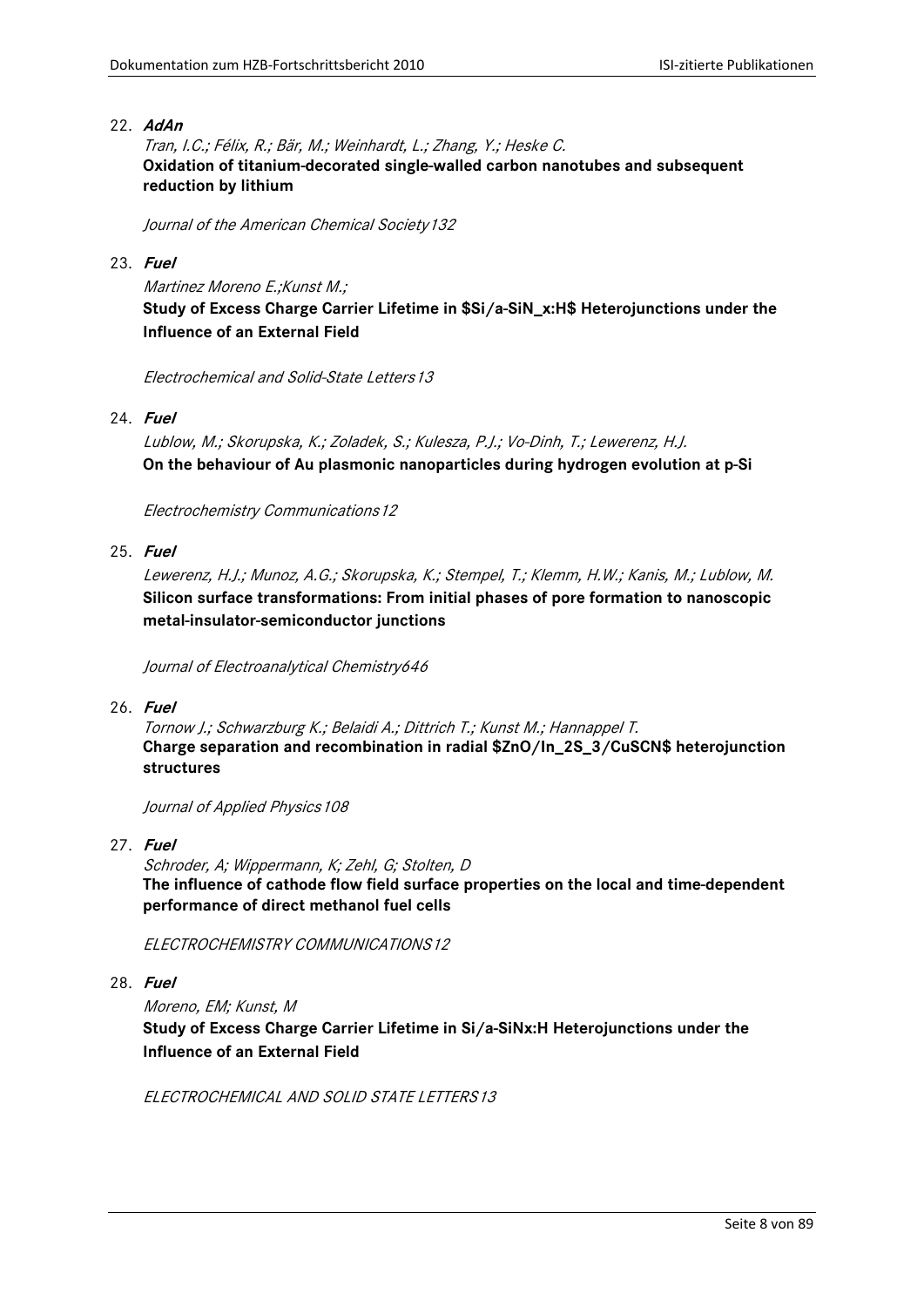## 29. **Fuel**

Munoz, A.G.; Skorupska, K; Lewerenz, HJ **Fundamental Aspects of Electrodeposition for the Realization of Plasmonic Nanostructures**

#### CHEMPHYSCHEM11

## 30. **Fuel**

Lewerenz, H.J.; Heine, C.; Skorupska, K.; Szabo, N.; Hannappel, T.; Vo- Dinh, T.; Campbell, S.A.; Klemm, H.W.; Munoz, A.G.

**Photoelectrocatalysis: principles, nanoemitter applications and routes to bio-inspired systems**

Energy and Environmental Science3

# 31. **NoMa**

Nowotny, M.K.; Bogdanoff, P.; Dittrich,T.; Fiechter, S.; Fujishima, A.; Tributsch, H. **Observation of p-type semiconductivity in titanium dioxide at room temperature**

Materials Letters64

# 32. **NoMa**

Gross, D.; Mora-Seró, I.; Dittrich, T.; Belaidi, A.; Mauser, C.; Houtepen, A.J.; Da Como, E.; Rogach, A.L.; Feldmann, J.

**Charge separation in type II tunneling multilayered structures of CdTe and CdSe nanocrystals directly proven by surface photovoltage spectroscopy**

Journal of the American Chemical Society132

#### 33. **NoMa**

Sahin, C.; Ulusoy, M.; Zafer, C.; Ozsoy, C.; Varlikli, C.; Dittrich, T.; Cetinkaya, B.; Icli, S. **The syntesis and characterization of 2-(2'-pyridyl)benzimidazole heteroleptic ruthenium complex: Efficient sensitizer for molecular photovoltaics**

Dyes and Pigments84

# 34. **NoMa**

Sahin, C.; Dittrich, Th.; Varlikli, C.; Icli, S.; Lux-Steiner, M.Ch. **Role of side groups in pyridine and bipyridine ruthenium dye complexes for modulated surface photovoltage in nanoporous \$TiO\_2\$** 

Solar Energy Materials and Solar Cells94

#### 35. **NoMa**

Sheppard, L.R.; Dittrich, T.; Nowotny, J.; Bak, T. **Surface photovoltage studies of nonstoichiometric rutile titanium dioxide**

Applied Physics Letters96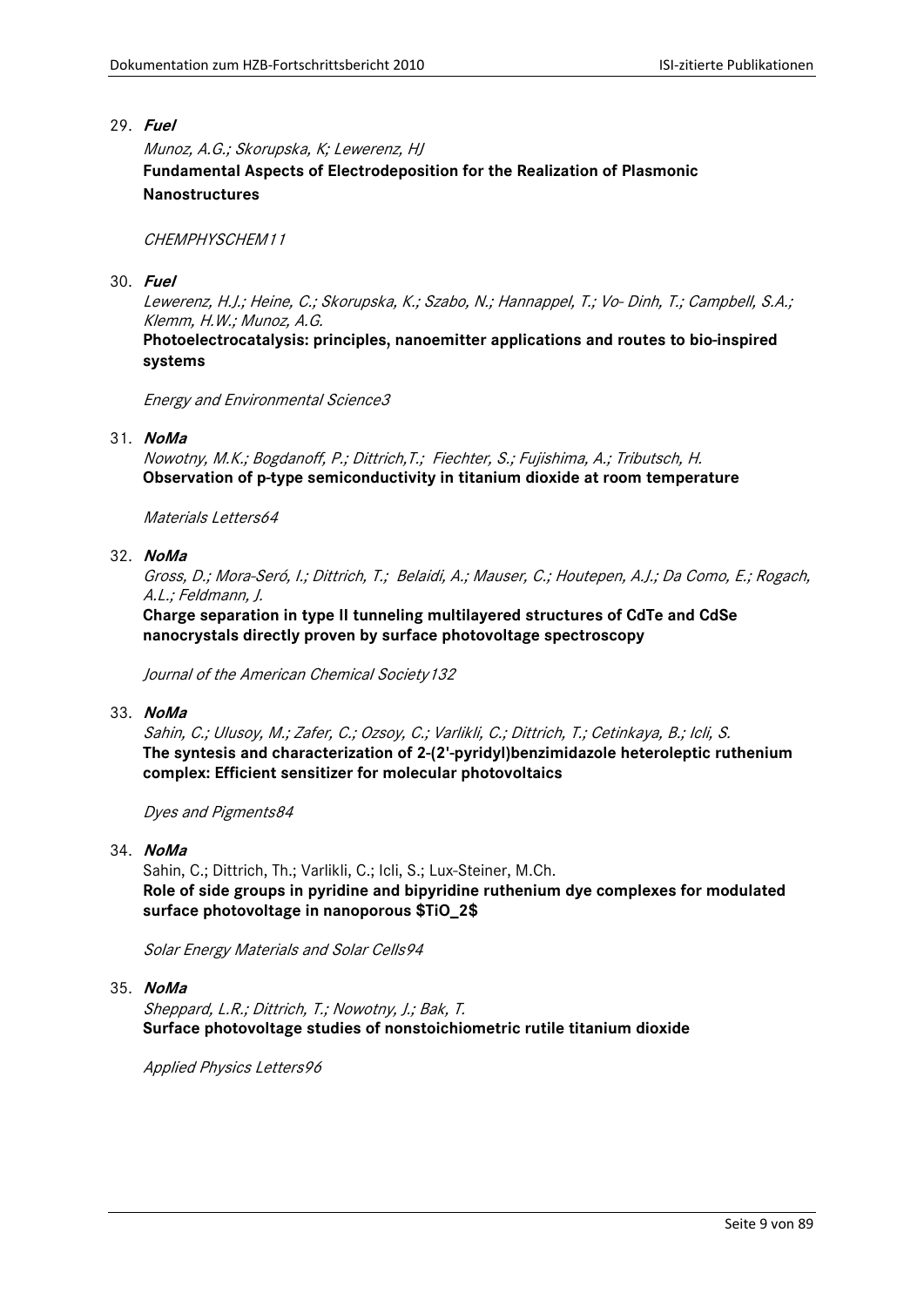## 36. **NoMa**

Ozimova, A.E. ; Bruevich, V.V.; Dittrich, T.; Paraschuk, D.Yu. **Enhanced photostability and red-NIR photosensitivity of conjugated polymer chargetransfer complexes**

Macromolecular Symposia296

## 37. **NoMa**

Mora-Seró, I.; Gross, D.; Mittereder, T.; Lutich, A.A.; Susha, A.S.; Dittrich, T.; Belaidi, A.; Caballero, R.; Langa, F.; Bisquert, J.; Rogach, A.L.

**Nanoscale interaction between CdSe or CdTe nanocrystals and molecular dyes fostering or hindering directional charge separation**

Small<sub>6</sub>

## 38. **NoMa**

Aureau, D.; Rappich, J.; Moraillon, A.; Allongue, P.; Ozanam, F.; Chazalviel, J.-N. **In situ monitoring of the electronic properties and the pH stability of grafted Si(111)**

Journal of Electroanalytical Chemistry646

# 39. **NoMa**

Fuertes Marrón, D. ; Cánovas, E. ; Levy, M.Y. ; Martí, A. ; Luque, A. ; Afshar, M. ; Albert, J. ; Lehmann, S. ; Abou-Ras, D. ; Sadewasser, S. ; Barreau, N.

**Optoelectronic evaluation of the nanostructuring approach to chalcopyrite-based intermediate band materials**

Solar Energy Materials and Solar Cells94

#### 40. **NoMa**

Levcenco, S.; Doka, S.; Tezlevan, V.; Fuertes-Marron, D.; Kulyuk, L.; Schedel-Niedrig, T.; Lux-Steiner, M. Ch.; Arushanov, E.

**Temperature dependence o the exciton gap in monocrystalline \$CuGaS\_2\$**

Physica B405

41. **NoMa**

Koteski, V.; Doka-Yamigno, S.; Hofstetter, J.; Rusu, M.; Mahnke, H.-E.; Lux-Steiner, M.Ch.; Schedel-Niedrig, Th.; Arushanov, E **Germanium doping of wider-band-gap \$CuGaSe\_2\$ chalcopyrites: Local and electronic structure** 

Physical Review B81

#### 42. **NoMa**

Funes, M. ; Zabel, P. ; Dittrich, Th. ; Durantini, E.N. ; Otero, L. **Interaction induced transition in the nanoporous \$TiO\_2\$/Pd-porphyrin** system

Physica Status Solidi C7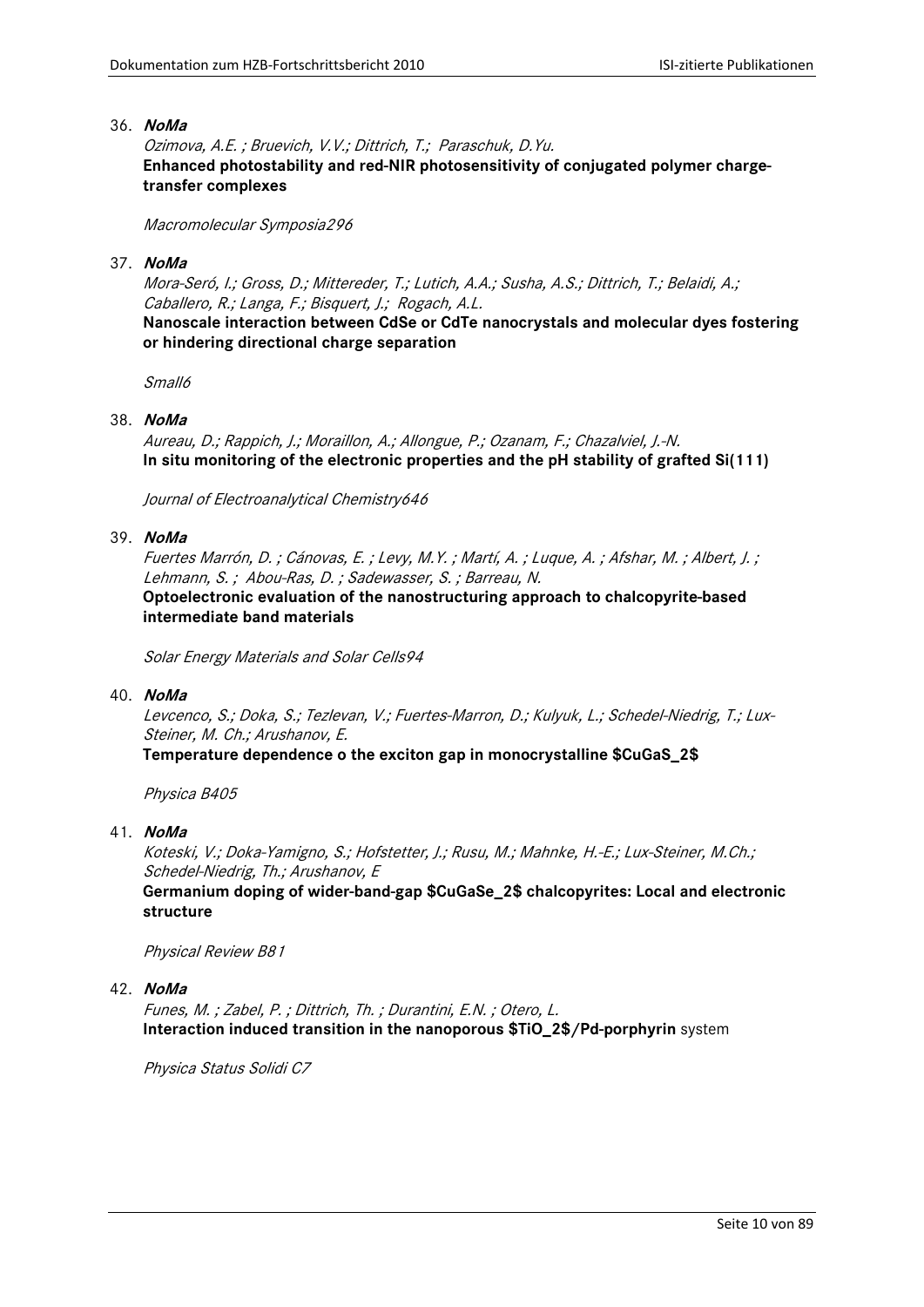## 43. **NoMa**

Camus, C. ; Abou-Ras, D. ; Allsop, N.A. ; Gledhill, S.E. ; Köhler, T. ; Rappich, J. ; Lauermann, I. ; Lux-Steiner, M.C. ; Fischer, Ch.-H **Formation of \$CuInS\_2\$-carbon multilayers in the spray ILGAR process.**

Physica Status Solidi A207

## 44. **NoMa**

Rusu, M.; Wiesner, S; Lauermann, I; Fischer, CH; Fostiropoulos, K; Audinot, JN; Fleming, Y; Lux-Steiner, MC

**Formation of charge-selective Mg-Ag electrodes to CuPc: C-60 blend layers**

APPLIED PHYSICS LETTERS97

45. **NoMa**

Salome, PMP; Fernandes, PA; da Cunha, AF; Leitao, JP; Malaquias, J; Weber, A; Gonzalez, JC; da Silva, MIN

**Growth pressure dependence of Cu2ZnSnSe4 properties**

SOLAR ENERGY MATERIALS AND SOLAR CELLS94

# 46. **NoMa**

Stephan, C; Schorr, S; Schock, HW

**New Structural Investigations in the Cu2Se(S)-In2Se(S)(3)/ Cu2Se(S)-Ga2Se(S)(3) Phase Diagram** 

MRSWarrendale(Materials Research Society Symposium Proceedings ; 1165)

# 47. **TFD**

Zijlmans, RAB; Welzel, S; Gabriel, O; Yagci, G; van Helden, JH; Ropcke, J; Schram, DC; Engeln, R **Experimental study of surface contributions to molecule formation in a recombining N-2/O-2 plasma**

JOURNAL OF PHYSICS D-APPLIED PHYSICS43

# 48. **TFD**

Döscher, H.; Kunert, B.; Beyer, A.; Supplie, O.; Volz, K., Stolz, W.; Hannappel, T. **In situ antiphase domain quantification applied on heteroepitaxial GaP growth on Si(100)**

Journal of Vacuum Science and Technology B28

# 49. **TFD**

Yang, F.; Hunger, R.; Rademann, K.; Rappich J. **Photoluminescence and surface photovoltage of ethynyl derivative-terminated Si(111) surfaces**

Physica Status Solidi C7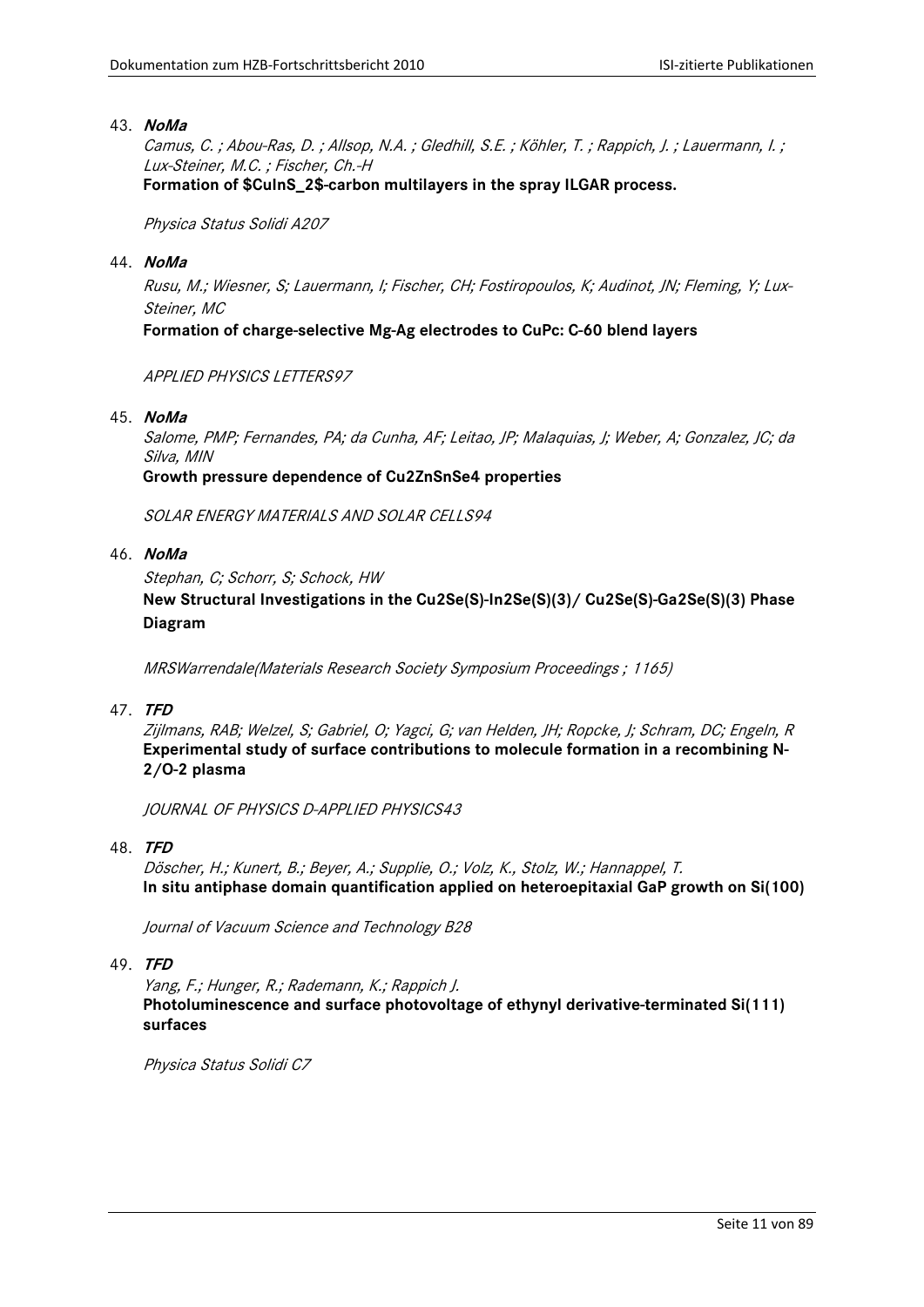Wolters, J.; Schell, A.W.; Kewes, G.; Nüsse, N.; Schoengen, M.; Döscher, H.; Hannappel, T.; Löchel, B.; Barth, M.; Benson, O.

**Enhancement of the zero phonon line emission from a single nitrogen vacancy center in a nanodiamond via coupling to a photonic crystal cavity**

Applied Physics Letters97

## 51. **TFD**

Sarikov, A.; Stegemann, B.; Schmidt, M. **A model of the passivation of ultrathin \$SiO\_2\$ layer/Si substrate interfaces by atomic hydrogen from a thermalised plasma source**

Thin Solid Films518

52. **TFD**

Seidel, U.; Döscher, H.; Lehmann, C.; Pettenkofer, C.; Hannappel, T. **Photoemission spectroscopy at MOVPE-prepared InGaAs(100) surface reconstructions**

Surface Science604

# 53. **TFD**

Döscher, H.; Hannappel, T. **In situ reflection anisotropy spectroscopy analysis of heteroepitaxial GaP films grown on Si (100)**

Jorunal of Applied Physics 107

# 54. **TFD**

Döscher, H.; Dobrich, A.; Brückner, S.; Kleinschmidt, P.; Hannappel, T. **Si(100) surfaces in a hydrogen-based process ambient**

Applied Physics Letters97

55. **TFD**

Caballero, R.; Izquierdo-Roca, V.; Fontané, X.; Kaufmann, C.A.; Àlvarez-García, J.; Eicke, A.; Calvo-Barrio, L.; Pérez-Rodríguez, A.; Schock, H.W.; Morante, J.R. **Cu deficiency in multi-stage co-evaporated \$Cu(In,Ga)Se\_2\$ for solar cells applications: Microstructure and Ga in-depth alloying**

Acta Materialia58

56. **TFD**

Sarikov, A.; Schneider, J.; Berghold, J.; Muske, M.; Sieber, I.; Gall, S.; Fuhs, W. **A kinetic simulation study of the mechanisms of aluminum induced layer exchange process**

Journal of Applied Physics107

# 57. **TFD**

Gall, S.; Becker, C.; Lee, K.Y.; Sontheimer, T.; Rech, B. **Growth of polycrystalline silicon on glass for thin-film solar cells**

Journal of Crystal Growth312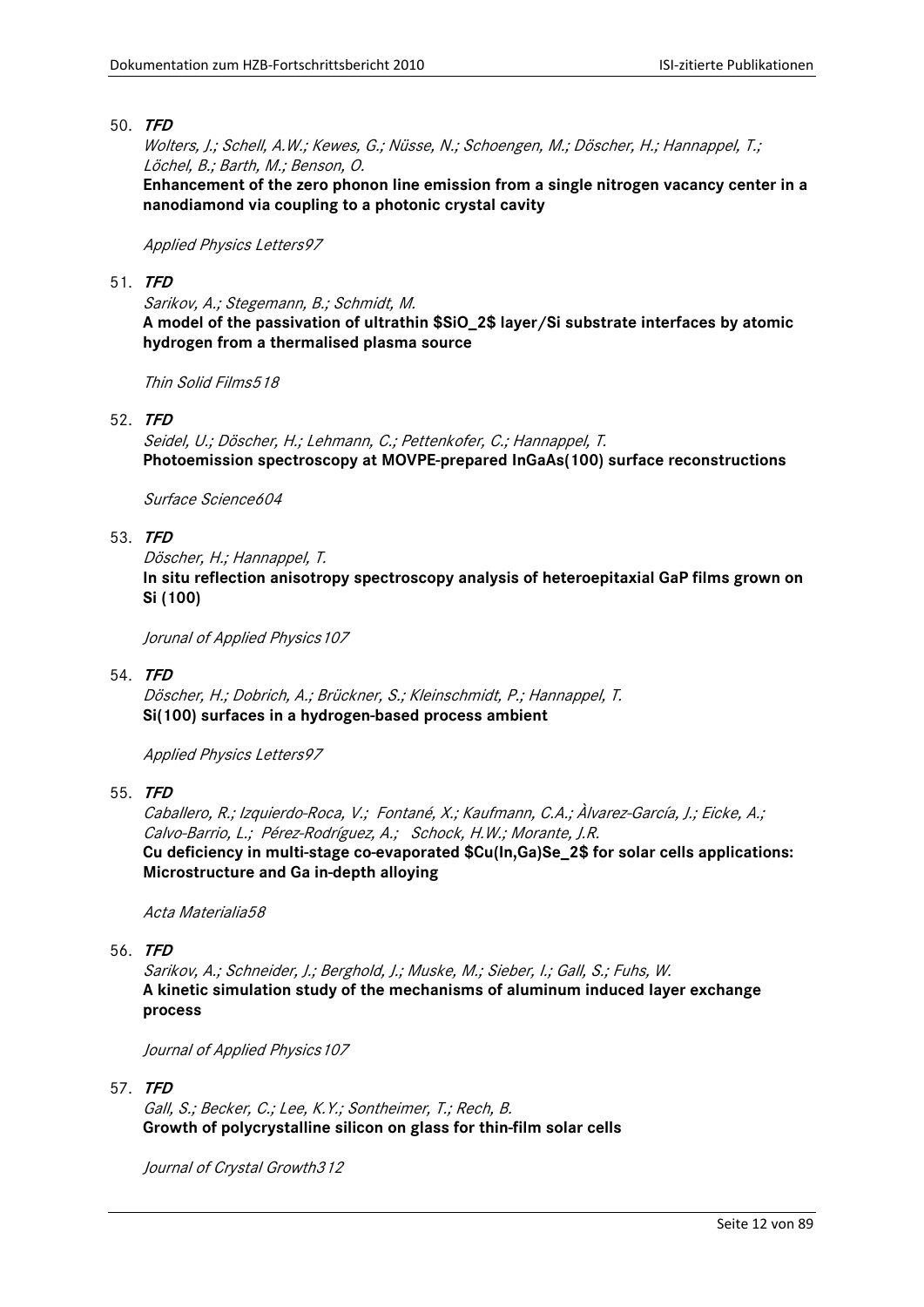Naghavi, N.; Abou-Ras, D.; Allsop, N.; Barreau, N.; Bücheler, S.; Ennaoui, A.; Fischer, C.-H.; Guillen, C.; Hariskos, D.; Herrero, J.; Klenk, R.; Kushyia, K.; Lincot, D.; Menner, R.; Nakada, T.; Platzer-Björkman, S.; Spiering, S.; Tiwari, A.N.; Törndahl,

**Buffer layers and transparent conducting oxides for chalcopyrite \$Cu(In,Ga)(S,Se)\_2\$ based thin film photovoltaics: present status and current developments**

# PROGRESS IN PHOTOVOLTAICS18

#### 59. **TFD**

Krämer, M.; Roodenko, K.; Pollakowski, B.; Hinrichs, K.; Rappich, J.; Esser, N.; von Bohlen, A.; Hergenröder, R.

**Combined ellipsometry and X-ray related techniques for studies of ultrathin organic nanocomposite films**

Thin Solid Films518

#### 60. **TFD**

Döscher, H.; Kleinschmidt, P.; Hannappel, T. **Atomic surface structure of Si(100) substrates prepared in a chemical vapor environment**

Applied Surface Science257

61. **TFD**

Marsen, B.; Steinkopf, L.; Singh, A.; Wilhelm, H.; Lauermann, I.; Unold, T.; Scheer, R.; Schock, H.-  $W:$ 

**Effects of Ti-incorporation in \$CuInS\_2\$ solar cells**

Solar Energy Materials and Solar Cells94

62. **TFD**

Nickel, N.H. **Hydrogen-induced passivation of grain-boundary defects in polycrystalline silicon**

Solid State Phenomena0

63. **TFD**

Caballero, R.; Kaufmann, C.A.; Eisenbarth,T.; Grimm, A.; Lauermann, I.; Unold, T.; Klenk, R.; Schock, H.W.;

**Influence of Na on \$Cu(In,Ga)Se\_2\$ solar cells grown on polyimide substrates at low temperature: Impact on the \$Cu(In,Ga)Se\_2\$/Mo interface**

Applied Physics Letters96

64. **TFD**

Kaigawa, R.; Funahashi, K.; Fujie, R.; Wada, T.; Merdes, S.; Caballero, R.; Klenk, R. **Tandem solar cells with \$Cu(In,Ga)S\_2\$ top cells on ZnO coated substrates**

Solar Energy Materials and Solar Cells94

65. **TFD**

Aé, L.; Kieven, D.; Chen, J.; Klenk, R.; Rissom, Th.; Tang, Y.; Lux-Steiner, M.Ch. **ZnO nanorod arrays as an antireflective coating for \$Cu(In,Ga)Se\_2\$ thin film solar cells**

PROGRESS IN PHOTOVOLTAICS: RESEARCH AND APPLICATIONS18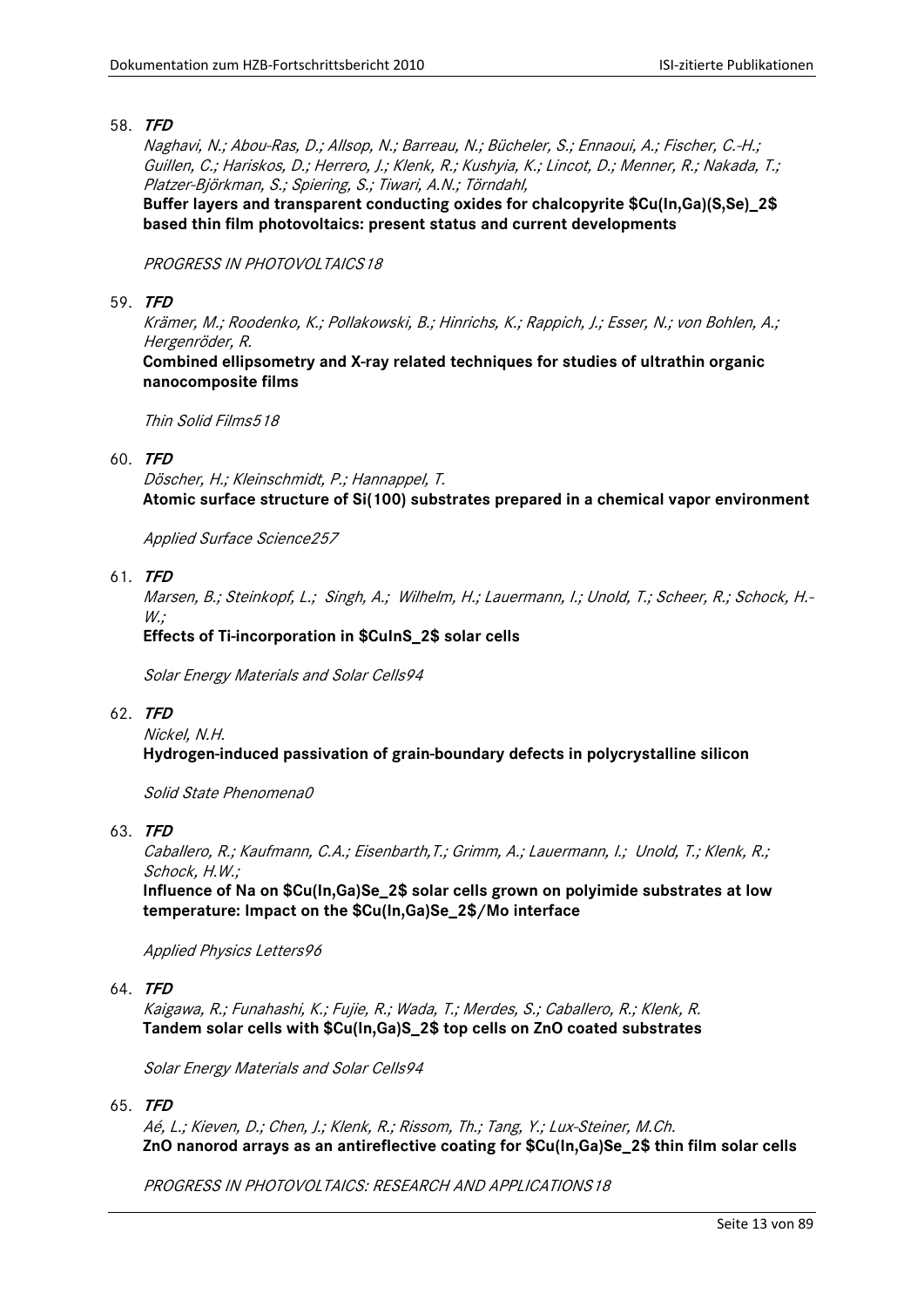Schulze, T.F.; Korte, L.; Conrad, E. ; Schmidt, M.; Rech, B. **Electrical transport mechanisms in a-Si:H/c-Si heterojunction solar cells**

Journal of Applied Physics107

## 67. **TFD**

Grimm, A.; Just, J.; Kieven, D.; Lauermann, I.; Palm, J.; Neisser, A.; Rissom, T.; Klenk, R. **Sputtered Zn(O,S) for junction formation in chalcopyrite-based thin film solar cells**

Physica Status Solidi - Rapid Research Letters4

68. **TFD**

Ruske, F.; Roczen, M.; Lee, K.; Wimmer, M.; Gall, S.; Hüpkes, J.; Hrunski, D.; Rech, B. **Improved electrical transport in Al-doped zinc oxide by thermal treatment**

Journal of Applied Physics 107

## 69. **TFD**

Schulze, T.F.; Korte, L.; Conrad, E. ; Schmidt, M.; Rech, B. **High-forward-bias transport mechanism in a-Si:H/c-Si heterojunction solar cells**

Physica Status Solidi A207

70. **TFD**

Pagels, M. ; Reinhardt, F. ; Pollakowski, B. ; Roczen, M. ; Becker C. ; Lips K. ; Rech B. ; Kanngießer B.; Beckhoff, B.

**GIXRF-NEXAFS investigations on buried ZnO/Si interfaces: A first insight in changes of chemical states due to annealing of the specimen**

Nuclear Instruments and Methods in Physics Research B268

#### 71. **TFD**

Roodenko, K.; Yang, F.; Hunger, R.; Esser, N.; Hinrichs, K.; Rappich, J. **Passivation of Si(111) surfaces with electrochemically grafted thin organic films**

Surface Science604

# 72. **TFD**

Kieven, D.; Grimm, A.; Lauermann, I.; Rissom, T.; Klenk, R. **Band alignment at \$Sb\_2S\_3/Cu(In,Ga)Se\_2\$ heterojunctions and electronic characteristics of solar cell devices based on them**

Applied Physics Letters96

73. **TFD**

Kieven, D. ; Klenk, R. ; Naghavi, S. ; Felser, C. ; Gruhn, Th. **I-II-V half-Heusler compounds for optoelectronics: Ab initio calculations**

Physical Review B81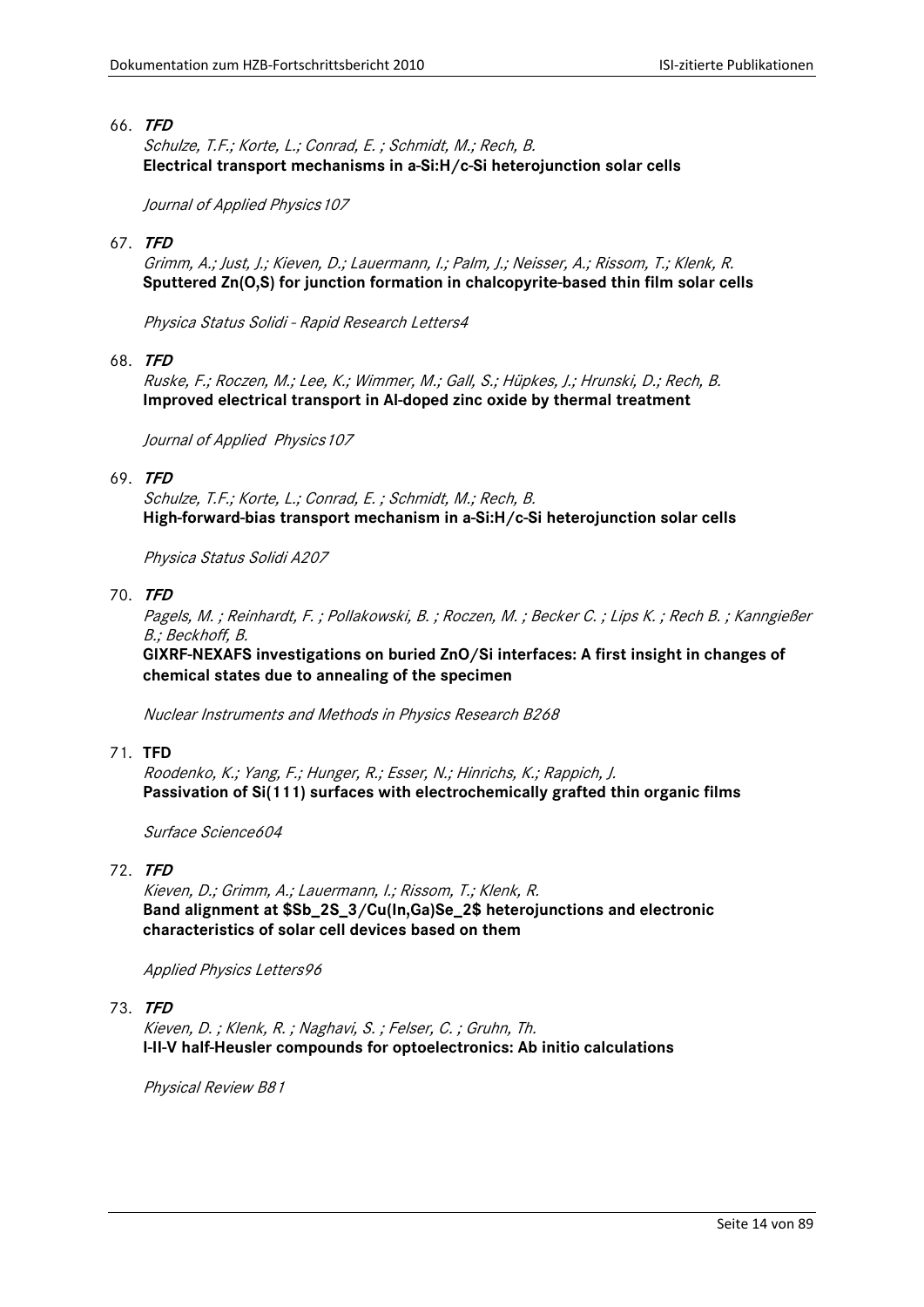Weber, A.; Mainz, R.; Schock, H.-W. **On the Sn loss from thin films of the material system Cu-Zn-Sn-S in high vacuum**

Journal of Applied Physics107

## 75. **TFD**

Rodriguez-Alvarez, H.; Mainz, R.; Marsen, B.; Schock, H.-W. **Recrystallization of Cu-poor \$CuInS\_2\$ assisted by metallic Cu or Ag**

Journal of Solid State Chemistry183

76. **TFD**

Kaigawa, R.; Yoshida, T.; Kitagawa, T.; Klenk, R. **Direct synthesis of \$CuIn(Se\_x, S\_{1-x})\_2\$ films from elemental In, Cu, Se, S particle precursor films and its dependence on energy**

Thin Solid Films518

## 77. **TFD**

Rappich, J. ; Zhang, X. ; Chapel, S. ; Sun, G. ; Hinrichs, K. **Passivation of Si surfaces by hydrogen and organic molecules investigated by in-situ photoluminescence techniques**

Physica Status Solidi C7

78. **TFD**

Sittinger, V.; Ruske, F.; Pflug, A.; Dewald, W.; Szyszka, B.; Dittmar, G. **Optical on-line monitoring for the long-term stabilization of a reactive mid-frequency sputtering process of Al-doped zinc oxide films**

Thin Solid Films518

79. **TFD**

Gabriel, O; van den Dungen, JJA; Schram, DC; Engeln, R **Nonequilibrium rovibrational energy distributions of hydrogen isotopologues in an expanding plasma jet**

JOURNAL OF CHEMICAL PHYSICS132

80. **TFD**

Caballero, R.; Kaufmann, CA; Eisenbarth, T; Eicke, A; Unold, T; Klenk, R; Schock, HW **Enhanced Efficiency of CICS Thin Film Solar Cells on Polyimide Substrates**

MRSWarrendale(Materials Research Society Symposium Proceedings ; 1165)

81. **TFD**

Calnan, S; Tiwari, AN **High mobility transparent conducting oxides for thin film solar cells**

THIN SOLID FILMS518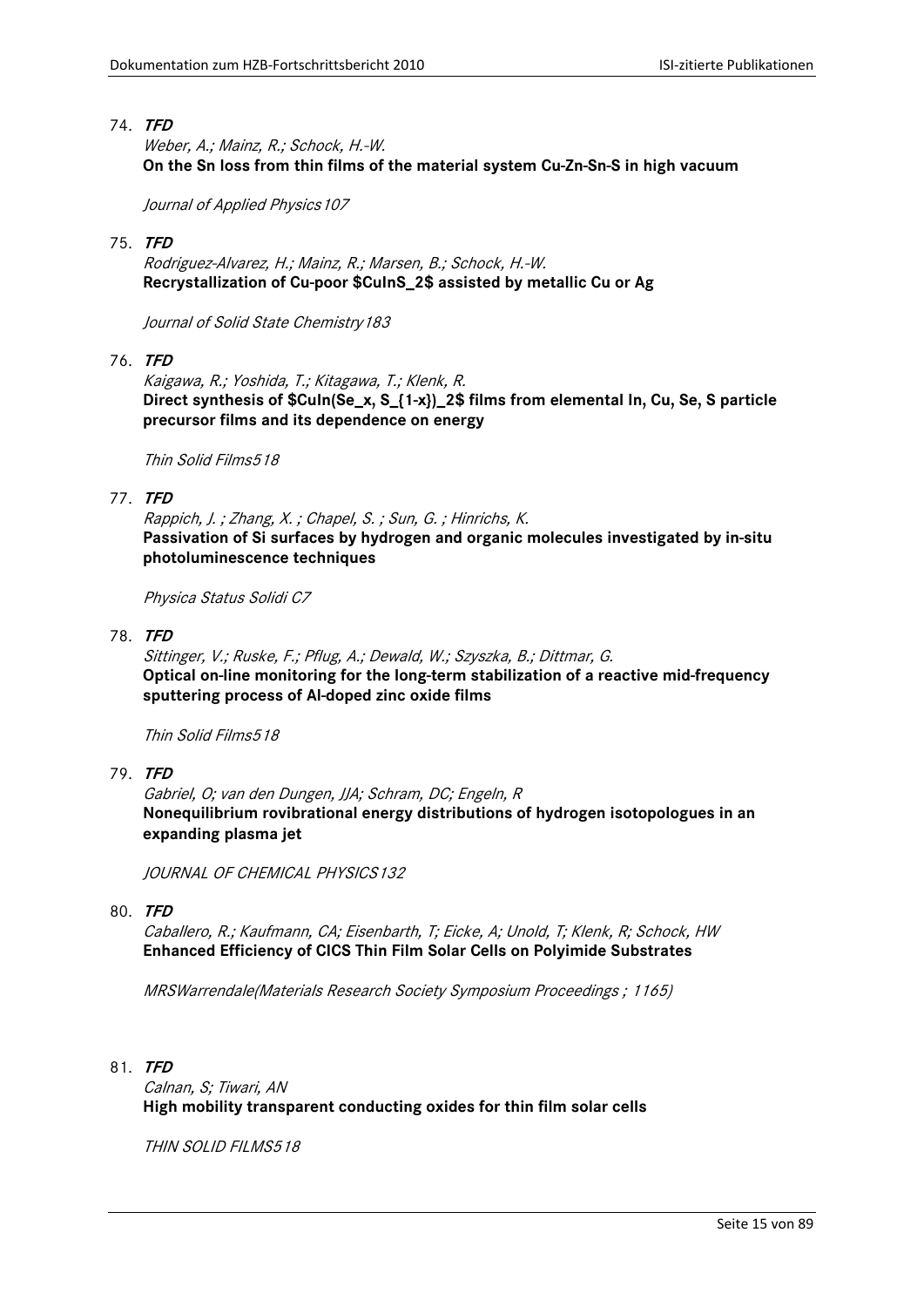Lehmann, S; Marron, DF; Merino, JM; Leon, M; Friedrich, EJ; Tovar, M; Tomm, Y; Wolf, C; Schorr, S; Schedel-Niedrig, T; Lux-Steiner, MC

**Structural Properties of Chalcopyrite-Related 1:3:5 Copper-Poor Compounds and Their Influence on Thin-Film Devices** 

MRSWarrendale(Materials Research Society Symposium Proceedings; 1165)

# 83. **TFD**

Merdes, S; Johnson, B; Saez-Araoz, R; Ennaoui, A; Klaer, J; Lauermann, I; Mainz, R; Meeder, A; Klenk, R

**Current Transport in Cu(In,Ga)S-2 Based Solar Cells With High Open Circuit Voltage-Bulk Vs. Interface** 

MRSWarrendale(Materials Research Society Symposium Proceedings; 1165)

## 84. **TFD**

Netzel, C; Hoffmann, V; Wernicke, T; Knauer, A; Weyers, M; Kneissl, M; Szabo, N **Temperature and excitation power dependent photoluminescence intensity of GaInN quantum wells with varying charge carrier wave function overlap**

JOURNAL OF APPLIED PHYSICS107

85. **Others**

Zhang, X.; Sun, G.; Hovestädt, M.; Syritski, V.; Esser, N.; Volkmer, R.; Janietz, S.; Rappich, R.; Hinrichs, K.

**A new strategy for the preparation of maleimide-functionalised gold surfaces**

Electrochemistry Communications12

#### 86. **Others**

Zhang, X.; Sun, G.; Hinrichs, K.; Janietz, S.; Rappich, J. **Infrared spectroscopic study of the amidation reaction of aminophenyl modified Au surfaces and p-nitrobenzoic acid as model system**

Physical Chemistry Chemical Physics12

87. **Others**

Sun, G.; Rosu, D.M.; Zhang, X.; Hovestädt, M.; Pop, S.; Schade, U.; Aulich, D.; Gensch, M.; Ay, B.; Holzhütter, H.-G.; Zahn, D.R.T.; Esser, N.; Volkmer, R.; Rappich, J.; Hinrichs, K. **Synchrotron infrared spectroscopic ellipsometry for characterization of biofunctional surfaces**

Physia Status Solidi B247

88. **Others**

Schulze, T.F.; Beushausen, H.N.; Leendertz, C.; Dobrich, A.; Rech, B.; Korte, L. **Interplay of amorphous silicon disorder and hydrogen content with interface defects in amorphous/crystalline silicon heterojunctions**

Applied Physics Letters96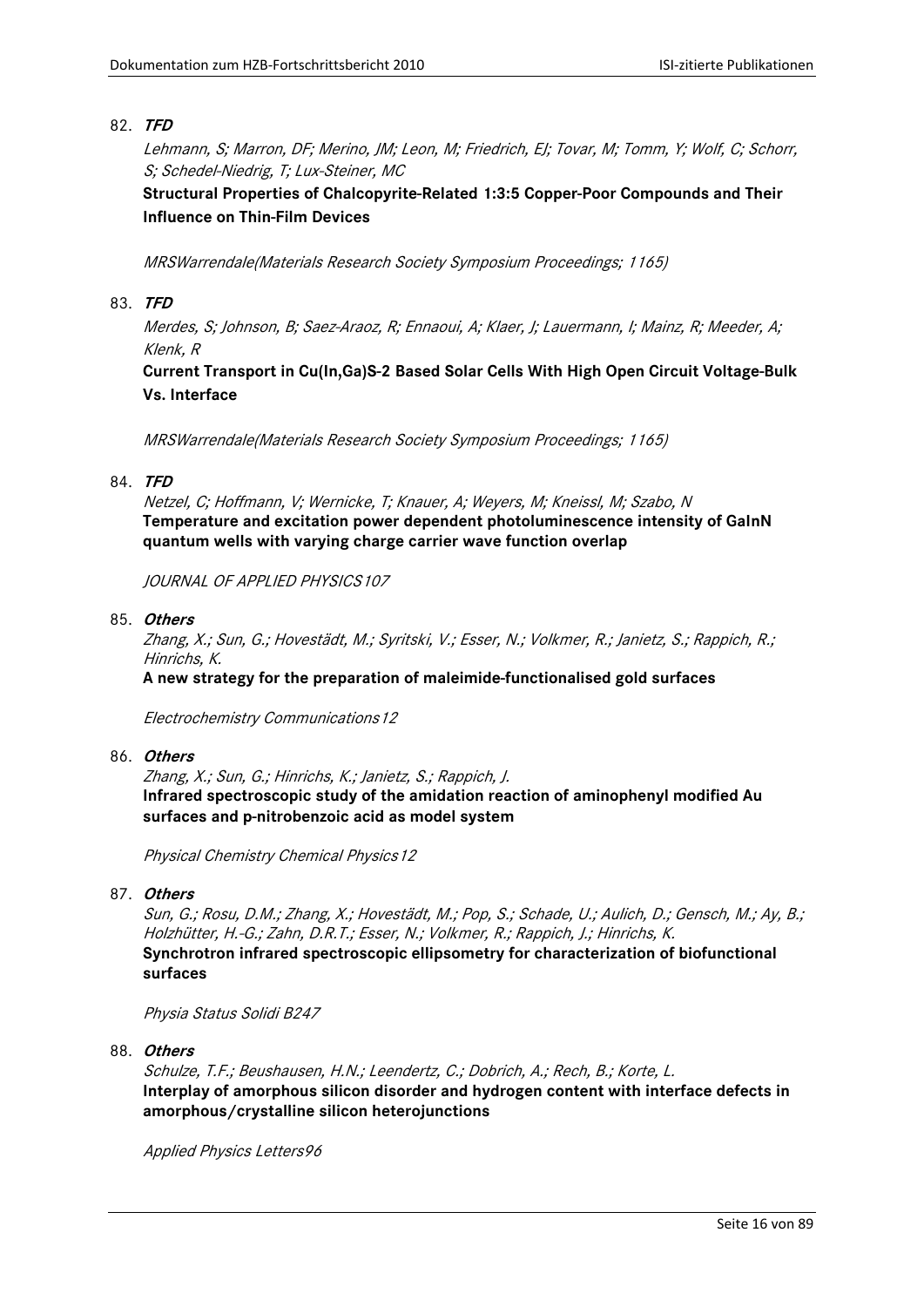## 89. **Others**

Döscher, H.; Lilienkamp, G.; Iskra, P.; Daum,W.; Helsch, G.; Becker, S.; Wrobel, R.J.; Weiss, H.; Suchorski, Y.

**High-quality \$Zr0\_2/Si(001)\$ thin films by a sol-gel process: Preparation and characterization**

Journal of Applied Physics107

## 90. **Others**

Döscher, H.; Lilienkamp, G.; Iskra, P.; Kazempoor, M.; Daum, W. **Thermal stability of thin \$ZrO\_2\$ films prepared by a sol-gel process on Si(001) substrates**

Journal of Vacuum Science and Technology B28

## 91. **Others**

Zähr, M.; Friedrich, D.; Kloth, T.Y.; Goldmann, G.; Tributsch, H. **Bionic photovoltaic panels bio-inspired by green leaves**

Journal of Bionic Engineering7

## 92. **Others**

Bayati, M; Patoka, P; Giersig, M; Savinova, ER **An Approach to Fabrication of Metal Nanoring Arrays**

LANGMUIR26

## 93. **Others**

Pazos-Perez, N; Rodriguez-Gonzalez, B; Hilgendorff, M; Giersig, M; Liz-Marzan, LM **Gold encapsulation of star-shaped FePt nanoparticles**

JOURNAL OF MATERIALS CHEMISTRY20

#### 94. **Others**

Schoke, B; Imlau, M; Bruning, H; Merschjann, C; Corradi, G; Polgar, K; Naumova, II **Transient light-induced absorption in periodically poled lithium niobate: Small polaron hopping in the presence of a spatially modulated defect concentration**

PHYSICAL REVIEW B81

## 95. **others**

Opachich, YP; Comin, A; Bartelt, AF; Young, AT; Scholl, A; Feng, J; Schmalhorst, J; Shin, HJ; Engelhorn, K; Risbud, SH; Reiss, G; Padmore, HA

**Time-resolved demagnetization of Co2MnSi observed using x-ray magnetic circular dichroism and an ultrafast streak camera**

JOURNAL OF PHYSICS-CONDENSED MATTER22

96. **Others**

Torrado, JF; Papaioannou, ET; Ctistis, G; Patoka, P; Giersig, M; Armelles, G; Garcia-Martin, A **Plasmon induced modification of the transverse magneto-optical response in Fe antidot arrays**

PHYSICA STATUS SOLIDI-RAPID RESEARCH LETTERS4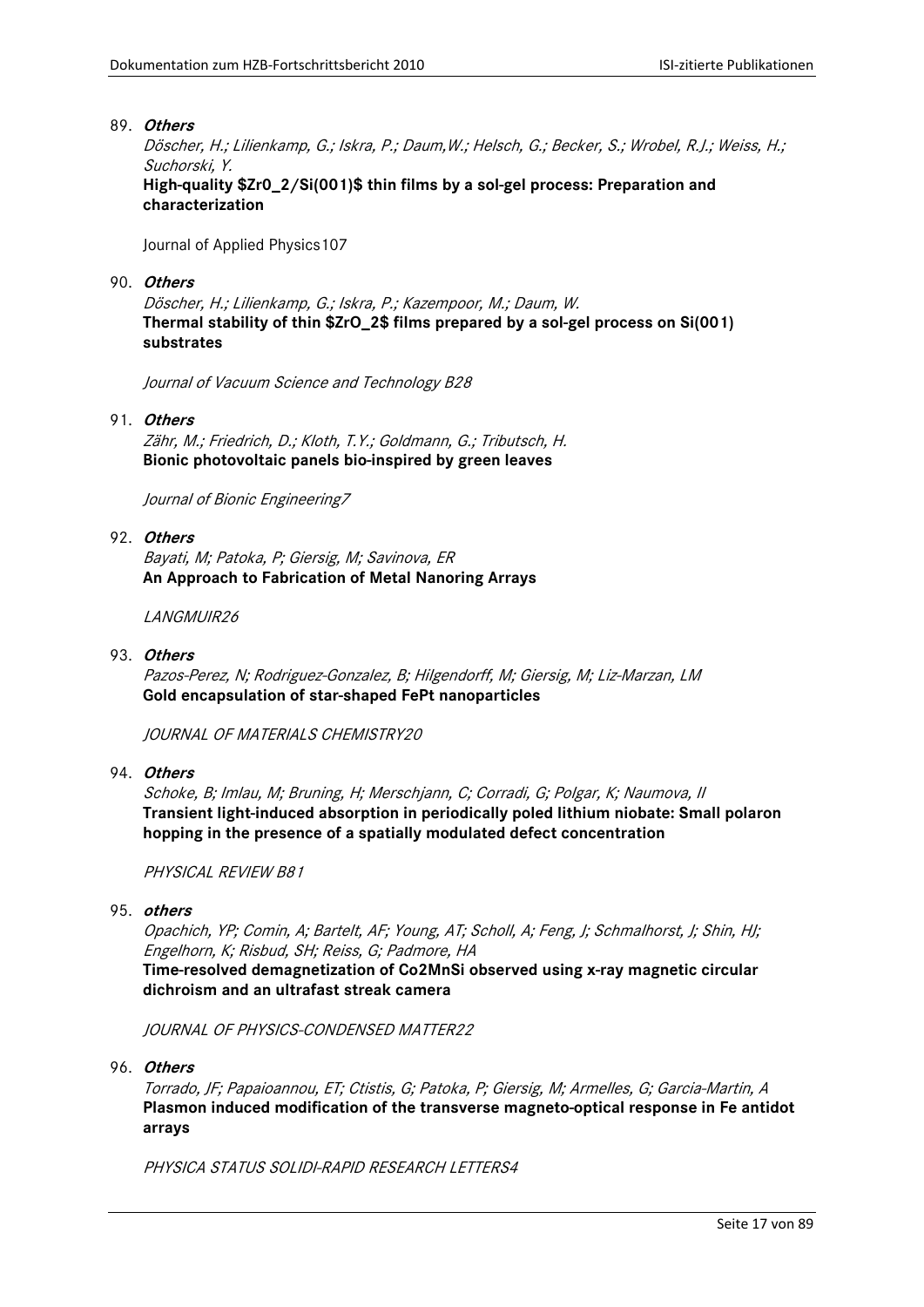## 97. **Others**

Papaioannou, ET; Kapaklis, V; Patoka, P; Giersig, M; Fumagalli, P; Garcia-Martin, A; Ferreiro-Vila, E; Ctistis, G

**Magneto-optic enhancement and magnetic properties in Fe antidot films with hexagonal symmetry**

PHYSICAL REVIEW B81

#### 98. **Others**

Warner, JA; Gladkis, LG; Geruschke, T; Vianden, R; Smith, PN; Scarvell, JM; Zeitz, WD; Timmers, H **Tracing wear debris pathways via ion-implanted indium-111**

WEAR268

# 99. **SE1.Cells**

Weizman, M.; Scheller, L.-P.; Nickel, N.H.; Lips, K.; Yan, B. **Electron spin resonance in laser-crystallized polycrystalline silicon-germanium thin films**

Physica Status Solidi A207

## 100.**SE2.Analytics**

Pistor, P.; Kötschau, I.; Grimm, A.; Jung, C.; Lauermann, I.; Lux-Steiner, M.Ch.; Fischer, Ch.-H. **Extended soft X-ray emission spectroscopy: quantitative assessment of emission intensities**

Journal of Synchrotron Radiation17

#### 101.**SE2.Analytics**

Mönig, H.; Fischer, Ch.-H.; Grimm, A.; Johnson, B.; Kaufmann, C.A.; Caballero, R.; Lauermann, I.; Lux-Steiner, M. Ch.

**Surface Cu-depletion of \$Cu(In,Ga)Se\_2\$ thin films: Further experimental evidence for a defect-induced surface reconstruction**

Jorurnal of Applied Physics107

## 102.**SE3.Control**

Abou-Ras, D.; Jahn, U.; Nichterwitz, M.; Unold, T.; Klaer, J.; Schock, H.-W. **Combined electron backscatter diffraction and cathodoluminescence measurements on \$CuInS\_2/Mo/glass\$ stacks and \$CuInS\_2\$ thin-film solar cells** 

Journal of Applied Physics107

#### 103.**SE3.Control**

Eisenbarth, T.; Unold, T.; Caballero, R.; Kaufmann, C.A.; Schock, H.-W. **Interpretation of admittance, capacitance-voltage, and current-voltage signatures in \$Cu(In,Ga)Se\_2\$ thin film solar cells**

Journal of Applied Physics 107

#### 104.**SE3.Control**

Johnston, S.; Unold, T.; Repins, I.; Sundaramoorthy, R.; Jones, K.M.; To, B.; Call, N.; Ahrenkiel, R. **Imaging characterization techniques applied to \$Cu(In,Ga)Se\_2\$ solar cells**

Journal of Vacumm Science and Technology A28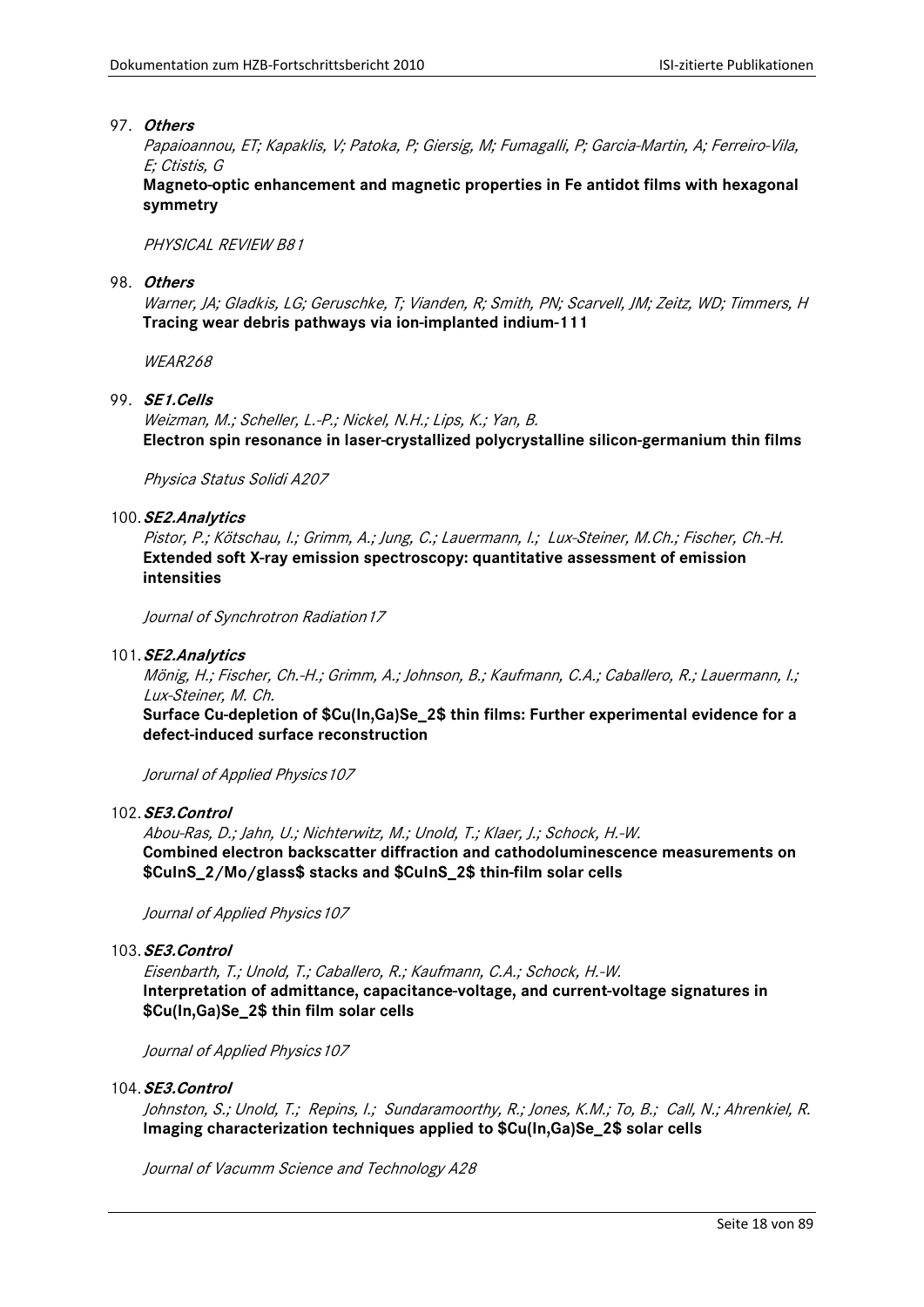#### 105.**SE5.Energetics**

Herrmann, I.; Kramm, U.I.; Fiechter, S.; Brüser, V.; Kersten, H.; Bogdanoff, P. **Comparative study of the carbonisation of CoTMPP by low temperature plasma and by heat treatment**

Plasma Processes and Polymers7

# 106.**SE5.Interfaces**

Munoz, A.G.; Lewerenz, H.J. **Model experiments on electrochemical formation of nano-dimensioned noble metal-oxidesemiconductor junctions at Si(111) surfaces**

Electrochimica Acta55

107.**SE5.Interfaces**

Munoz, A.G.; Lewerenz, H.J. **Advances in photoelectrocatalysis with nanotopographical photoelectrodes**

ChemPhysChem11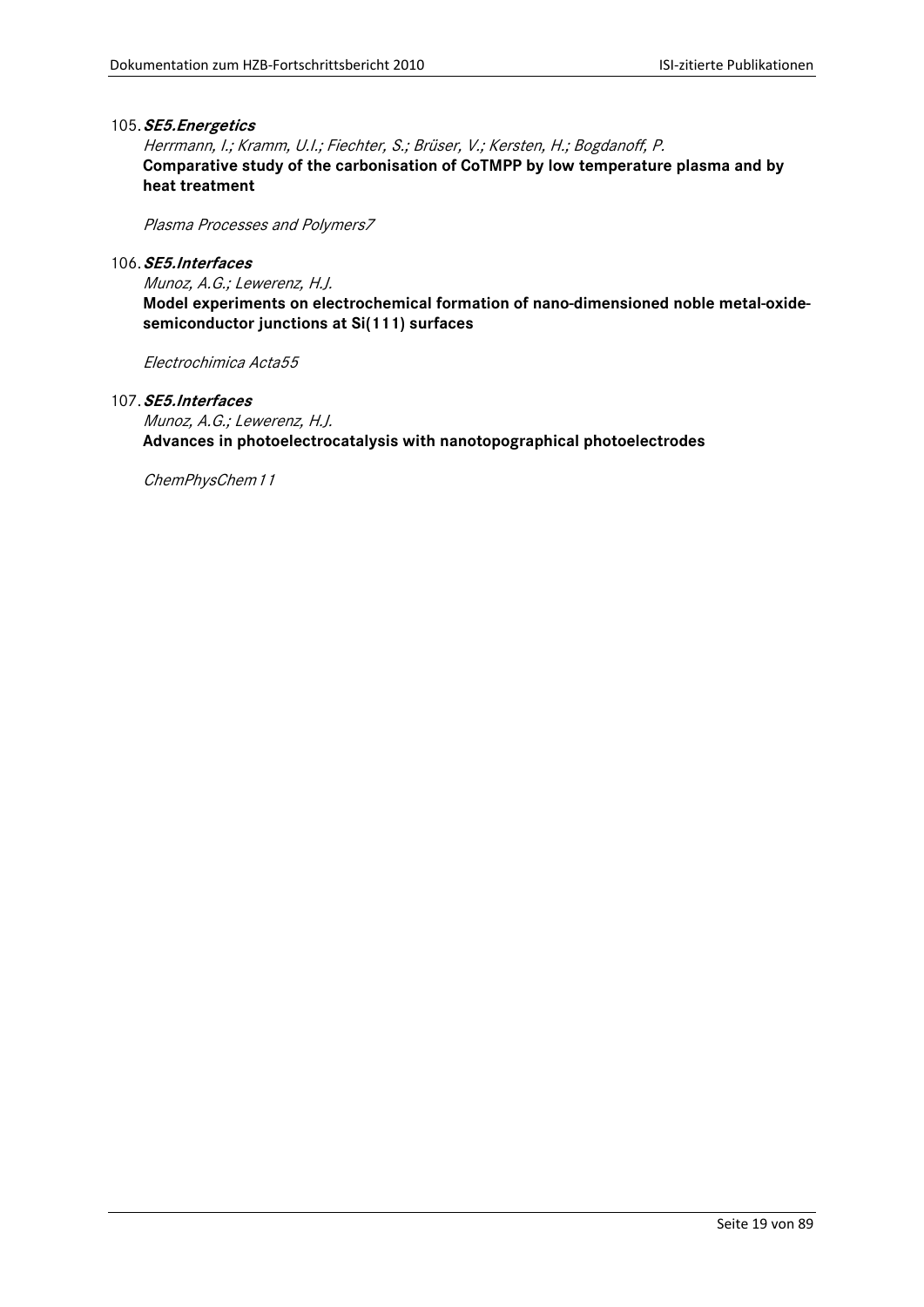# <span id="page-19-0"></span>**Programm PNI**

1. **BENSC.User** 

Ryabova, N.Y.; Kiselev, M.A.; Dante, S.; Hauß, T.; Balagurov, A.M. **Investigation of stratum corneum lipid model membranes with free fatty acid composition by neutron diffraction**

# European Biophysics Journal39

2. **EngM**

Wanderka, N.; Isheim, D.; Bakai, A.; Abromeit, C.; Seidman, D.N. **Microstructural stability of a Ni-Mo based Hastelloy after 10 MeV electron irradiation at high temperature**

International Journal of Materials Research101

3. **EngM**

Davies, C.M.; Wimpory, R.C.; Paradowska, A.M.; Nikbin, K.M. **Residual Stress Measurements in Large Scale Component Sections**

Materials Science Forum652

4. **EngM**

Sket, F.; Dzieciol, K.; Borbely, A.; Kaysser-Pyzalla, A.R.; Maile, K.; Scheck, R. **Microtromograhic investigation of dammage in E911 steel after long term creep**

Materials Science and Engineering A528

5. **EngM**

Mujica, L.; Weber, S.; Theisen, W. **Development of Mn-Cr-(C-N) Corrosion Resistent Twinning Induced Plasticity Steels: Thermdynamic and Diffusion Calculations, Production, and Characterization**

Metallurgical and Materials Transactoins A41

6. **EngM**

Garcia, J.; Pitonak, R.; Weissenbacher, R.; Köpf, A. **Production and characterization of wear resistant Ti(C,N) coatings manufactured by modified chemical vapor deposition process**

Surface and Coatings Technology205

7. **EngM**

Prat, O.; Garcia, J.; Rojas, D.; Carrasco, C.; Inden G. **Investigations on the growth kinetics of Laves phase precipitates in 12% Cr creepresistant steels: Experimental and DICTRA calculations**

Acta Materialia58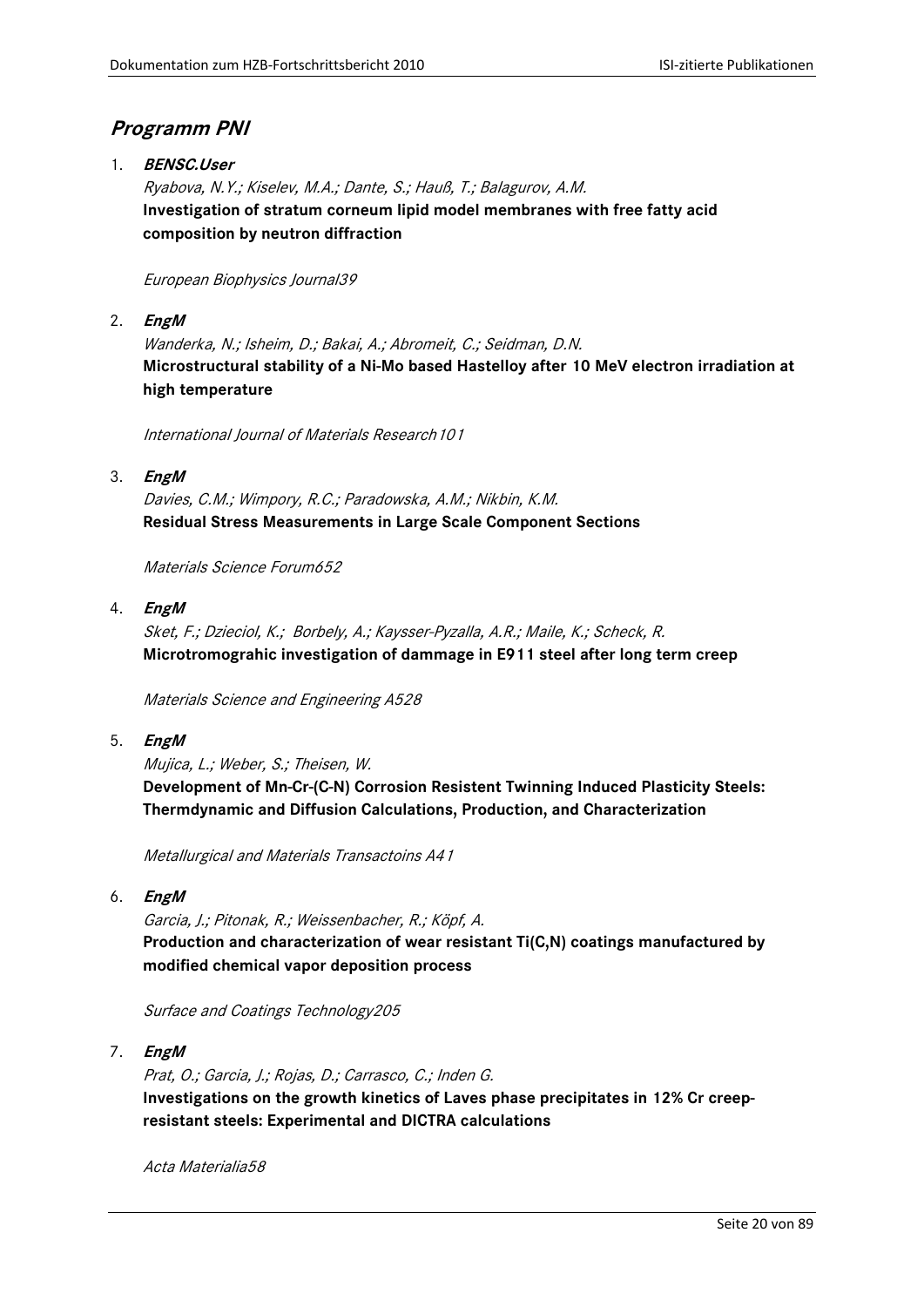Tang, Y.; Zhao, D.; Chen, J.; Wanderka, N.; Shen, D.; Fang, F.; Guo, Z.; Zhang, J.; Wan, X. **Capillary-driven assembly of ZnO nanowire arrays into micropatterns**

Materials Chemistry and Physics121

9. **EngM**

Mechler, S.; Schumacher, G.; Koteski, V.; Riesemeier, H.; Schäfers, F.; Mahnke, H.-E. **Local structure and site substitution in amorphous and quasicrystalline Zr-Ti-Ni-(Cu) alloys**

Applied Physics Letters97

10. **EngM**

Rojas, D.; Garcia, J.; Prat, O.; Carrasco, C.; Sauthoff, G.; Kaysser-Pyzalla, A.R. **Design and characterization of microstructure evolution during creep of 12% Cr heat resistant steels**

Materials Science and Engineering A527

## 11. **EngM**

Vierke, J.; Schumacher, G.; Pilyugin, V.P.; Denks, I.A.; Zizak, I.; Wolf, C.; Wanderka, N.; Wollgarten, M.; Banhart, J.

**Deformation-induced crystallization in amorphous \$Al\_{85}Ni\_{10}La-5\$ alloy**

Journal of Alloys and Compounds493

#### 12. **EngM**

Mukherji, D.; Klauke, M.; Strunz, P.; Zizak, I.; Schumacher, G.; Wiedenmann, A.; Rösler, J. **High temperature stability of Cr-carbides in an experimental Co-Re-based alloy**

International Journal of Materials Research101

#### 13. **EngM**

Sket, F.; Dzieciol, K.; Isaac, A.; Borbely, A.; Pyzalla, A.R. **Tomographic method for evaluation of apparent activation energy of steady-state creep**

Materials Science and Engineering A527

## 14. **EngM**

Weber, S.; Li, J.R.; Theisen, W.

**Microstructure and wear properties of novel sintered cold work steel and related particle reinforced composite materials**

Materials Science and Technology26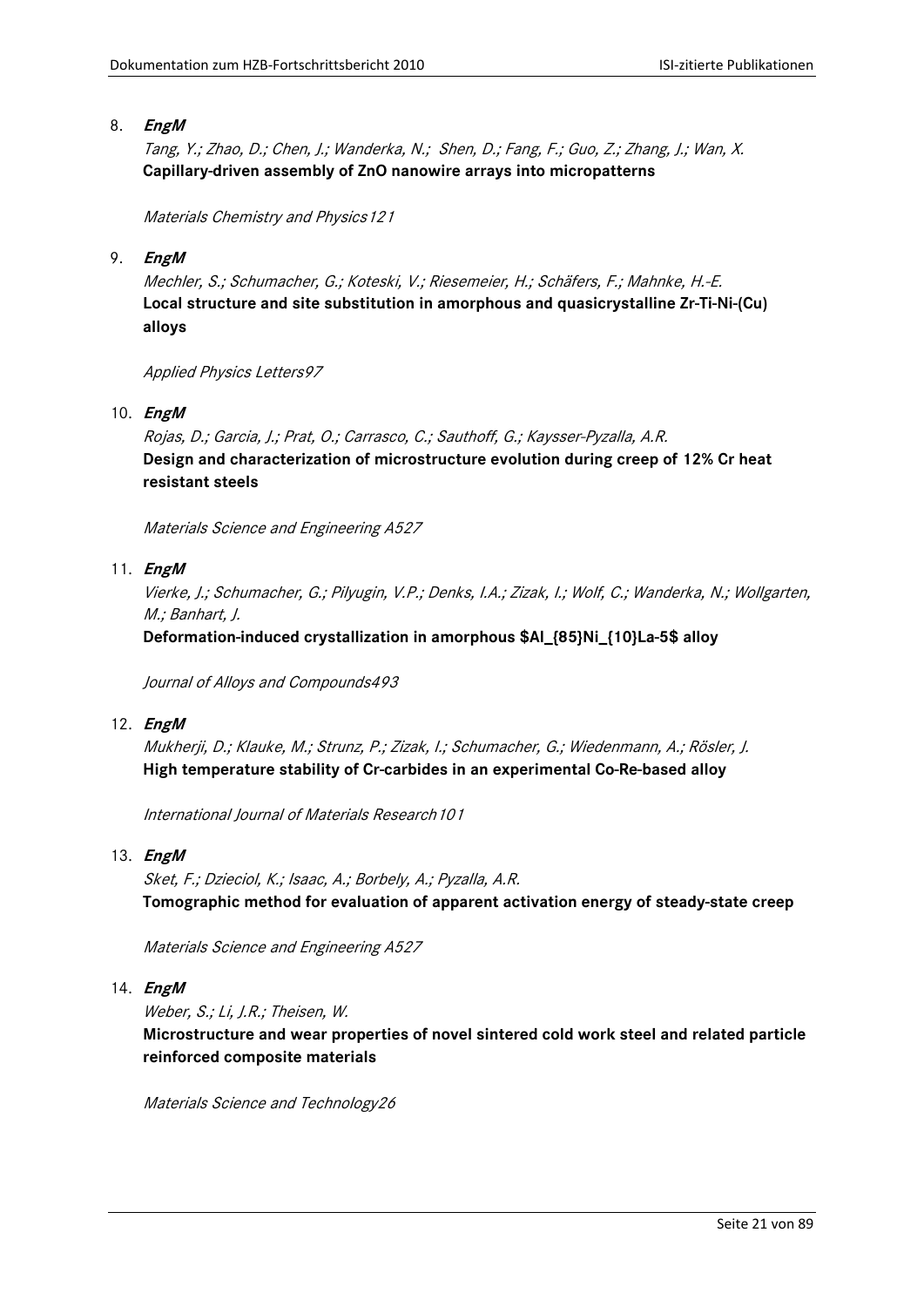Oppenkowski, A.; Weber, S.; Theisen, W. **Evaluation of factors influencing deep cryogenic treatment that affect the properties of tool steels**

Journal of Materials Processing Technology210

# 16. **EngM**

Hill, H.; Weber, S.; Siebert, S.; Huth, S.; Theisen, W. **Comprehensive investigations of the supersolidus liquid-phase sintering of two plastic mold steels**

Metallurgical and Materials Transactions A41

# 17. **EngM**

Garcia, J.; Pitonak, R.; Weißenbacher, R.; Köpf, A.; Soldera, F.; Suarez, S.; Miguel, F.; Pinto, H.; Kostka, A.; Mücklich, F.

**Design and characterization of novel wear resistant multilayer CVD coatings with improved adhesion between \$Al\_20\_3\$ and Ti(C,N)**

Advanced Engineering Materials12

## 18. **EngM**

Rajasekaran, B.; Mauer, G.; Vaßen, R.; Röttger, A.; Weber, S.; Theisen, W. **Development of cold work tool steel based - MMC coating using HVOF spraying and its HIP densification behaviour**

Surface and Coatings Technology204

#### 19. **EngM**

Mujica, L.; Weber, S.; Pinto, H.; Thomy C.; Vollertsen, F. **Microstructure and mechanical properties of laser-welded joints of TWIP and TRIP steels**

Materials Science and Engineering A527

# 20. **EngM**

Quadir, M.Z.; Chang, C.S.T.; Duggan, B.J. **Formation of the Goss Texture in a Thin Foil Experiment on Fe-3,2%Si**

ISIJ International50

# 21. **EngM**

Rolfs, K.; Chmielus, M.; Wimpory, R.C.; Mecklenburg, A.; Müllner, P.; Schneider, R. **Double twinning in Ni-Mn-Ga-Co**

Acta Materialia58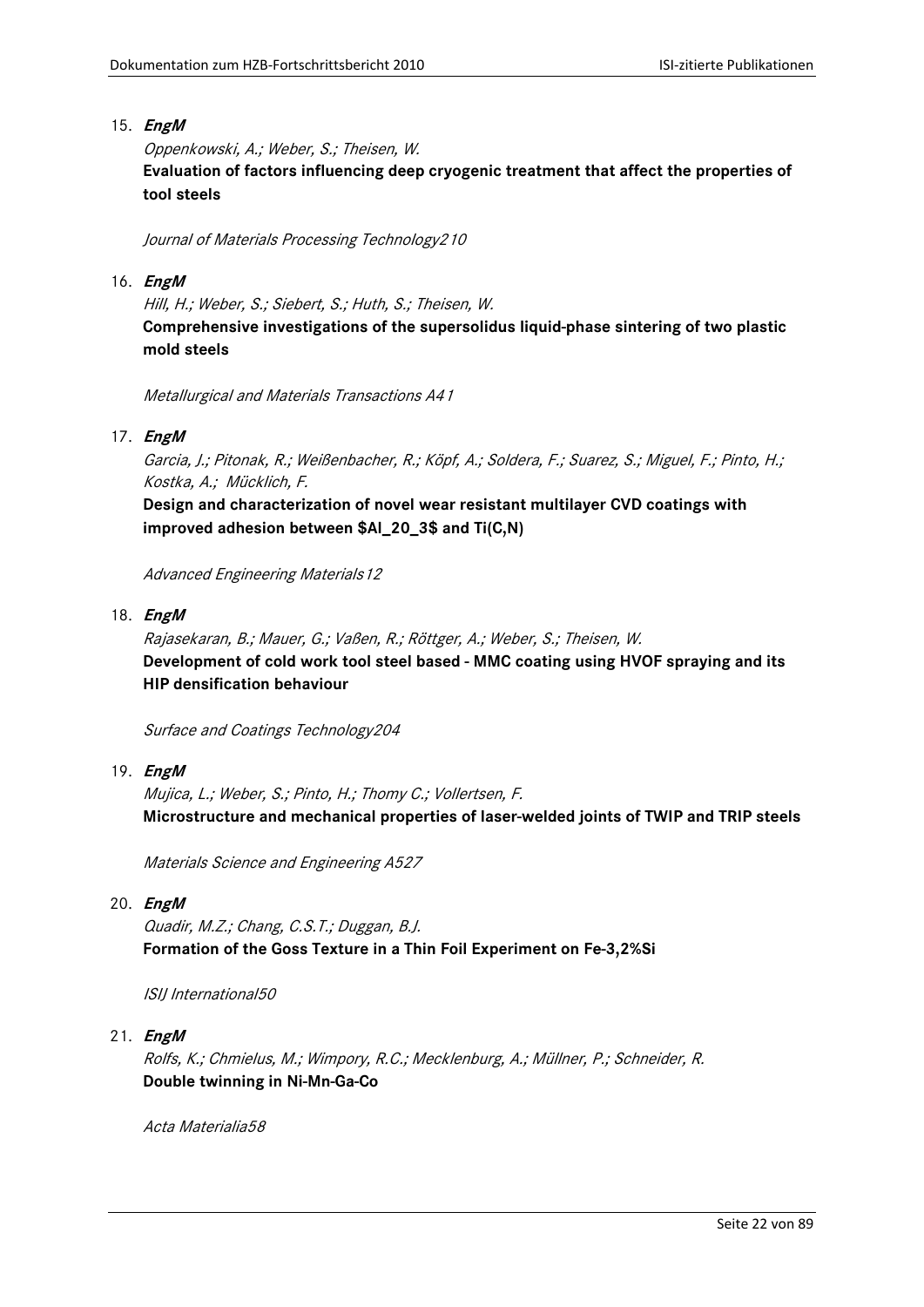Banhart, J.; Borbély, A.; Dzieciol, K.; Garica-Moreno, F.; Manke, I.; Kardjilov, N.; Kyasser-Pyzalla, A.R.; Strobl, M.; Treimer, W.

**X-ray and neutron imaging - Complementary techniques for materials science and engineering**

International Journal of Materials Research101

## 23. **EngM**

Keppas, L.K.; Wimpory, R.C.; Katsareas, D.E.; Ohms, C. **Combination of simulation and experiment in designing repair weld strategies: A feasibility study**

Nuclear Engineering and Design240

# 24. **EngM**

Timpel, M.; Wanderka, N.; Murty, B.S.; Banhart, J.

**Three-dimensional visualization of the microstructure development of Sr-modified Al-15Si casting alloy using FIB-EsB tomography**

Acta Materialia58

## 25. **EngM**

Schröder, A.; Wippermann, K.; Lehnert, W.; Stolten, D.; Sanders, T.; Baumhöfer, T.; Kardjilov, N.; Hilger, A.; Banhart, J.; Manke, I.

**The influence of gas diffusion layer wettability on direct methanol fuel cell performance: A combined local current distribution and high resolution neutron radiography study**

Journal of Power Sources195

- 26. **EngM**
	- Wimpory, R.C.; Ohms, C.

**A Step Towards a Complete Uncertainty Analysis of Residual Stress Determination Using Neutron Diffraction**

Materials Science Forum0

#### 27. **EngM**

Kardjilov, N.; Hilger, A.; Dawson, M.; Manke, I.; Banhart, J.; Strobl, M.; Böni, P. **Neutron tomography using an elliptic focusing guide**

Journal of Applied Physics 108

#### 28. **EngM**

Mukherjee, M.; Garcia-Moreno, F.; Banhart, J. **Collapse of aluminium foam in two different atmospheres**

Metallurgical and Materials Transactions B41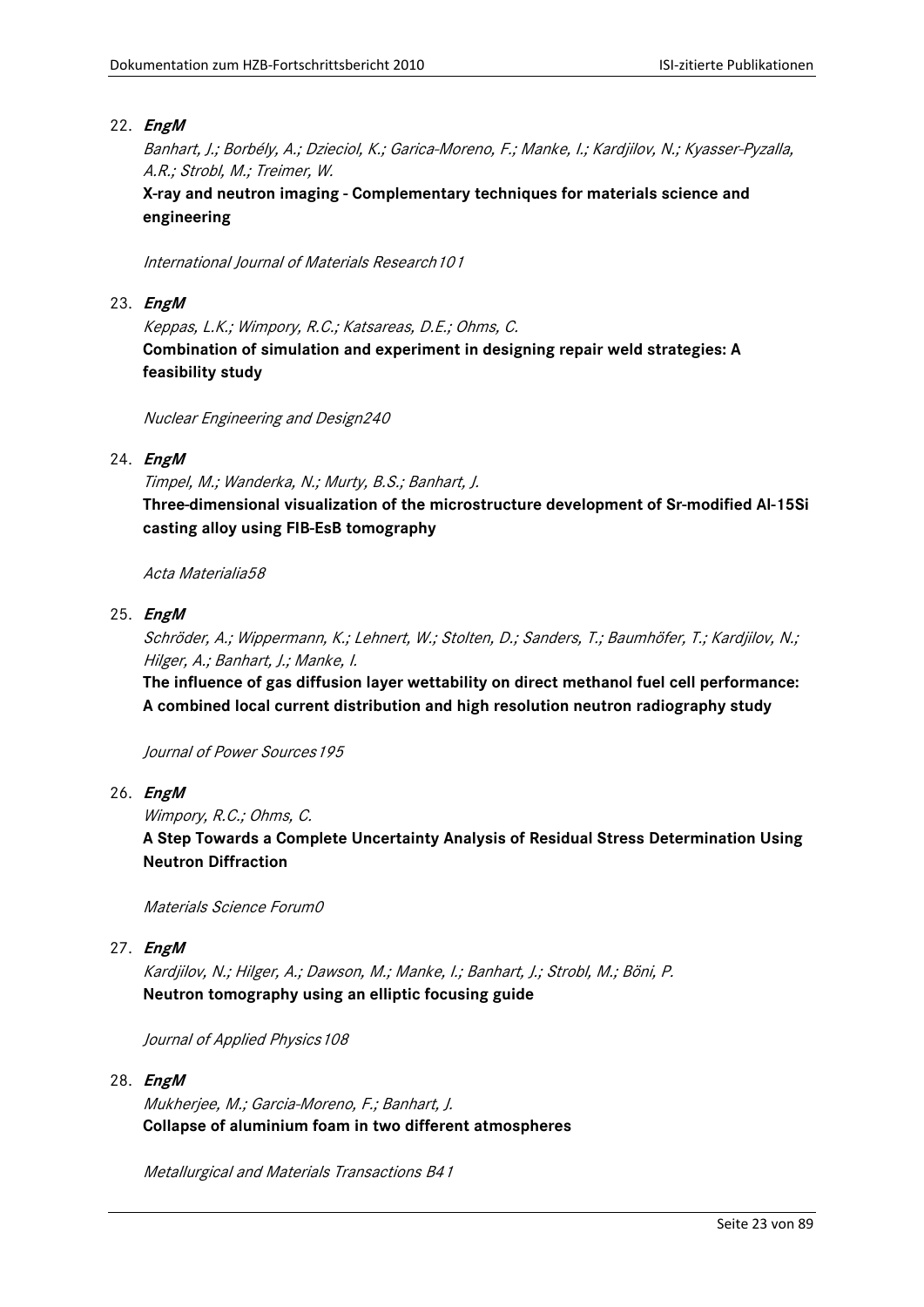Griesche, A.; Zhang, B.; Solórzano, E.; Garcia-Moreno, F. **Note: X-ray radiography for measuring chemical diffusion in metalli melts**

Review of Scientific Instruments81

## 30. **EngM**

Garcia-Moreno, F.; Mukherjee, M.; Solórzano, E.; Banhart, J. **Metal foams - towards microcellular materials**

International Journal of Materials Research101

# 31. **EngM**

Mukherjee, M.; Garcia-Moreno, F.; Banhart, J. **Solidification of metal foams**

Acta Materialia58

# 32. **EngM**

Mukherjee, M.; Ramamurty, U.; Garcia-Moreno, F.; Banhart, J. **The effect of cooling rate on the structure and properties of closed-cell aluminium foams**

Acta Materialia58

# 33. **EngM**

Chmielus, M.; Rolfs, K.; Wimpory, R.; Reimers, W.; Müllner, P.; Schneider, R. **Effects of surface routhness and training on the twinning stress of Ni-Mn-Ga single crystals**

Acta Materialia58

#### 34. **EngM**

Michalcová, A.; Vojtech, D.; Schumacher, G.; Novák, P.; Klementová, M.; Serák, J.; Mudrová, M.; Valdaufová, J.

**Influence of cooling rate and cerium addition on rapidly solidified Al-TM alloys**

KOVOVE MATERIALY-METALLIC MATERIALS48

# 35. **EngM**

Ohms, C.; Wimpory, R.; Neov, D.

**Residual stress measurement by neutron diffraction in a single bead on plate weld - Influence of instrument and measurement settings on the scatter of the results**

Materials Science Forum0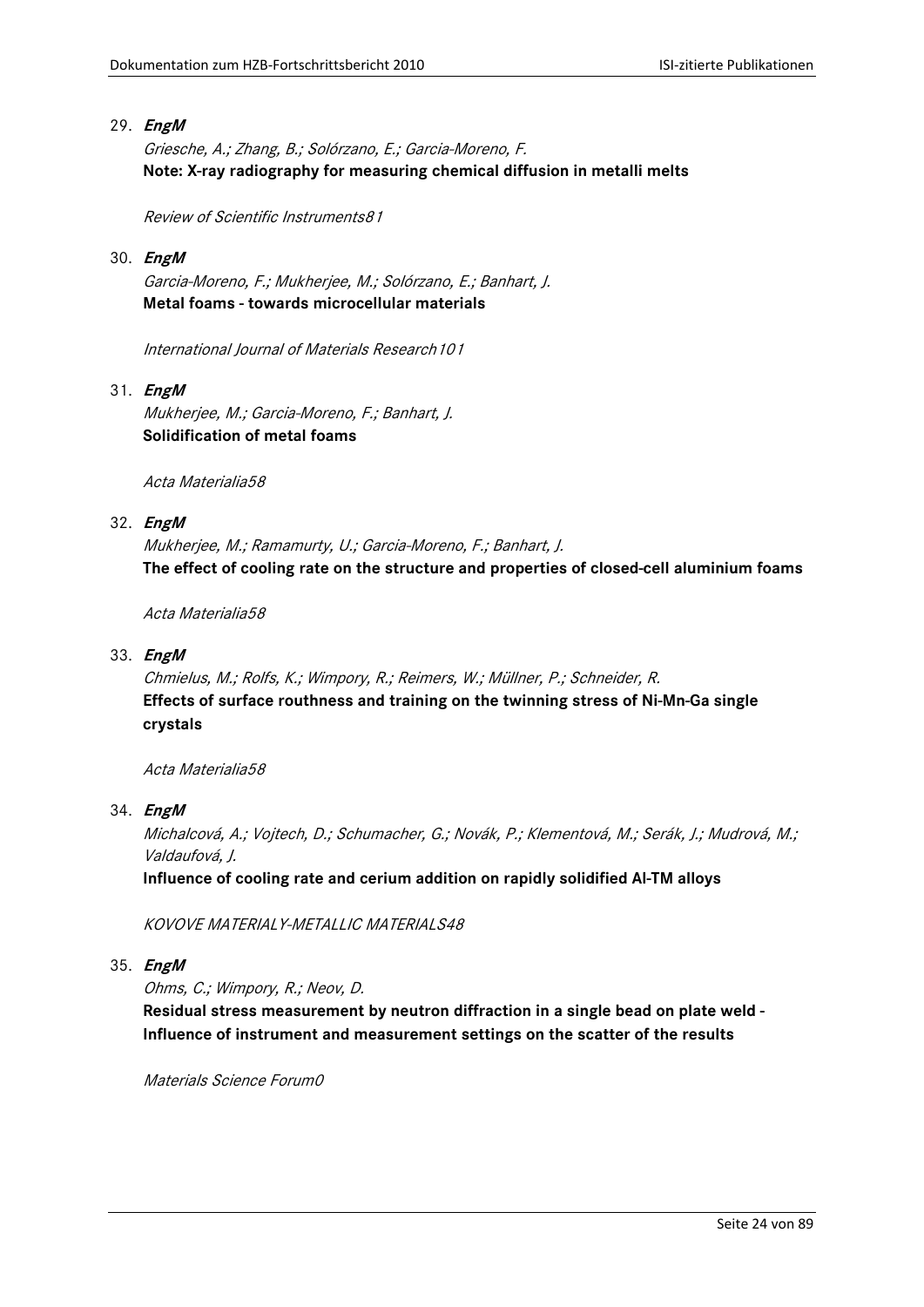Wang, L.; Davies, C.M.; Wimpory, R.C.; Xie, L.Y.; Nikbin, K.M. **Measurement and simulation of temperature and residual stress distributions from friction stir welding in AA2024 Al alloy**

Materials at High Temperatures27

# 37. **EngM**

Wimpory, R.C.; Wasmuth, U.; Rebelo-Kornmeier, J.; Hofmann, M. **The Effect of Grain Size on Strain Determination Using a Neutron Diffractometer**

Materials Science Forum0

# 38. **EngM**

Chang, C.S.T. ; Duggan, B.J.

**Relationships between rolled grain shape, deformation bands, microstructures and recrystallization textures in Al-5%Mg**

Acta Materialia58

# 39. **EngM**

Chen, S.H. ; Jin, P.P. ; Schumacher, G. ; Wanderka, N **Microstructure and interface characterization of a cast \$Mg\_2B\_2O\_5\$ whisker reinforced AZ91D magnesium alloy composite.**

Composites Science and Technology70

# 40. **EngM**

Mukherjee, M.; Garcia-Moreno, F.; Banhart, J. **Defect generation during solidification of aluminium foams**

Scripta Materialia63

# 41. **EngM**

Müllner, P. ; Zhang, X. ; Boonyongmaneerat, Y. ; Witherspoon, C. ; Chmielus, M. ; Dunand, D.C. **Recent Developments in Ni-Mn-Ga Foam Research**

Materials Science Forum635

# 42. **EngM**

Rajasekaran, B.; Mauer, G.; Vassen, R.; Röttger, A.; Weber, S.; Theisen, W. **Coating of hight-alloyed, ledeburitic cold work tool steel applied by HVOF spraying**

Journal of Thermal Spray Technology19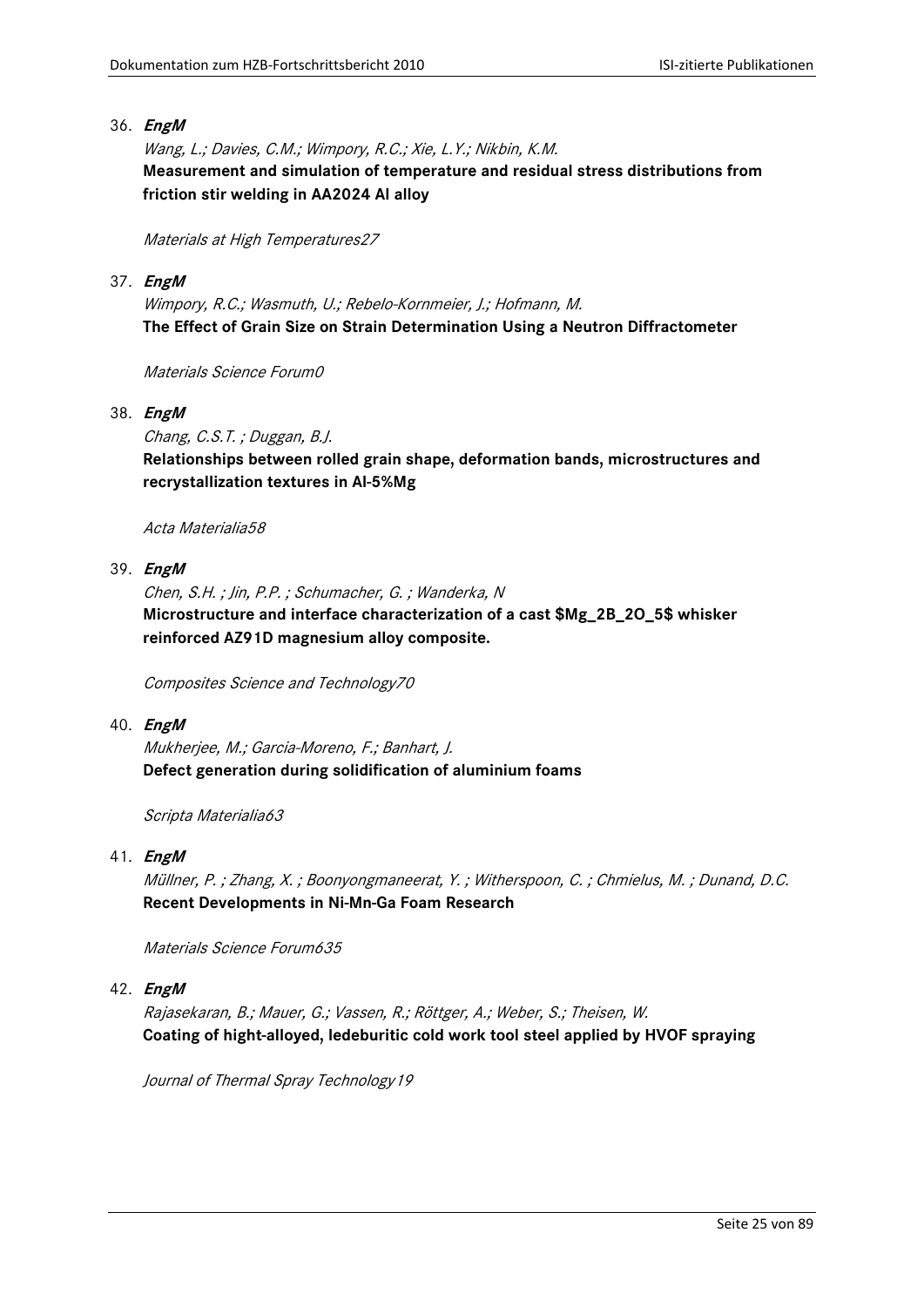Mechler, S.; Macht, M.-P.; Schumacher, G.; Zizak, I.; Wanderka, N. **Frustration of the stable Zr-Ti-Ni quasicrystal as the basis of glass formation**

Physical Review B81

## 44. **EngM**

Mukherjee, M.; Garcia-Moreno, F.; Jimenez, C.; Banhart, J. **Al and Zn Foams Blown by an Intrinsic Gas Source**

Advanced Engineering Materials12

## 45. **EngM**

Mechler, S.; Wanderka, N.; Macht, M.-P. **Interdependence between glass stability and phase formation sequence during crystallization of \$Zr\_{46.8}Ti\_{8.2}Cu\_{7.5}Ni\_{10}Be\_{27.5}\$ bulk glass**

International Journal of Materials Research101

## 46. **EngM**

Bakai, AS; Shpak, AP; Wanderka, N; Kotrechko, S; Mazilova, TI; Mikhailovskij, IM **Inherent strength of zirconium-based bulk metallic glass**

JOURNAL OF NON-CRYSTALLINE SOLIDS356

## 47. **EngM**

Prashanth, KG **Influence of Mechanical Activation on Decomposition of Titanium Hydride**

MATERIALS AND MANUFACTURING PROCESSES25

- 48. **EngM**
	- Prashanth, KG

**Comment on the paper 'Thermal stability of the Al70Ni10Ti10Zr5Ta5 amorphous alloy powder fabricated by mechanical alloying' by Xiu Wei, Xinfu Wang, Fusheng Han, Haowen Xie, Cui'e Wen, J. Alloys Compd. 496 (2010) 313-316**

JOURNAL OF ALLOYS AND COMPOUNDS507

49. **EngM**

Prashanth, KG; Murty, BS **Production, Kinetic Study and Properties of Fe-Based Glass and Its Composites**

MATERIALS AND MANUFACTURING PROCESSES25

50. **EngM**

Kumar, GSV; Murty, BS; Chakraborty, M **Settling behaviour of TiAl3, TiB2, TiC and AlB2 particles in liquid Al during grain refinement**

INTERNATIONAL JOURNAL OF CAST METALS RESEARCH23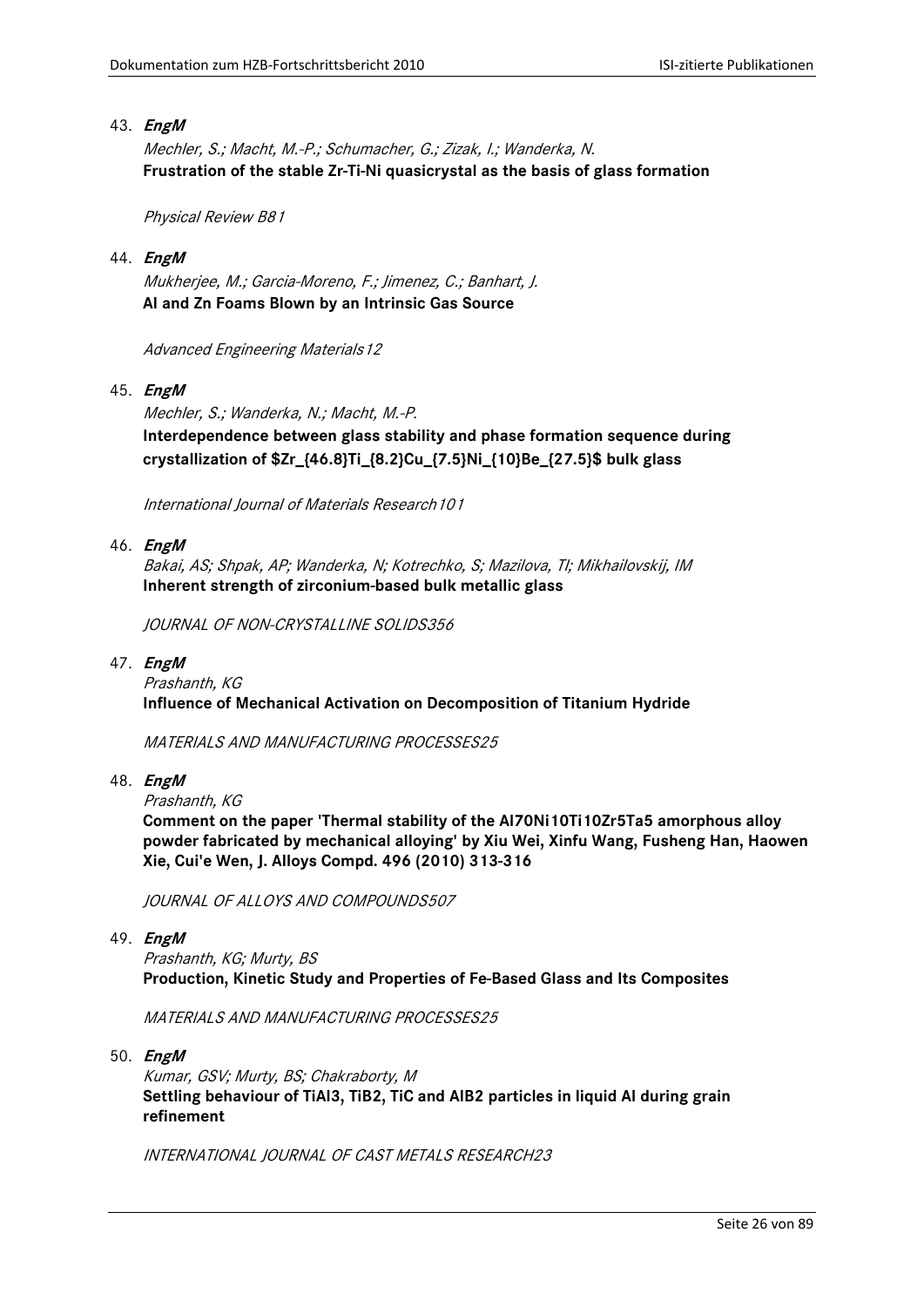Kumar, GSV; Murty, BS; Chakraborty, M **Effect of TiAl3 particles size and distribution on their settling and dissolution behaviour in aluminium**

JOURNAL OF MATERIALS SCIENCE45

52. **EngM**

Shayduk, R; Katmis, F; Braun, W; Riechert, H **Epitaxial growth and structure of Ge-Sb-Te phase change materials on GaSb**

JOURNAL OF VACUUM SCIENCE & TECHNOLOGY B28

53. **EngM**

Kumar, GSV; Sundarraj, S **A Novel Characterization Technique to Determine Pore Susceptibility of Alloying Elements in Aluminum Alloys**

METALLURGICAL AND MATERIALS TRANSACTIONS B41

54. **EngM**

Kupsch, A; Hentschel, MP; Mueller, BR **Improved Computed Tomography by Variable Desmearing Model Reconstructions by Iterative DIRECTT Algorithm**

MATERIALS TESTING-MATERIALS AND COMPONENTS TECHNOLOGY AND APPLICATION52

55. **EngM**

Zils, S; Timpel, M; Arlt, T; Wolz, A; Manke, I; Roth, C **3D Visualisation of PEMFC Electrode Structures Using FIB Nanotomography**

FUEL CELLS10

56. **EngM**

Surreddi, KB; Scudino, S; Sakaliyska, M; Prashanth, KG; Sordelet, DJ; Eckert, J **Crystallization behavior and consolidation of gas-atomized Al84Gd6Ni7Co3 glassy powder**

JOURNAL OF ALLOYS AND COMPOUNDS491

57. **Magn**

Le, MD; McEwen, KA; Colineau, E; Griveau, JC; Eloirdi, R **Magnetic and electrical properties of (Pu,Lu)Pd-3**

PHYSICAL REVIEW B82

58. **Magn**

Thirupathaiah, S.; de Jong, S.; Ovsyannikov, R.; Dürr, H.A.; Varykhalov, A.; Follath, R.; Huang, Y.; Huisman, R.; Golden, M.S.; Yu-Zhong Zhang; Jeschke, H.O.; Valentí, R.; Erb, A.; Gloskovskii, A.; Fink, J.

**Orbital character variation of the Fermi surface and doping dependent changes of the dimensionality in \$BaFe\_{2-x}Co\_xAs\_2\$ from angle-resolved photoemission spectroscopy**

PHYSICAL REVIEW B81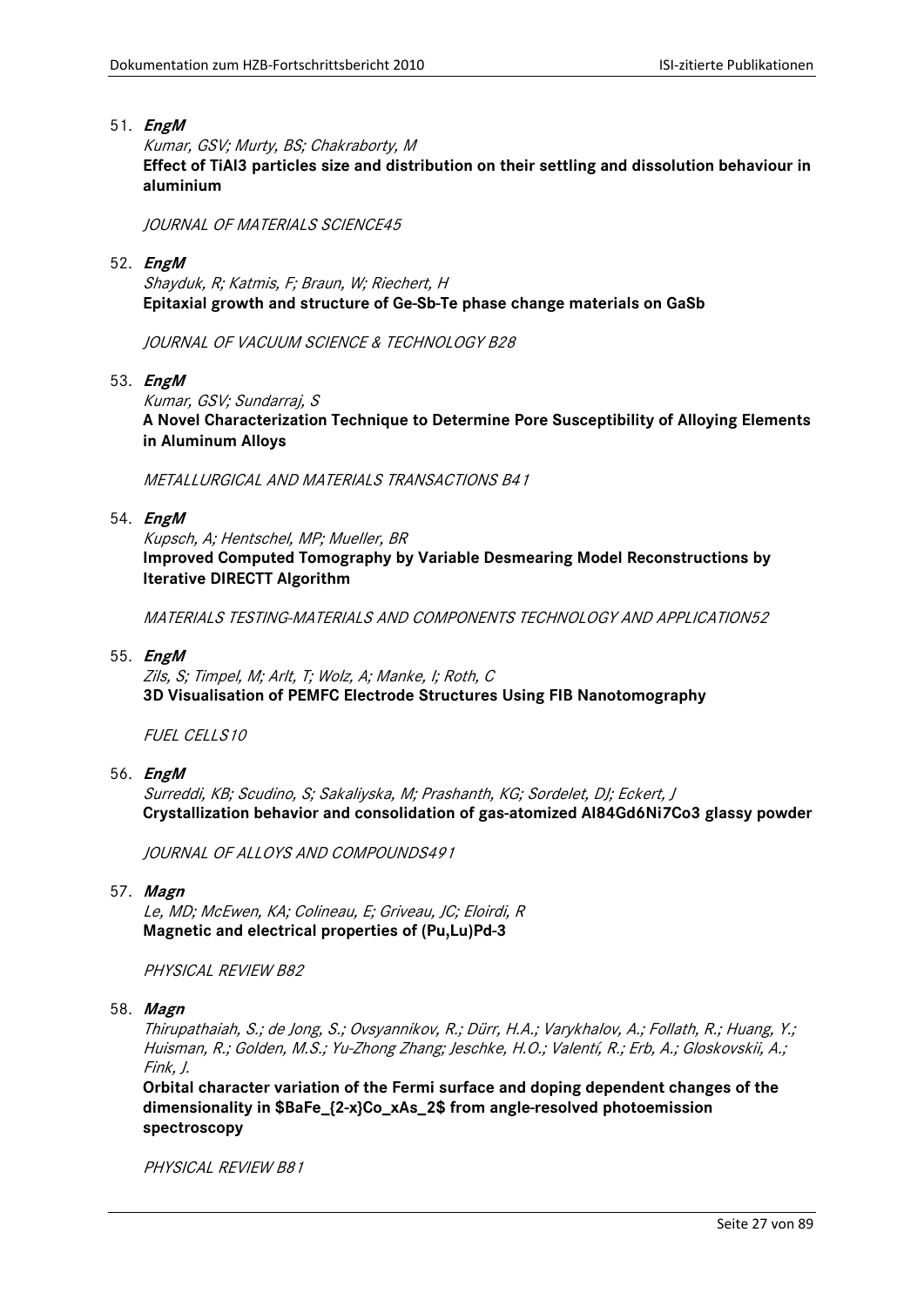Bleckmann, M.; Otop, A.; Süllow, S.; Feyerherm, R.; Klenke, J.; Loose, A.; Hendrikx, R.W.A. ; Mydosh, J.A.; Amitsuka, H.

**Structural properties, magnetic order and electronic transport in single crystalline \$UPt\_2Si\_2\$**

Journal of Magnetism and Magnetic Materials322

#### 60. **Magn**

Schierle, E.; Soltwisch, V.; Schmitz, D.; Feyerherm, R.; Maljuk, A.; Yokaichiya, F.; Argyriou, D.N.; Weschke, E.

**Cycloidal Order of 4f Moments as a Probe of Chiral Domains in \$DyMnO\_3\$**

Physical Review Letters 105

# 61. **Magn**

Prokes, K.; Kreyssig, A.; Ouladdiaf, B.; Pratt, D.K.; Ni, N.; Bud'ko, S.L.; Canfield, P.C.; McQueeney, R.J.; Argyriou, D.N.; Goldman, A.I.

**Evidence from neutron diffraction for superconductivity in the stabilized tetragonal phase of \$CaFe\_2As\_2\$ under uniaxial pressure**

PHYSICAL REVIEW B81

## 62. **Magn**

Gibson, M.C.R.; Rule, K.C.; Wolter, A.U.B.; Hoffmann, J.-U.; Prokhnenko, O.; Tennant, D.A.; Gerischer, S.; Kraken, M.; Litterst, F.J.; Süllow, S.; Schreuer, J.; Luetkens, H.; Brühl, A.; Wolf, B.; Lang, M.

**Magnetoelastic and structural properties of azurite \$Cu\_3(CO\_3)\_2(OH)\_2\$ from neutron scattering and muon spin rotation**

PHYSICAL REVIEW B81

#### 63. **Magn**

Koumoulis, D.; Panopoulos, N.; Reyes, A.; Fardis, M.; Pissas, M.; Douvalis, A.; Bakas, T.; Argyriou, D.N.; Papavassiliou, G.

**Direct NMR Evidence of Phase Solitons in the Spin Ground State of Overdoped Manganites**

PHYSICAL REVIEW LETTERS 104

# 64. **Magn**

Ehlers, G.; Greedan, J.E.; Stewart, J.R.; Rule, K.C.; Fouquet, P.; Cornelius, A.L.; Adriano, C.; Pagliuso, P.G.; Qiu, Y.; Gardner, J.S.

**High-resolution neutron scattering study of \$Tb\_2Mo\_2O\_7\$: A geometrically frustrated spin glass**

PHYSICAL REVIEW B81

65. **Magn**

Henry, P.F.; Kimber, S.A.J.; Argyriou, D.N. **Polymorphism and piezochromicity in the three-dimensional network-based phosphate \$RbCuPO\_4\$**

ACTA CRYSTALLOGRAPHICA B66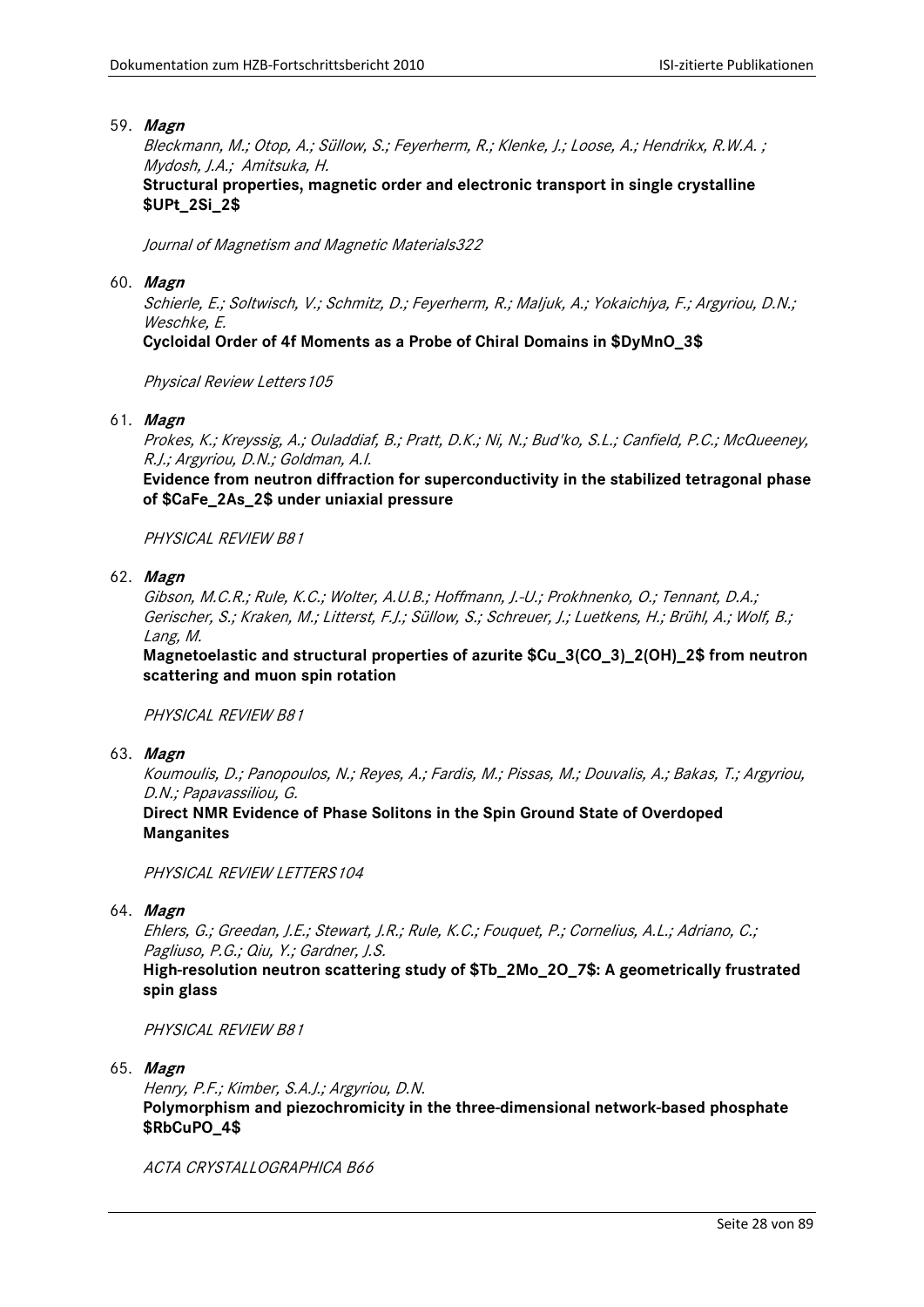Koitzsch, A.; Inosov, D.S.; Shiozawa, H.; Zabolotnyy, V.B.; Borisenko, S.V.; Varykhalov, A.; Hess, C.; Knupfer, M.; Ammerahl, U.; Revcolevschi, A.; Büchner, B.

**Observation of the Fermi surface, the band structure, and their diffraction replicas of \$Sr\_{14-x}Ca\_xCu\_{24}O\_{41}\$ by angle-resolved photoemission spectroscopy**

#### Physical Review B81

#### 67. **Magn**

Heyne, L.; Rhensius, J.; Ilgaz, D.; Bisig, A.; Rüdiger, U.; Kläui, M.; Joly, L.; Nolting, F.; Heyderman, L.J.; Thiele, J.U.; Kronast, F.

**Direct Determination of Large Spin-Torque Nonadiabaticity in Vortex Core Dynamics**

Physical Review Letters 105

## 68. **Magn**

Carbone, C.; Veronese, M.; Moras, P.; Gardonio, S.; Grazioli, C.; Zhou, P.H.; Rader, O.; Varykhalov, A.; Krull, C.; Balashov, T.; Mugarza, A.; Gambardella, P.; Lebègue, S.; Eriksson, O.; Katsnelson, M.I.; Lichtenstein, A.I.

**Correlated Electrons Step by Step: Itinerant-to-Localized Transition of Fe Impurities in Free-Electron Metal Hosts**

Physical Review Letters104

## 69. **Magn**

Garcia, V.; Bibes, M.; Bocher, L.; Valencia, S.; Kronast, F.; Crassous, A.; Moya, X.; Enouz-Vedrenne, S.; Gloter, A.; Imhoff, D.; Deranlot, C.; Mathur, N.D.; Fusil, S.; Bouzehouane, K.; Barthélémy, A.

**Ferroelectric Control of Spin Polarization**

Science327

# 70. **Magn**

Römer, F.M.; Kronast, F.; Heyne, L.; Hassel, C.; Banholzer, A.; Kläui, M.; Meckenstock, R.; Lindner, J.; Farle, M.

**Spatially resolved measurements of the ferromagnetic phase transition by acsusceptibility investigations with x-ray photoelectron emission microscope**

Applied Physics Letters96

# 71. **Magn**

Bonilla, C.M.; Bartolomé, F.; García, L.M.; Parra-Borderías, M.; Herrero-Albillos, J.; Franco, V.107 **A new criterion to distinguish the order of magnetic transitions by means of magnetic measurements**

Journal of Applied Physics 107

72. **Magn**

Paul, A.; Mattauch, S. **Can uniaxial anisotropy be responsible for training in exchange coupled system?**

JOURNAL OF APPLIED PHYSICS 108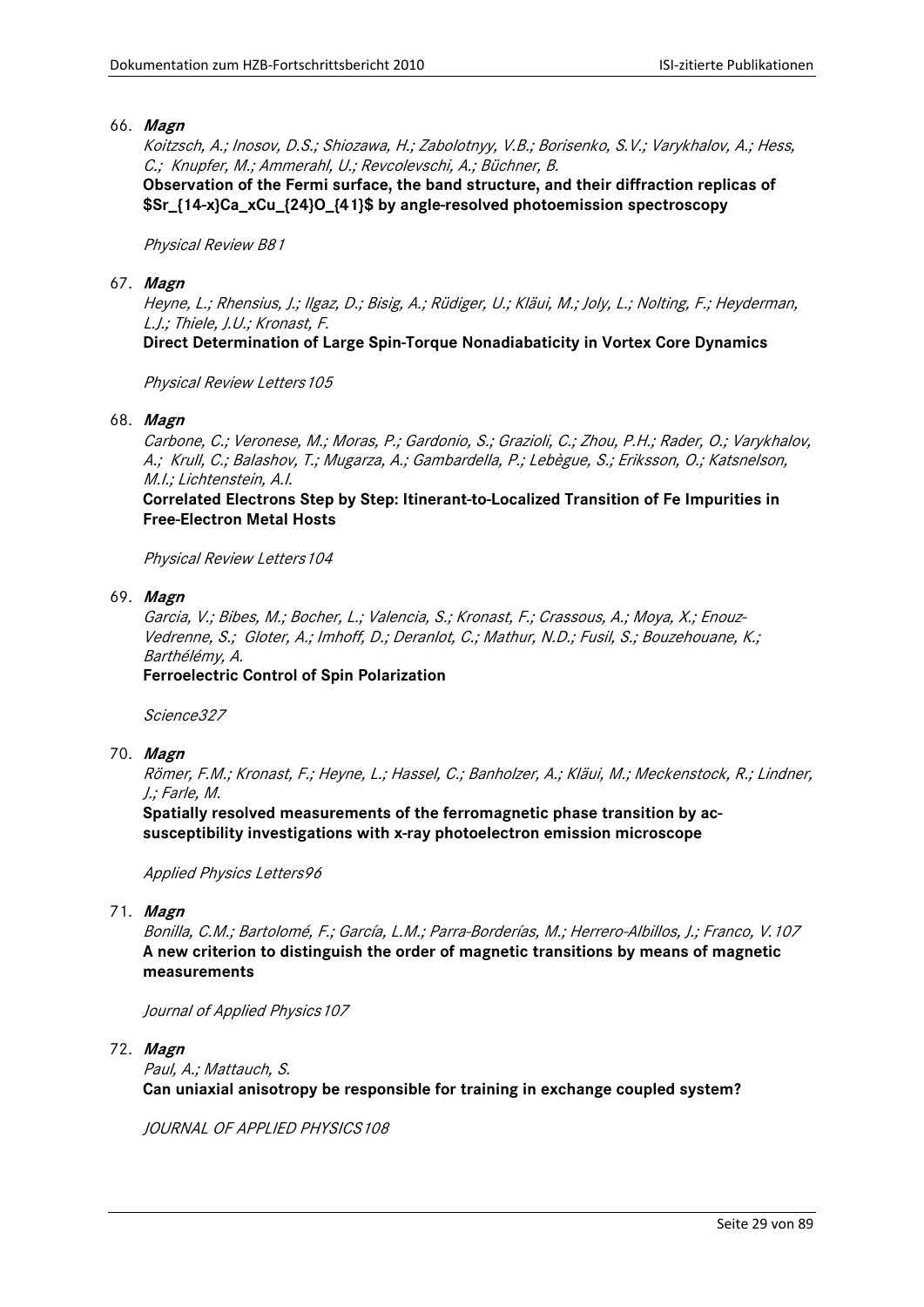Tonus, F.; Bahout, M.; Battle, P.D.; Hansen, T.; Henry, P.F.; Roisnel, T. **In situ neutron diffraction study of the high-temperature redox chemistry of \$Ln\_{3 x}Sr\_{1+x}CrNiO\_{8-\delta}\$ (Ln = La, Nd) under hydrogen**

JOURNAL OF MATERIALS CHEMISTRY20

## 74. **Magn**

Gray, A.X.; Kronast, F.; Papp, C.; Yang, S.-H.; Cramm, S.; Krug, I.P.; Salmassi, F.; Gullikson, E.M.; Hilken, D.M.; Anderson, E.H.; Fischer, P.; Dürr, H.A.; Schneider, C.M.; Fadley, C.S. **Standing-wave excited soft x-ray photoemission microscopy: Application to Co microdot magnetic arrays**

Applied Physics Letters97

## 75. **Magn**

Kimber, S.A.J.; Ling, C.D.; Morris, D.J.P.; Chemseddine, A.; Henry, P.F.; Argyriou, D.N. **Interlayer tuning of electronic and magnetic properties in honeycomb ordered \$Ag\_3LiRu\_2O\_6\$**

JOURNAL OF MATERIALS CHEMISTRY20

## 76. **Magn**

Kimber, S.A.J.; Hill, A.H.; Zhang, Y.-Z.; Jeschke, H.O.; Valenti, R.; Ritter, C.; Schellenberg, I.; Hermes, W.; Pöttgen, R.; Argyriou, D.N.

**Local moments and symmetry breaking in metallic PrMnSbO**

PHYSICAL REVIEW B82

# 77. **Magn**

Prokes, K.; de Visser, A.; Huang, Y.K.; Fåk, B.; Ressouche, E. **Anomalous spin distribution in the superconducting ferromagnet UCoGe studied by polarized neutron diffraction**

PHYSICAL REVIEW B81

78. **Magn**

Liu, T.J.; Hu, J.; Qian, B.; Fobes, D.; Mao, Z.Q.; Bao, W.; Reehuis, M.; Kimber, S.A.J.; Prokes, K.; Matas, S.; Argyriou, D.N.; Hiess, A.; Rotaru, A.; Pham, H.; Spinu, L.; Qiu, Y.; Thampy, V.; Savici, A.T.; Rodriguez, J.A.; Broholm, C.

**From (\$\pi,0)\$ magnetic order to superconductivity with \$(\pi,\pi)\$ magnetic resonance in \$Fe\_{1.02}Te\_{1-x}Se\_x\$**

**NATURE MATERIALS9** 

# 79. **Magn**

Paul, A.; Mattauch, S.

**Microscopic picture of magnetic correlation with loss of uniaxial anisotropy upon swift ion beam irradiation in an interlayer coupled system**

NEW JOURNAL OF PHYSICS12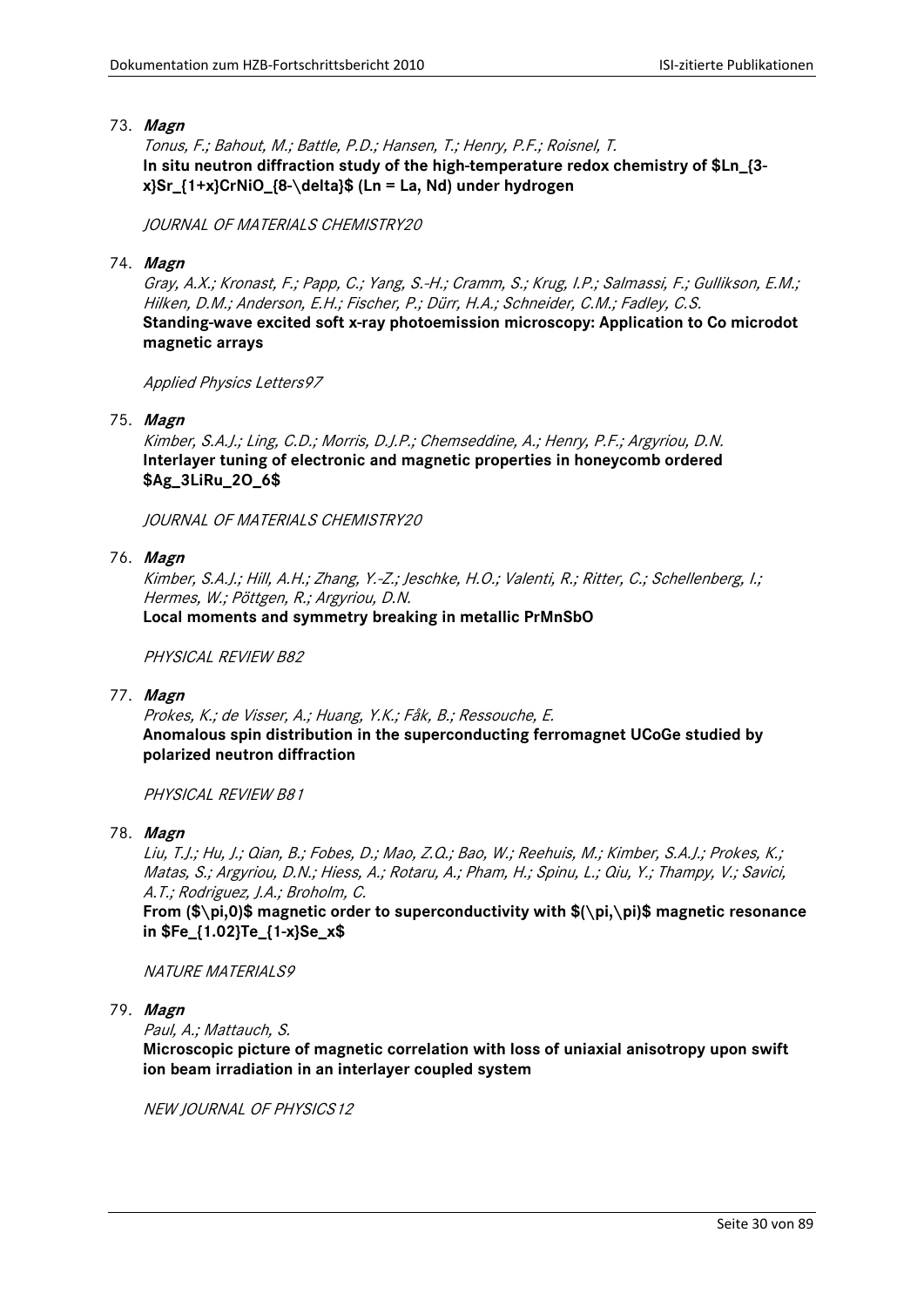Valencia, S.; Kleibert, A.; Gaupp, A.; Rusz, J.; Legut, D.; Bansmann, J.; Gudat, W.; Oppeneer, P.M. **Quadratic X-ray magneto-optical effect upon reflection in a near-normal-incidence configuration at the M edges of 3d-transition metals**

Physical Review Letters104

## 81. **Magn**

Martnez-Boubeta, C.; Beltran, J.I.; Balcells, Ll.; Konstantinovic, Z.; Valencia, S.; Schmitz, D.; Arbiol, J.; Estrade, S.; Cornil, J.; Martinez, B.

**Ferromagnetism in transparent thin films of MgO**

Physical Review B82

82. **Magn**

Mishra, S.K.; Radu, F.; Valencia, S.; Schmitz, D.; Schierle, E.; Dürr, H.A.; Eberhardt, W. **Dual Behavior of Antiferromagnetic Uncompensated Spins in NiFe/IrMn Exchange Biased Bilayers**

Physical Review B81

## 83. **Magn**

Kovaleva, N.N.; Oles, A.M.; Balbashov, A.M.; Maljuk, A.; Argyriou, D.N.; Khaliullin, G.; Keimer, B. **Low-energy Mott-Hubbard excitations in \$LaMnO\_3\$ probed by optical ellipsometry**

PHYSICAL REVIEW B81

## 84. **Magn**

Paul, A.; Teichert, A. **Manipulation of uncompensated moments in trained exchange bias system**

APPLIED PHYSICS LETTERS97

85. **Magn**

Schmitz, D.; Schierle, E.; Darowski, N.; Maletta, H.; Weschke, E.; Gruyters, M. **Unidirectional behavior of uncompensated Fe orbital moments in exchange-biased Co/FeMn/Cu(001)**

Physical Review B81

# 86. **Magn**

Günther, C.M.; Hellwig, O.; Menzel, A.; Pfau, B.; Radu, F.; Makarov, D.; Albrecht, M.; Goncharov, A.; Schrefl, T.; Schlotter, W.F.; Rick, R.; Lüning, J.; Eisebitt, S.

**Microscopic reversal behavior of magnetically capped nanospheres**

Physical Review B81

87. **Magn**

Faulhaber, E.; Schneidewind, A.; Tang, F.; Link, P.; Etzdorf, D.; Loewenhaupt, M. **Polarized neutron scattering on the triple-axis spectrometer PANDA: first results.**

Journal of Physics: Conference Series211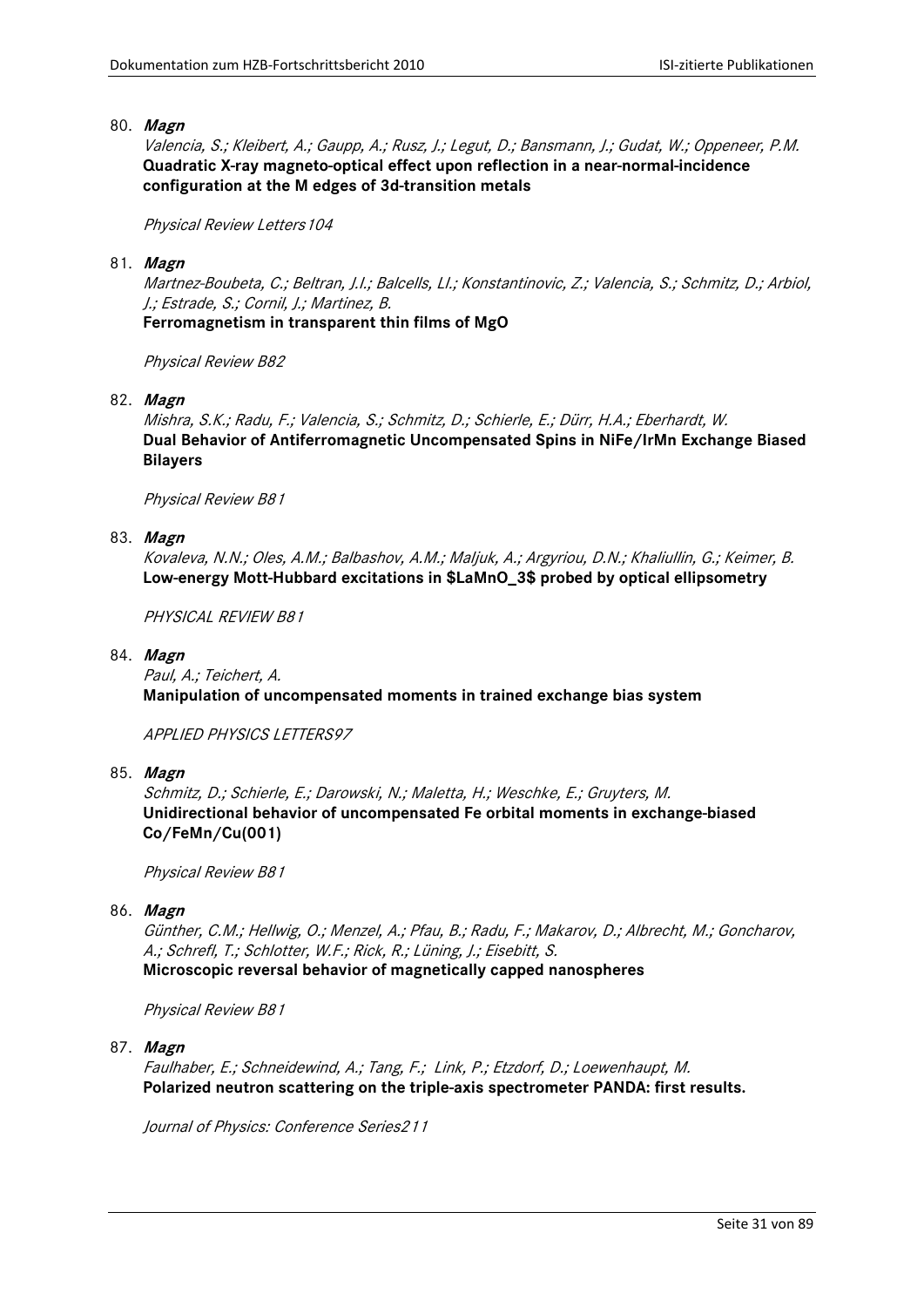Moreno, C.; Munuera, C.; Valencia, S.; Kronast, F.; Obradors, X.; Ocal, C. **Reversible Resistive Switching and Multilevel Recording in La0.7Sr0.3MnO3 Thin Films for Low Cost Nonvolatile Memories**

Nano Letters10

89. **Magn**

Ignatovich, V.K.; Nikitenko, Yu.V.; Radu, F. **Neutron refraction in oscillating magnetic field**

Nuclear Instruments and Methods in Physics Research A620

## 90. **Magn**

Kronast, F.; Schlichting, J.; Radu, F.; Mishra, S.K.; Noll, T.; Dürr, H.A. **Spin-resolved photoemission microscopy and magnetic imaging in applied magnetic fields**

Surface and Interface Analysis42

## 91. **Magn**

Paul, A.; Mattauch, S. **Chemical and magnetic profile of magnetic semiconductors as probed by polarized neutron reflectivity**

JOURNAL OF PHYSICS D: APPLIED PHYSICS43

92. **Magn**

Bonilla, C.M.; Herrero-Albillos, J.; Bartolomé, F.; García, L.M.; Parra-Borderías, M.; Franco, V. **Universal behavior for magnetic entropy change in magnetocaloric materials: An analysis on the nature of phase transitions**

Physical Review B81

93. **Magn**

Ozerov, M.; Zvyagin, A.A.; Cizmar, E.; Wosnitza, J.; Feyerherm, R.; Xiao, F.; Landee, C.P.; Zvyagin, S.A.

**Spin dynamics in \$S=\frac{1}{2}\$ chains with next-nearest-neighbor exchange interactions**

Physical Review B82

# 94. **Magn**

Radu, I.; Stamm, C.; Pontius, N.; Kachel, T.; Ramm, P.; Thiele, J.-U.; Dürr, H.A.; Back, C.H. **Laser-induced generation and quenching of magnetization on FeRh studied with timeresolved x-ray magnetic circular dichroism**

Physical Review B81

#### 95. **Magn**

Walter, A.L. ; Riley, J.D. ; Rader, O. **Theoretical limitations to the determination of bandwidth and electron mass renormalization: the case of ferromagnetic iron**

New Journal of Physics12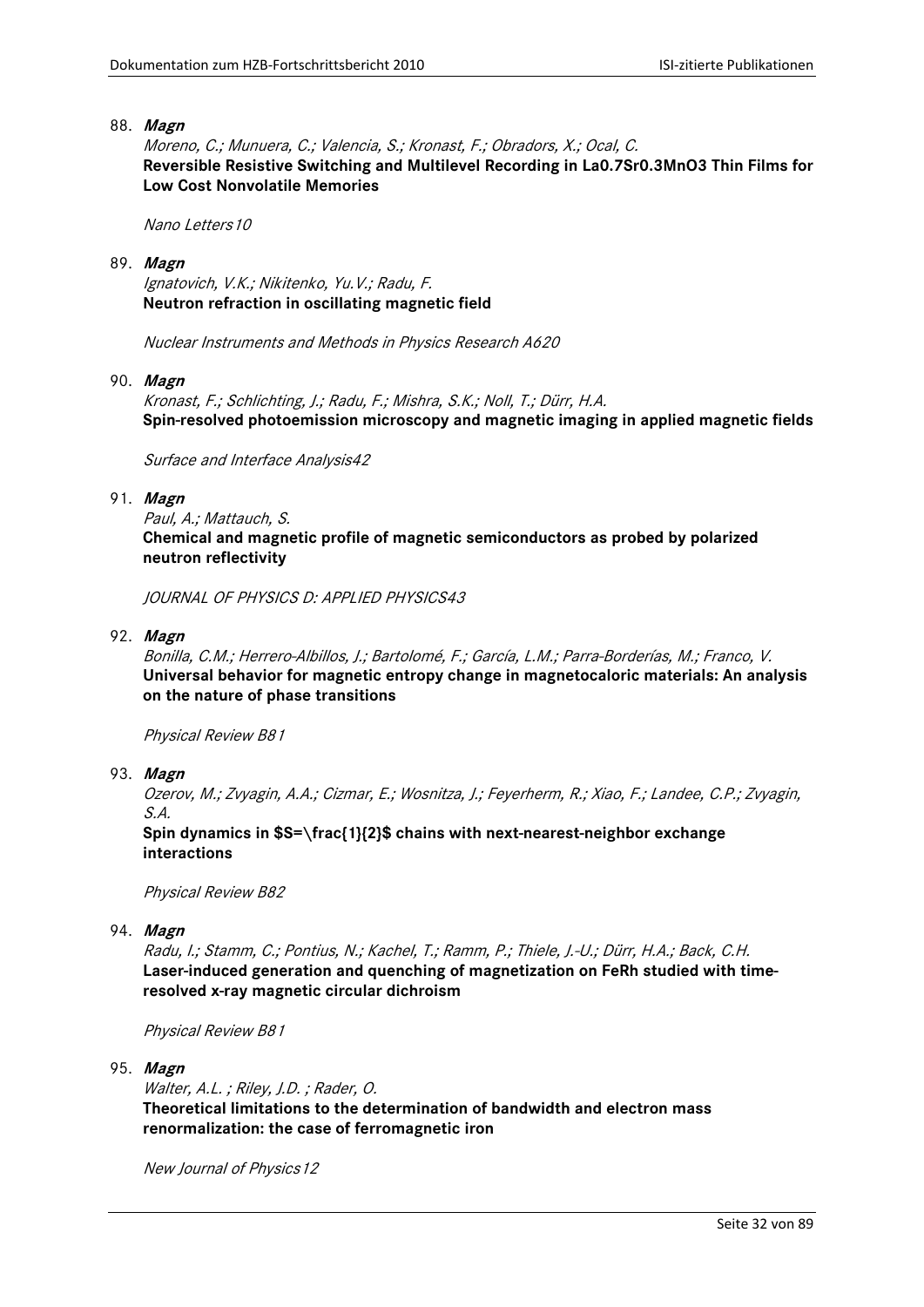Sánchez-Barriga, J. ; Minár, J. ; Braun, J. ; Varykhalov, A. ; Boni, V. ; Di Marco, I. ; Rader, O. ; Bellini, V. ; Manghi, F. ; Ebert, H. ; Katsnelson, M.I. ; Lichtenstein, A.I. ; Eriksson, O. ; Eberhardt, W. ; Dürr, H.A. ; Fink, J.

**Quantitative determination of spin-dependent quasiparticle lifetimes and electronic correlations in hcp cobalt**

## PHYSICAL REVIEW B82

97. **Magn**

Stamm, C.; Pontius, N.; Kachel, T.; Wietstruk, M.; Dürr, H. A. **Femtosecond x-ray absorption spectroscopy of spin and orbital angular momentum in photoexcited Ni films during ultrafast demagnetization**

Physical Review B81

## 98. **Magn**

Haberer, D. ; Vyalikh, D.V. ; Taioli, S. ; Dora, B. ; Farjam, M. ; Fink, J. ; Marchenko, D. ; Pichler, T. ; Ziegler, K. ; Simonucci, S. ; Dresselhaus, M.S. ; Knupfer, M. ; Büchner, B. ; Grüneis, A. **Tunable Band Gap in Hydrogenated Quasi-Free-Standing Graphene**

Nano Letters10

# 99. **Magn**

Varykhalov, A; Scholz, M.R.; Kim, T.K.; Rader, O. **Effect of noble-metal contacts on doping and band gap of graphene**

Physical Review B82

#### 100.**Magn**

Wheeler, E.M.; Lake, B.; Islam, A.T.N.M.; Reehuis M.; Steffens P.; Guidi T.; Hill A.H. **Spin and orbital order in the vanadium spinel \$MgV\_2O\_4\$**

Physical Review B82

# 101.**Magn**

Boeglin, C.; Beaurepaire, E.; Halté, V.; López-Flores, V.; Stamm, C.; Pontius, N.; Dürr, H.A.; Bigot, J.-Y.

**Distinguishing the ultrafast dynamics of spin and orbital moments in solids**

Nature465

#### 102.**Magn**

Feyerherm, R.; Dudzik, E.; Valencia, S.; Wolter, A.U.B.; Milne, C.J.; Landsgesell, S.; Alber, D.; Argyriou, D.N,

**Transition from a phase-segregated state to single-phase incommensurate sodium ordering in \$\gamma-Na\_xCoO\_2 (x\approx 0.53)\$**

Physical Review B82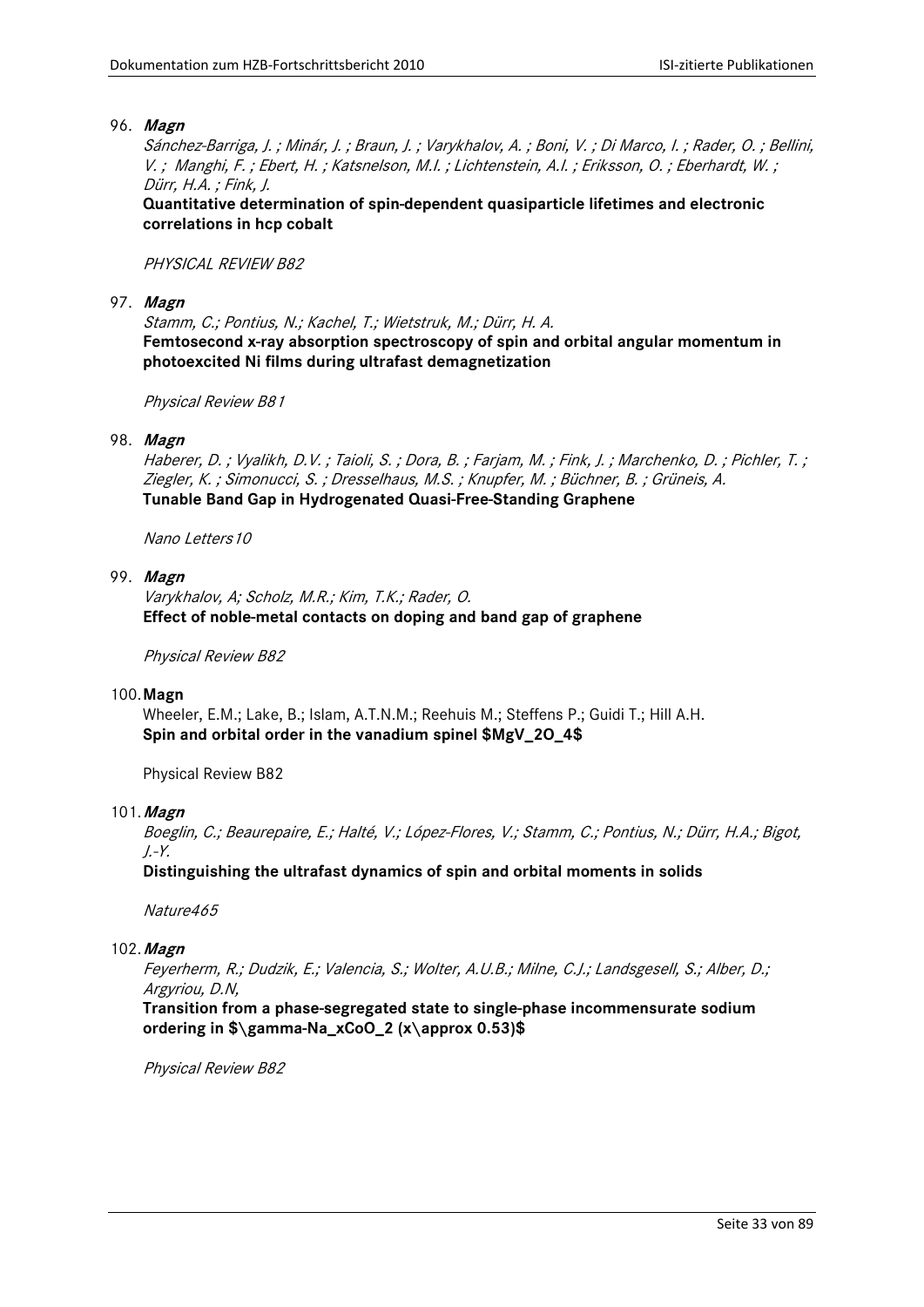Pieper, O.; Guidi, T.; Carretta, S.; van Slageren, J.; El Hallak, F.; Lake, B.; Santini, P.; Amoretti, G.; Mutka, H.; Koza, M.; Russina, M.; Schnegg, A.; Milios, C.J.; Brechin, E.K.; Julià, A.; Tejada, J. **Inelastic neutron scattering and frequency-domain magnetic resonance studies of S=4 and S=12 \$Mn\_6\$ single-molecule magnets**

#### Physical Review B81

#### 104.**Magn**

de Jong, S. ; van Heumen, E. ; Thirupathaiah, S. ; Huisman, R. ; Massee,F. ; Goedkoop, J. B. ; Ovsyannikov, R. ; Fink, J. ; Dürr, H.A. ; Gloskovskii, A. ; Jeevan, H.S. ; Gegenwart, P. ; Erb, A. ; Patthey, L. ; Shi, M.; Follath, R. ; Varykhalov. A. ; Golde

**Droplet-like Fermi surfaces in the anti-ferromagnetic phase of \$EuFe\_2As\_2\$, an Fepnictide superconductor parent compound**

Europhysics Letters89

## 105.**Magn**

Grychtol, P.; Adam, R.; Valencia, S.; Cramm, S.; Bürgler, D.E.; Schneider, C.M. **Resonant magnetic reflectivity in the extreme ultraviolet spectral range: Interlayercoupled Co/Si/Ni/Fe multilayer system**

Physical Review B 8282

#### 106.**Magn**

Wolter, A.U.B.; Feyerherm, R.; Dudzik, E.; Süllow S.;, Strack, Ch.; Lang, M.; Schweitzer, D.; Schlueter, J.A.

**Searching for crystallographic superstructures in \$\kappa-(BEDT-TTF)\_2Cu[N(CN)\_2]Br\$**

Physica B405

#### 107.**Magn**

Prokhnenko, O.; Aliouane, N.; Feyerherm, R.; Dudzik, E.; Wolter, A.U.B.; Maljuk, A.; Kiefer, K.; Argyriou, D. N.

**Ga substitution as an effective variation of Mn-Tb coupling in multiferroic \$TbMnO\_3\$**

Physical Review B81

#### 108.**Magn**

Sánchez-Barriga, J.; Varykhalov, A.; Scholz, M.R.; Rader, O.; Marchenko, D.; Rybkin, A.; Shikin, A.M.; Vescovo, E.

**Chemical vapour deposition of graphene on Ni(111) and Co(0001) and intercalation with Au to study Dirac-cone formation and Rashba splitting**

Diamond and Related Materials19

#### 109.**Magn**

Seemann, K.M.; Mokrousov, Y.; Aziz, A.; Miguel, J.; Kronast, F.; Kuch, W.; Blamire, M.G.; Hindmarch, A.T.; Hickey, B.J.; Souza, I.; Marrows, C.H. **Spin-Orbit Strength Driven Crossover between Intrinsic and Extrinsic Mechanisms of the** 

**Anomalous Hall Effect in the Epitaxial \$L1\_0\$-Ordered Ferromagnets FePd and FePt**

Physical Review Letters104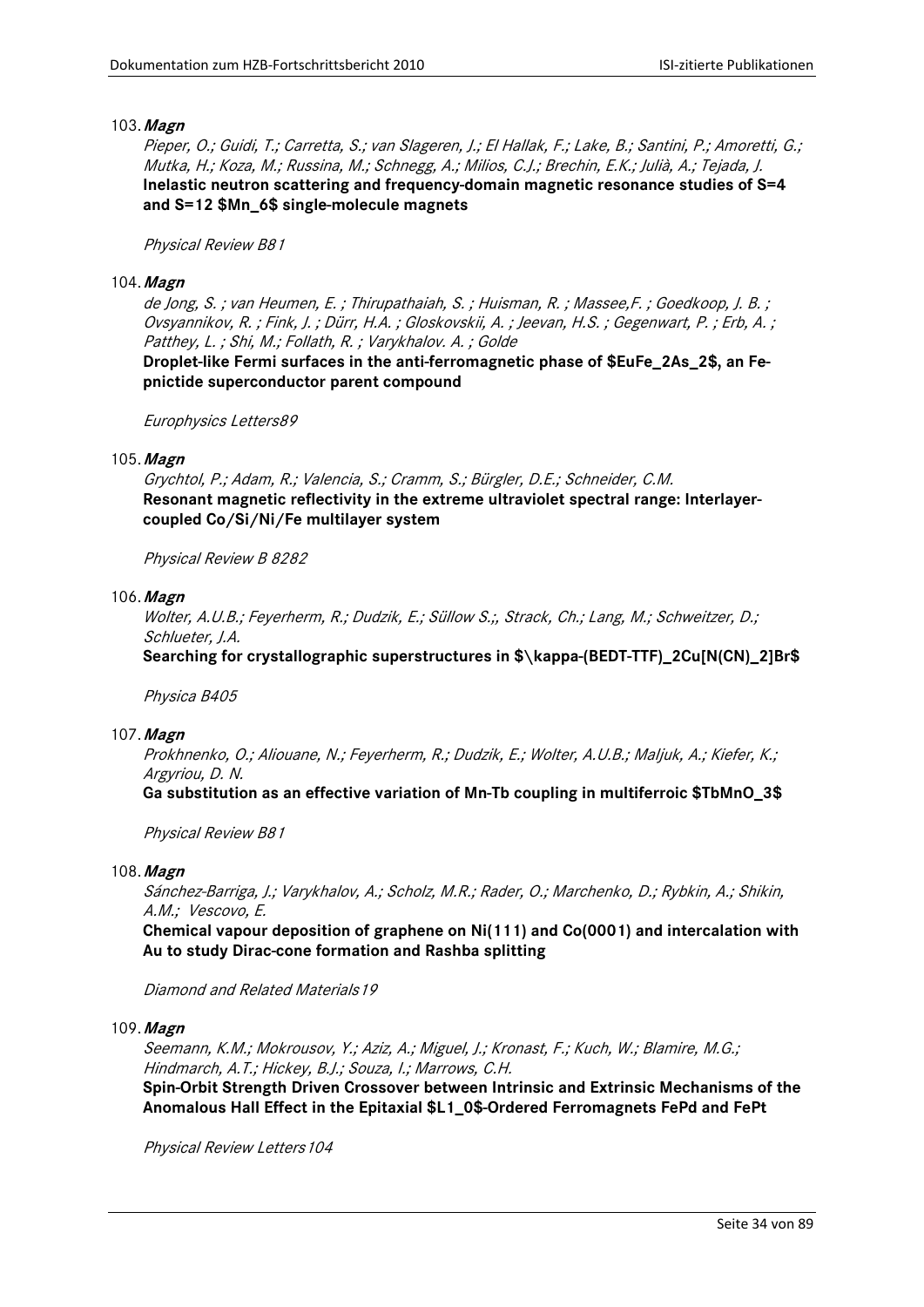Varykhalov, A.; Gudat, W.; Rader, O. **Imaging Buried Molecules: Fullerenes Under Graphene**

Advanced Materials22

#### 111.**Magn**

Vejpravová-Poltierová, J.; Pospísil, J.; Prokleska, J.; Prokes, K.; Stunault, A.; Sechovský, V. **Low magnetic field phase diagram of UCoGe**

PHYSICAL REVIEW B82

#### 112.**Magn**

Matas, S.; Dudzik, E.; Feyerherm, R.; Gerischer, S.; Klemke, S.; Prokes, K.; Orendacova, A. **Neutron diffraction study on the two-dimensional Ising system \$KEr(MoO\_4)\_2\$**

Physical Review B82

## 113.**Magn**

Nazmul Islam, A.T.M. ; Quintero-Castro, D. ; Lake, B. ; Siemensmeyer, K. ; Kiefer, K. ; Skourski, Y. ; Herrmannsdorfer, T.

**Optical Floating-Zone Growth of Large Single Crystal of Spin Half Dimer \$Sr\_3Cr\_2O\_8\$**

Crystal Growth and Design10

## 114.**Magn**

Tassel, C.; Kang, J.; Lee, C.; Hernandez, O.; Qiu, Y.; Paulus, W.; Collet, E.; Lake, B.; Guidi, T.; Whangbo, M.-H.; Ritter, C.; Kageyama, H.; Lee, S.-H. **Ferromagnetically Coupled Shastry-Sutherland Quantum Spin Singlets in \$(CuCl)LaNb\_2O\_7\$**

Physical Review Letters105

#### 115.**Magn**

Ruff, J.P.C.; Gaulin, B.D; Rule, K.C.; Gardner, J.S. **Superlattice correlations in \$Tb\_2Ti\_2O\_7\$ under the application of [110] magnetic field**

PHYSICAL REVIEW B82

#### 116.**Magn**

Gunnlaugsson, HP; Molholt, TE; Mantovan, R; Masenda, H; Naidoo, D; Dlamini, WB; Sielemann, R; Bharuth-Ram, K; Weyer, G; Johnston, K; Langouche, G; Olafsson, S; Gislason, HP; Kobayashi, Y; Yoshida, Y; Fanciulli, M

**Paramagnetism in Mn/Fe implanted ZnO**

APPLIED PHYSICS LETTERS97

117.**Magn**

Feyerherm, R.; Dudzik, E; Valencia, S; Radu, F **Hard x-ray resonant scattering study of Ni81Fe19(111)/CoO(111) exchange biased bilayer**

Journal of Physics Conference Series211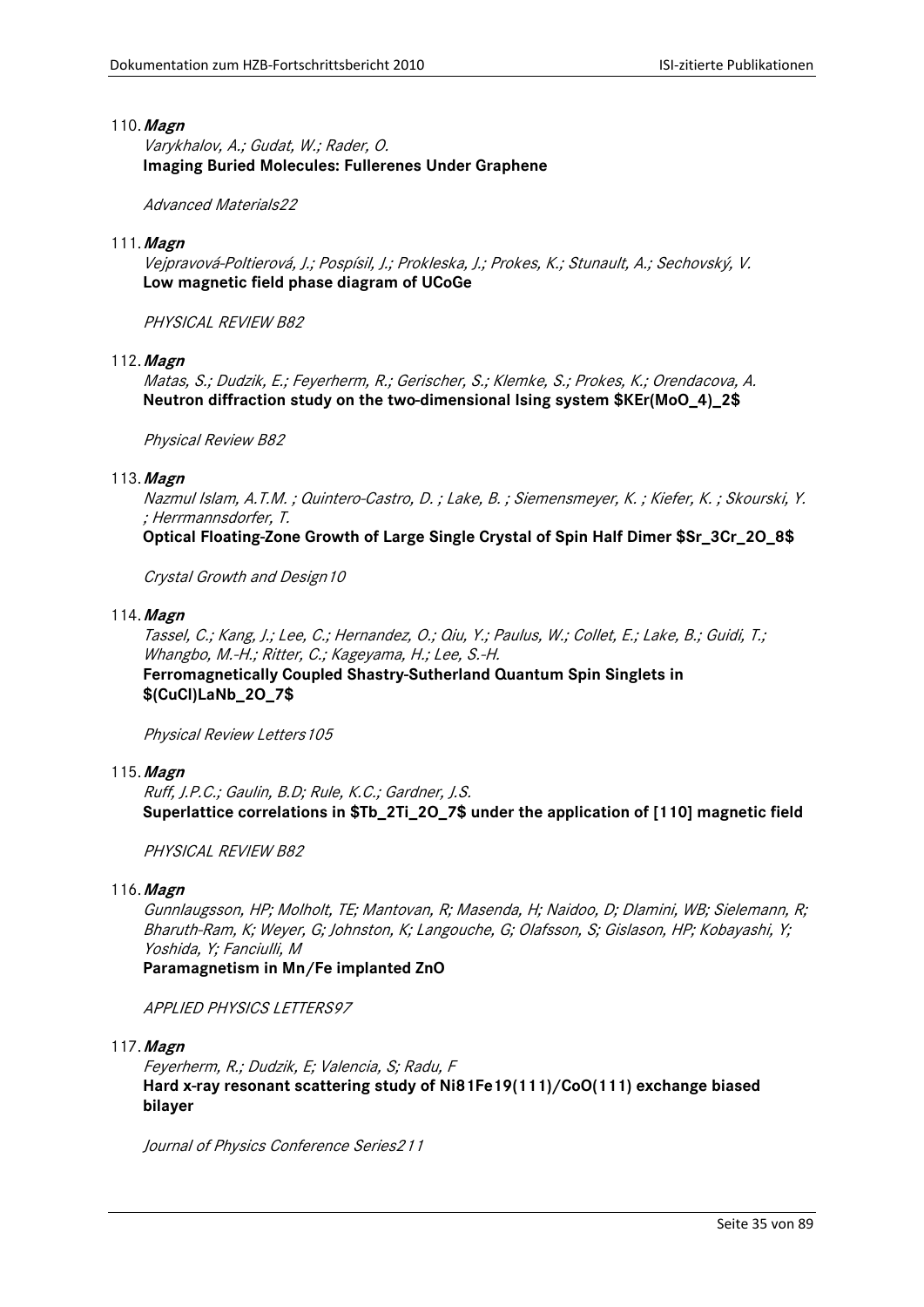Filatova, EO; Lysenkov, KM; Sokolov, AA; Ovchinnikov, AA; Marchenko, DE; Kashkarov, VM; Nazarikov, IV

**Spectroscopic investigations of the stability of porous silicon structure obtained by etching Si(100) in aqueous ammonium fluoride solution**

#### TECHNICAL PHYSICS LETTERS36

#### 119.**Magn**

Argyriou, DN; Hiess, A; Akbari, A; Eremin, I; Korshunov, MM; Hu, J; Qian, B; Mao, ZQ; Qiu, YM; Broholm, C; Bao, W

**Incommensurate itinerant antiferromagnetic excitations and spin resonance in the FeTe0.6Se0.4 superconductor**

PHYSICAL REVIEW B81

#### 120.**Magn**

Baran, S.; Arulraj, A; Kaczorowski, D; Penc, B; Szytula, A **Magnetic ordering and magnetic properties of ErAuxNi1-xIn (0 <= x <= 1) solid solution**

INTERMETALLICS18

#### 121.**Magn**

Baran, S.; Gondek, L; Szytula, A; Kaczorowski, D; Pikul, A; Penc, B; Piekarz, P; Hoser, A; Gerischer, S

#### **Low temperature thermodynamical properties of ErCu2Si2**

JOURNAL OF MAGNETISM AND MAGNETIC MATERIALS322

#### 122.**Magn**

Capogna, L; Reehuis, M; Maljuk, A; Kremer, RK; Ouladdiaf, B; Jansen, M; Keimer, B **Magnetic structure of the edge-sharing copper oxide chain compound NaCu2O2**

PHYSICAL REVIEW B82

#### 123.**Magn**

Rybkin, AG; Usachov, DY; Marchenko, DE; Shikin, AM; Adamchuk, VK; Varykhalov, AY; Rader, O **Formation of spectra of quantum well states in thin Al layers on W(110)**

JOURNAL OF SURFACE INVESTIGATION-X-RAY SYNCHROTRON AND NEUTRON TECHNIQUES4

#### 124.**Magn**

Herrero-Albillos, J; Catalan, G; Rodriguez-Velamazan, JA; Viret, M; Colson, D; Scott, JF **Neutron diffraction study of the BiFeO3 spin cycloid at low temperature**

JOURNAL OF PHYSICS-CONDENSED MATTER22

#### 125.**Magn**

Holldack, K; Pontius, N; Schierle, E; Kachel, T; Soltwisch, V; Mitzner, R; Quast, T; Springholz, G; Weschke, E

**Ultrafast dynamics of antiferromagnetic order studied by femtosecond resonant soft xray diffraction**

APPLIED PHYSICS LETTERS97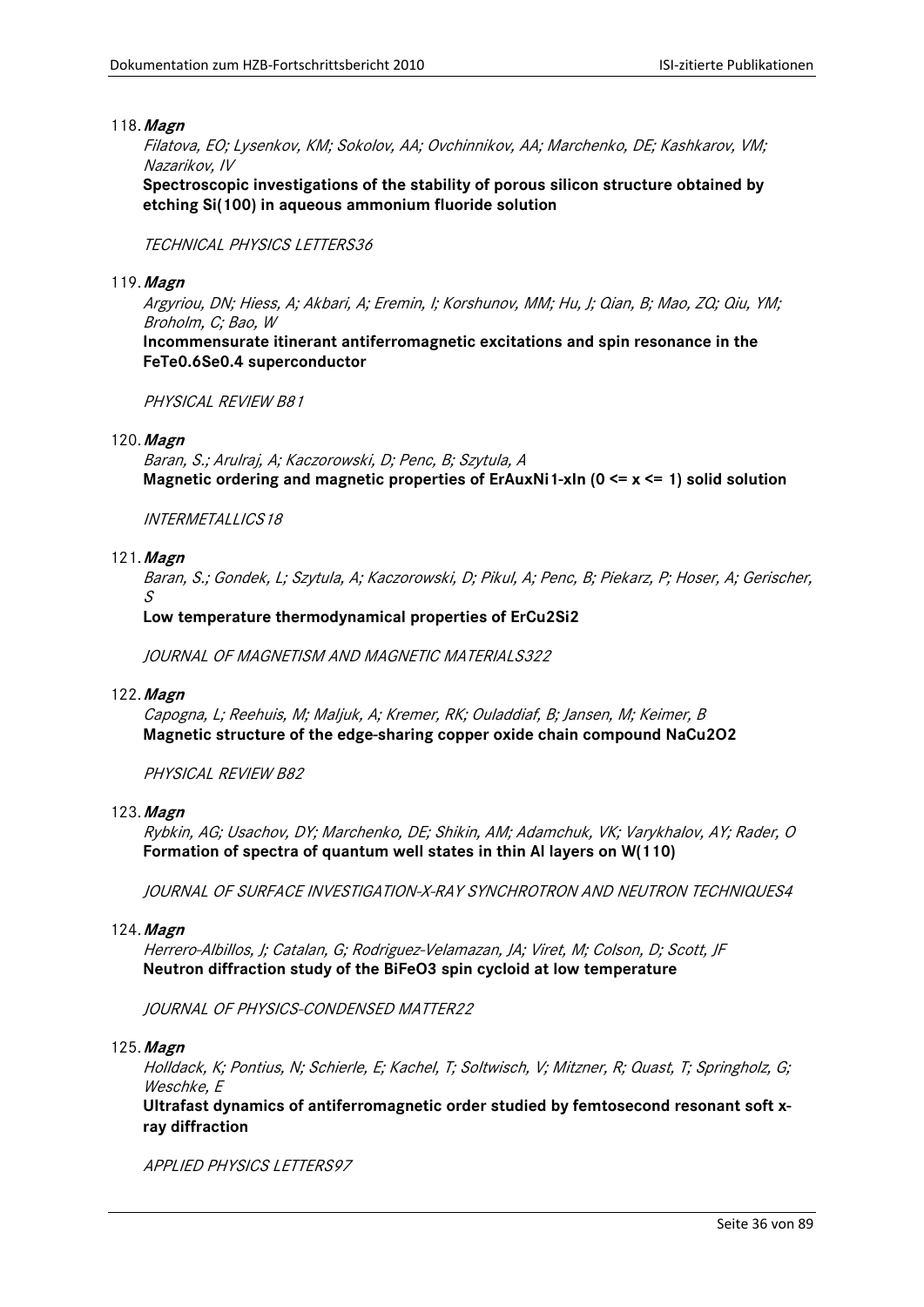# 126.**Magn**

Kim, JS; Boulle, O; Verstoep, S; Heyne, L; Rhensius, J; Klaui, M; Heyderman, LJ; Kronast, F; Mattheis, R; Ulysse, C; Faini, G **Current-induced vortex dynamics and pinning potentials probed by homodyne detection**

PHYSICAL REVIEW B82

# 127.**Magn**

Siefermann, KR; Liu, YX; Lugovoy, E; Link, O; Faubel, M; Buck, U; Winter, B; Abel, B **Binding energies, lifetimes and implications of bulk and interface solvated electrons in water**

NATURE CHEMISTRY2

128.**Magn**

Sokolov, AA; Ovchinnikov, AA; Lysenkov, KM; Marchenko, DE; Filatova, EO **X-ray spectroscopic examination of thin HfO2 films ALD- and MOCVD-grown on the Si(100) surface**

# TECHNICAL PHYSICS55

# 129.**Magn**

Ting, VP; Henry, PF; Kohlmann, H; Wilson, CC; Weller, MT **Structural isotope effects in metal hydrides and deuterides**

PHYSICAL CHEMISTRY CHEMICAL PHYSICS 12

# 130.**Magn**

Paul, A

**Manipulation of uncompensated moments in trained exchange bias system (vol 97, 032505, 2010)**

APPLIED PHYSICS LETTERS97

131.**MiNa**

Esquivel, J.P.; Senn, T.; Hernández-Fernández, P.; Santander, J.; Lörgen, M.; Rojas, S.; Löchel, B.; Cané, C.; Sabaté, N.

**Towards a compact SU-8 micro-direct methanol fuell cell**

Journal of Power Sources195

# 132.**MiNa**

Senn, T.; Mueller, C.; Reinecke, H. **Replication of HARMST and large area nanostructured parts using UV cationic polymerization**

Journal of Micromechanics and Microengineering20

## 133.**MiNa**

Pfau, B.; Günther, C. M.; Könnecke, R.; Guehrs, E.; Hellwig, O.; Schlotter, W.F.; Eisebitt, S. **Magnetic imaging at linearly polarized x-ray sources**

Optics Express 18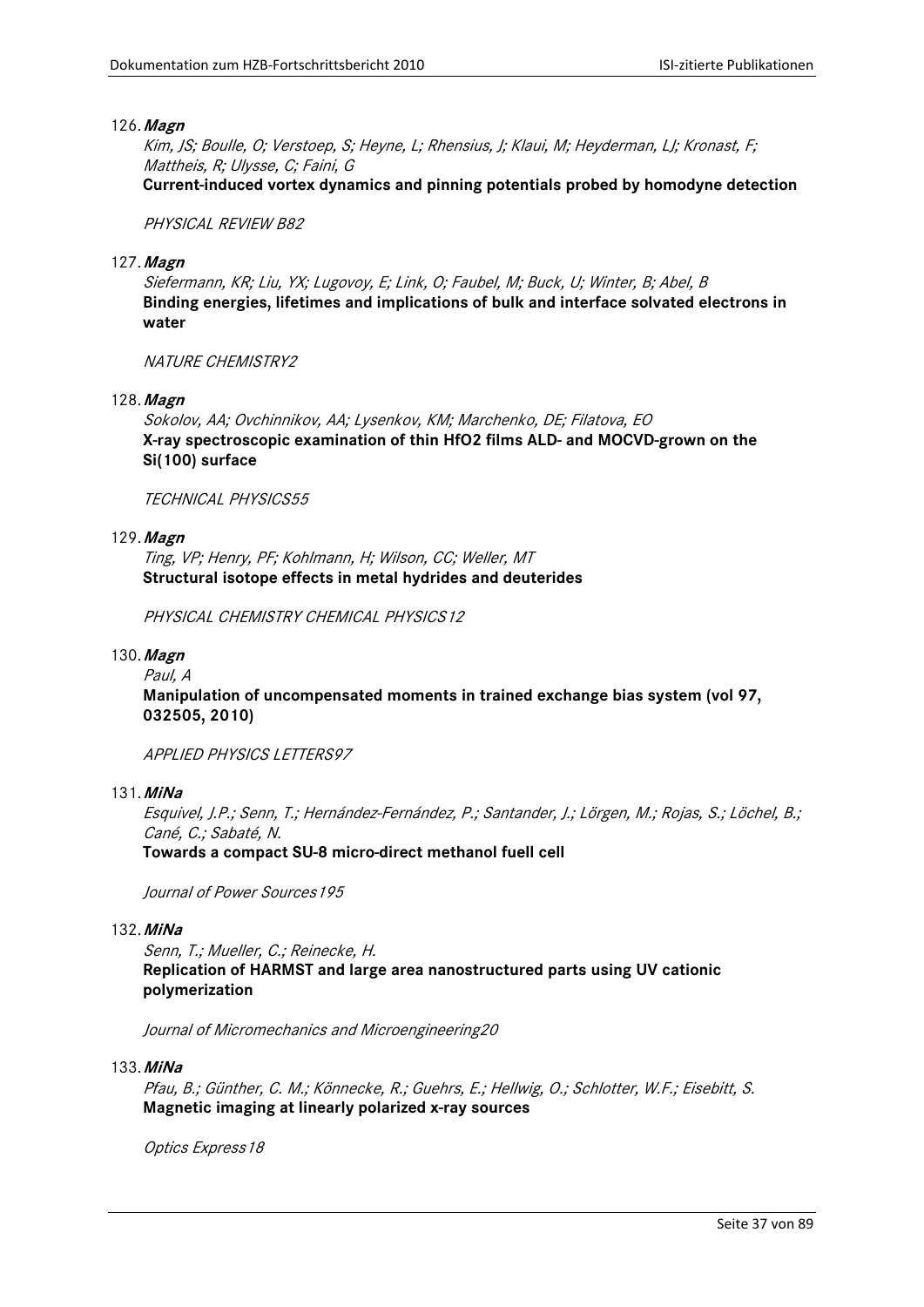# 134.**MiNa**

Guehrs, E.; Günther, C.M.; Pfau, B.; Rander, T.; Schaffert, S.; Schlotter, W.F.; Eisebitt, S. **Wavefield back-propagation in high-resolution X-ray holography with a movable field of view**

# Optics Express18

# 135.**MiNa**

Gutt, C.; Streit-Nierobisch, S.; Stadler, L.-M.; Pfau, B.; Günther, C.M.; Könnecke, R.; Frömter, R.; Kobs, A.; Stickler, D.; Oepen, H.P.; Fäustlin, R.R.; Treusch, R.; Feldhaus, J.; Weckert, E.; Vartanyants, I.A.; Grunze, M.; Rosenhahn, A.; Wilhein, T.; Ei **Single-pulse resonant magnetic scattering using a soft x-ray free-electron laser**

Physical Review B81

# 136.**MiNa**

Senn, T.; Esquivel, J.P.; Lörgen, M.; Sabaté, N.; Löchel, B. **Replica molding for multilevel micro-/nanostructure replication**

Journal of Micromechanics and Microengineering20

# 137.**MiNa**

Pfau, B.; Günther, C.M.; Schaffert, S.; Mitzner, R.; Siemer, B.; Roling, S.; Zacharias, H.; Kutz, O.; Rudolph, I.; Treusch, R.; Eisebitt, S. **Femtosecond pulse x-ray imaging with a large field of view**

New Journal of Physics12

## 138.**MiNa**

Barth, M.; Schietinger, S; Fischer, S; Becker, J; Nusse, N; Aichele, T; Lochel, B; Sonnichsen, C; Benson, O

**Nanoassembled Plasmonic-Photonic Hybrid Cavity for Tailored Light-Matter Coupling**

NANO LETTERS10

# 139.**MiNa**

Beye, M; Sorgenfrei, F; Schlotter, WF; Wurth, W; Fohlisch, A **The liquid-liquid phase transition in silicon revealed by snapshots of valence electrons**

PROCEEDINGS OF THE NATIONAL ACADEMY OF SCIENCES OF THE UNITED STATES OF AMERICA107

# 140.**MiNa**

Tan, L; Meyer, T; Pfau, B; Hofmann, T; Tan, TW; Jones, D **Rapid vinculin exchange dynamics at focal adhesions in primary osteoblasts following shear flow stimulation**

JOURNAL OF MUSCULOSKELETAL & NEURONAL INTERACTIONS10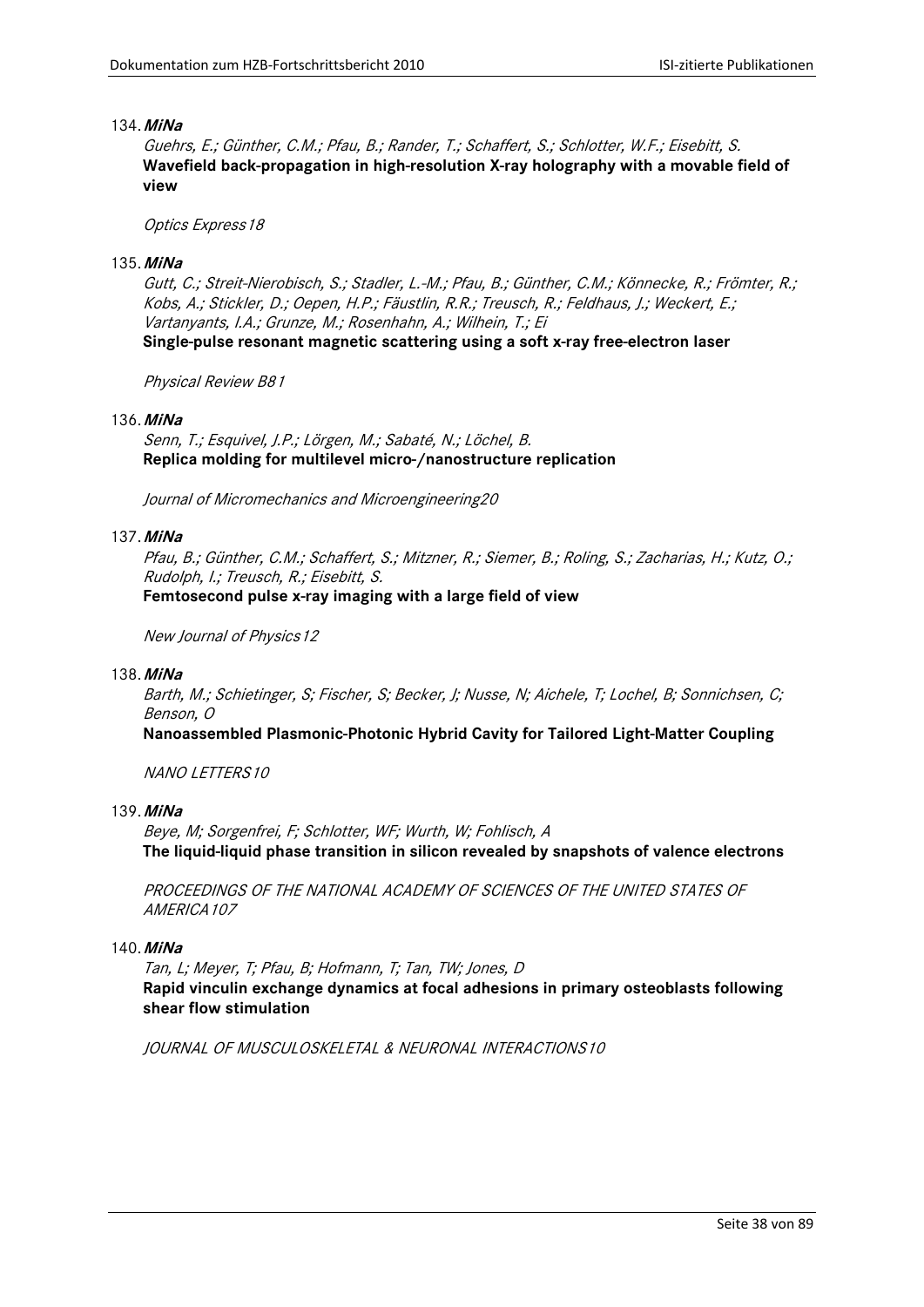# 141.**MiNa**

Tieg, C; Fromter, R; Stickler, D; Hankemeier, S; Kobs, A; Streit-Nierobisch, S; Gutt, C; Grubel, G; Oepen, HP

**Imaging the in-plane magnetization in a Co microstructure by Fourier transform holography**

# OPTICS EXPRESS18

# 142.**N-FE**

Lelievre-Berna, E.; Wills, A.S.; Bourgeat-Lami, E.; Dee, A.; Hansen, T.; Henry, P.F.; Poole, A.; Thomas, M.; Tonon, X.; Torregrossa, J.; Andersen, K.H.; Bordenave, F.; Jullien, D.; Mouveau, P.; Guerard, B.; Manzin, G. **Powder diffraction with spin polarized neutrons**

MEASUREMENT SCIENCE AND TECHNOLOGY21

# 143.**N-FE**

Bordallo, H.N.; Boldyreva, E.V. ; Fischer, J. ; Koza, M.M. ; Seydel, T. ; Minkov, V.S. ; Drebushchak, V.A. ; Kyriakopoulos, A.

**Observation of subtle dynamic transitions by a combination of neutron scattering, X-ray diffraction and DSC: A case study of the monoclinic L-cysteine**

Biophysical Chemistry148

## 144.**N-FE**

Lee, S.W.; Kim,K.-Y.; Kwon, O.Y.; Kardjilov, N.; Dawson, M.; Hilger, A.; Manke, I. **Observation of Magnetic Domains in Insulation-Coated Electrical Steels by Neutron Dark-Field Imaging**

Applied Physics Express3

# 145.**N-FE**

Klages, M.; Krüger, P.; Haußmann, J.; Markötter, H.; Arlt, T.; Hartnig, C.; Kardjilov, N.; Banhart, J.; Manke, I.; Scholta, J.

**Untersuchung des Einflusses von GDL-Eigenschaften auf den Wasserhaushalt mittels Neutronenradiografie = Investigation of the influence of GDL properties on the water balance by means of neutron radiography**

MP Materials Testing52

# 146.**N-FuE**

Agamalian, M; Carpenter, JM; Treimer, W **Remarkable precision of the 90-year-old dynamic diffraction theories of Darwin and Ewald**

JOURNAL OF APPLIED CRYSTALLOGRAPHY43

# 147.**N-FuE**

Guldbakke, JM; Chmielus, M; Rolfs, K; Schneider, R; Mullner, P; Raatz, A **Magnetic, mechanical and fatigue properties of a Ni45.4Mn29.1Ga21.6Fe3.9 single crystal**

SCRIPTA MATERIAI IA62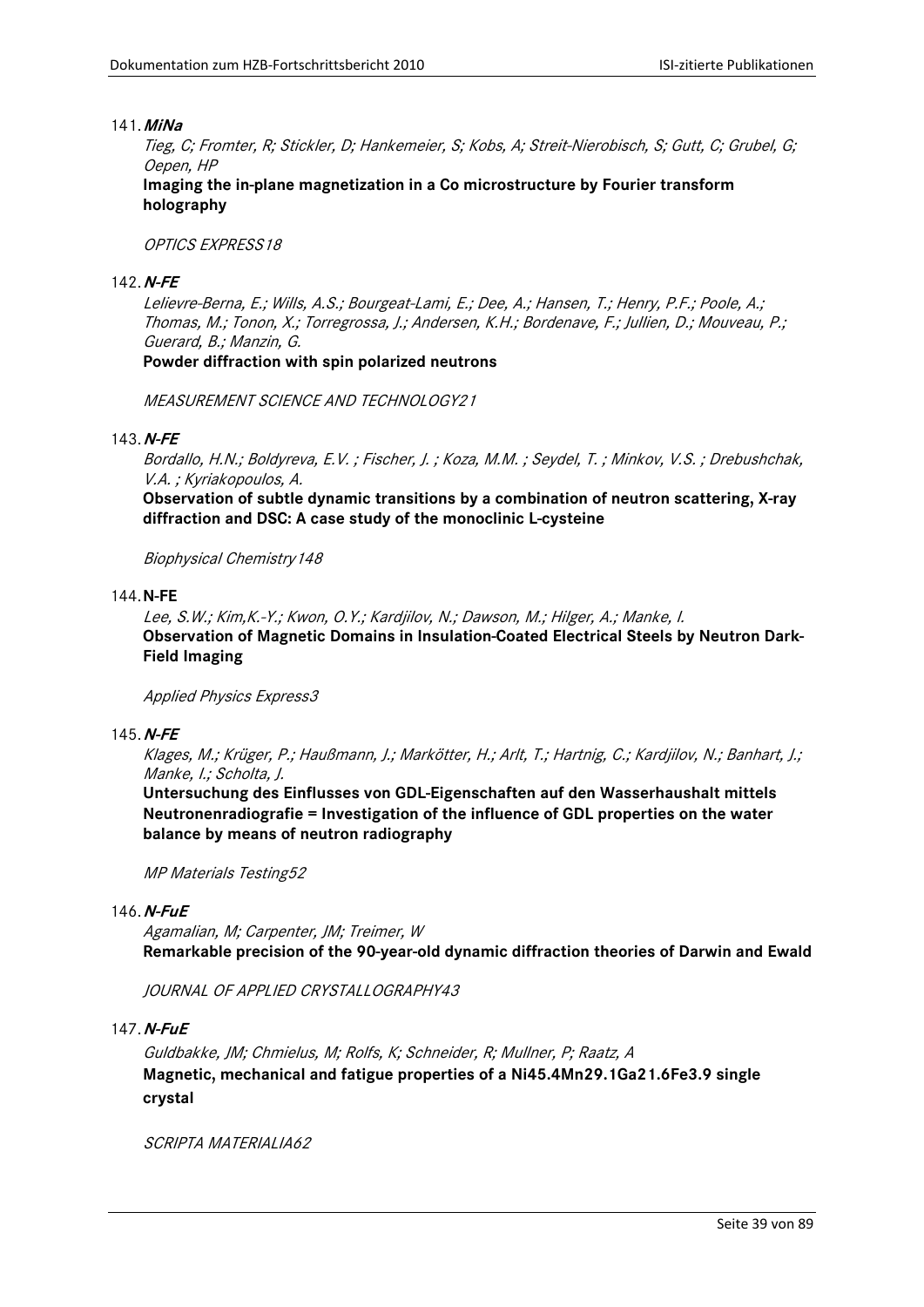# 148.**N-FuE**

Painter, TA; Adkins, T; Bai, HY; Bird, MD; Bole, S; Cantrell, K; Chen, JP; Dixon, IR; Ehmler, H; Gavrilin, A; Han, K; Lu, J; Smeibidl, P; Walsh, R; Weijers, HW; Xu, T; Zhai, YH **Recent Progress of the Series-Connected Hybrid Magnet Projects**

IEEE TRANSACTIONS ON APPLIED SUPERCONDUCTIVITY20

# 149.**N-user**

Yuan, J. ; Schacher, F. ; Drechsler, M. ; Hanisch, A. ; Lu, Y. ; Ballauff, M. ; Müller, A.H.E. **Stimuli-Responsive Organosilica Hybrid Nanowires Decorated with Metal Nanoparticles**

Chemistry of Materials22

## 150.**N-user**

Mascotto, S. ; Wallacher, D. ; Kuschel, A. ; Polarz, S. ; Zickler, G.A. ; Timmann, A. ; Smarsly, B.M. **Adsorption in Periodically Ordered Mesoporous Organosilica Materials Studied by in Situ Small-Angle X-ray Scattering and Small-Angle Neutron Scattering**

Langmuir26

# 151.**N-user**

Erko, M. ; Wallacher, D. ; Brandt, A.. ; Paris, O. **In-situ small-angle neutron scattering study of pore filling and pore Emptying in ordered mesoporous silica**

Journal of Applied Crystallography43

152.**N-user**

Tötzke. C.; Hilger, A.; Arlt, T.; Markötter, H.; Choinka, G.; Kardjilov, N.; Schröder, A.; Wippermann, K.; Scholta, J.; Hartnig, C.; Banhart, J.; Manke, I.

**Hochortsauflösendes, großflächiges Neutronen-Detektorsystem für die Brennstoffzellenforschung = High spatial resolution, large-area neutron detector system for fuel cell research**

MP Materials Testing52

153.**N-user**

Lu, Y.; Lunkenbein, T.; Preussner, J.; Proch, S.; Breu, J.; Kempe, R.; Ballauff, M. **Composites of Metal Nanoparticles and \$TiO\_2\$ Immobilized in Spherical Polyelectrolyte Brushes**

Langmuir26

154.**N-user**

Kainourgiakis, M.; Steriotis, Th.; Charalambopoulou, G.; Strobl, M.; Stubos, A. **Determination of the spatial distribution of multiple fluid phases in porous mediaby ultrasmall-angle neutron scattering**

Applied Surface Science256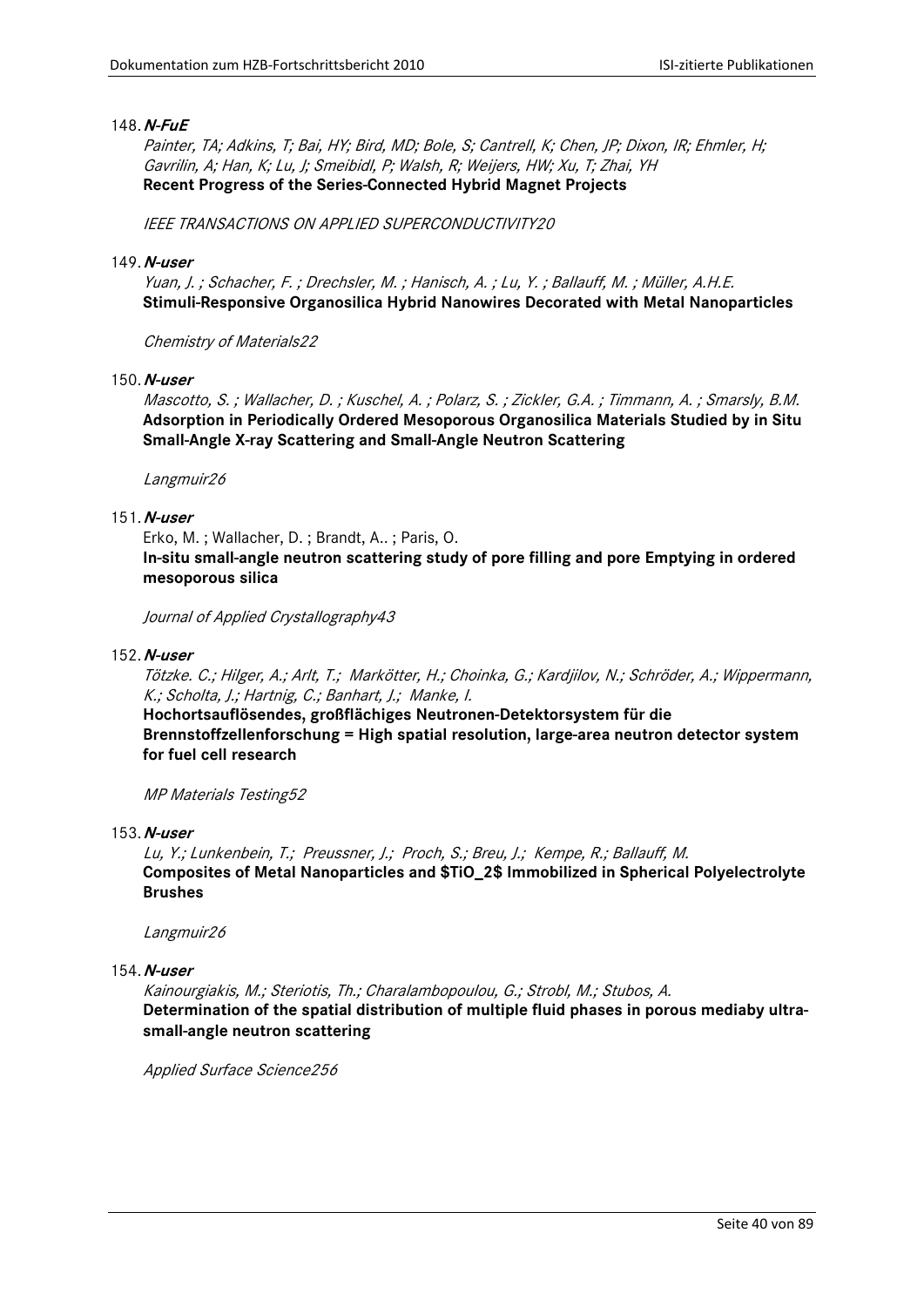Beskrovny, A.I.; Vasilovskii, S.G.; Vakhrushev, S.B.; Kurdyukov, D.A.; Zvorykina, O.I.; Naberezhnov, A.A.; Okuneva, N.M.; Tovar, M.; Rysiakiewicz-Pasek, E.; Jagus, P.

# **Temperature dependences of the order parameter for sodium nitrite embedded into porous glasses and opals**

# PHYSICS OF THE SOLID STATE52

## 156.**N-user**

Demeter, J.; Meersschaut, J.; Almeida, F.; Brems, S.; Van Haesendonck, C.; Teichert, A.; Steitz, R.; Temst, K.; Vantomme, A.;

**Exchange bias by implantation of O ions into Co thin films**

Applied Physics Letters96

# 157.**N-user**

Kealley, C.S. ; Sokolova, A.V. ; Kearley, G.J. ; Kemner, E. ; Russina, M. ; Faraone, A. ; Hamilton, W.A. ; Gilbert, E.P.

**Dynamical transition in a large globular protein: Macroscopic properties and glass transition**

Biochimica et Biophysica Acta1804

# 158.**N-user**

Quintero-Castro, D. ; Lake, B. ; Wheeler, E. ; Islam, A,T.M.N. ; Guidi, T. ; Rule, K.C. ; Izaola, Z. ; Russina, M. ; Kiefer, K. ; Skourski, Y.

**Magnetic excitations of the gapped quantum spin dimer antiferromagnet \$Sr\_3Cr\_2O\_8\$**

## Physical Review B81

## 159.**N-user**

Manke, I. ; Hartnig, C. ; Kardjilov, N. ; Riesemeier, H. ; Goebbels, J. ; Kuhn, R. ; Krüger, P. ; Banhart, J.

**In situ Synchrotron X-ray Radiography Investigations of Water Transport in** PEM Fuel Cells

Fuel Cells10

## 160.**N-user**

Mihut, A. M. ; Drechsler, M.; Moller, M.; Ballauff, M. **Sphere-to-Rod Transition of Micelles formed by the Semicrystalline Polybutadiene-block-Poly(ethylene oxide) Block Copolymer in a Selective Solvent**

Macromolecular Rapid Communications31

## 161.**N-user**

Fleischmann, C.; Almeida, F.; Demeter, J.; Paredis, K.; Teichert, A.; Steitz, R.; Brems, S.; Opperdoes, B.; Van Haesendonck, C.; Vantomme, A.; Temst, K., **The influence of interface roughness on the magnetic properties of exchange biased CoO/Fe thin films.**

Journal of Applied Physics 107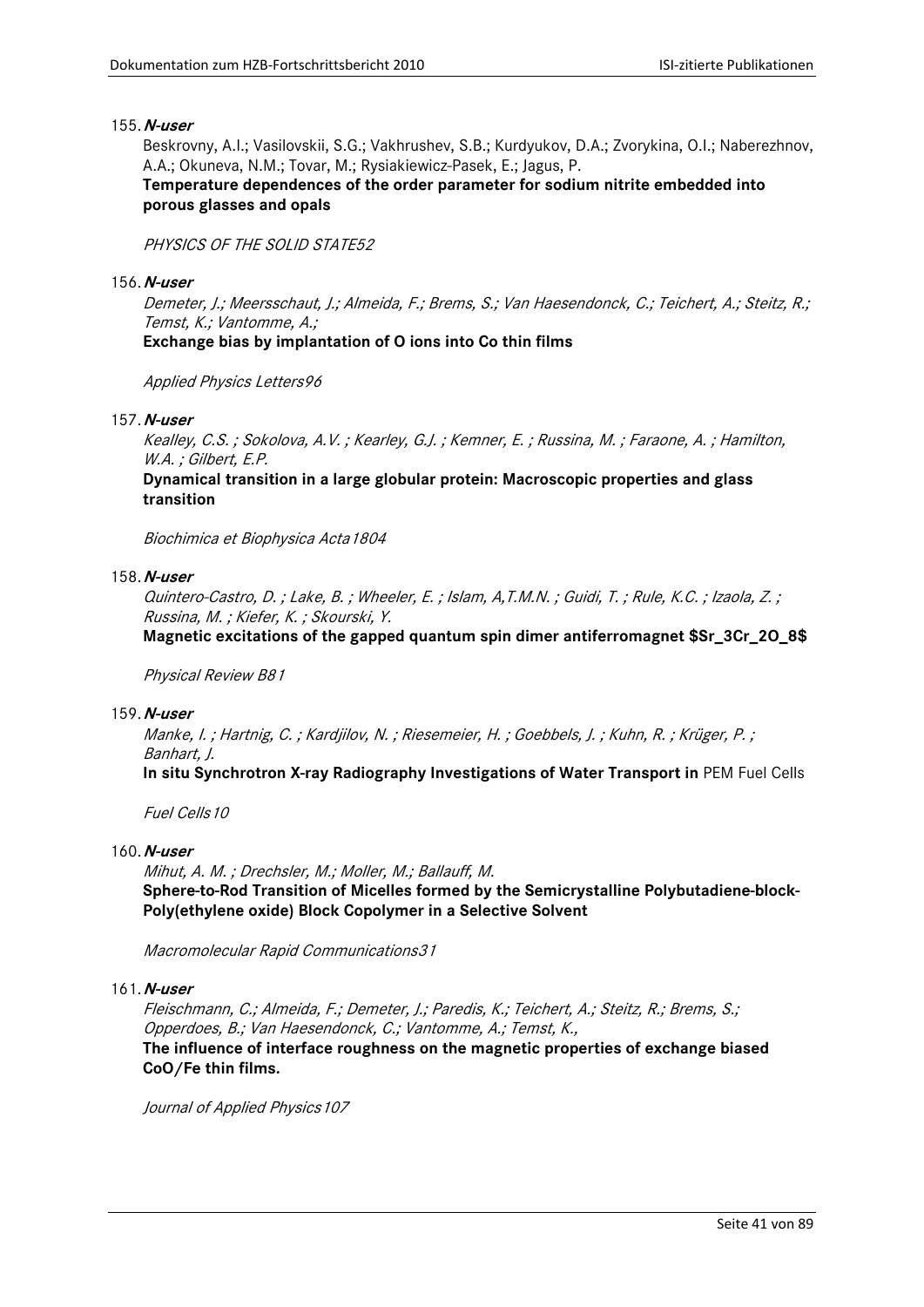Peterson, V.K.; Kearley, G.J.; Wu, Y.; Ramirez-Cuesta, A.J.; Kemner, E.; Kepert, C.J. **Local Vibrational Mechanism for Negative Thermal Expansion: A Combined Neutron Scattering and First-Principles Study**

Angewandte Chemie International Edition49

### 163.**N-user**

Banhart, J.; Chang, C.S.T., Liang, Z.; Wanderka, N.; Lay, M.D.H.; Hill, A.J. **Natural Aging in Al-Mg-Si Alloys - A Process of Unexpected Complexity**

Advanced Engineering Materials12

# 164.**N-user**

Frontzek, M.; Tang, F.; Link, P.; Schneidewind, A.; Hoffman, J.-U.; Mignot, J.-M.; Loewenhaupt, M. **Correlation between crystallographic superstructure and magnetic structures in finite magnetic fields: A neutron study on a single crystal of \$Ho\_2PdSi\_3\$**

PHYSICAL REVIEW B82

### 165.**N-user**

Nair, S.; Stockert, O.; Witte, U.; Nicklas, M.; Schedler, R.; Kiefer, K.; Thompson, J.D.; Bianchi, A.D.; Fisk, Z.; Wirth, S.; Steglich, F.

**Magnetism and superconductivity driven by identical 4f states in a heavy-fermion metal**

PROCEEDINGS OF THE NATIONAL ACADEMY OF SCIENCES OF THE UNITED STATES OF AMERICA107

#### 166.**N-user**

Martelli, P.; Remhof, A.; Borgschulte, A.; Mauron, P.; Wallacher, D.; Kemner, E.; Russina, M.; Pendolino, F.; Züttel, A.

**\$BH\_4^-\$ Self-Diffusion in Liquid \$LiBH\_4\$**

JOURNAL OF PHYSICAL CHEMISTRY A114

# 167.**N-user**

Wang, M.; Luo, H.; Zhao, J.; Zhang, C.; Wang, M.; Marty, K.; Chi, S.; Lynn, J.W.; Schneidewind, A.; Li, S.; Dai, P.

**Electron-doping evolution of the low-energy spin excitations in the iron arsenide superconductor \$BaFe\_{2-x}Ni\_xAs\_2\$**

PHYSICAL REVIEW B81

## 168.**N-user**

Aoun, B.; Gonzalez, M.; Ollivier, J.; Russina, M.; Izaola, Z.; Price, D.L.; Saboungi, M.-L. **Translational and Reorientational Dynamics of an Imidazolium-Based Ionic Liquid** 

Journal of Physical Chemistry Letters1

# 169.**N-user**

Troyanchuk, I.O.; Bushinsky, M.V.; Karpinsky, D.V.; Sirenko, V.; Sikolenko, V.; Efimov, V. **Structural and magnetic phases of \$Bi\_{1-x}A\_xFeO\_{3-\delta}\$ (A = Sr, Pb) perovskites**

EUROPEAN PHYSICAL JOURNAL B73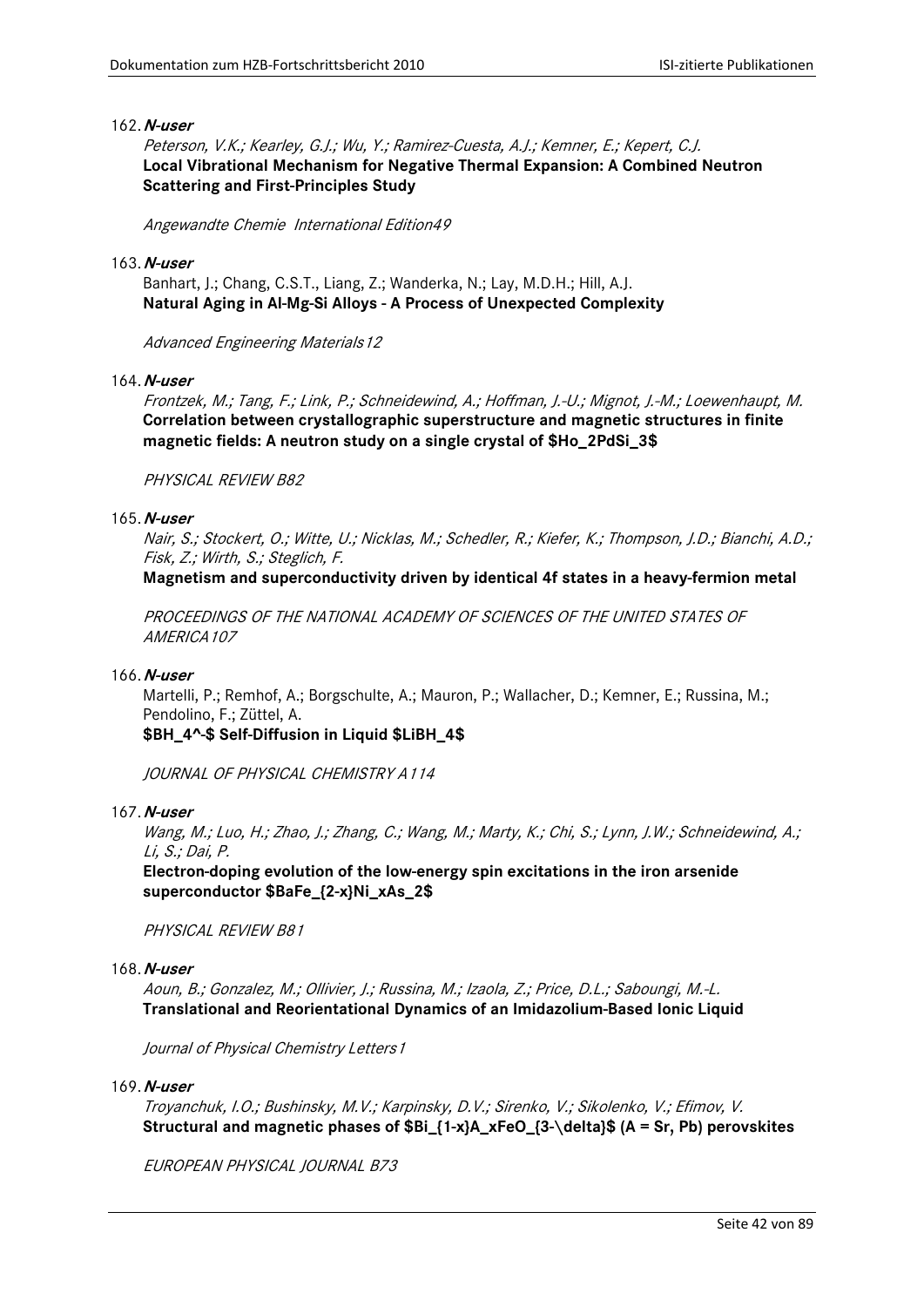Coldea, R.; Tennant, D.A.; Wheeler, E.M.; Wawrzynska, E.; Prabhakaran, D.; Telling, M.; Habicht, K.; Smeibidl, P.; Kiefer, K.

**Quantum Criticality in an Ising Chain:Experimental Evidence for Emergent \$E\_8\$ Symmetry**

Science327

# 171.**N-user**

Fischer, W.; Brissault, B.; Prevost, S.; Kopaczynska, M.; Andreou, I.; Janosch, A.; Gradzielski, M.; Haag, R.

**Synthesis of Linear Polyamines with Different Amine Spacings and their Ability to Form dsDNA/siRNA Complexes Suitable for Transfection**

MACROMOLECULAR BIOSCIENCE10

# 172.**N-user**

Gondek, L.; Przewoznik, J.; Kapusta, Cz.; Czub, J.; Kozlak, K.; Szytula, A.; Prokhnenko, O.; Piekarz, P.

**Magnetic properties of \$Nd\_3Ag\_4Ge\_4\$**

Intermetallics18

# 173.**N-user**

Gubkin, A.; Podlesnyak, A.; Baranov, N.V.

**Single-crystal neutron diffraction study of the magnetic structure of \$Er\_3Co\$** American Physical Society0163-18294 Physical Review B82

## 174.**N-user**

De Blauwe, K.; Mowbray, D.J.; Miyata, Y.; Ayala, P.; Shiozawa, H.; Rubio, A.; Hoffmann, P.; Kataura, H.; Pichler, T.

**Combined experimental and ab initio study of the electronic structure of narrow-diameter single-wall carbon nanotubes with predominant (6,4),(6,5) chirality**

Physical Review B82

# 175.**N-user**

Chmielus, M.; Witherspoon, C.; Wimpory, R.C.; Paulke, A.; Hilger, A.; Zhang, X.; Dunand, D.C.; Müllner, P.

**Magnetic-field-induced recovery strain in polycrystalline Ni-Mn-Ga foam**

Journal of Applied Physics 108

## 176.**N-user**

Sobolev, Yu.; Lauer, Th.; Borisov, Yu.; Daum, M.; du Fresne, N.; Göltl, L.; Hampel, G.; Heil, W.; Knecht, A.; Keunecke, M.; Kratz, J.V.; Lang, T.; Meister, M.; Plonka-Spehr, Ch.; Pokotilovski, Yu.; Reichert, P.; Schmidt, U.; Krist, Th.; Wiehl, N.; Zenner, **Cubic boron nitride: A new prospective material for ultracold neutron application**

Nuclear Instruments and Methods in Physics Research A614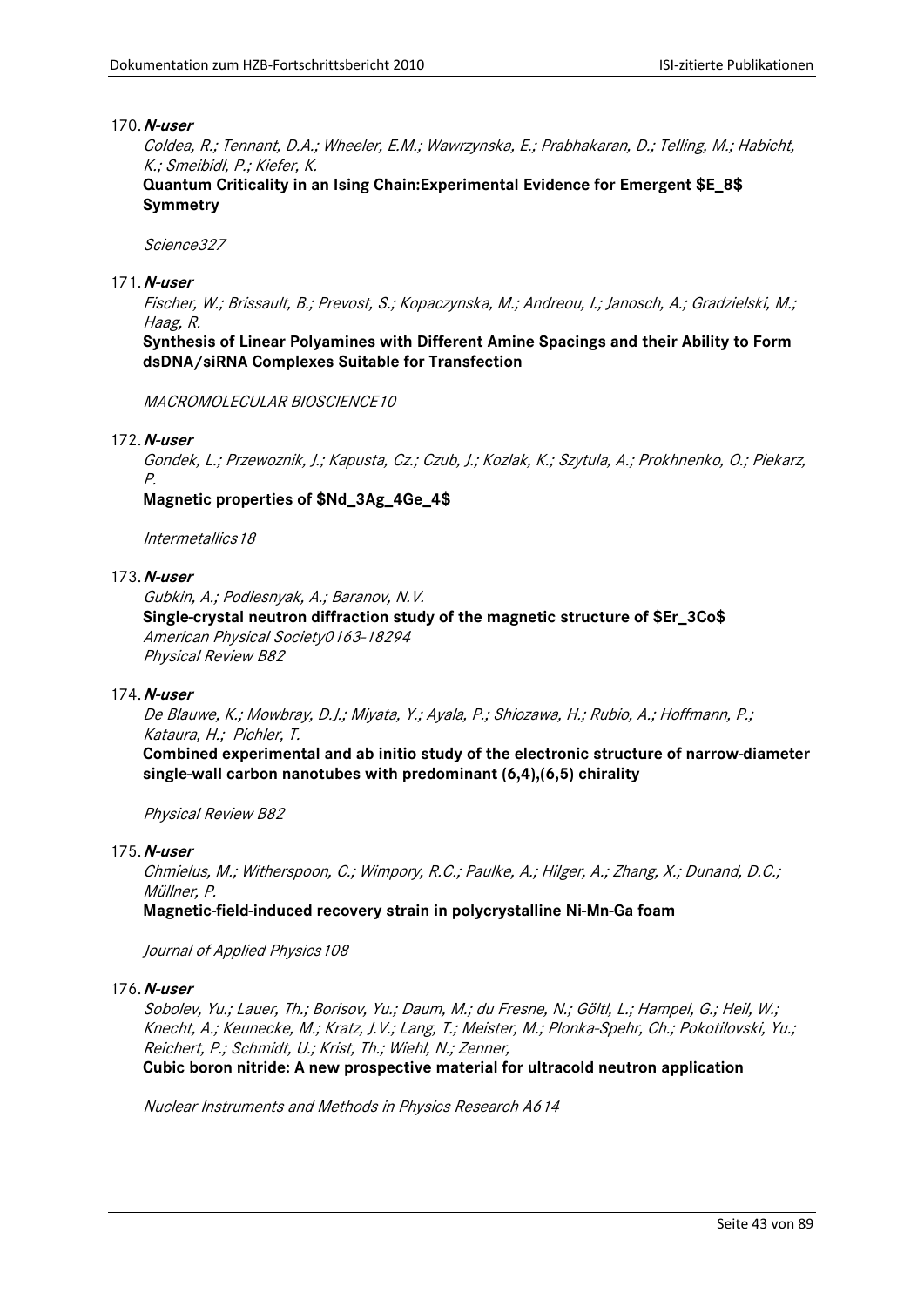Faust, A.; Pühringer, S.; Darowski, N.; Panjikar, S.; Diederichs, K.; Mueller, U.; Weiss M.S. **Update on the tutorial for learning and teaching macromolecular crystallography**

Journal of Applied Crystallography43

### 178.**N-user**

Garcia-Munoz, J.L.; Frontera, C.; Beran, P.; Bellido, N.; Hernandez-Velasco, J.; Ritter, C. **Consequences of embedding \$Ti^{4+} 3d^0\$ centers in \$Pr\_{0.50}Ca\_{0.50}MnO\_3\$: Phase competition in \$Pr\_{0.50}Ca\_{0.50}Mn\_{1-x}Ti\_xO\_3\$**

PHYSICAL REVIEW B81

# 179.**N-user**

Gondek, L.; Penc, B.; Kaczorowski, D.; Baran, S.; Hoser, A.; Gerischer, S.; Szytula, A. **Magnetic and thermodynamic properties of \$NdT\_2Ge\_2\$ (T=Pd, Ag) compounds**

JOURNAL OF SOLID STATE CHEMISTRY183

### 180.**N-user**

Ayala, P.; De Blauwe, K.; Miyata, Y.; Shiozawa, H.; Hoffmann, P.; Kataura, H.; Pichler, T. **Insight to the valence band electronic structure of metallicity selected single wall carbon nanotubes from a photoemission viewpoint**

Physica Status Solidi B247

### 181.**N-user**

Burmistrova, A.; Steitz, R.; von Klitzing, R. **Temperature Response of PNIPAM Derivatives at Planar Surfaces: Comparison between Polyelectrolyte Multilayers and Adsorbed Microgels**

ChemPhysChem11

### 182.**N-user**

Sakarya, S.; Knafo, W.; van Dijk, N.H.; Huang, Y.; Prokes, K.; Meingast, C.; von Löhneysen, H. **Characterization of the Weak Itinerant Ferromagnetic Order in Single-Crystalline UIr**

Journal of the Physical Society of Japan79

### 183.**N-user**

Grum-Grzhimailo, A.N.; Cubaynes, D.; Heinecke, E.; Hoffmann, P.; Zimmermann, P.; Meyer, M. **Generalized geometrical model for photoionization of polarized atoms: II. Magnetic dichroism in the 3p photoemission from the K \$3p^64s^2S\_{1/2}\$ ground state**

Journal of Physics B: Atomic, Molecular and Optical Physics43

# 184.**N-user**

Li, S.; Zhang, C.; Wang, M.; Luo, H.Q.; Lu, X.; Faulhaber, E.; Schneidewind, A.; Link, P.; Hu, J.; Xiang, T.; Dai, P.

**Normal-State Hourglass Dispersion of the Spin Excitations in \$FeSe\_xTe\_{1-x}\$**

PHYSICAL REVIEW LETTERS105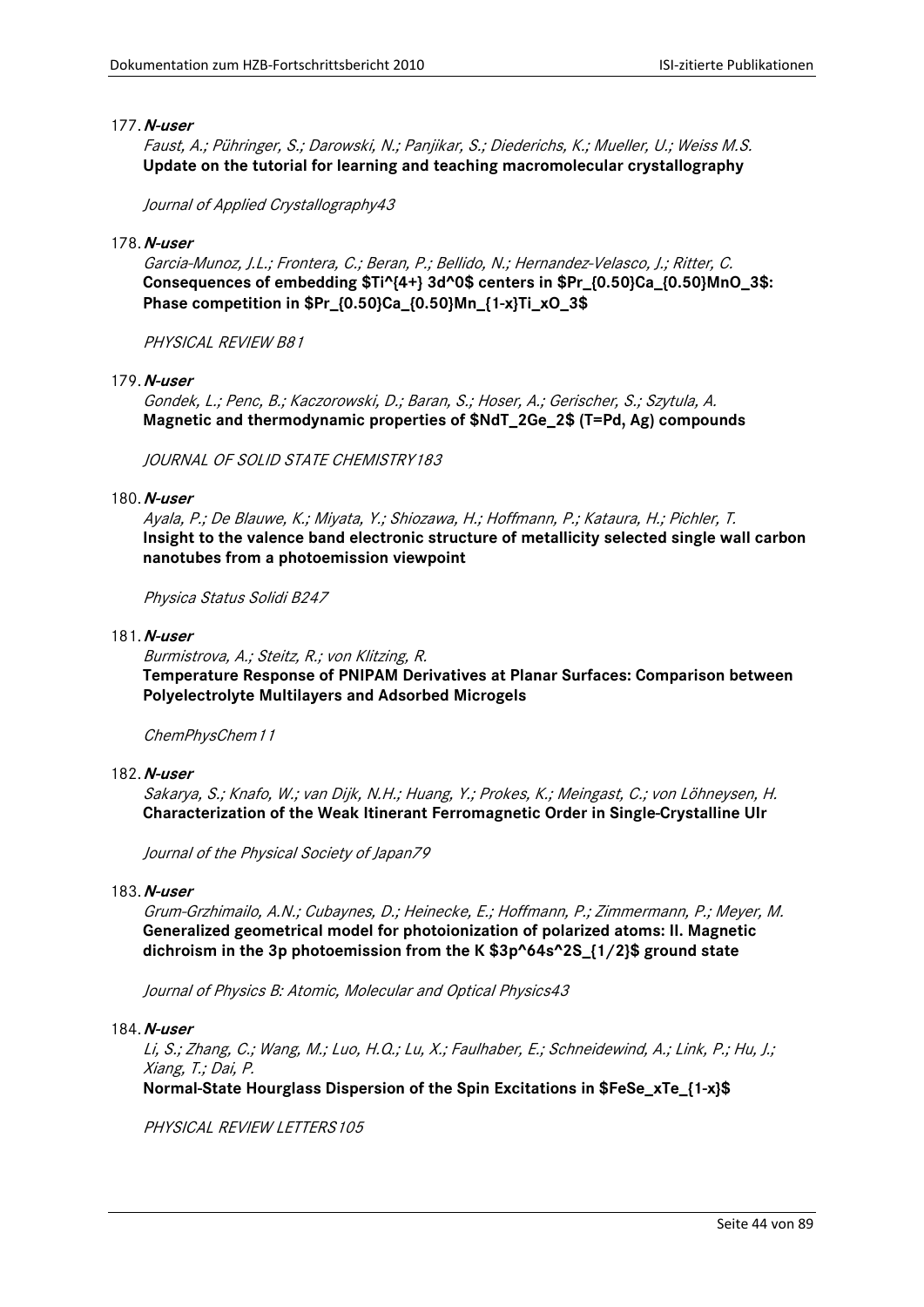Szytula, A.; Kaczorowski, D.; Gondek, L.; Pikul, A.; Arulraj, A.; Balanda, M.; Baran, S.; Penc, B. **Magnetic ordering in \$PrT\_2Ge\_2\$ (T = Ni, Ru and Rh) compounds**

INTERMETALLICS18

### 186.**N-user**

Szytula, A.; Baran, S.; Gondek, L.; Arulraj, A.; Penc, B.; Stüsser, N. **Magnetic Properties of Hexagonal RTIn Rare-Earth Intermetallics with Frustration**

ACTA PHYSICA POLONICA A117

187.**N-user**

Vogtt, K.; Jeworrek, C.; Garamus, V.M.; Winter, R. **Microdomains in Lipid Vesicles: Structure and Distribution Assessed by Small-Angle Neutron Scattering**

JOURNAL OF PHYSICAL CHEMISTRY B114

188.**N-user**

Nigam, R.; Pan, A.V.; Dou, S.X.; Kennedy, S.J.; Studer, A.J.; Stuesser, N. **Magnetic field dependent neutron powder diffraction studies of \$Ru\_{0.9}Sr\_2YCu\_{2.1}O\_{7.9}\$**

JOURNAL OF APPLIED PHYSICS107

189.**N-user**

Karpinsky, D.V.; Troyanchuk, I.O.; Chobot, G.M.; Efimov, V.V.; Prokhnenko, O.; Sikolenko, V. **Magnetic peculiarity and crystal structure of \$Pr\_{0.5}Sr\_{0.5}Co\_{1-x}Fe\_xO\_3\$**

Physica Status Solidi B247

#### 190.**N-user**

Nakajima, T.; Mitsuda, S.; Kanetsuki, S.; Yamano, M.; Iwamoto, S.; Yoshida, Y.; Mitamura, H.; Sawai, Y.; Tokunaga, M.; Kindo, K.; Prokes, K.; Podlesnyak, A.

**Anisotropic magnetic field responses of ferroelectric polarization in the trigonal multiferroic \$CuFe\_{1-x}Al\_xO\_2\$ (x=0.015)**

Physical Review B81

## 191.**N-user**

Penc, B.; Baran, S.; Kaczorowski, D.; Hoser, A.; Szytula, A. **Magnetic structure of \$ErCu\_2Ge\_2\$**

JOURNAL OF ALLOYS AND COMPOUNDS503

192.**N-user**

Penc, B.; Arulraj, A.; Kaczorowski, D.; Szytula, A.; Wawrzynska, E. **Magnetic Ordering in \$ErFe\_{0.3}Ge\_2\$ and \$ErNi\_{0.65}Ge\_2\$ Compounds**

ACTA PHYSICA POLONICA A117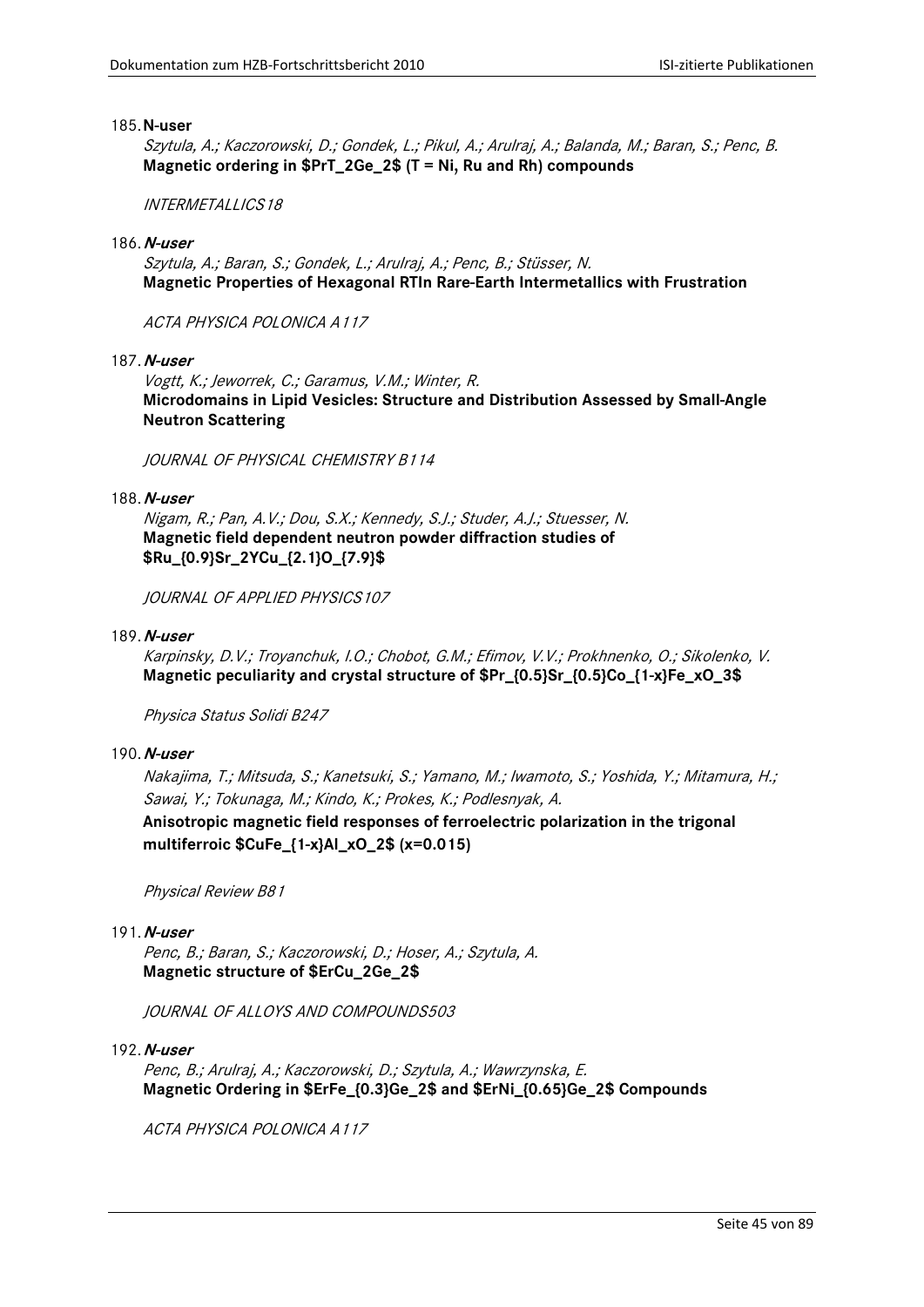Masuda, T.; Kitaoka, S.; Takamizawa, S.; Metoki, N.; Kaneko, K.; Rule, K.C.; Kiefer, K.; Manaka, H.; Nojiri, H.

**Instability of magnons in two-dimensional antiferromagnets at high magnetic fields**

PHYSICAL REVIEW B81

# 194.**N-user**

Szytula, A.; Kaczorowski, D.; Baran, S.; Penc, B.; Gil, A.; Hoser, A. **Magnetic ordering and low-temperature thermodynamic properties of \$ErFe\_2Ge\_2\$**

JOURNAL OF MAGNETISM AND MAGNETIC MATERIALS322

## 195.**N-user**

Wehrenfennig, C.; Meier, D.; Lottermoser, Th.; Lonkai, Th.;Hoffmann, J.-U.; Aliouane, N.; Argyriou, D.N.; Fiebig, M.

**Incompatible magnetic order in multiferroic hexagonal \$DyMnO\_3\$** American Physical Society0163-18294 Physical Review B82

# 196.**N-user**

Raitman, E.; Gavrilov, V.; Mjasischev, D.; Hoser, A.; Stüßer, N.; Arulraj, A. **Neutron Bragg diffraction on a thick Ge single crystal excited by ultrasound**

NUCLEAR INSTRUMENTS AND METHODS IN PHYSICS RESEARCH B268

# 197.**N-user**

Ritzoulis, C.; Strobl, M.; Panayiotou, C.; Choinka, G.; Tsioptsias, C.; Vasiliadou, C.; Vasilakos, V.; Beckmann, F.; Herzen, J.; Donath, T.

**Ultra-small angle neutron scattering and X-ray tomography studies of caseinatehydroxiapatite microporous materials**

Materials Chemistry and Physics123

# 198.**N-user**

Epp, J.; Hirsch, T.; Hunkel, M.; Wimpory, R. **Combined Neutron And X-ray Diffraction Analysis For The Characterization Of A Case Hardened Disc**

Materials Science Forum652

# 199.**N-user**

Cousin, F.; Gummel, J.; Clemens, D.; Grillo, I.; Boué, F. **Multiple Scale Reorganization of Electrostatic Complexes of Poly(styrenesulfonate) and Lysozyme**

Langmuir26

## 200.**N-user**

Evers, F. ; Reichhart, C. ; Steitz, R. ; Tolan, M. ; Czeslik, C. **Probing adsorption and aggregation of insulin at a poly(acrylic acid) brush**

Physical Chemistry Chemical Physics12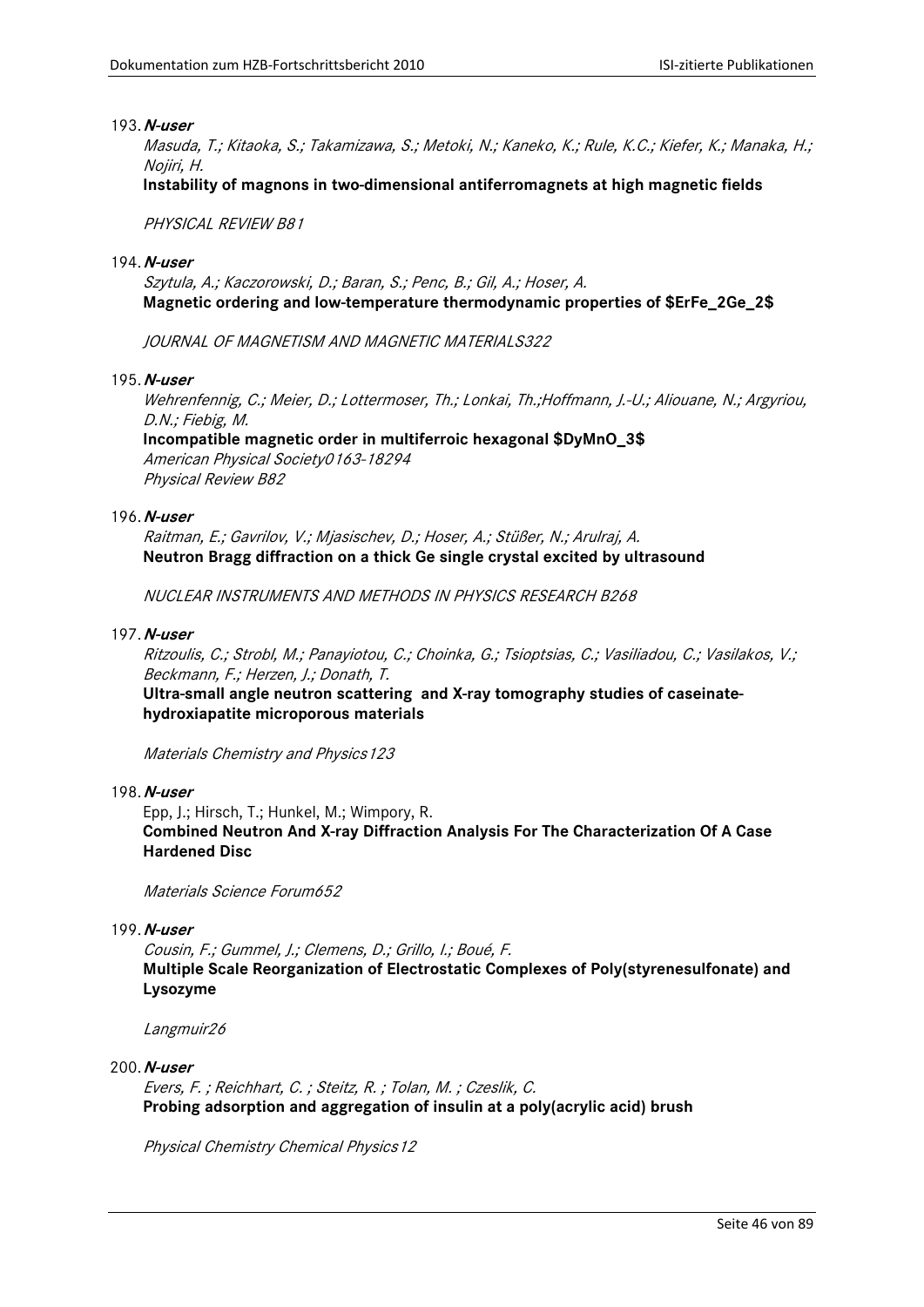Gerelli, Y.; Di Bari, M.T. ; Deriu, A.; Clemens, D.; Almásy, L. **Lipid multilayered particles: the role of chitosan on structure and morphology**

Soft Matter6

#### 202.**N-user**

van Hejkamp, L.F.; de Schepper, I.M.; Strobl, M; Tromp, R.H.; Heringa, J.R.; Bouwman, W.G. **Milk gelation studied with Small Angle Neutron Scattering techniques and Monte Carlo simulations**

Journal of Physical Chemistry A114

### 203.**N-user**

Sumin,V.V.; Sheverev, S.G.; Schneider, R.; Wimpory, R.; Balagurov, A.M. **Results of Measuring the Residual Strains in the WWER-1000 Reactor Vessel**

Physics of the Solid State52

#### 204.**N-user**

Robinson, J.S.; Hossain, S.; Truman, C.E.; Paradowska, A.M.; Hughes, D.J.; Wimpory, R.C.; Fox, M.E.

**Residual stress in 7449 aluminium alloy forgings**

Materials Science and Engineering A527

# 205.**N-user**

Getzschmann, J.; Senkovska, I.; Wallacher, D.; Tovar, M., Fairen-Jimenez, D.; Düren, T.; Van Baten, J.M.; Krishna, R.; Kaskel, S.

**Methane storage mechanism in the metal-organic framework \$Cu\_3(btc)\_2\$: An in situ neutron diffraction study**

Microporous and Mesoporous Materials136

## 206.**N-user**

Mihalik, M.; Divis, M.; Sechovsky, V.; Kozlova, N.; Freudenberger, J.; Stüßer, N.; Hoser, A. **Magnetism in polymorphic phases: Case of \$PrIr\_2Si\_2\$**

PHYSICAL REVIEW B81

# 207.**N-user**

Baran, S.; Kaczorowski, D.; Arulraj, A.; Penc, B.; Szytula, A. **Magnetic structure and thermodynamic properties of TmPtIn**

JOURNAL OF MAGNETISM AND MAGNETIC MATERIALS322

### 208.**N-user**

Baran, S.; Balanda, M.; Gondek, L.; Hoser, A.; Nenkov, K.; Penc, B.; Szytula, A. **Nature of magnetic phase transitions in \$TbCu\_2X\_2\$ (X = Si, Ge) and \$HoCu\_2Si\_2\$ compounds**

JOURNAL OF ALLOYS AND COMPOUNDS507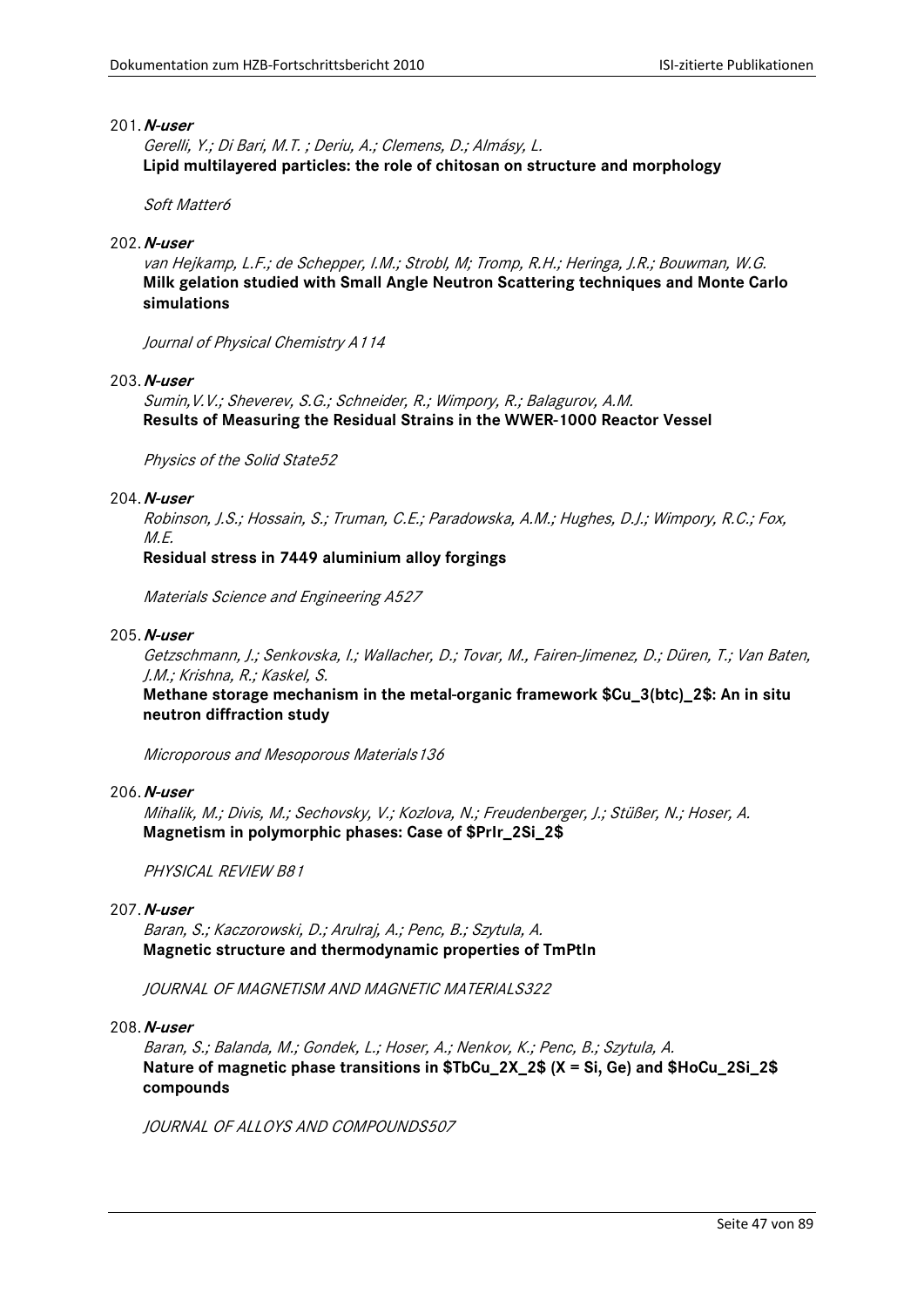Hoydalsvik, K.; Barnardo, T.; Winter, R.; Haas, S.; Tatchev, D.; Hoell, A. **Yttria-zirconia coatings studied by grazing-incidence small-angle X-ray scattering during in situ heating**

Physical Chemistry Chemical Physics12

# 210.**N-user**

Hautier, L.; Weisbecker, V.; Sánchez-Villagra, M.R.; Goswami, A.; Asher, R.J. **Skeletal development in sloths and the evolution of mammalian vertebral patterning**

Proceedings of the National Academy of Sciences107

# 211.**N-user**

Soltwedel, O.; Ivanova, O.; Nestler, P.; Müller, M.; Köhler, R.; Helm, C.A. **Interdiffusion in Polyelectrolyte Multilayers**

Macromolecules43

# 212.**N-user**

Jornet-Somoza, J.; Deumal, M.; Robb, M.A.; Landee, C.P.; Turnbull, M.M.; Feyerherm, R.; Novoa, J.J.

**First-Principles Bottom-Up Study of 1D to 3D Magnetic Transformation in the Copper Pyrazine Dinitrate S = \$\frac{1}{2}\$ Antiferromagnetic Crystal**

Inorganic Chemistry49

# 213.**N-user**

Park, J.T.; Inosov, D.S.; Yaresko, A.; Graser, S.; Sun, D.L.; Bourges, Ph.; Sidis, Y.; Li, Y.; Kim, J.-H.; Haug, D.; Ivanov, A.; Hradil, K.; Schneidewind, A.; Link, P.; Faulhaber, E.; Glavatskyy, I.; Lin, C. T.; Keimer, B.; Hinkov, V.

**Symmetry of spin excitation spectra in the tetragonal paramagnetic and superconducting phases of 122-ferropnictides**

Physical Review B82

## 214.**N-user**

Bordallo, H.N.; Aldridge, L.P. **Concrete and Cement Paste Studied by Quasi-Elastic Neutron Scattering**

Zeitschrift für Physikalische Chemie224

## 215.**N-user**

Hilger, A.; Kardjilov, N.; Kandemir, T.; Manke, I.; Banhart, J.; Penumadu, D.; Manescu, A.; Strobl, M.

**Revealing microstructural inhomogeneities with dark-field neutron imaging**

Journal of Applied Physics 107

# 216.**N-user**

Hoffmann, M.; Siebenbürger, M.; Harnau, L.; Hund, M.; Hanske, C.; Lu, Y.; Wagner, C.S.; Drechsler, M.; Ballauff, M. **Thermoresponsive colloidal molecules**

Soft Matter6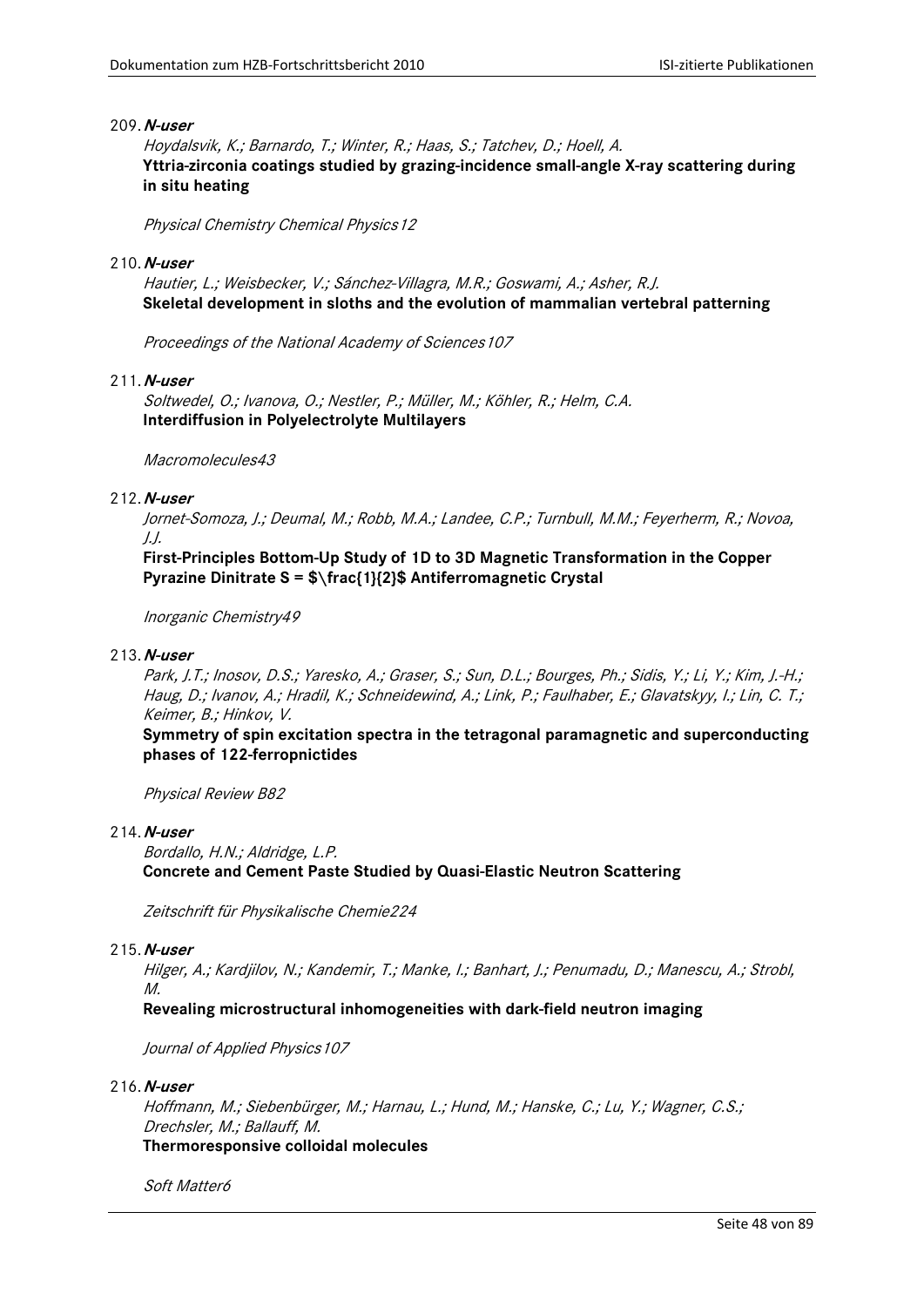Witzmann, F.; Scholz, H.; Müller, J.; Kardjilov, N.

**Sculpture and vascularization of dermal bones, and the implications for the physiology of basal tetrapods**

Zoological Journal of the Linnean Society160

## 218.**N-user**

De Blauwe, K.; Miyata, Y.; Ayala, P.; Shiozawa, H.; Mowbray, D.J.; Rubio, A.; Hoffmann, P.; Kataura, H.; Pichler, T.

**A combined photoemission and ab initio study of the electronic structure of (6,4)/(6,5) enriched single wall carbon nanotubes**

Physica Status Solidi B247

# 219.**N-user**

Szlawska, M.; Kaczorowski, D.; Reehuis, M. **Experimental study of magnetic ordering in single-crystalline \$U\_2NiSi\_3\$**

Physical Review B81

# 220.**N-user**

Ianeselli, L; Zhang, FJ; Skoda, MWA; Jacobs, RMJ; Martin, RA; Callow, S; Prevost, S; Schreiber, F **Protein-Protein Interactions in Ovalbumin Solutions Studied by Small-Angle Scattering: Effect of Ionic Strength and the Chemical Nature of Cations**

JOURNAL OF PHYSICAL CHEMISTRY B114

## 221.**N-user**

Willers, T; Hu, Z; Hollmann, N; Korner, PO; Gegner, J; Burnus, T; Fujiwara, H; Tanaka, A; Schmitz, D; Hsieh, HH; Lin, HJ; Chen, CT; Bauer, ED; Sarrao, JL; Goremychkin, E; Koza, M; Tjeng, LH; Severing, A

**Crystal-field and Kondo-scale investigations of CeMIn5 (M=Co, Ir, and Rh): A combined xray absorption and inelastic neutron scattering study**

PHYSICAL REVIEW B81

## 222.**N-user**

Simons, C.; Mans, C; Hanning, S; Janssen, A; Radtke, M; Reinholz, U; Ostermann, M; Michaelis, M; Wienold, J; Alber, D; Kreyenschmidt, M

**Study on microscopic homogeneity of polymeric candidate reference materials BAM H001-BAM H010 by means of synchrotron mu-XRF and LA-ICP-MS**

JOURNAL OF ANALYTICAL ATOMIC SPECTROMETRY25

#### 223.**N-user**

Yusuf, SM; Mukadam, MD; De Teresa, JM; Ibarra, MR; Kohlbrecher, J; Heinemann, A; Wiedenmann, A

**Structural and magnetic properties of amorphous iron oxide**

PHYSICA B-CONDENSED MATTER405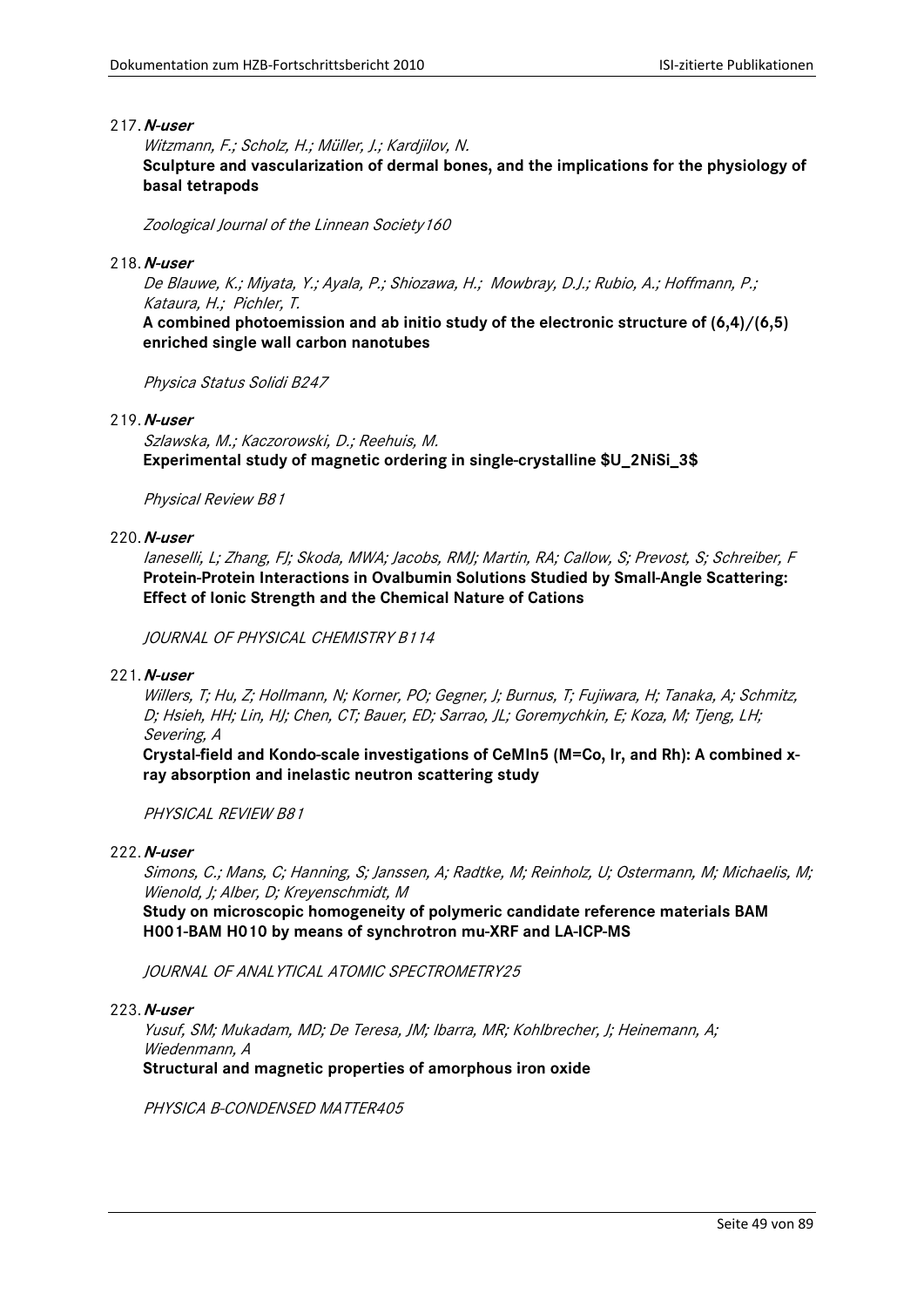Moraes, ML; Gomes, PJ; Ribeiro, PA; Vieira, P; Freitas, AA; Kohler, R; Oliveira, ON; Raposo, M **Polymeric scaffolds for enhanced stability of melanin incorporated in liposomes**

JOURNAL OF COLLOID AND INTERFACE SCIENCE350

#### 225.**N-user**

Sobolev, O; Buivin, FF; Kemner, E; Russina, M; Beuneu, B; Cuello, GJ; Charlet, L **Water-clay surface interaction: A neutron scattering study**

### CHEMICAL PHYSICS374

226.**N-user**

Ting, VP; Schmidtmann, M; Henry, PF; Dann, SE; Crisp, JL; Wilson, CC; Weller, MT **The kinetics of bulk hydration of the disaccharides alpha-lactose and trehalose by in situ neutron powder diffraction**

### MEDCHEMCOMM1

#### 227.**N-user**

Treimer, W; Seidel, SO; Ebrahimi, O **Neutron tomography using a crystal monochromator**

NUCLEAR INSTRUMENTS & METHODS IN PHYSICS RESEARCH A621

#### 228.**Others**

Lutecki, M.; Solcova, O.; Werner, S.; Breitkopf, C. **Synthesis and characterization of nanostructured sulfated zirconias**

Journal of Sol-Gel Science and Technology53

#### 229.**Others**

Prat, O.; Garcia, J.; Rojas, D.; Carrasco, C.; Kaysser-Pyzalla, A.R. **Investigations on coarsening of MX and \$M\_{23}C\_6\$ precipiates in 12% creep resistant steels assisted by computational thermodynamics**

Materials Science and Engineering A527

#### 230.**Others**

Tardif, S.; Cherifi, S.; Jamet, M.; Devillers, T.; Barski, A.; Schmitz, D.; Darowski, N.; Thakur, P.; Cezar, J.C.; Brookes, N.B.; Mattana, R.; Cibert J. **Exchange bias in GeMn nanocolumns: The role of surface oxidation**

Applied Physics Letters97

### 231.**Others**

Bertelsmann, H.; Behne, D.; Hammadeh, M.; Kyriakopoulos, A. **Selenium quantification and speciation in human spermatozoa: a description of present methods with a look at the future development**

Trace Elements and Electrolytes27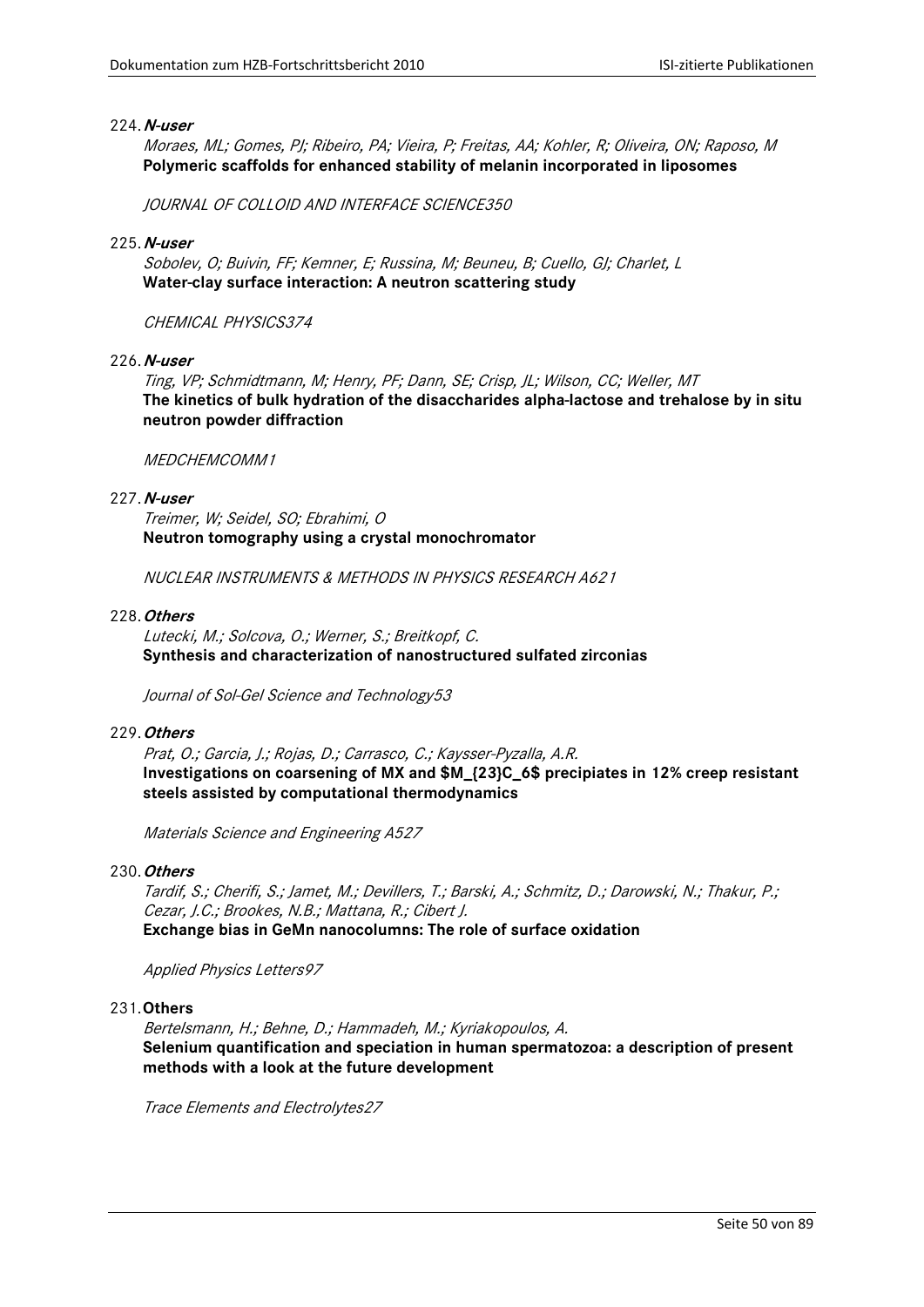### 232.**Others**

Friedrichs, O.; Kim, J.W.; Remhof, A.; Wallacher, D.; Hoser, A.; Cho, Y.W.; Oh, K.H.; Züttel, A. **Core shell structure for solid gas synthesis of \$LiBD\_4\$**

Physical Chemistry Chemical Physics12

### 233.**Others**

Bertelsmann, H.; Keppler, S.; Höltershinken, M.; Bollwein, H.; Behne, D.; Alber, D.; Bukalis, G.; Kyriakopoulos, A.; Sieme, H.

**Selenium in blood, semen, seminal plasma and spermatozoa of stallions and its relationship to sperm quality**

Reproduction, Fertility and Development22

### 234.**others**

Haigh, PJ; Freer, M; Ashwood, NI; Bloxham, T; Curtis, N; Bohlen, HG; Dorsch, T; Kokalova, T; Wheldon, C; Catford, WN; Patterson, NP; Thomas, JS **Alpha decay widths of excited states of O-16**

JOURNAL OF PHYSICS G37

# 235.**others**

Enculescu, M; Sabouri-Ghomi, M; Danuser, G; Falcke, M **Modeling of Protrusion Phenotypes Driven by the Actin-Membrane Interaction**

BIOPHYSICAL JOURNAL98

### 236.**Others**

Fink, D.; Kiv, A; Fuks, D; Saad, A; Vacik, J; Hnatowicz, V; Chandra, A **Conducting swift heavy ion track networks**

RADIATION EFFECTS AND DEFECTS IN SOLIDS165

# 237.**Others**

Freer, M; Fujita, H; Buthelezi, Z; Carter, J; Fearick, RW; Fortsch, SV; Neveling, R; Perez, SM; Papka, P; Smit, FD; Swartz, JA; Usman, I; Haigh, PJ; Ashwood, NI; Bloxham, T; Curtis, N; McEwan, P; Bohlen, HG; Dorsch, T; Kokalova, T; Schulz, C; Wheldon, C **Cluster Structure of C-12 and Be-11**

NUCLEAR PHYSICS A834

#### 238.**Others**

Bechrakis, NE; Schmid, E; Blatsios, G; Widmann-Schuchter, B; Hocht, S; Moser, L; Cordini, D; Heufelder, J; Willerding, G; Foerster, MH **Proton beam irradiation of uveal melanomas of the posterior pole**

SPEKTRUM DER AUGENHEILKUNDE24

#### 239.**others**

Demyanova, AS; Bohlen, HG; Danilov, AN; Goncharov, SA; Khlebnikov, SV; Maslov, VA; Penionzkevich, YE; Sobolev, YG; Trzaska, W; Tyurin, GP; Ogloblin, AA **C-12+C-12 large angle elastic scattering at 240 MeV**

NUCLEAR PHYSICS A834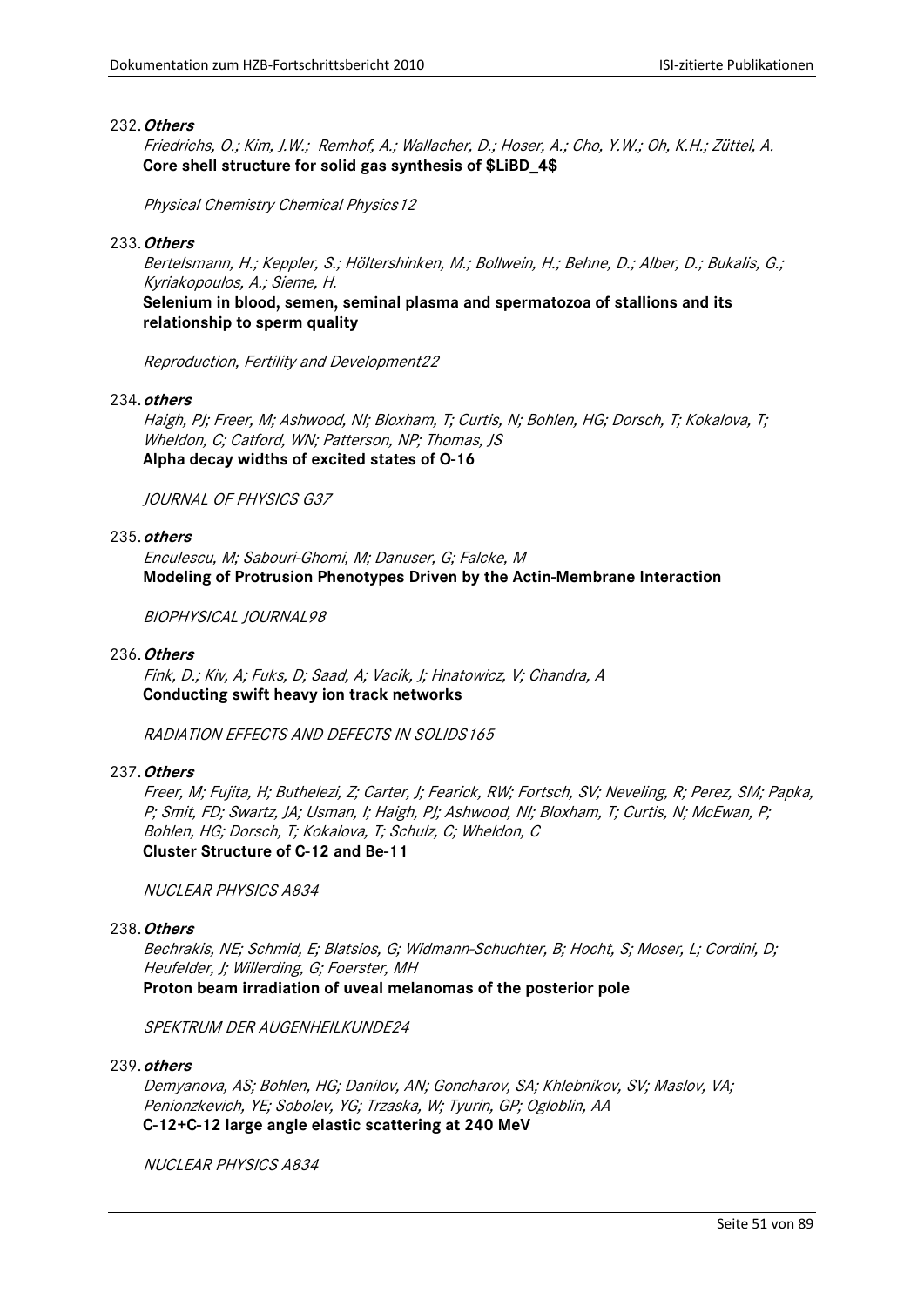### 240.**others**

Gehrke, HG; Nix, AK; Hofsass, H; Krauser, J; Trautmann, C; Weidinger, A **Self-aligned nanostructures created by swift heavy ion irradiation**

JOURNAL OF APPLIED PHYSICS107

### 241.**others**

von Oertzen, W; Dorsch, T; Bohlen, HG; Krucken, R; Faestermann, T; Hertenberger, R; Kokalova, T; Mahgoub, M; Milin, M; Wheldon, C; Wirth, HF **Molecular and cluster structures in O-18**

EUROPEAN PHYSICAL JOURNAL A43

### 242.**others**

von Oertzen, W; Milin, M; Dorsch, T; Bohlen, HG; Krucken, R; Faestermann, T; Hertenberger, R; Kokalova, T; Mahgoub, M; Wheldon, C; Wirth, HF **Shell model and band structures in O-19**

EUROPEAN PHYSICAL JOURNAL A46

#### 243.**others**

Peters, S; Peredkov, S; Balkaya, B; Ferretti, N; Neeb, M; Eberhardt, W **Evolution of metallic screening in small metal clusters probed by PCI-Auger spectroscopy**

PHYSICAL CHEMISTRY CHEMICAL PHYSICS 12

#### 244.**others**

Peters, S; Peredkov, S; Ferretti, N; Savci, A; Neeb, M **Core level photoionization spectroscopy of supported metal clusters: Cu-55 on silica**

JOURNAL OF ELECTRON SPECTROSCOPY AND RELATED PHENOMENA181

### 245.**others**

Pyatkov, YV; Kamanin, DV; von Oertzen, W; Alexandrov, AA; Alexandrova, IA; Falomkina, OV; Kondratjev, NA; Kopatch, YN; Kuznetsova, EA; Lavrova, YE; Tyukavkin, AN; Trzaska, W; Zhuhcko, VE

**Collinear cluster tri-partition of Cf-252 (sf) and in the U-235(n(th), f) reaction**

EUROPEAN PHYSICAL JOURNAL A45

# 246.**others**

Radisavljevic, I; Novakovic, N; Romcevic, N; Manasijevic, M; Mahnke, HE; Ivanovic, N **XAFS studies of ytterbium doped lead-telluride**

JOURNAL OF ALLOYS AND COMPOUNDS501

#### 247.**others**

Rawat, S; Fink, D; Chandra, A **Study of ferrofluids in confined geometry**

JOURNAL OF COLLOID AND INTERFACE SCIENCE350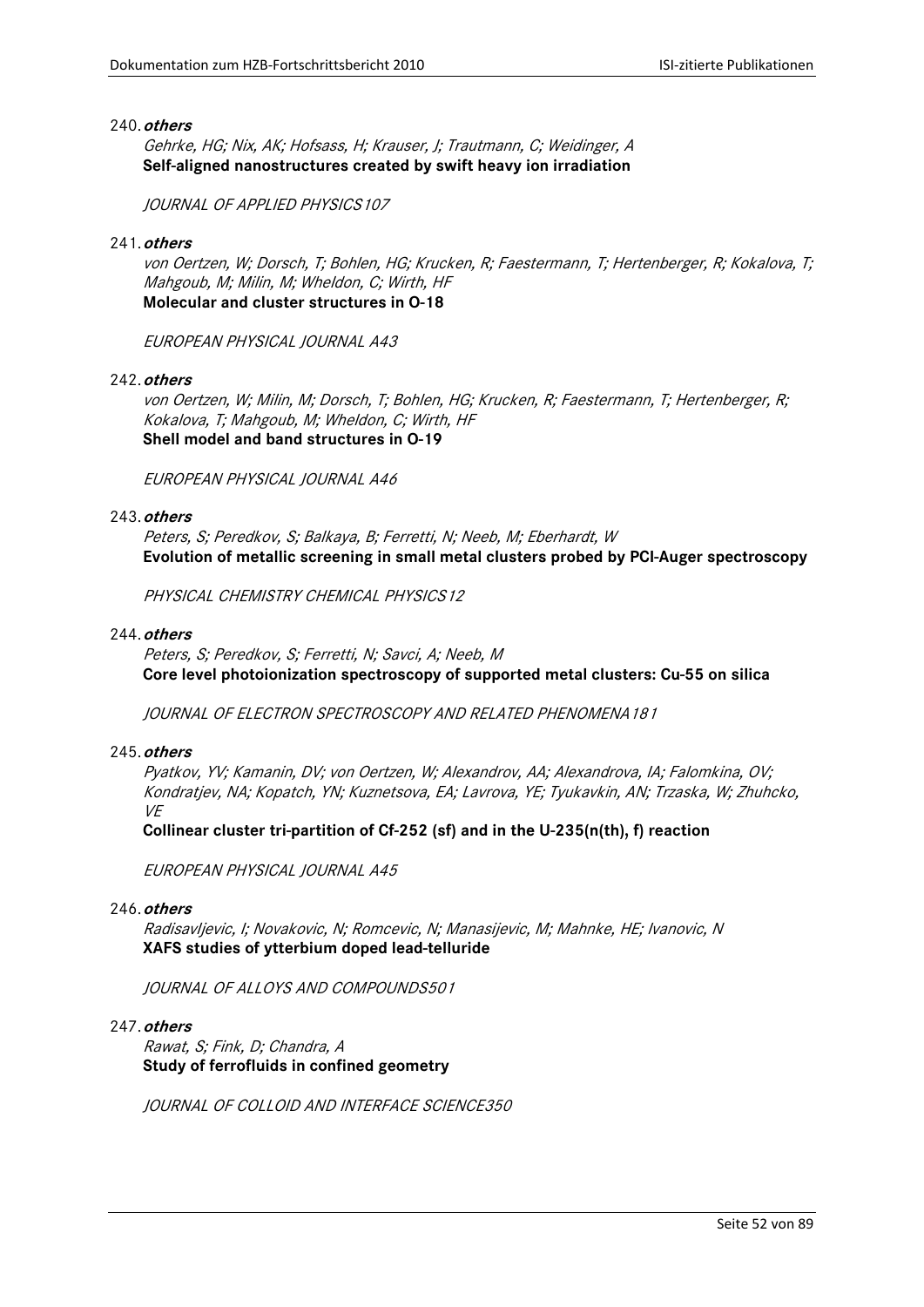### 248.**others**

Heufelder, J; Weber, A; Moser, L; Willerding, G; Scheding, C; Brunne, B; Cordini, D; Stark, R; Denker, A; Rohrich, J; Hinkelbein, W; Foerster, MH **Proton therapy of ocular tumors in children under general anesthesia**

STRAHLENTHERAPIE UND ONKOLOGIE186

# 249.**others**

Itagaki, N.; Kokalova, T; von Oertzen, W **Three-alpha state around Ca-40**

PHYSICAL REVIEW C82

250.**others**

Itagaki, N; Kokalova, TZ; Von Oertzen, W **THREE alpha STATE AROUND Ca-40**

MODERN PHYSICS LETTERS A25

### 251.**Others**

Kantardjieff, KA; Kaysser-Pyzalla, AR; Spadon, P **Crystallography education and training for the 21st century**

JOURNAL OF APPLIED CRYSTALLOGRAPHY43

### 252.**others**

Stanzel, J; Burmeister, F; Neeb, M **Time-resolved photoelectron spectroscopy on small tungsten cluster anions**

APPLIED PHYSICS A-MATERIALS SCIENCE & PROCESSING100

#### 253.**others**

Stolterfoht, N; Cabrera-Trujillo, R; Krstic, PS; Hoekstra, R; Ohrn, Y; Deumens, E; Sabin, JR **Isotope effects on the charge transfer into the n=1, 2, and 3 shells of He2+ in collisions with H, D, and T**

PHYSICAL REVIEW A81

## 254.**others**

Stolterfoht, N; Hellhammer, R; Juhasz, Z; Sulik, B; Bodewits, E; Dang, HM; Hoekstra, R **Guided transmission of 3-keV Ne7+ ions through nanocapillaries in insulating polymers: Dependence on the capillary diameter**

PHYSICAL REVIEW A82

255.**P-FE**

Stephan, F.; Boulware, C.H.; .... Dürr, H.; Kamps, T.; Richter, D.; Sperling, M.; Ovsyannikov, R.; Vollmer, A.; Knobloch, J.; Jaeschke, E.; ...

**Detailed characterization of electron sources yielding first demonstration of European Xray Free-Electron Laser beam quality** 

PHYSICAL REVIEW SPECIAL TOPICS - ACCELERATORS AND BEAMS13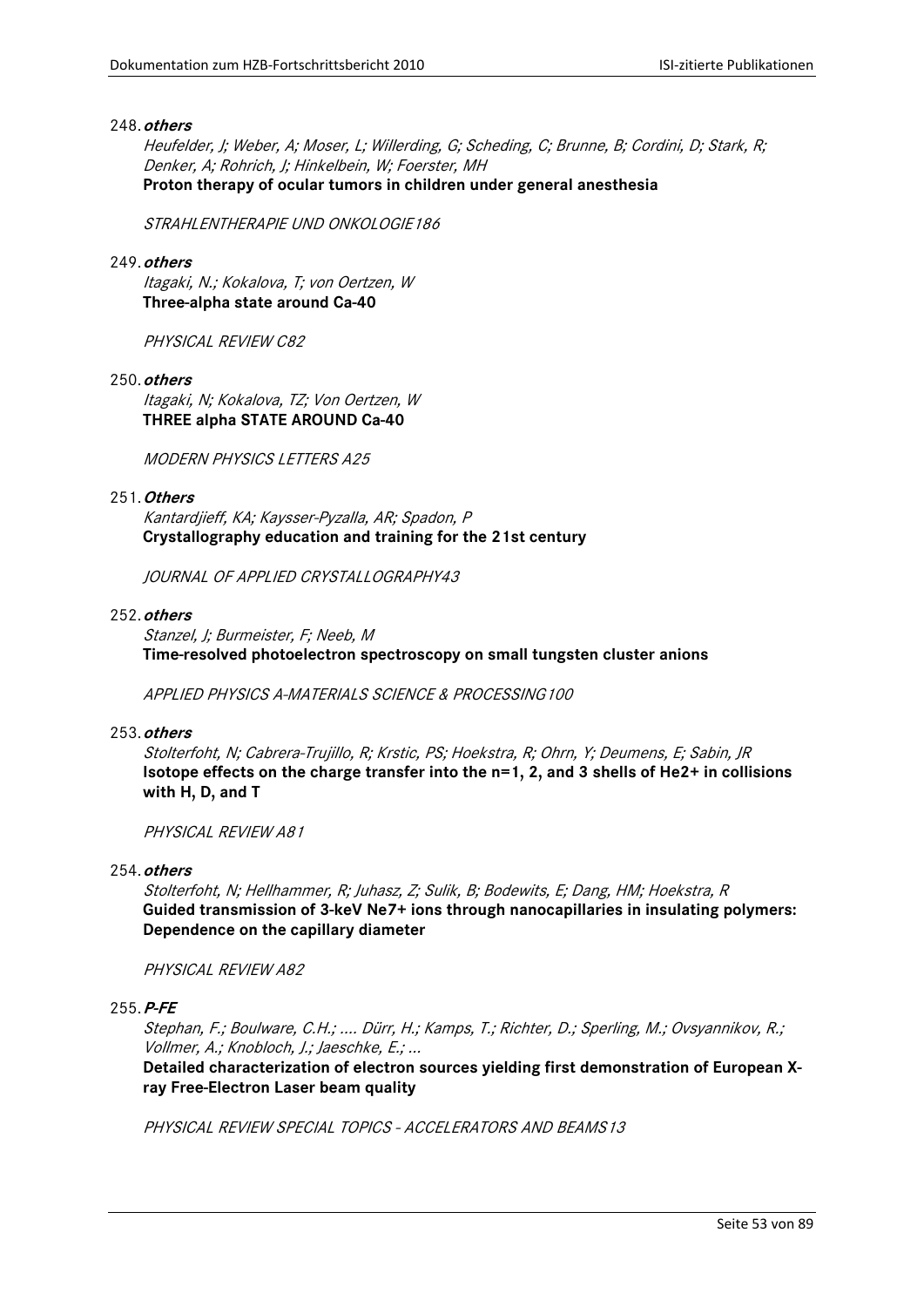Maier, W.; Arlt, T.; Wannek, C.; Manke, I.;Riesemeier, H.; Krüger, P.; Scholta, J.; Lehnert, W.; Banhart, J.; Stolten, D.

**In-situ synchrotron X-ray radiography on high temperature polymer electrolyte fuel cells**

Electrochemistry Communications12

### 257.**P-FE**

Haas, S.; Zehl, G.; Dorbandt, I.; Manke, I.; Bogdanoff, P.; Fiechter, S.; Hoell, A. **Direct Accessing the Nanostructure of Carbon Supported Ru-Se Based Catalysts by ASAXS**

Journal of Physical Chemistry C114

# 258.**P-FE**

Frank, A.; Blazevic, A.; Grande, P.L.; Harres, K.; Heßling, T.; Hoffmann, D.H.H.; Knobloch-Maas, R.; Kuznetsov, P.G.; Nürnberg, F.; Pelka, A.; Schaumann, G.; Schiwietz, G.; Schökel, A.; Schollmeier, M.; Schumacher, D.; Schütrumpf, J.; Vatulin, V.V.; Vinok **Energy loss of argon in a laser-generated carbon plasma**

Physical Review E81

# 259.**P-FE**

Schiwietz, G.; Czerski, K.; Roth, M.; Grande, P.L.; Koteski, V.; Staufenbiel, F. **Evidence for an Ultrafast Breakdown of the BeO Band Structure Due to Swift Argon and Xenon Ions**

Physical Review Letters105

# 260.**P-FE**

Dixon, D.; Schröder, A.; Schökel, A.; Söhn, M.; Manke, I.; Kardjilov, N.; Sanders, T.; Loos, V.; Hoogers,G.; Wippermann, K.; Stolten, D.; Roth, C.

**Design of In-Situ Experimentation for the Study of Fuel Cells with X-rays and Neutrons**

MP Materials Testing52

### 261.**P-FE**

Schmidt, M. ; Lee, J.S. ; Schade, U.

**Polarization-modulated infrared reflection difference microspectroscopy: Experiment and model**

Infrared Physics and Technology53

# 262.**P-FE**

Siewert, F. ; Buchheim, J. ; Zeschke, T. **Characterization and calibration of 2nd generation slope measuring profiler**

Nuclear Instruments and Methods in Physics Research A616

# 263.**P-FE**

Yashchuk, V.V. ; Barber, S. ; Dromning, E.E. ; Kirschman, J.L. ; Morisson, G.Y. ; Smith, B.V. ; Siewert, F. ; Zeschke, T. ; Geckeler, R. ; Just, A. **Sub-microradian surface slope metrology with the ALS Developmental Long Trace Profiler**

Nuclear Instruments and Methods in Physics Research A616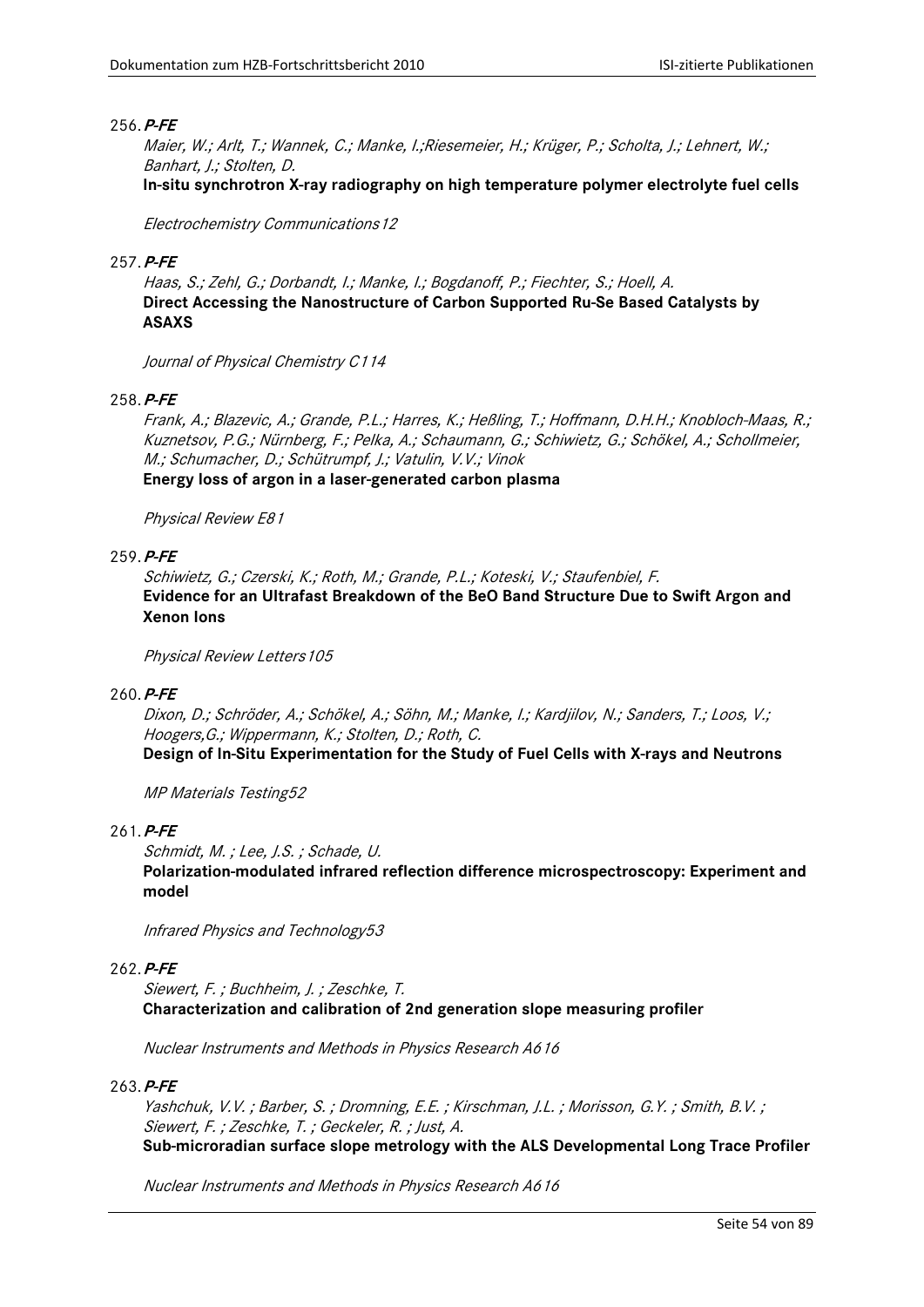Alcock, S.G. ; Sawhney, K.J.S. ; Scott, S. ; Pedersen, U. ; Walton, R. ; Siewert, F. ; Zeschke, T. ; Senf, F. ; Noll, T. ; Lammert, H.

**The Diamond-NOM: A non-contact profiler capable of characterizing optical figure error with sub-nanometre repeatability**

Nuclear Instruments and Methods in Physics Research A616

# 265.**P-FE**

Kiel, M.; Mitzscherling, S.; Leitenberger, W.; Santer, S.; Tiersch, B.; Sievers, T.K.; Möhwald, H.; Bargheer, M.

**Structural Characterization of a Spin-Assisted Colloid-Polyelectrolyte Assembly: Stratified Multilayer Thin Films**

LANGMUIR26

# 266.**P-FE**

Herzog, M.; Leitenberger, W.; Shayduk, R.; van der Veen, R.M.; Milne, C.J.; Johnson, S.L.; Vrejoiu, I.; Alexe, M.; Hesse, D.; Bargheer, M.

**Ultrafast manipulation of hard x-rays by efficient Bragg switches**

## APPLIED PHYSICS LETTERS96

# 267.**P-FE**

Markötter, H.; Manke, I.; Hartnig, C.; Krüger, P.; Wippermann, K.; Arlt, T.; Choinka, G.; Riesemeier, H.; Banhart, J.

**Hochauflösende Synchrotron-Radiografie. Charakterisierung von \$CO\_2\$- und Wasserverteilungen in Direktmethanol- und Polymerelektrolytmembran-Brennstoffzellen**

MP Materials Testing52

## 268.**P-FE**

Volkov, V.; Knobloch, J.; Matveenko, A. **Monopole passband excitation by field emitters in 9-cell TESLA-type cavities**

PHYSICAL REVIEW SPECIAL TOPICS - ACCELERATORS AND BEAMS13

# 269.**P-FE**

Arlt, T.; Manke, I.; Wippermann, K.; Schröder, A.; Mergel, J.; Riesemeier, H.; Banhart, J. **Röntgen-Kanten-Tomografie und -Radiografie zur Untersuchung von Alterungseffekten in Brennstoffzellenmaterialien = Investigation of aging effects in fuel cell materials with xray edge tomography and radiography**

MP Materials Testing52

# 270.**P-FE**

Krüger, P.; Markötter, H.; Klages, M.; Haußmann, J.; Arlt, T.; Riesemeier, H.; Hartnig, C.; Banhart, J.; Manke, I.; Scholta, J.

**Dreidimensionale Untersuchung der Wasserverteilung in einer Miniatur-PEM-Brennstoffzelle = Three-dimensional investigation of water distribution in a miniature PEM fuel cell**

MP Materials Testing52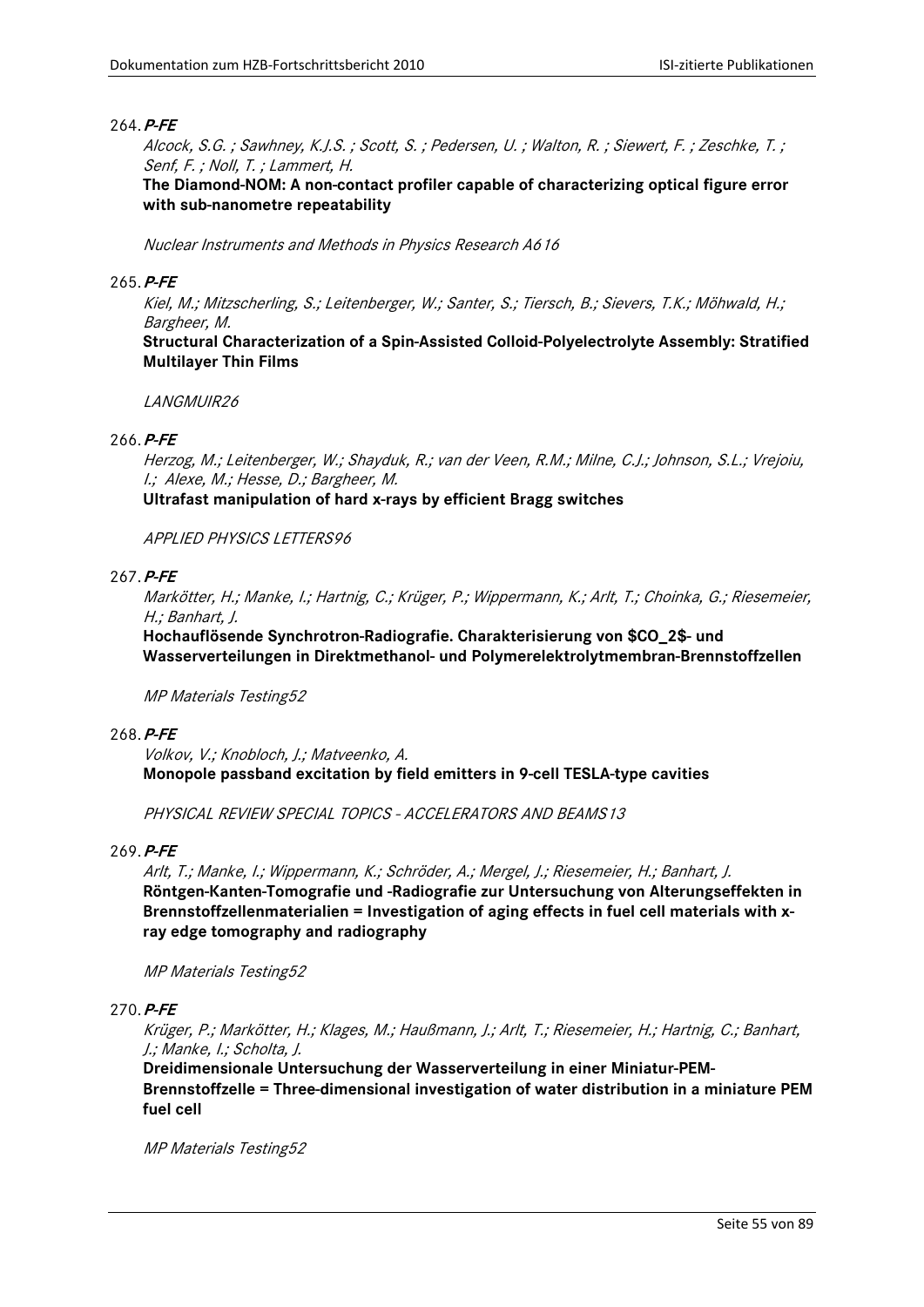Thiedmann, R.; Manke, I.; Lehnert, W.; Schmidt, V.

**Strukturelle Analyse des Porenraumes von Gasdiffusionslagen in Brennstoffzellen mittels geometrischer 3-D-Graphen = Structural analysis of the pore space of gas diffusion layers in fuel cells using geometric 3-D-Graph**

# MP Materials Testing52

# 272.**P-FE**

Neumann, A.; Anders, W.; Kugeler, O.; Knobloch, J. **Analysis and active compensation of microphonics in continuous wave narrow-bandwidth superconducting cavities**

PHYSICAL REVIEW SPECIAL TOPICS - ACCELERATORS AND BEAMS13

# 273.**P-FE**

Haas, S.; Hoell, A.; Wurth, R.; Rüssel, C.; Boesecke, P.; Vainio, U. **Analysis of nanostructure and nanochemistry by ASAXS: Accessing phase composition of oxyfluoride glass ceramics doped with \$Er^{3+}/Yb^{3+}\$**

Physical Review B81

# 274.**P-FE**

Kupsch, A.; Lange, A.; Hentschel, M.P.; Manke, I.; Kardjilov, N.; Arlt, T.; Grothausmann, R. **Rekonstruktion limitierter CT-Messdatensätze von Brennstoffzellen mit Directt = Reconstruction of limited CT data sets of fuel cells with Directt**

## MP Materials Testing52

# 275.**P-FE**

Senba, Y. ; Kishimoto, H. ; Ohashi, H. ; Yumoto, H. ; Zeschke, T. ; Siewert, F. ; Goto, S. ; Ishikawa, T.

**Upgrade of long trace profiler for characterization of high-precision X-ray mirrors at SPring-8**

Nuclear Instruments and Methods in Physics Research A616

## 276.**P-FE**

Vacha, R; Horinek, D; Buchner, R; Winter, B; Jungwirth, P **Comment on An explanation for the charge on water's surface" by A. Gray-Weale and J. K. Beattie, Phys. Chem. Chem. Phys., 2009, 11, 10994**

PHYSICAL CHEMISTRY CHEMICAL PHYSICS12

# 277.**P-FE**

Ottosson, N; Heyda, J; Wernersson, E; Pokapanich, W; Svensson, S; Winter, B; Ohrwall, G; Jungwirth, P; Bjorneholm, O

**The influence of concentration on the molecular surface structure of simple and mixed aqueous electrolytes**

PHYSICAL CHEMISTRY CHEMICAL PHYSICS12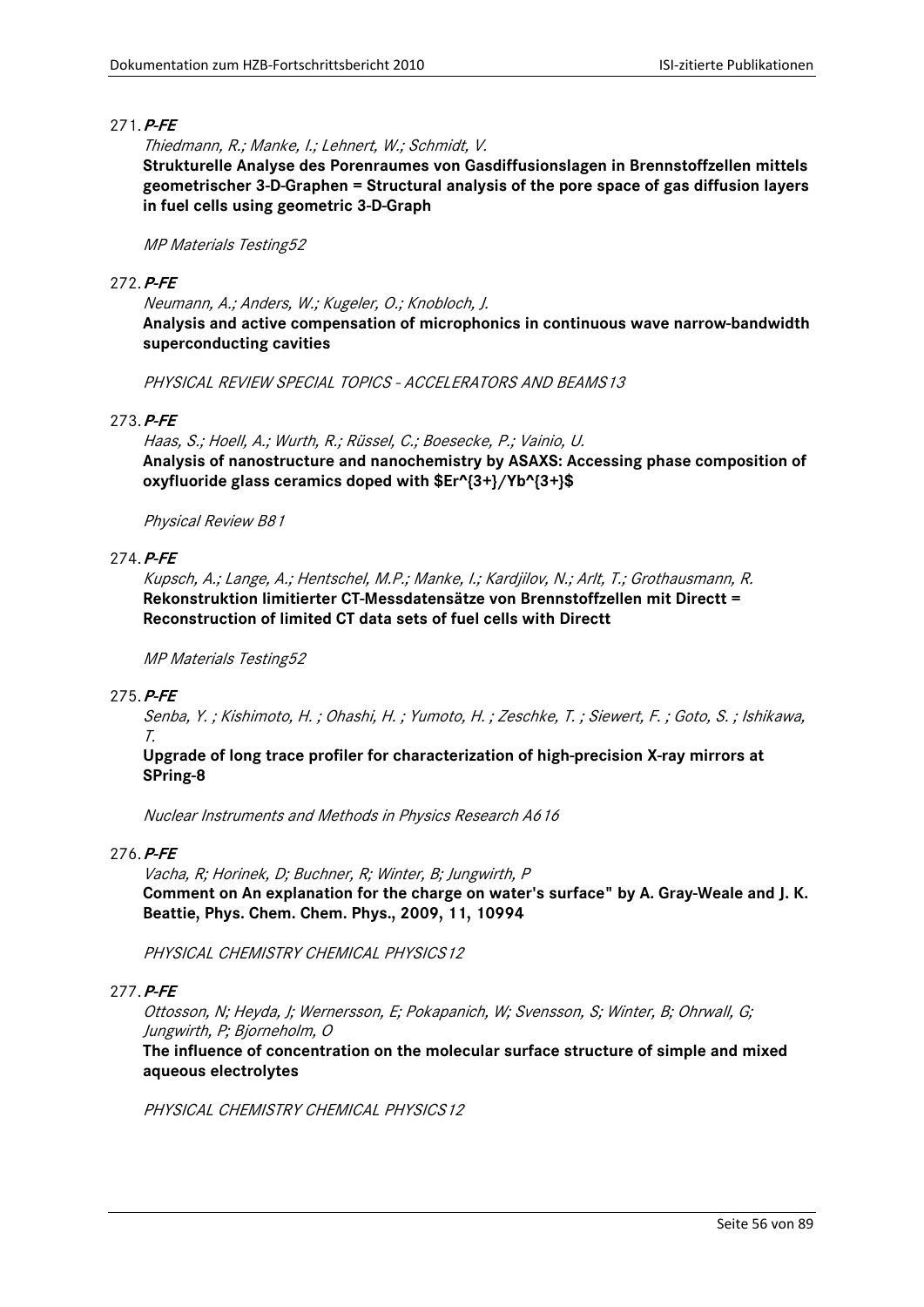Korytar, D; Ferrari, C; Mikulik, P; Vagovic, P; Dobrocka, E; Ac, V; Konopka, P; Erko, A; Abrosimov, N

**Linearly graded GeSi beam-expanding/compressing X-ray monochromator**

JOURNAL OF APPLIED CRYSTALLOGRAPHY43

# 279.**P-FE**

Shikin, AM; Rybkin, AG; Marchenko, DE; Usachov, DY; Adamchuk, VK; Varykhalov, AY; Rader, O **Substrate-induced spin-orbit splitting of quantum-well and interface states in Au, Ag, and Cu layers of different thicknesses on W(110) and Mo(110) surfaces**

PHYSICS OF THE SOLID STATE52

# 280.**P-FE**

Moens, J; Seidel, R; Geerlings, P; Faubel, M; Winter, B; Blumberger, J **Energy Levels and Redox Properties of Aqueous Mn2+/3+ from Photoemission Spectroscopy and Density Functional Molecular Dynamics Simulation**

JOURNAL OF PHYSICAL CHEMISTRY B114

# 281.**P-FE**

Ottosson, N; Faubel, M; Bradforth, SE; Jungwirth, P; Winter, B **Photoelectron spectroscopy of liquid water and aqueous solution: Electron effective attenuation lengths and emission-angle anisotropy**

JOURNAL OF ELECTRON SPECTROSCOPY AND RELATED PHENOMENA177

## 282.**P-user**

Guggenberger, G; Mikutta, R; Chadwick, OA; Chorover, J; Kaiser, K; Kramer, MG; Vollmer, A **Mineral control on organic carbon and nitrogen biogeochemistry**

GEOCHIMICA ET COSMOCHIMICA ACTA74

# 283.**P-user**

Erko, A; Firsov, A; Holldack, K **New Developments in Femtosecond Soft X-ray Spectroscopy** (AIP Conference Proceedings; 1234)

## 284.**P-user**

Kalbfleisch, S., M. Osterhoff, K. Giewekemeyer, H. Neubauer, S. P. Krüger, B. Hartmann, M. Bartels, M. Sprung, O. Leupold, F. Siewert, T. Salditt **The holography endstation of beamline P10 at PETRA III**

AIP Conference Proceedings, Vol. 1234, 433-436

## 285.**P-user**

Mitzner, R.; Siemer, B.; Roling, S.; Wöstmann, M.; Noll, T.; Siewert, F.; Sorokin, A.A.; Richter, M.; Tiedtke, K.; Zacharias, H.

**A new soft x-ray autocorrelator – direct evaluation of the temporal properties of FEL pulses at 24 nm** 

AIP Conference Proceedings, Vol. 1234; 19-22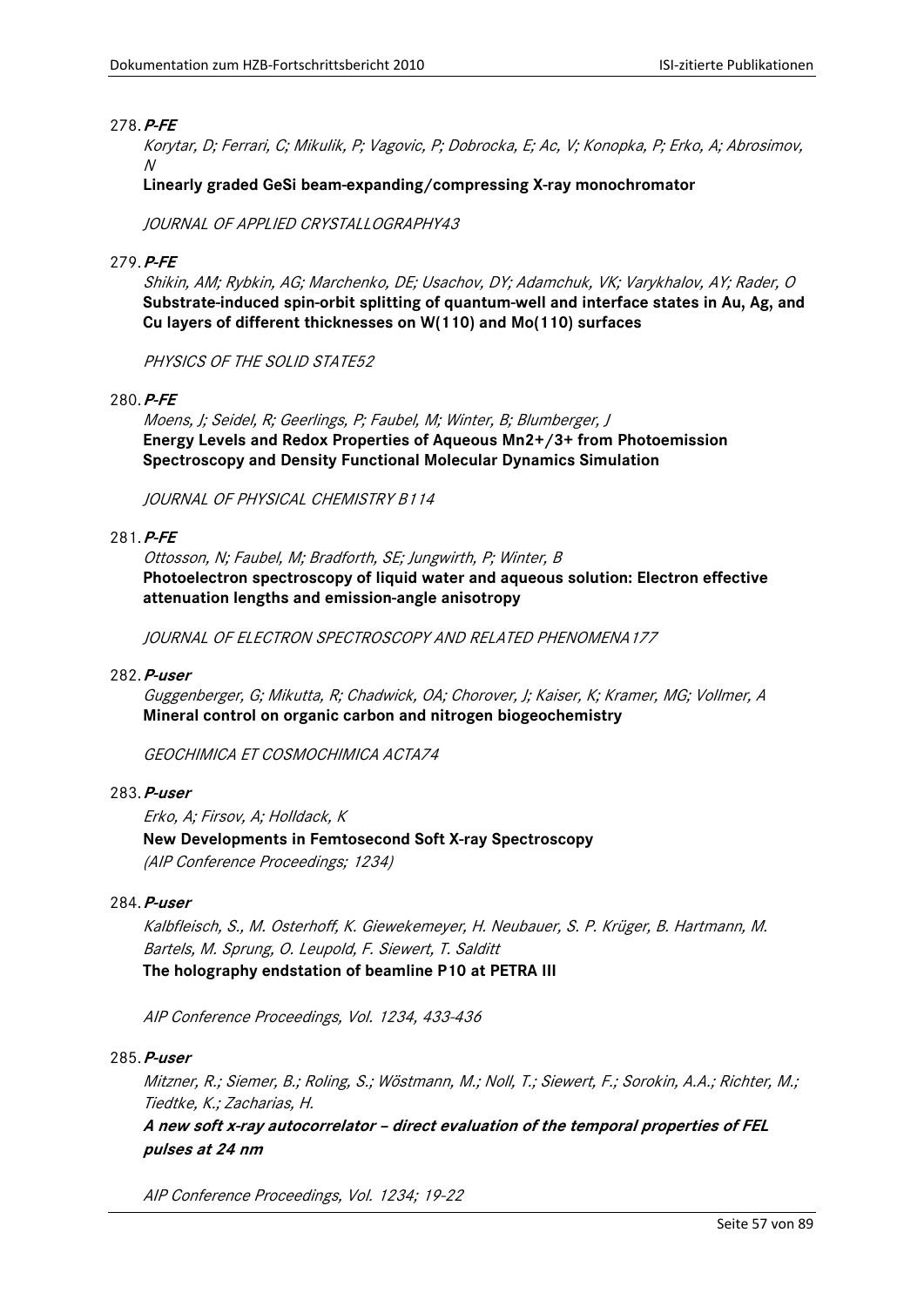Gedrich, K; Senkovska, I; Klein, N; Stoeck, U; Henschel, A; Lohe, MR; Baburin, IA; Mueller, U; Kaskel, S

## **A Highly Porous Metal-Organic Framework with Open Nickel Sites**

ANGEWANDTE CHEMIE-INTERNATIONAL EDITION49

## 287.**P-user**

Bressel, K; Muthig, M; Prevost, S; Grillo, I; Gradzielski, M **Mesodynamics: watching vesicle formation in situ by small-angle neutron scattering**

COLLOID AND POLYMER SCIENCE288

### 288.**PNI**

Daothong, S; Songmee, N; Dejang, N; Pichler, T; Shiozawa, H; Jia, Y; Batchelor, D; Kauppinen, E; Thongtem, S; Ayala, P; Singjai, P

**Ethanol-Promoted Fabrication of Tungsten Oxide Nanobelts with Defined Crystal Orientation**

JOURNAL OF PHYSICAL CHEMISTRY C114

# 289.**P-user**

Grunker, R; Senkovska, I; Biedermann, R; Klein, N; Klausch, A; Baburin, IA; Mueller, U; Kaskel, S **Topological Diversity, Adsorption and Fluorescence Properties of MOFs Based on a Tetracarboxylate Ligand**

EUROPEAN JOURNAL OF INORGANIC CHEMISTRY

#### 290.**P-user**

Petraki, F; Peisert, H; Biswas, I; Aygul, U; Latteyer, F; Vollmer, A; Chasse, T **Interaction between Cobalt Phthalocyanine and Gold Studied by X-ray Absorption and Resonant Photoemission Spectroscopy**

JOURNAL OF PHYSICAL CHEMISTRY LETTERS1

# 291.**P-user**

Hintze, M; Thiel, KO; Vollmer, A; Brunner, H; Donner, C **Potential dependent adsorption behaviour of thiothymine derivatives on the Au(111) electrode**

ELECTROCHIMICA ACTA55

## 292.**P-user**

Innocenzi, P; Malfatti, L; Kidchob, T; Enzo, S; Della Ventura, G; Schade, U; Marcelli, A **Correlative Analysis of the Crystallization of Sol-Gel Dense and Mesoporous Anatase Titania Films**

JOURNAL OF PHYSICAL CHEMISTRY C114

# 293.**P-user**

Johansson, EMJ; Odelius, M; Plogmaker, S; Gorgoi, M; Svensson, S; Siegbahn, H; Rensmo, H **Spin-Orbit Coupling and Metal-Ligand Interactions in Fe(II), Ru(II), and Os(II) Complexes**

JOURNAL OF PHYSICAL CHEMISTRY C114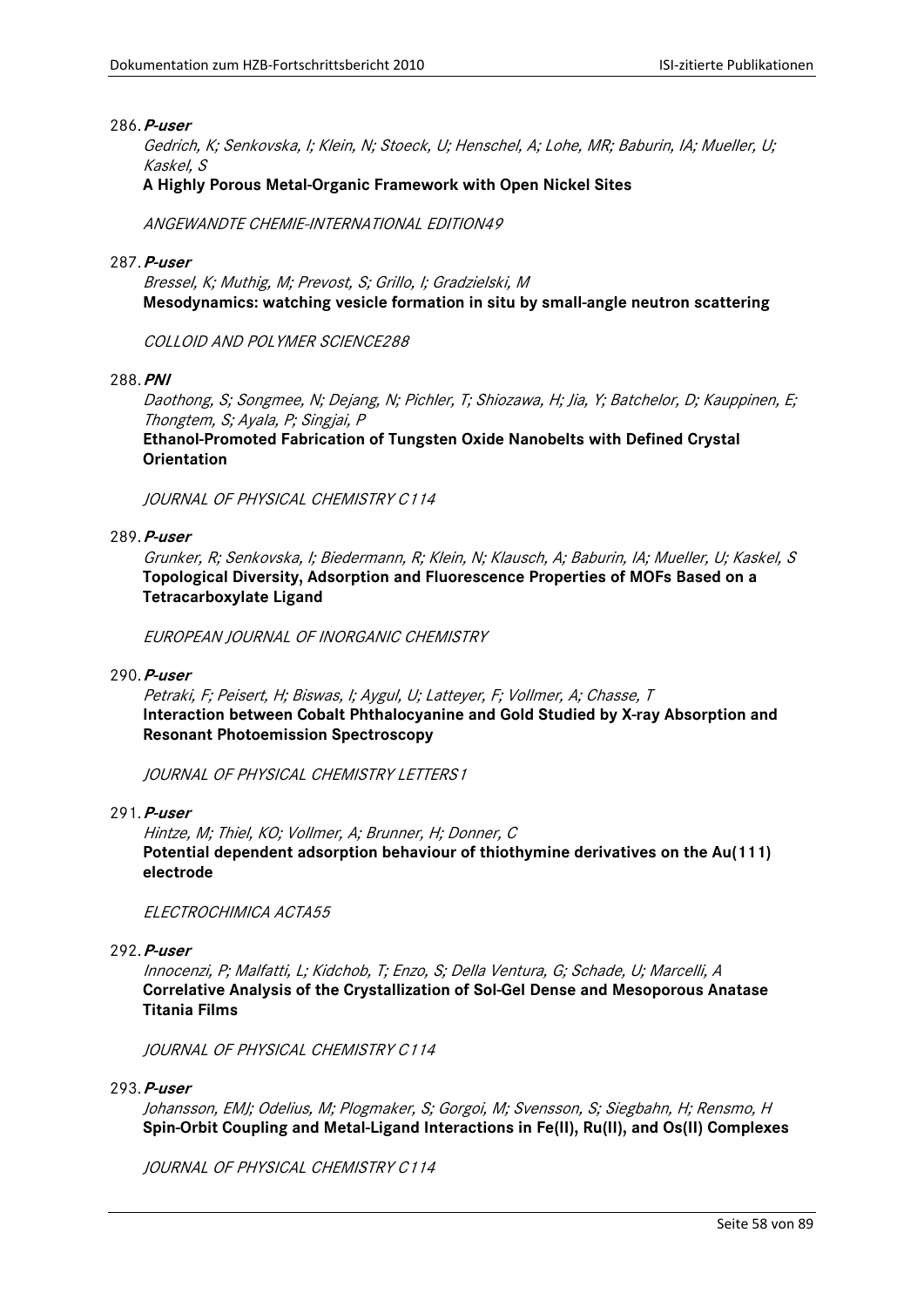Juricic, C; Pinto, H; Cardinali, D; Klaus, M; Genzel, C; Pyzalla, AR **Effect of Substrate Grain Size on the Growth, Texture and Internal Stresses of Iron Oxide Scales Forming at 450 A degrees C**

#### OXIDATION OF METALS73

295.**P-user**

Juricic, C; Pinto, H; Cardinali, D; Klaus, M; Genzel, C; Pyzalla, AR **Evolution of Microstructure and Internal Stresses in Multi-Phase Oxide Scales Grown on (110) Surfaces of Iron Single Crystals at 650 A degrees C**

OXIDATION OF METAL S73

296.**P-user**

Kummer, K; Vyalikh, DV; Gavrila, G; Preobrajenski, AB; Kick, A; Bonsch, M; Mertig, M; Molodtsov,  $\mathcal{S}/\mathcal{S}$ 

**Electronic Structure of Genomic DNA: A Photoemission and X-ray Absorption Study**

JOURNAL OF PHYSICAL CHEMISTRY B114

# 297.**P-user**

Lee, IRI; O'Malley, RL; O'Connell, TJ; Vollmer, A; Rayment, T **X-ray absorption spectroscopy characterization of Zn underpotential deposition on Au(111) from phosphate supporting electrolyte**

ELECTROCHIMICA ACTA55

#### 298.**P-user**

Mucke, M; Braune, M; Barth, S; Forstel, M; Lischke, T; Ulrich, V; Arion, T; Becker, U; Bradshaw, A; Hergenhahn, U

**A hitherto unrecognized source of low-energy electrons in water**

**NATURE PHYSICS6** 

# 299.**P-user**

Tatchev, D

#### **Multiphase approximation for small-angle scattering**

JOURNAL OF APPLIED CRYSTALLOGRAPHY43

# 300.**P-user**

Tecimer, M; Holldack, K; Elias, LR **Dynamically tunable mirrors for THz free electron laser applications**

PHYSICAL REVIEW SPECIAL TOPICS-ACCELERATORS AND BEAMS13

# 301.**P-user**

Wagner, J.; Gruber, M; Hinderhofer, A; Wilke, A; Broker, B; Frisch, J; Amsalem, P; Vollmer, A; Opitz, A; Koch, N; Schreiber, F; Brutting, W **High Fill Factor and Open Circuit Voltage in Organic Photovoltaic Cells with Diindenoperylene as Donor Material**

ADVANCED FUNCTIONAL MATERIALS20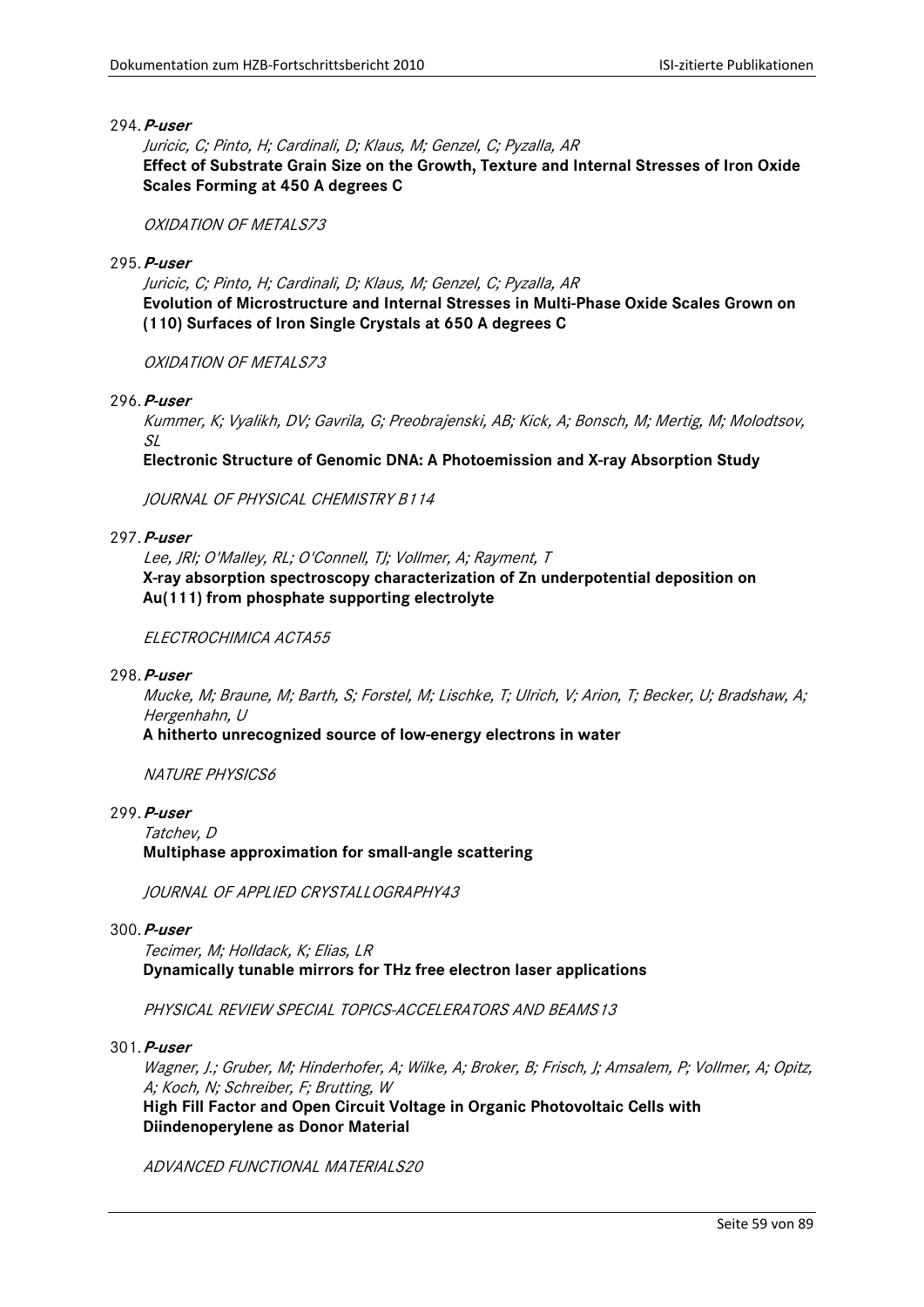Brito, P.; Pinto, H.; Klaus, M.; Genzel, Ch.; Kaysser-Pyzalla, A. **Internal stresses and textures of nanostructured alumina scales growing on polycrystalline \$Fe\_3Al\$ alloy**

#### Powder Diffraction25

### 303.**P-user**

Kirchlechner, C.; Martinschitz, K.J.; Daniel, R.; Klaus, M.; Genzel, C.; Mitterer, C.; Keckes, J. **Residual stresses and thermal fatigue in CrN hard coatings characterized by hightemperature synchrotron X-ray diffraction**

Thin Solid Films518

# 304.**P-user**

Mikutta, R.; Kaiser, K.; Dörr, N.; Vollmer, A.; Chadwick, O.A.; Chorover, J.; Kramer, M.C.; Guggenberger, G.

**Mineralogical impact on organic nitrogen across a long-term soil chronosequence (0.3-- 4100 kyr)**

Geochimica et Cosmochimica Acta74

### 305.**P-user**

Vyalikh, D.V.; Danzenbächer, S.; Kucherenko, Yu.; Kummer, K.; Krellner, C.; Geibel, C.; Holder, M.G.; Kim, T.K.; Laubschat, C.; Shi, M.; Patthey, L.; Follath, R.; Molodtsov, S.L.

# **k Dependence of the Crystal-Field Splittings of 4f States in Rare-Earth Systems**

Physical Review Letters105

#### 306.**P-user**

Borisenko, S.V.; Zabolotnyy, V.B.; Evtushinsky, D.V.; Kim, T.K.; Morozov, I.V.; Yaresko, A.N.; Kordyuk, A.A.; Behr, G.; Vasiliev, A.; Follath, R.; Büchner, B. **Superconductivity without Nesting in LiFeAs**

Physical Review Letters105

### 307.**P-user**

Holder, M.G.; Jesche, A.; Lombardo, P.; Hayn, R.; Vyalikh, D.V.; Danzenbächer, S.; Kummer, K.; Krellner, C.; Geibel, C.; Kucherenko, Yu.; Kim, T.K.; Follath, R.; Molodtsov, S.L.; Laubschat, C. **CeFePO: f-d Hybridization and Quenching of Superconductivity**

Physical Review Letters104

## 308.**P-user**

Evtushinsky, D.V.; Inosov, D.S.; Urbanik, G.; Zabolotnyy, V.B.; Schuster, R.; Sass, P.; Hänke, T.; Hess, C.; Büchner, B.; Follath, R.; Reutler, P.; Revcolevschi, A.; Kordyuk, A.A.; Borisenko,S.V. **Bridging charge-orbital ordering and Fermi surface instabilities in half-doped singlelayered manganite La0.5Sr1.5MnO4**

Physical Review Letters105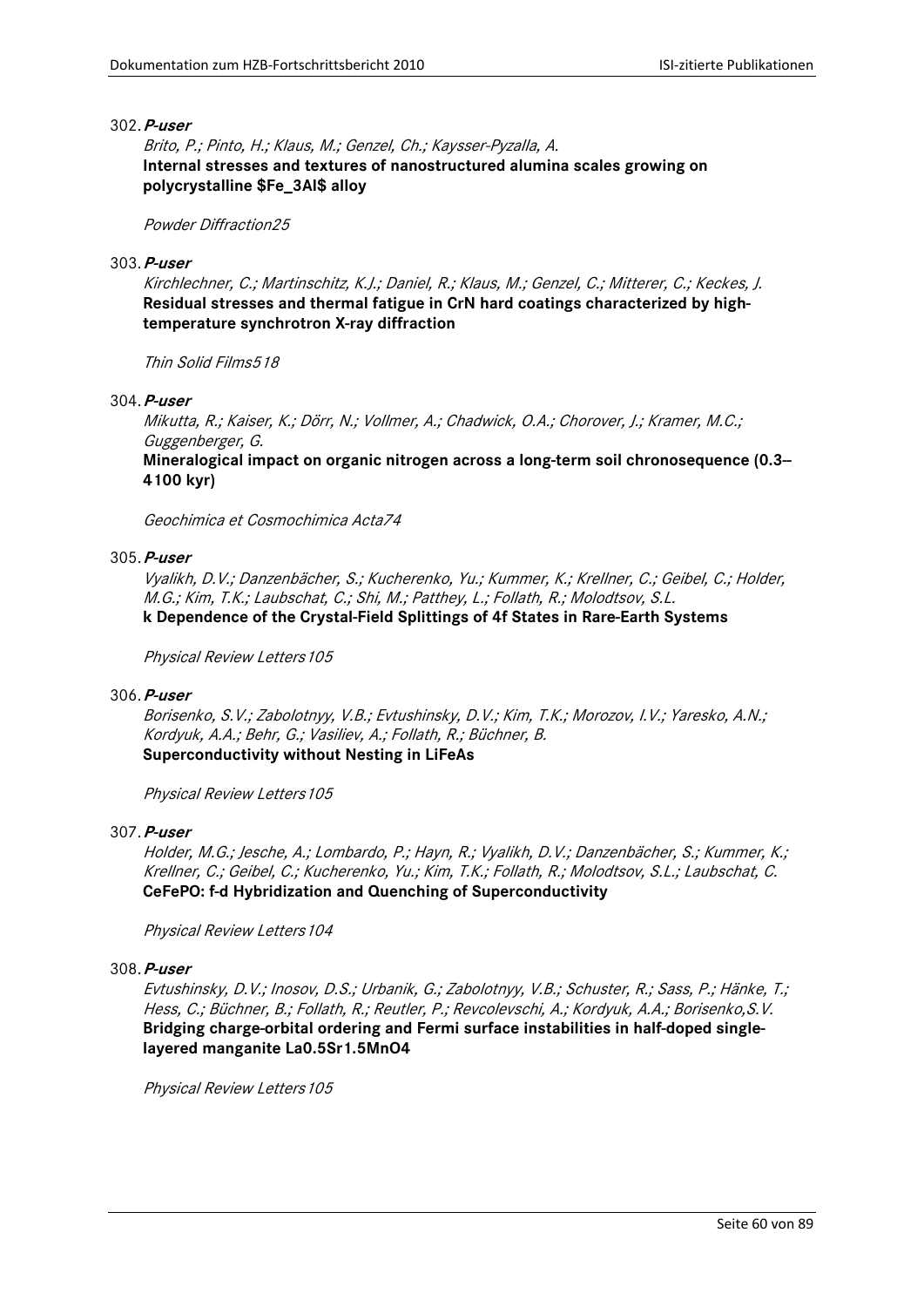Majava, V.; Wang, C.; Myllykoski, M.; Kangas, S.M.; Kang, S.U.; Hayashi, N.; Baumgärtel, P.; Heape, A.M.; Lubec, G.; Kursula, P.

**Structural analysis of the complex between calmodulin and full-length myelin basic protein, an intrinsically disordered molecule**

Amino Acids39

### 310.**P-user**

Vyalikh, D.V.; Danzenbächer, S.; Krellner, C.; Kummer, K.; Geibel, C.; Kucherenko, Y.; Laubschat, C.; Ming, S.; Patthey, L.; Follath, R.; Molodtsov, S.L.

**Tuning the dispersion of 4f bands in the heavy-fermion material \$YbRh\_2Si\_2\$** 

Journal of Electron Spectroscopy and Related Phenomena181

# 311.**P-user**

Katsikini, M.; Mavromati, A.; Pinakidou, F.; Paloura, E.C.; Gioulekas, D.; Ioannides, D.; Erko, A.; Zizak, I.

**Application of Conventional and Microbeam Synchrotron Radiation X-Ray Fluorescence and Absorption for the Characterization of Human Nails**

Journal of Nanoscience and Nanotechnology10

# 312.**P-user**

Rack, A.; Weitkamp, T.; Riotte, M.; Grigoriev, D.; Rack, T.; Helfen, L.; Baumbach, T.; Dietsch, R.; Holz, T.; Krämer, M.; Siewert, F.; Meduna, M.; Cloetens, P.; Ziegler, E. **Comparative study of multilayers used in monochromators for synchrotron-based coherent hard X-ray imaging**

JOURNAL OF SYNCHROTRON RADIATION17

# 313.**P-user**

Thiess, H.; Lasser, H.; Siewert, F. **Fabrication of X-ray mirrors for synchrotron applications**

Nuclear Instruments and Methods in Physics Research A616

## 314.**P-user**

Vyvenko, O.; Arguirov, T.; Seifert, W.; Zizak, I.; Trushin, M.; Kittler, M. **Scanning X-ray excited optical luminescence microscopy of multi-crystalline silicon**

PHYSICA STATUS SOLIDI A207

#### 315.**P-user**

Chen, W.-Q.; Salmazo, A.; Myllykoski, M.; Sjöblom, B.; Bidlingmaier, M.; Pollak, A.; Baumgärtel, P.; Djinovic-Carugo, K.; Kursula , P.; Lubec, G.

**Purification of recombinant growth hormone by clear native gels for conformational analyses: preservation of conformation and receptor binding.**

Amino Acids39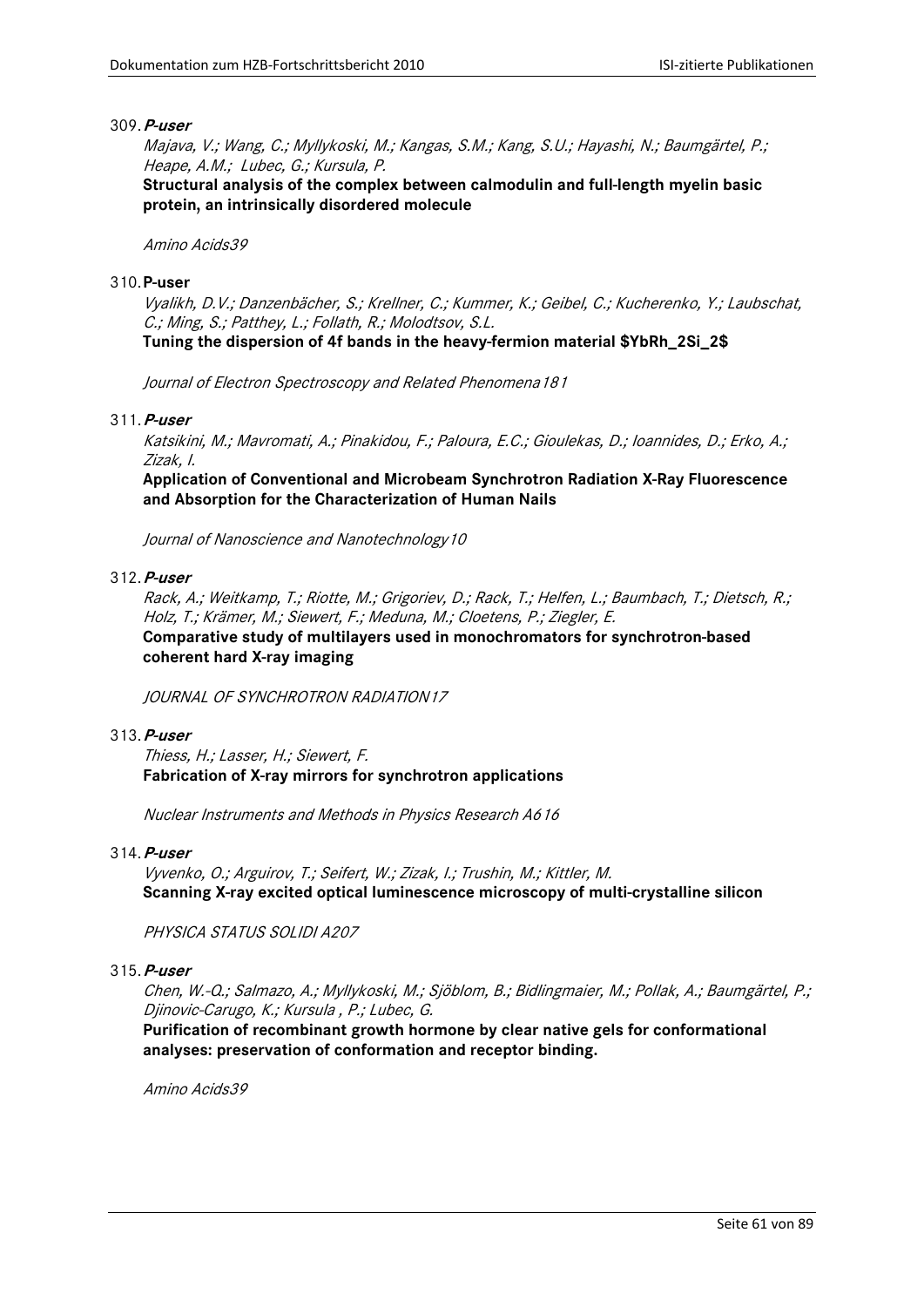Majava, V.; Polverini, E.; Mazzini, A.; Nanekar, R.; Knoll, W.; Peters, J.; Natali, F.; Baumgärtel, P.; Kursula, I.; Kursula, P.

**Structural and Functional Characterization of Human Peripheral Nervous System Myelin Protein P2**

PloS one5

# 317.**P-user**

Kasyutich, O.; LLari, A.; Fiorillo, A.; Tatchev, D.; Hoell, A.; Ceci, P. **Silver Ion Incorporation and Nanoparticle Formation inside the Cavity of Pyrococcus furiosus Ferritin: Structural and Size-Distribution Analyses**

Journal of the American Chemical Society132

# 318.**P-user**

O'Shea, F.H.; Marcus, G.; Rosenzweig, J.B.; Scheer, M.; Bahrdt, J.; Weingartner, R.; Gaupp, A.; Grüner, F.

**Short period, high field cryogenic undulator for extreme performance x-ray free electron lasers**

Physical Review Special Topics - Accelerators and Beams13

# 319.**P-user**

Filatova, E.; Sokolov, A.; André, J.-M.; Schäfers, F.; Braun, W. **Optical constants of crystalline \$HfO\_2\$ for energy range 140-930 eV**

Applied Optics49

## 320.**P-user**

Varga, Z.; Berenyi, S.; Szokol, B.; Orfi, L.; Keri, G.; Petak, I.; Hoell, A.; Bota, A. **A Closer Look at the Structure of Sterically Stabilized Liposomes: A Small-Angle X-ray Scattering Study**

Journal of Physical Chemistry B114

## 321.**P-user**

Barata, L.; Sousa Silva, M.; Schuldt, L.; da Costa, G.; Tomás, A.M.; Ferreira, A.E.N.; Weiss, M.S.; Ponces Freire, A.; Cordeiro, C.

**Cloning, expression, purification, crystallization and preliminary X-ray diffraction analysis of glyoxalase I from Leishmania infantum**

Acta Crystallographica F66

# 322.**P-user**

Merli, A.; Manikandan, K.; Gráczer, E.; Schuldt, L.; Singh, R.K.; Závodszky, P.; Vas, M.; Weiss, M.S. **Crystallization and preliminary X-ray diffraction analysis of various enzyme-substrate complexes of isopropylmalate dehydrogenase from Thermus thermophilus**

Acta Crystallographica F66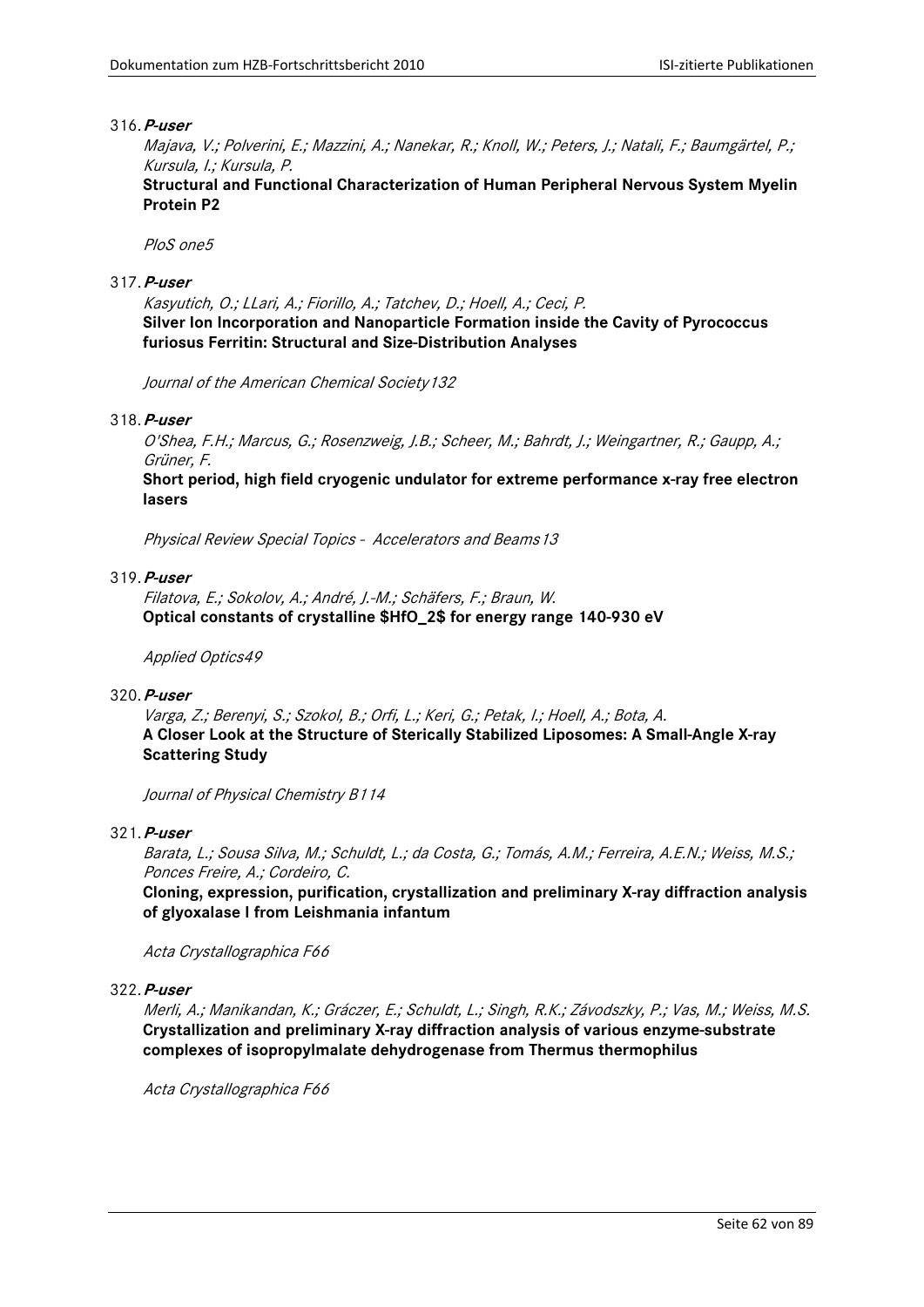Werther, T.; Zimmer, A.; Wille, G.; Golbik, R.; Weiss, M.S.; König, S. **New insights into structure-function relationships of oxalyl CoA decarboxylase from Escherichia coli**

# FEBS Journal277

# 324.**P-user**

Simon, M.C.; Crespo López-Urrutia J.R.; Beilmann, C.; Schwarz, M.; Harman, Z.; Epp, S.W.; Schmitt, B.L.; Baumann, T.M.; Behar, E.; Bernitt, S.; Follath, R.; Ginzel, R.; Keitel, C.H.; Klawitter, R.; Kubicek, K.; Mäckel, V.; Mokler, P.H.; Reichardt, G.; Sc

**Resonant and Near-Threshold Photoionization Cross Sections of \$Fe^{14+}\$**

Physical Review Letters 105

# 325.**P-user**

Ivanco, J.; Toader, T.; Firsov, A.; Brzhezinskaya, M.; Sperling, M.; Braun, W.; Zahn, D.R.T.1 **Indium on a copper phthalocyanine thin film: Not a reactive system**

Physical Review B81

# 326.**P-user**

Maawad, E.; Brokmeier, H.-G.; Hofmann, M.; Genzel, Ch.; Wagner, L. **Stress distribution in mechanically surface treated Ti-2.5Cu determined by combining energy-dispersive synchrotron and neutron diffraction**

Materials Science and Engineering A527

# 327.**P-user**

Granovsky, S.A.; Kreyssig, A.; Doerr, M.; Ritter, C.; Dudzik, E.; Feyerherm, R.; Canfield, P.C.; Loewenhaupt, M.

**The magnetic order of \$GdMn\_2Ge\_2\$ studied by neutron diffraction and x-ray resonant magnetic scattering**

Journal of Physics: Condensed Matter22

## 328.**P-user**

de Rooij-Lohmann, V.I.T.A.; Veldhuizen, L.W.; Zoethout, E.; Yakshin, A.E.; van de Kruijs, R.W.E.; Thijsse, B.J.; Gorgoi, M.; Schäfers, F.; Bijkerk, F. **Chemical interaction of \$B\_4\$C, B, and C with Mo/Si layered structures**

Journal of Applied Physics108

# 329.**P-user**

Marcelli, A.; Wei Xu; Hampai, D.; Malfatti, L.; Innocenzi, P.; Schade, U.; Ziyu Wu **Infrared and X-ray simultaneous spectroscopy: a novel conceptual beamline design for time resolved experiments**

Analytical and Bioanalytical Chemistry397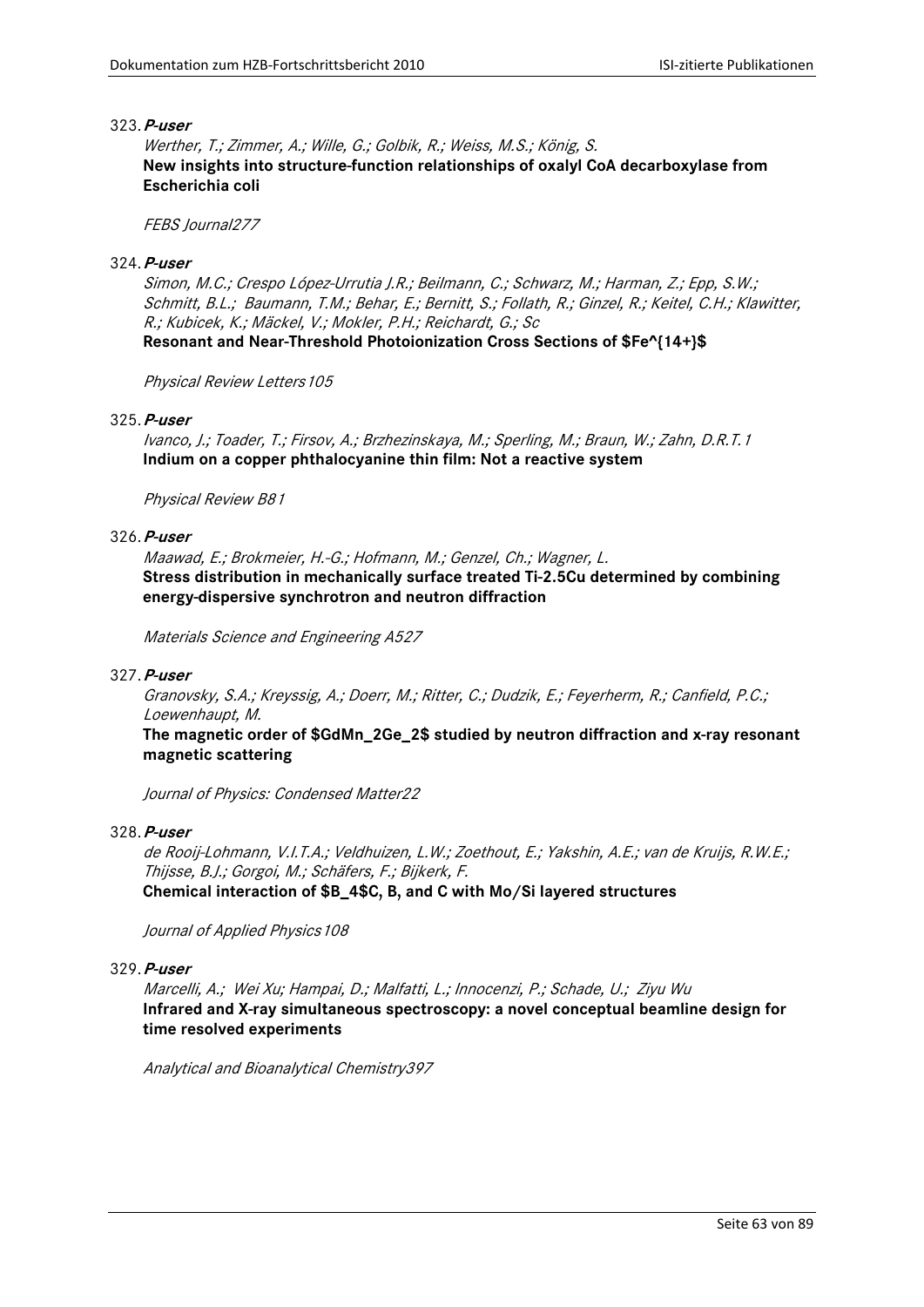Juricic, C.; Pinto, H.; Cardinali, D.; Klaus, M.; Genzel, Ch.; Pyzalla, A.R. **Effect of Substrate Grain Size on the Growth, Texture and Internal Stresses of Iron Oxide Scales Forming at 450 °C**

#### Oxidation of Metals73

### 331.**P-user**

Juricic, C.; Pinto, H.; Cardinali, D.; Klaus, M.; Genzel, Ch.; Pyzalla, A.R. **Evolution of Microstructure and Internal Stresses in Multi-Phase Oxide Scales Grown on (110) Surfaces of Iron Single Crystals at 650 °C**

Oxidation of Metals73

### 332.**P-user**

Haibel, A.; Manke, I.; Melzer, A.; Banhart, J. **In Situ Microtomographic Monitoring of Discharging Processes in Alkaline Cells**

Journal of the Electrochemical Society157

### 333.**P-user**

Peisert, H.; Biswas, I.; Aygül, U.; Vollmer, A.; Chassé, T. **Electronic structure of cobalt phthalocyanine studied by resonant photoemission: Localization of Co-related valence band states**

Chemical Physics Letters493

#### 334.**P-user**

Thiel, K.-O.; Hintze, M.; Vollmer, A.; Donner, C. **Bismuth UPD on the modified Au(1 1 1) electrode**

Journal of Electroanalytical Chemistry638

### 335.**P-user**

Urban, C.; Ecija, D.; Wang, Y.; Trelka, M.; Preda, I.; Vollmer,A.; Lorente, N.; Arnau, A.; Alcami, M.; Soriano, L.; Martin, N.; Martin, F.; Otero, R.; Gallego, JM.; Miranda, R. **Growth and Structure of Self-assembled Monolayers of a TTF Derivative on Au(111)**

Journal of Physical Chemistry C114

### 336.**P-user**

Gedrich, K.; Senkovska, I.; Baburin, I. A.; Mueller, U.; Trapp, O.; Kaskel, S. **New Chiral and Flexible Metal-Organic Framework with a Bifunctional Spiro Linker and \$Zn\_4O\$-Nodes**

Inorganic Chemistry49

337.**P-user**

Ayala, P.; Shiozawa, H.; De Blauwe, K.; Miyata, Y.; Follath, R.; Kataura, H.; Pichler, T. **An X-ray absorption approach to mixed and metallicity-sorted single-walled carbon nanotubes**

Journal of Materials Science45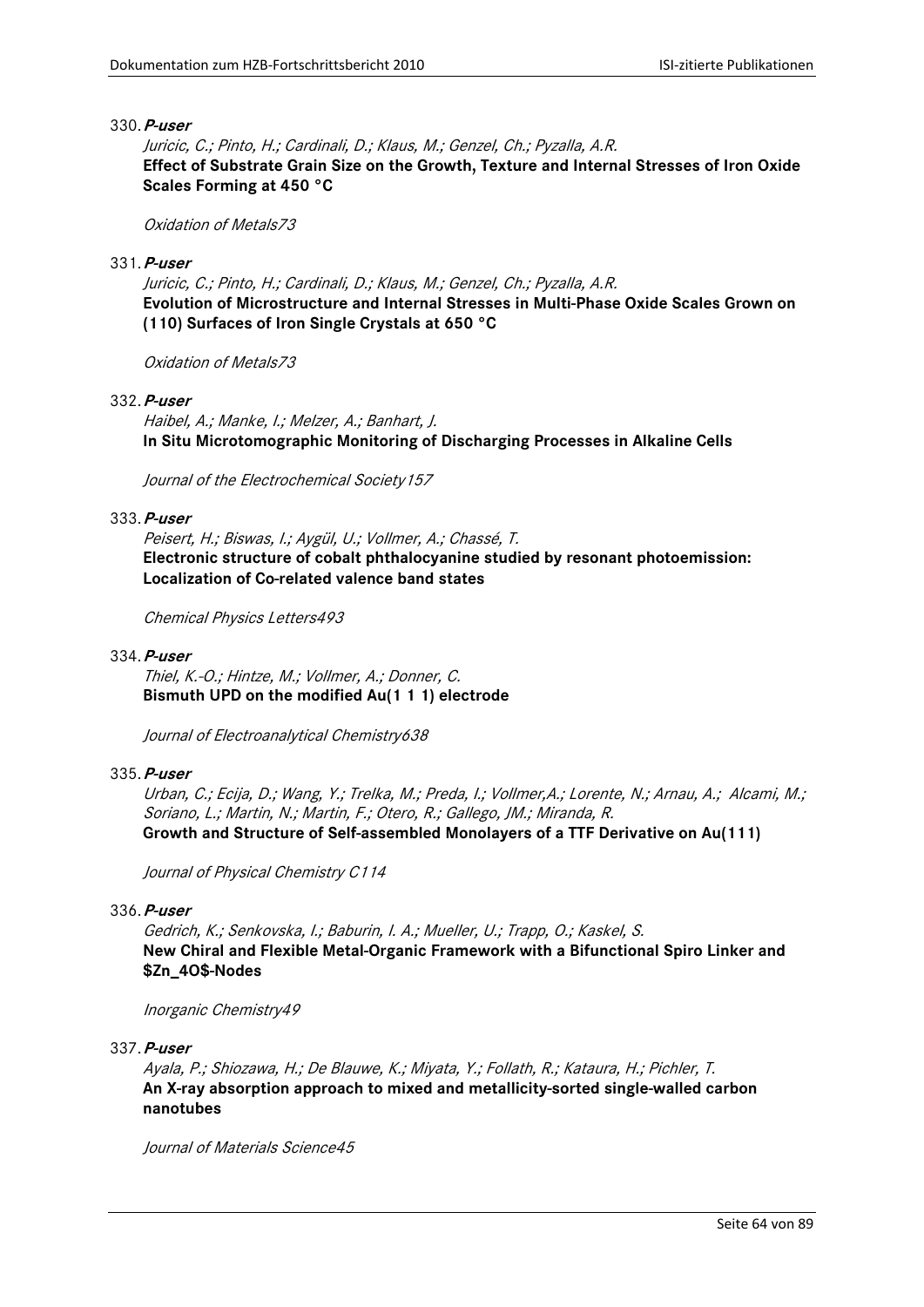Glass-Maujean, M.; Jungen, Ch.; Reichardt, G.; Balzer, A.; Schmoranzer, H.; Ehresmann, A.; Haar, I.; Reiss, P.

**Competing decay-channel fluorescence, dissociation, and ionization in superexcited levels of \$H\_2\$**

Physical Review A82

### 339.**P-user**

Martin, M.C.; Schade, U.; Lerch, P.; Dumas, P.

**Recent applications and current trends in analytical chemistry using synchrotron-based Fourier-transform infrared microspectroscopy**

Trends in Analytical Chemistry29

# 340.**P-user**

Leininger, Ph.; Rahlenbeck, M.; Raichle, M.; Bohnenbuck, B.; Maljuk, A.; Lin, C.T.; Keimer B.; Weschke, E.; Schierle, E.; Seki, S.; Tokura, Y.; Freeland J.W.

**Electronic structure, magnetic, and dielectric properties of the edge-sharing copper oxide chain compound Na\$Cu\_2O\_2\$**

Physical Review B81

### 341.**P-user**

Bergmann, N.; Bonhommeau, S.; Lange, K.M.; Greil, S.M.; Eisebitt, S.; de Groot, F.; Chergui, M.; Aziz, E.F.

**On the enzymatic activity of catalase: an iron L-edge X-ray absorption study of the active centre**

Physical Chemistry Chemical Physics12

# 342.**P-user**

Perucchi, A.; Nicoletti, D.; Ortolani, M.; Marini, C.; Sopracase, R.; Lupi, S.; Schade, U.; Putti, M.; Pallecchi, I.; Tarantini, C.; Ferretti, M.; Ferdeghini, C.; Monni, M.; Bernardini, F.; Massidda, S.; Dore, P.

**Multiband conductivity and a multigap superconducting phase in \$V\_3Si\$ films from optical measurements at terahertz frequencies**

Physical Review B81

# 343.**P-user**

Sterli, J.; Müller, J.; Anquetin, J.; Hilger, A.

**The parabasisphenoid complex in Mesozoic turtles and the evolution of the testudinate basicranium**

Canadian Journal of Earth Sciences47

344.**P-user**

de Rooij-Lohmann, V.I.T.A.; Yakshin, A.E.; van de Kruijs, R.W.E.; Zoethout, E.; Kleyn, A.W.; Keim, E.G.; Gorgoi, M.; Schäfers, F.; Brongersma, H.H.; Bijkerk, F.

**Enhanced diffusion upon amorphous-to-nanocrystalline phase transition in \$Mo/B\_4C/Si% layered systems**

Journal of Applied Physics 108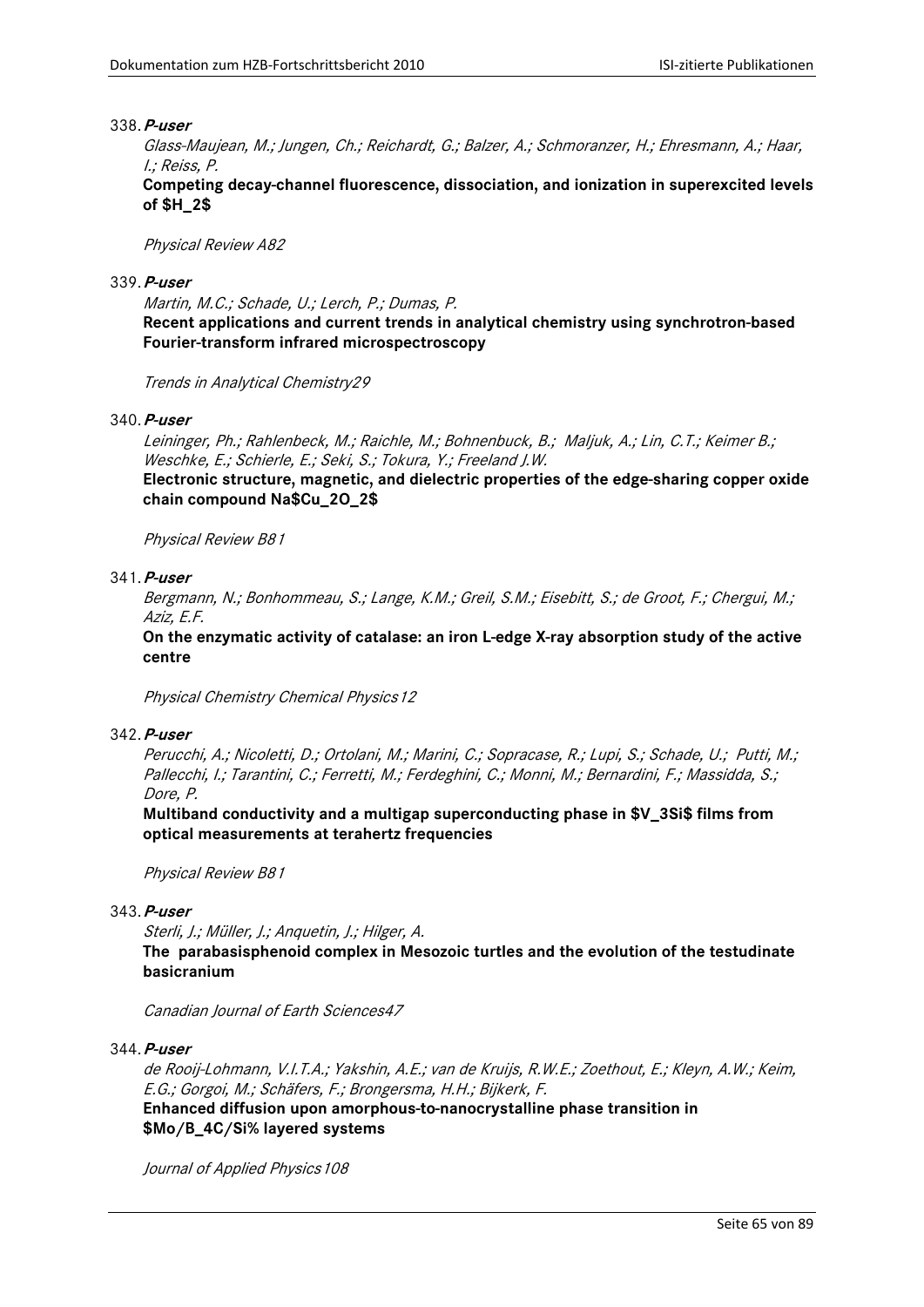Reiche, I.; Lebon, M.; Chadefaux, C.; Müller, K.; Le Hô, A.-S.; Gensch, M.; Schade, U. **Microscale imaging of the preservation state of 5,000-year-old archaeological bones by sychrotron infrared microspectroscopy**

Analytical and Bioanalytical Chemistry397

### 346.**P-user**

Panzer, D.; Beck, C.; Hahn, M.; Maul, J.; Schönhense, G.; Decker, H.; Aziz, E.F. **Water Influences on the Copper Active Site in Hemocyanin.**

Journal of Physical Chemistry Letters1

# 347.**P-user**

Coelho, R.S.; Klaus, M.; Genzel, Ch. **Through-thickness texture profiling by energy dispersive synchrotron diffraction**

Journal of Applied Crystallography43

### 348.**P-user**

Werner, S. ; Rehbein, S. ; Guttmann, P. ; Heim, S. ; Schneider, G. **Towards high diffraction efficiency zone plates for X-ray microscopy**

Microelectronic Engineering87

#### 349.**P-user**

Ortolani, M.; Schade, U. **Fourier-transform far-infrared spectroscopic ellipsometry for standoff material identification**

Nuclear Instruments and Methods in Physics Research A623

## 350.**Soft**

Antoniak, C; Warland, A; Darbandi, M; Spasova, M; Trunova, A; Fauth, K; Aziz, EF; Farle, M; Wende, H

**X-ray absorption measurements on nanoparticle systems: self-assembled arrays and dispersions**

JOURNAL OF PHYSICS D-APPLIED PHYSICS43

# 351.**Soft**

Baker, EN; Dauter, Z; Einspahr, H; Weiss, MS **In defence of our science - validation now!**

ACTA CRYSTALLOGRAPHICA F66

# 352.**Soft**

Bartel, J; Bartz, T; Bartel, J; Schmidt, D; Sote, A; Kyriakopoulos, A **Characterization of the 15kD-Selenoprotein by HPLC-ICP-MS**

TRACE ELEMENTS AND ELECTROLYTES27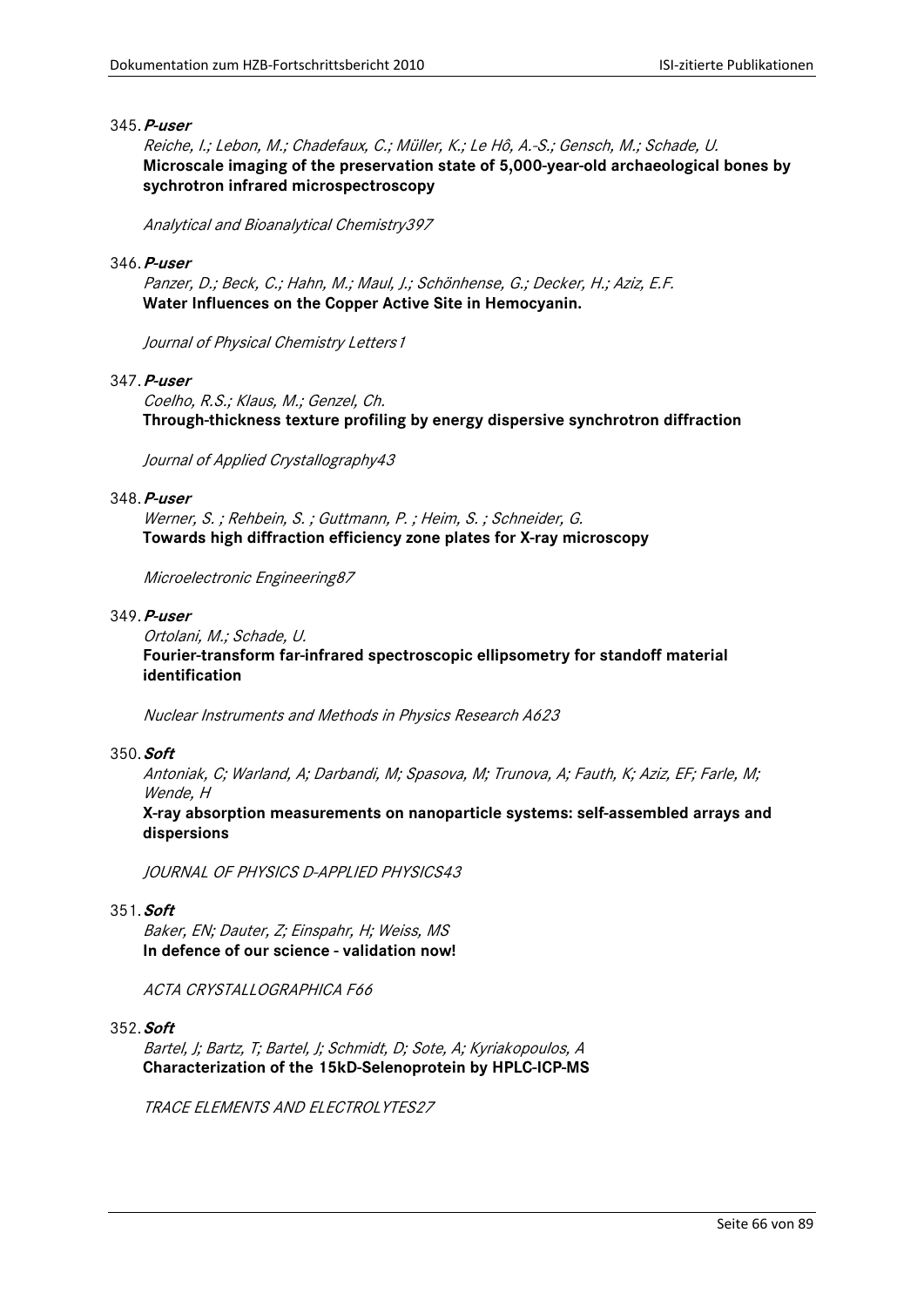# 353.**Soft**

Douissard, PA; Cecilia, A; Martin, T; Chevalier, V; Couchaud, M; Baumbach, T; Dupre, K; Kuhbacher, M; Rack, A

**A novel epitaxially grown LSO-based thin-film scintillator for micro-imaging using hard synchrotron radiation**

JOURNAL OF SYNCHROTRON RADIATION17

# 354.**Soft**

Einspahr, H; Weiss, MS **Crystals on the cover and validation reports**

ACTA CRYSTALLOGRAPHICA F66

# 355.**Soft**

Graebert, A; Schmidt, D; Kyriakopoulos, A **Selenoproteins in the nuclear envelope**

TRACE ELEMENTS AND ELECTROLYTES27

## 356.**Soft**

Hennies, F; Pietzsch, A; Berglund, M; Fohlisch, A; Schmitt, T; Strocov, V; Karlsson, HO; Andersson, J; Rubensson, JE

# **Resonant Inelastic Scattering Spectra of Free Molecules with Vibrational Resolution**

PHYSICAL REVIEW LETTERS104

# 357.**Soft**

Schneider, G.; Guttmann, P; Heim, S; Rehbein, S; Mueller, F; Nagashima, K; Heymann, JB; Muller, WG: McNally, IG

**Three-dimensional cellular ultrastructure resolved by X-ray microscopy**

## NATURE METHODS7

# 358.**Soft**

Loui, A; Raab, A; Maier, RF; Bratter, P; Obladen, M **Trace elements and antioxidant enzymes in extremely low birthweight infants**

JOURNAL OF TRACE ELEMENTS IN MEDICINE AND BIOLOGY24

# 359.**Soft**

Mihut, AM; Crassous, JJ; Schmalz, H; Ballauff, M **Crystallization-induced aggregation of block copolymer micelles: influence of crystallization kinetics on morphology**

COLLOID AND POLYMER SCIENCE288

# 360.**Soft**

Nilsson, A; Nordlund, D; Waluyo, I; Huang, N; Ogasawara, H; Kaya, S; Bergmann, U; Naslund, LA; Ostrom, H; Wernet, P; Andersson, KJ; Schiros, T; Pettersson, LGM **X-ray absorption spectroscopy and X-ray Raman scattering of water and ice; an experimental view**

JOURNAL OF ELECTRON SPECTROSCOPY AND RELATED PHENOMENA177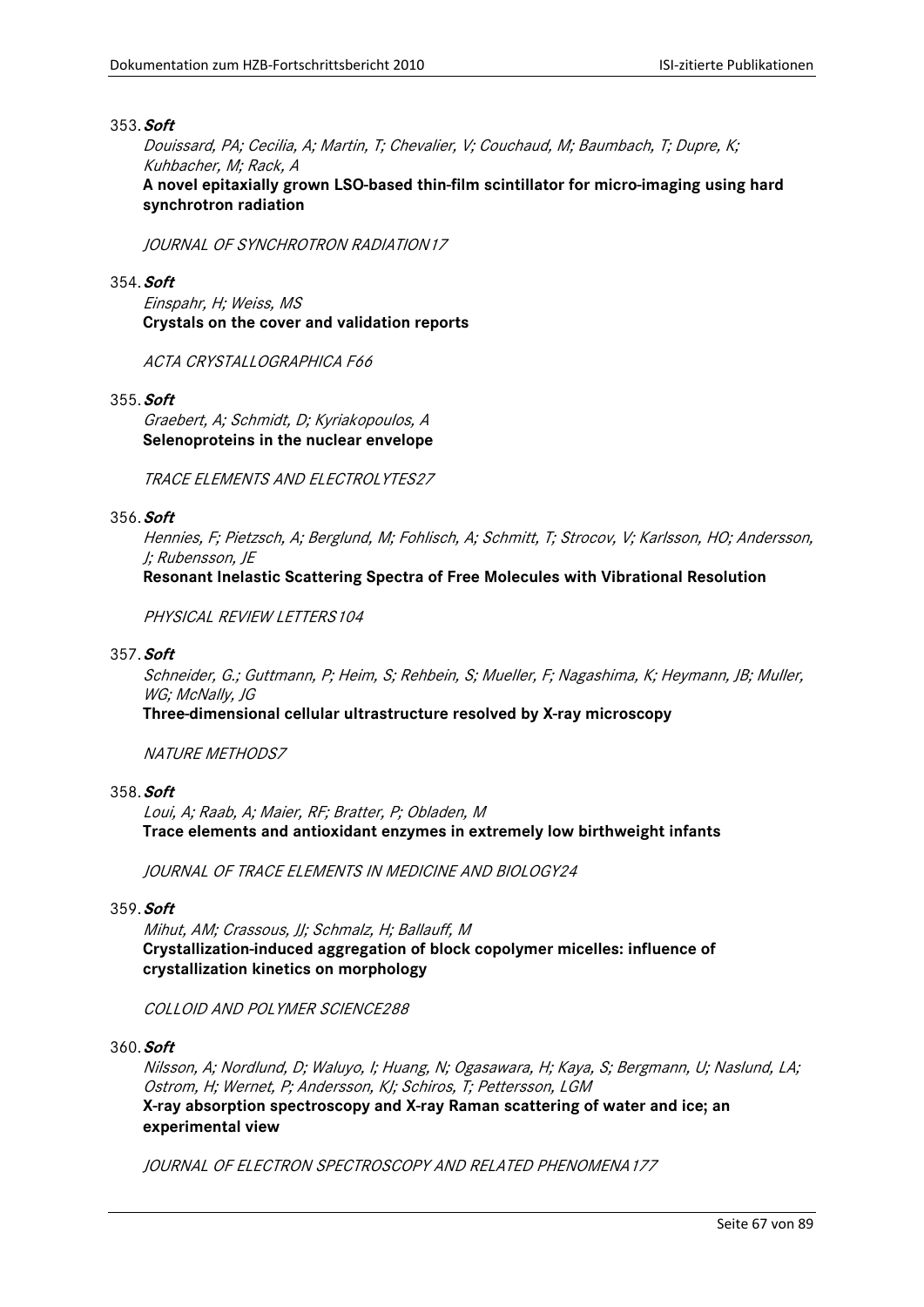### 361.**Soft**

Weiss, MS; Einspahr, H **Publishing structural genomics results: the JCSG Special Issue**

ACTA CRYSTALLOGRAPHICA F66

### 362.**Soft**

Weiss, MS; Einspahr, H; Baker, EN; Dauter, Z; Kaysser-Pyzalla, AR; Kostorz, G; Larsen, S **Citations in supplementary material**

JOURNAL OF APPLIED CRYSTALLOGRAPHY43

#### 363.**Soft**

Weiss, MS; Einspahr, H; Baker, EN; Dauter, Z; Kaysser-Pyzalla, AR; Kostorz, G; Larsen, S **Citations in supplementary material**

ACTA CRYSTALLOGRAPHICA F66

### 364.**Soft**

Weiss, MS; Einspahr, H; Baker, EN; Dauter, Z; Kaysser-Pyzalla, AR; Kostorz, G; Larsen, S **Citations in supplementary material**

ACTA CRYSTALLOGRAPHICA D66

#### 365.**Soft**

Wellert, S; Altmann, HJ; Richardt, A; Lapp, A; Falus, P; Farago, B; Hellweg, T **Dynamics of the interfacial film in bicontinuous microemulsions based on a partly ionic surfactant mixture: A neutron spin-echo study**

EUROPEAN PHYSICAL JOURNAL E33

#### 366.**Soft**

Xu, YY; Plamper, F; Ballauff, M; Muller, AHE **Polyelectrolyte Stars and Cylindrical Brushes**

Advances in Polymer Science228

# 367.**Soft**

Xu, YY; Borisov, OV; Ballauff, M; Muller, AHE **Manipulating the Morphologies of Cylindrical Polyelectrolyte Brushes by Forming Interpolyelectrolyte Complexes with Oppositely Charged Linear Polyelectrolytes: An AFM Study**

#### LANGMUIR26

## 368.**Soft**

Buchsteiner, A.; Hauß, T.; Dante, S.; Dencher, N.A. **Alzheimer's disease amyloid-beta peptide analogue alters the ps-dynamics of phospholipid membranes**

Biochimica et Biophysica Acta1798

369.**Soft**

Belo, E.A.; Lima Jr., J.A.; Freire, P.T.C.; Melo, F.E.A. ; Mendes Filho, J. ; Bordallo, H.N.; Polian, A. **High-pressure Raman spectra of racemate dl-alanine crystals**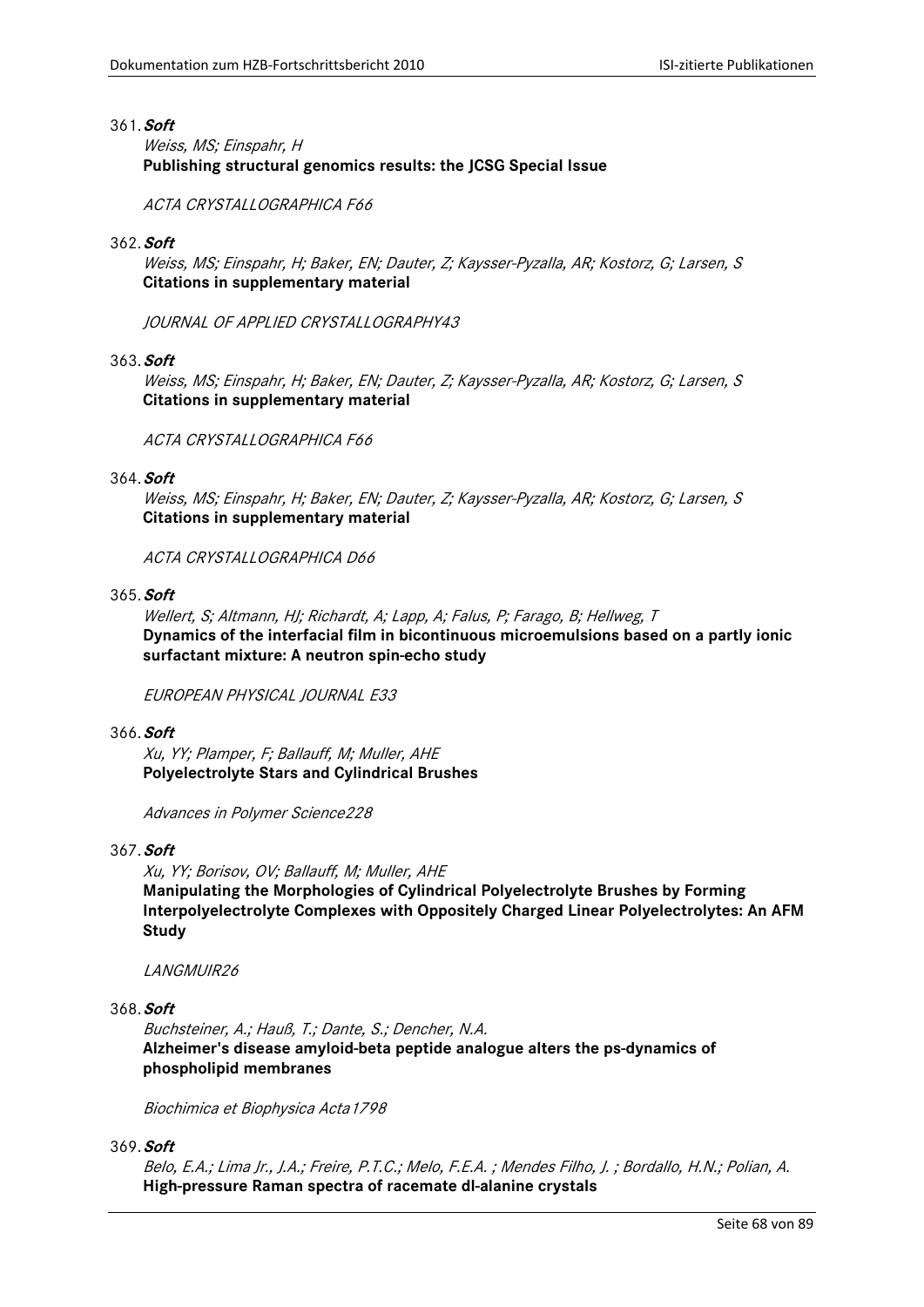# Vibrational Spectroscopy54

### 370.**Soft**

Henzler, K.; Haupt, B.; Lauterbach, K.; Wittemann, A.; Borisov, O.; Ballauff, M. **Adsorption of \$\beta-\$Lactoglobulin on Spherical Polyelectrolyte Brushes: Direct Proof of Counterion Release by Isothermal Titration Calorimetry**

Journal of the American Chemical Society132

# 371.**Soft**

Yaroslavov, A.A.; Sybachin, A.V.; Schrinner, M.; Ballauff, M.; Tsarkova, L.; Kesselman, E.; Schmidt, J.; Talmon, Y.; Menger, F.M. **Liposomes Remain Intact When Complexed with Polycationic Brushes**

Journal of the American Chemical Society132

#### 372.**Soft**

Winkel, F.; Messlinger, S.; Schöpf, W.; Rehberg, I.; Siebenbürger, M.; Ballauff, M. **Thermal convection in a thermosensitive colloidal suspension**

New Journal of Physics12

### 373.**Soft**

Polzer, F.; Kunz, D.A.; Breu, J.; Ballauff, M. **Formation of Ultrathin Birnessite-Type Nanoparticles Immobilized on Spherical Polyelectrolyte Brushes**

Chemistry of Materials22

# 374.**Soft**

Lesnyak, V. ; Dubavik, A. ; Plotnikov, A. ; Gaponik, N. ; Eychmüller, A. **One-step aqueous synthesis of blue-emitting glutathione-capped \$ZnSe\_{1-x}Te\_x\$ alloyed nanocrystals**

Chemical Communications46

# 375.**Soft**

Bordallo, H.N.; Aldridge, L.P.; Wuttke, J.; Fernando, K.; Bertram, W.K.; Pardo, L.C. **Cracks and pores - Their roles in the transmission of water confined in cementitious materials** 

European Physical Journal - Special Topics189

### 376.**Soft**

Welsch, N.; Ballauff, M.; Lu Y. **Microgels as nanoreactors: applications in catalysis**

Advances in Polymer Science234

#### 377.**Soft**

Aziz, E.F. **The solvation of ions and molecules probed via soft X-ray spectroscopies**

Journal of Electron Spectroscopy and Related Phenomena177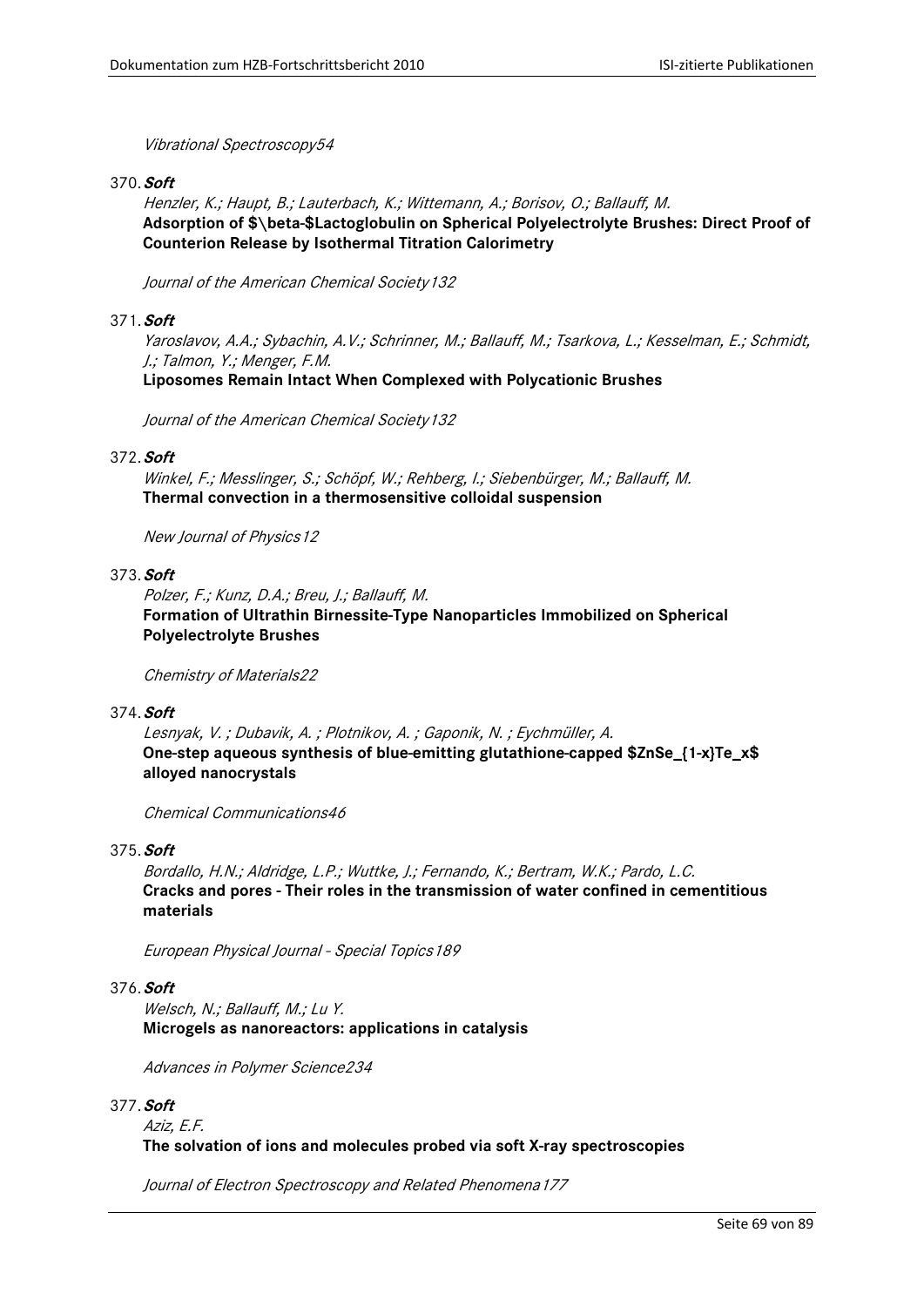### 378.**Soft**

Wunder, S.; Polzer, F.; Lu, Y.; Yu, M.; Ballauff M. **Kinetic Analysis of Catalytic Reduction of 4-Nitrophenol by Metallic Nanoparticles Immobilized in Spherical Polyelectrolyte Brushes**

Journal of Physical Chemistry C114

### 379.**Soft**

Lange, K.M.; Hodeck, K.F.; Schade, U.; Aziz, E.F. **Nature of the Hydrogen Bond of Water in Solvents of Different Polarities** 

Journal of Physical Chemistry B114

### 380.**Soft**

Aziz, E.F.; Rittmann-Frank, M.H.; Lange, K.M.; Bonhommeau, S.; Chergui, M. **Charge transfer to solvent identified using dark channel fluorescence-yield L-edge spectroscopy**

Nature Chemistry2

### 381.**Soft**

Wang, X.; Xu, J.; Li, L.; Wu, S.; Chen, Q.; Lu, Y.; Ballauff, M.; Guo, X. **Synthesis of Spherical Polyelectrolyte Brushes by Thermo-controlled Emulsion Polymerization**

Macromolecular Rapid Communications31

### 382.**Soft**

Lange, K.M.; Könnecke, R.; Ghadimi, S.; Golnak, R.; Soldatov, M.A.; Hodeck, K.F.; Soldatov, A.; Aziz, E.F.

# **High resolution X-ray emission spectroscopy of water and aqueous ions using the microjet technique**

Chemical Physics377

#### 383.**Soft**

Chen, K.; Zhu, Y.; Li, L.; Lu, Y.; Guo, X. **Recyclable Spherical Polyelectrolyte Brushes Containing Magnetic Nanoparticles in Core**

Macromolecular Rapid Communications31

#### 384.**Soft**

Lima Jr., J.A.; Freire, P.T.C. ; Melo, F.E.A. ; Mendes Filho, J. ; De Sousa, G.P. ; Lima, R.J.C. ; Façanha Filho, P.F. ; Bordallo, H.N. **Low-temperature Raman spectra of racemate DL-Alanine crystals**

Journal of Raman Spectroscopy41

#### 385.**Soft**

Früh, J.; Köhler, R.; Möhwald, H.; Krastev, R. **Changes of the Molecular Structure in Polyelectrolyte Multilayers under Stress**

Langmuir26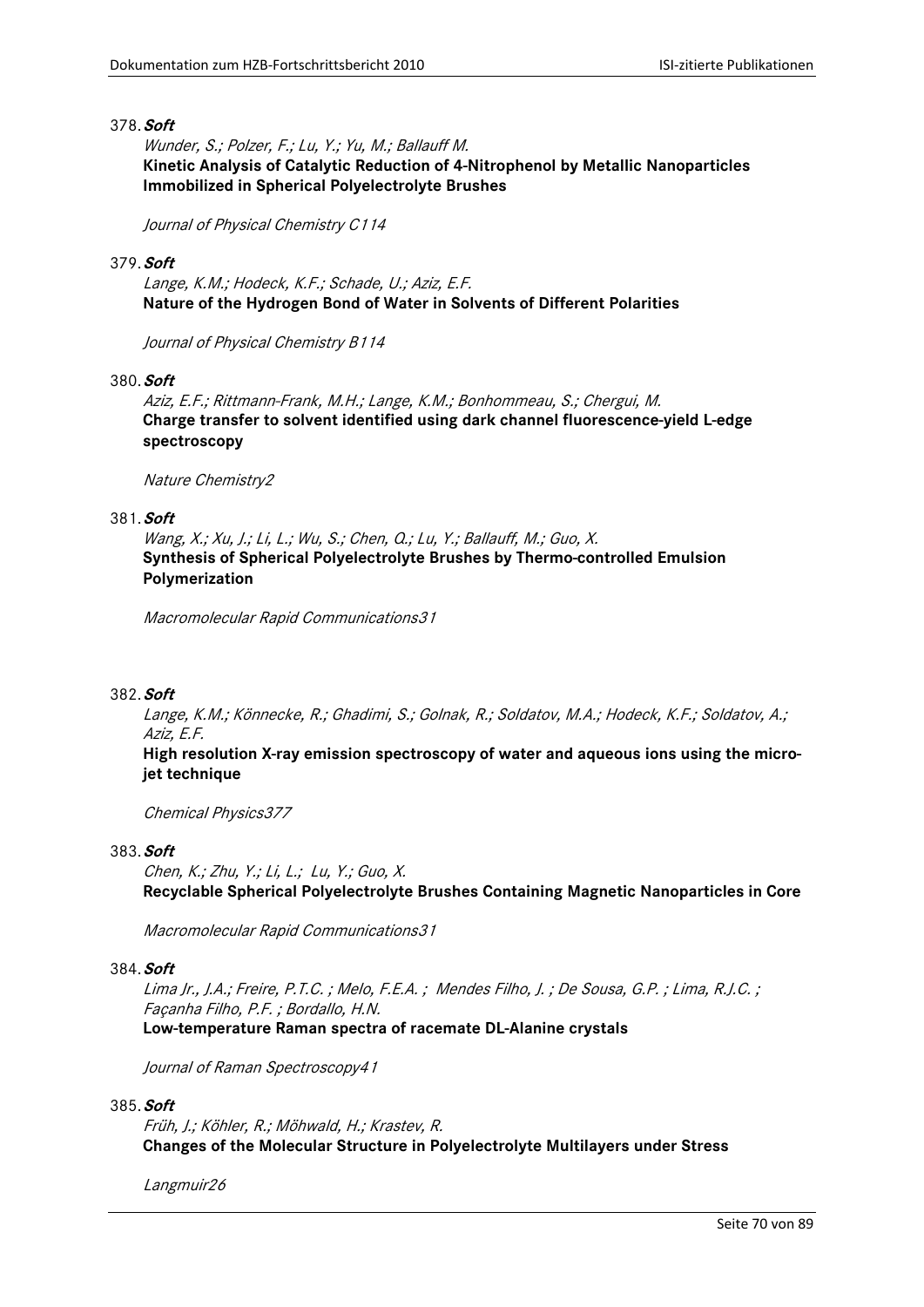### 386.**Soft**

Brüning, B.; Rheinstädter, M.C.; Hiess, A.; Weinhausen, B.; Reusch, T.; Aeffner, S.; Salditt, T. **Influence of cholesterol on the collective dynamics of the phospholipid acyl chains in model membranes**

European Physical Journal E31

# 387.**Soft**

Schneider, C.; Jusufi, A.; Farina, R.; Pincus, P.; Tirrell, M.; Ballauff, M. **Stability behavior of anionic spherical polyelectrolyte brushes in the presence of La(III) counterions**

Physical Review E82

# 388.**Soft**

Lu, Y.; Yuan, J.; Polzer, F.; Drechsler, M.; Preussner, J. **In Situ Growth of Catalytic Active Au-Pt Bimetallic Nanorods in Thermoresponsive Core-Shell Microgels**

ACS Nano4

# 389.**Soft**

Behne, D. ; Alber, D. ; Kyriakopoulos, A.

**Long-term selenium supplementation of humans: Selenium status and relationships between selenium concentrations in skeletal muscle and indicator materials**

Journal of Trace Elements in Medicine and Biology24

#### 390.**Soft**

Brader, J.M.; Siebenbürger, M.; Ballauff, M.; Reinheimer, K.; Wilhelm, M.; Frey, S.J.; Weysser, F.; Fuchs, M.

**Nonlinear response of dense colloidal suspensions under oscillatory shear: Modecoupling theory and Fourier transform rheology experiments**

Physical Review E82

## 391.**Soft**

Zettl, U.; Ballauff, M.; Harnau, L.

**A fluorescence correlation spectroscopy study of macromolecular tracer diffusion in polymer solutions**

Journal of Physics - Condensed Matter22

## 392.**SF.N1**

Lake, B.; Tsvelik, A.M.; Notbohm, S.; Tennant, D.A.; Perring, T.G.; Reehuis, M.; Sekar, C.; Krabbes G. ; Büchner. B.

**Confinement of fractional quantum number particles in a condensed-matter system**

Nature Physics6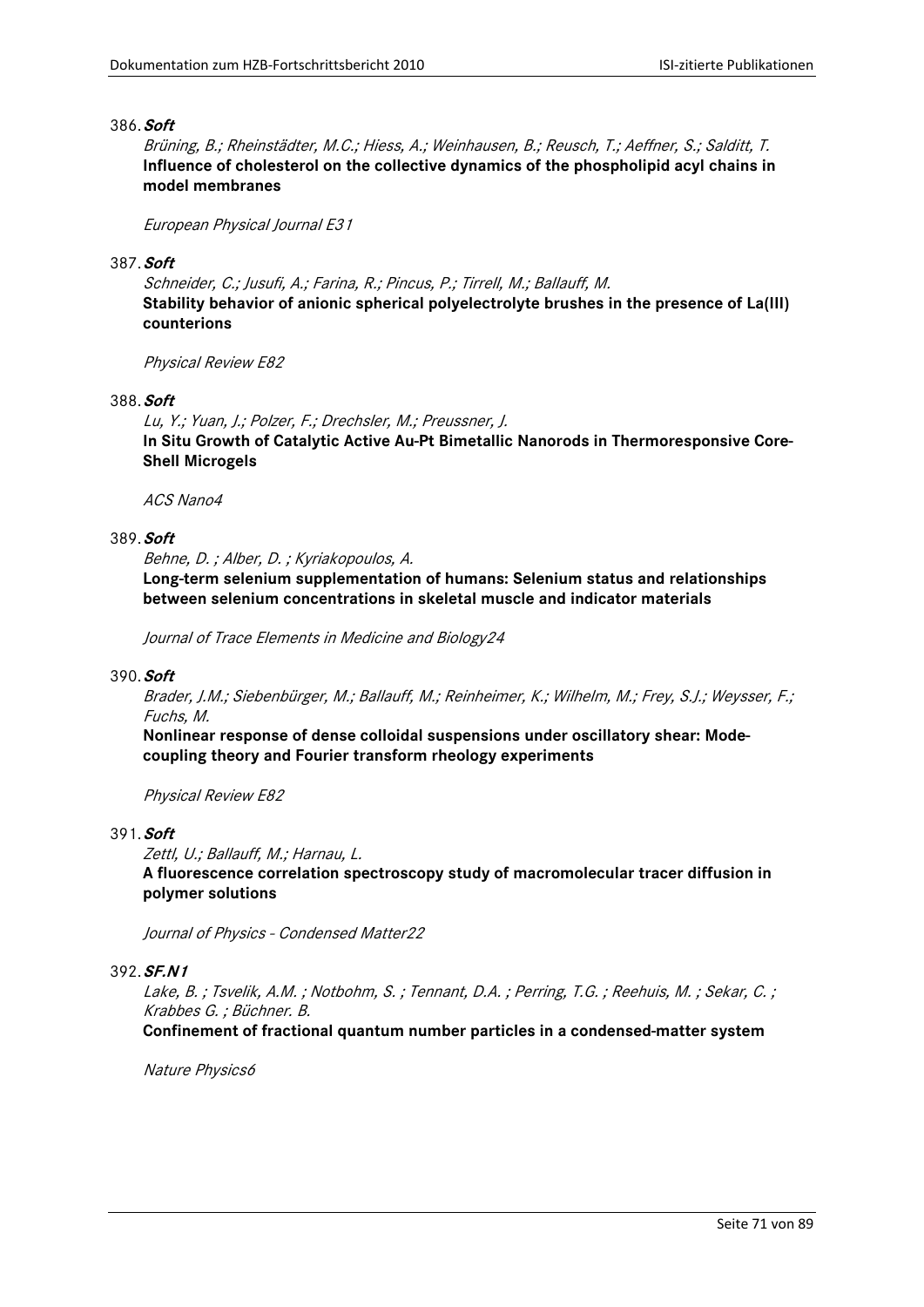### 393.**SF2.BENSC**

Smeibidl, P.; Tennant, A.; Ehmler, H.; Bird, M. **Neutron Scattering at Highest Magnetic Fields at the Helmholtz Centre Berlin**

Journal of Low Temperature Physics159

#### 394.**SF3.Light weight mat.**

Zabler, S.; Rack, A.; Rueda, A.; Helfen, L.; Garcia-Moreno, F.; Banhart, J. **Direct observation of particle flow in semi-solid alloys by synchrotron X-ray microradioscopy**

Physica Status Solidi A207

# 395.**SF3.Nanostructures**

Nayak, S.S.; Wollgarten, M.; Banhart, J.; Pabi, S.K.; Murty, B.S. **Nanocomposites and an extremely hard nanocrystalline intermetallic of Al-Fe alloys prepared by mechanical alloying**

Materials Science and Engineering A527

# 396.**SF3.Scattering**

Farajian, M.; Wimpory, R.C.; Nitschke-Pagel, Th. **Relaxation and Stability of Welding Residual Stresses in High Strength Steel under Mechanical Loading**

Steel Research International81

### 397.**SF3.Scattering**

Keppas, L.K.; Wimpory, R.C.; Katsareas, D.E.; Anifantis, N.K.; Youtsos, A.G. **Evaluation of residual stress assessment methods using a repair weld benchmark**

Journal of Strain Analysis for Engineering Design45

#### 398.**SF3.Scattering**

Kirchlechner, C.; Martinschitz, K.J.; Daniel, R.; Mitterer, C.; Donges, J.; Rothkirch, A.; Klaus, M.; Genzel, C.; Keckes, J.

**X-Ray diffraction analysis of three-dimentional residual stress fields reveals origins of thermal fatigue in uncoated and coated steel**

Scripta Materialia62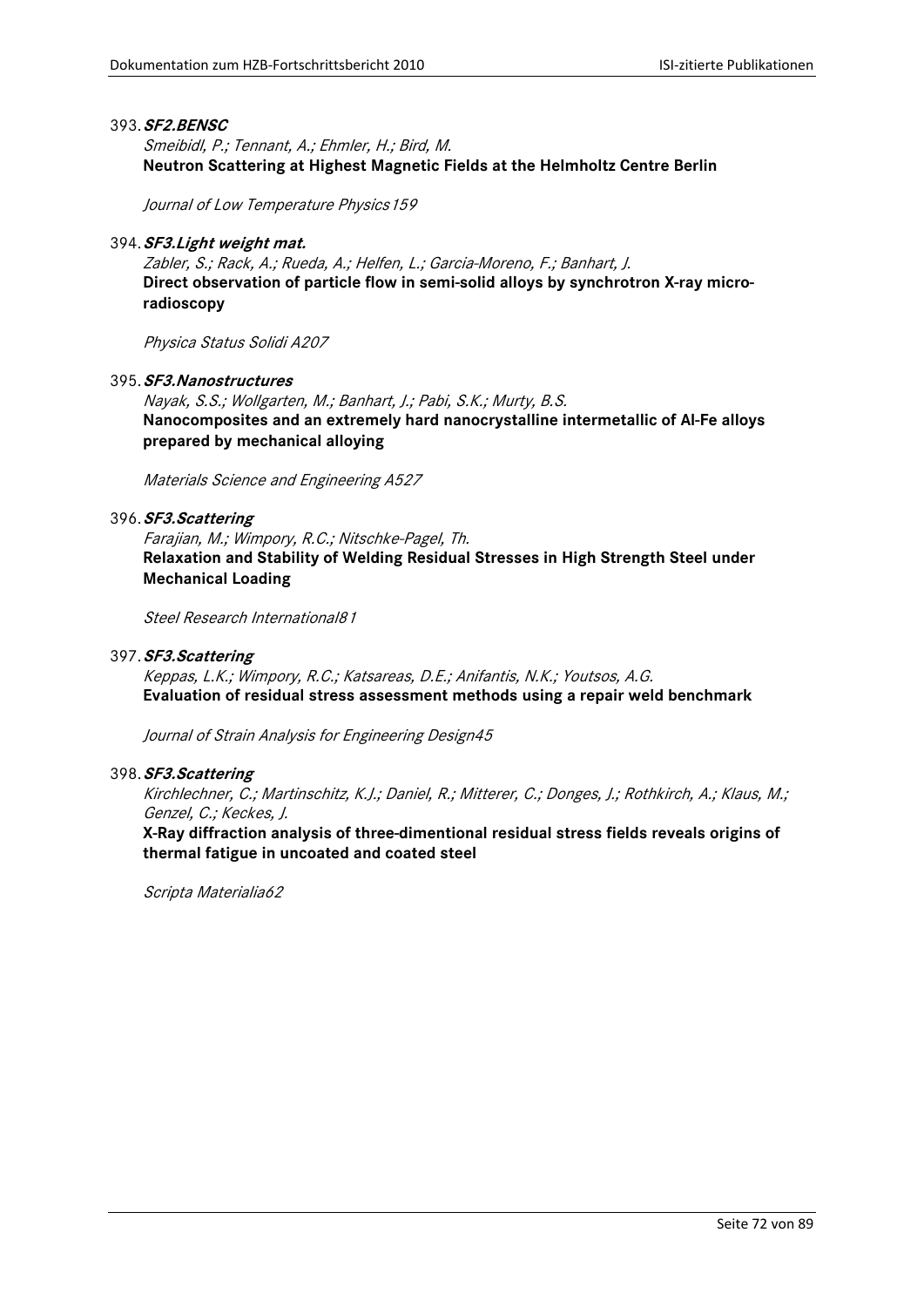# **Andere, referierte Publikationen**

# **Programm EE**

1. **AdAn**

Greil, S. ; Lauermann, I. ; Ennaoui, A. ; Kropp, T. ; Lange, K.M. ; Weber, M. ; Aziz, E.F. **In situ investigation of wet chemical processes for chalcopyrite solar cells by L-edge XAS under ambient conditions**

Nuclear Instruments and Methods in Physics Research B268

2. **Fuel**

Neumann, B.; Brezesinsky, T.; Smarsly, B.; Tributsch, H. **Tayloring the Photocatalytical Activity of Anatase \$TiO\_2\$ thin Film Electrodes by threedimensional Mesoporosity**

Solid State Phenomena 162

3. **SE1.Hetero**

Rappich, J.; Zhang, X.; Rosu, D.M.; Schade, U.; Hinrichs, K. **Passivation of Si surfaces investigated by in-situ photoluminescence techniques**

Solid State Phenomena156-158

4. **TFD**

Lips, K.; Rech, B. **Silizium Photovoltaik - Energie der Zukunft**

Praxis der Naturwissenschaften - Chemie in der Schule59 (2)

5. **TFD**

Sagol, B.E.; Hannappel, T. **Weltrekordsolarzellen in terrestrischem Einsatz**

Praxis der Naturwissenschaften - Chemie in der Schule59 H.2

6. **TFD**

Sittinger, V.; Szyszka, B.; Ulrich, St.; Pflug, A.; Ruske, F.; Dewald, W. **Übersicht über die Einsatzgebiete und Anwendungen von transparenten leitfähigen Oxiden (TCOs)**

Galvanotechnik101

7. **TFD**

Sittinger, V.; Dewald, W.; Werner, W.; Szyszka, B.; Ruske, F. **Transparent conducting oxide deposition techniques for thin-film photovoltaics**

Photovoltaics International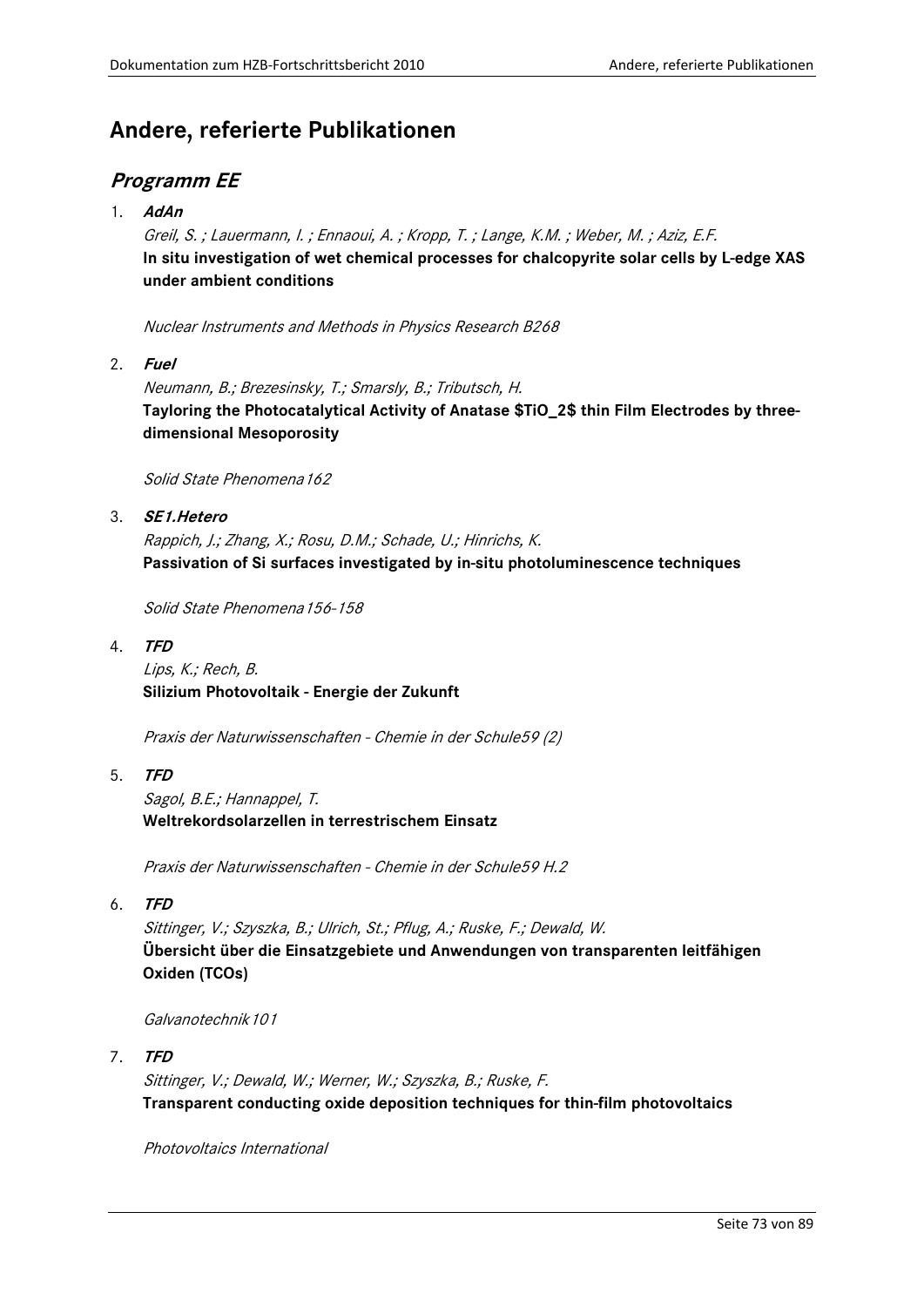Sontheimer, T.; Becker, C.; Gall, S.; Rech B. **Crystal nucleation in electron-beam evaporated amorphous silicon on ZnO:Al- and SiNcoated glass for thin film solar cells**

Physica Status Solidi C7

9. **TFD**

Leendertz, C.; Stangl, R.; Schulze, T.F.; Schmidt, M.; Korte, L. **A recombination model for a-Si:H/c-Si heterostructures**

Physica Status Solidi C7

10. **TFD**

Schmid, M.; Caballero, R.; Klenk, R.; Krc, J.; Rissom, T.; Topic, M.; Lux-Steiner, M.Ch. **Experimental verification of optically optimized \$CuGaSe\_2\$ top cell for improving chalcopyrite tandems**

PV Direct1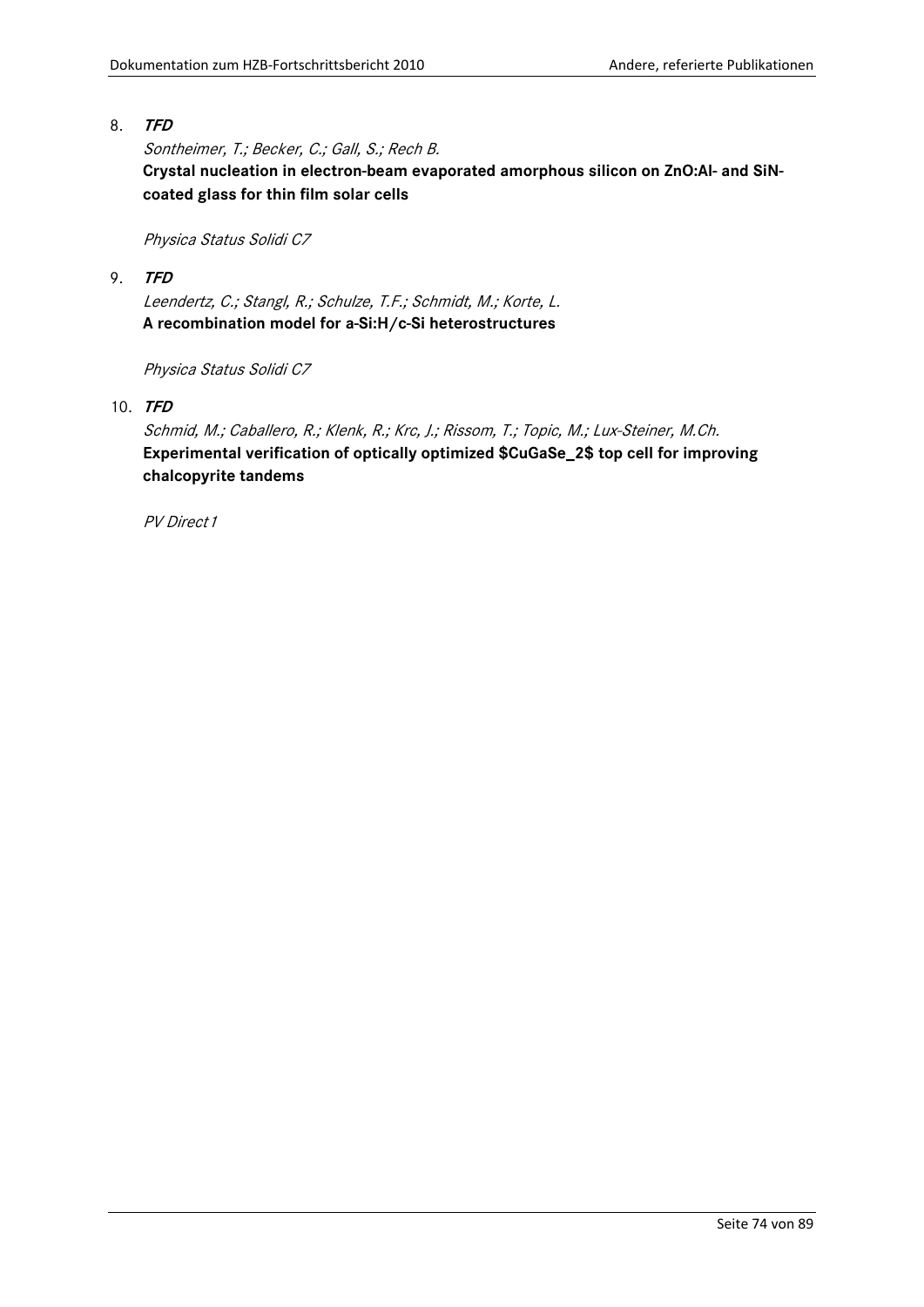# **Programm PNI**

1. **EngM** Kieback, B.; Nöthe, M.; Banhart, B.; Grupp, R. **Investigation of Sintering Processes by Tomography**

Materials Science Forum638-642

2. **EngM**

Weber, S.; Martin, M.; Theisen, W. **Computer assisted development of high alloyed stells for hydrogen applications = Computergestützte Entwicklung hochlegierter Stähle für Wasserstoffanwendungen**

HTM Journal of Heat Treatment and Materials65

3. **EngM**

Weber, S. **Weniger Verschleiß dank Sintercladding**

Digital-Engineering-Magazin

4. **EngM**

Manke, I.; Kardjilov, N.; Schäfer, R.; Hilger, A.; Strobl, M.; Dawson, M.; Grünzweig, C.; Behr, G.; Hentschel, M.; David, C.; Kupsch, A.; Lange, A.; Banhart, J **Three-dimensional imaging of magnetic domains**

Nature Communications1

5. **EngM**

Rolfs, K.; Wimpory, R.C.; Petry, W.; Schneider, R. **Effect of alloying Ni-Mn-Ga with Cobalt on thermal and structural properties**

Journal of Physics: Conference Series251

6. **EngM**

Rack, A.; Garcia-Moreno, F.; Schmitt, C.; Betz, O.; Cecilla, A.; Ershov, A.; Rack, T.; Banhart, J.; Zabler, S.

**On the possibilities of hard X-ray imaging with high spatio-temporal resolution using polychromatic synchrotron radiation** 

Journal of X-Ray Science and Technology18

7. **EngM**

Kamel, S.; Wimpory, R.; Hofmann, M.; Nikbinn K.M.; O'Dowd, N.P. **Predicting the effect of compressive and tensile residual stresses in fracture mechanics specimens**

Advanced Materials Research89-91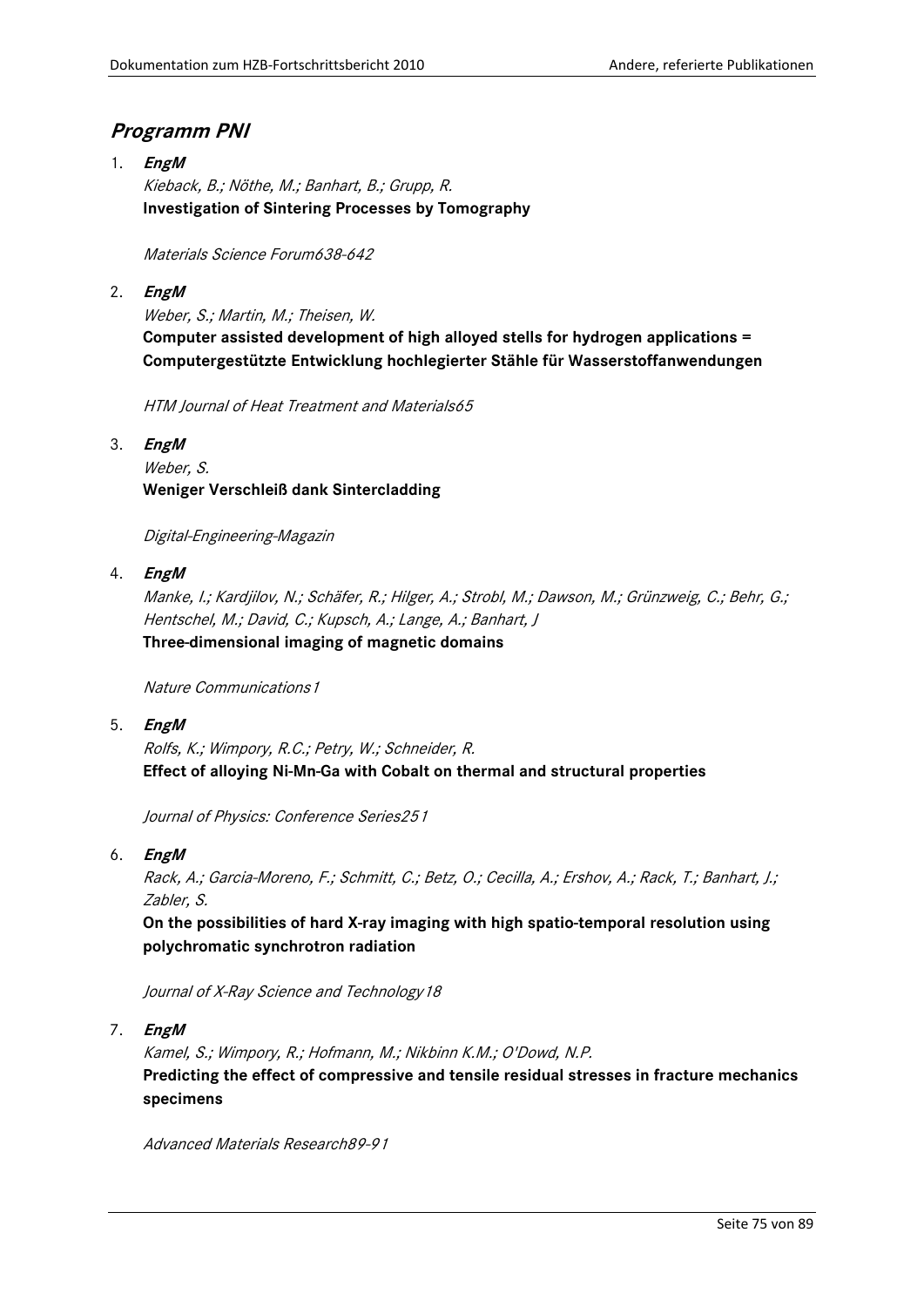#### 8. **EngM**

Brito, P.; Pinto, H.; Rothkirch, A.; Pyzalla, A. **Growth Stresses and Phase Development in Nanostructured Oxide Scales Formed on Iron Aluminides**

Materials Science Forum638-642

9. **Magn**

Feyerherm, R.; Dudzik, E.; Prokhnenko, O.; Argyriou, D.N. **Rare earth magnetism and ferroelectricity in \$RMnO\_3\$**

Journal of Physics: Conference Series200

10. **Magn**

Frontzek, M.; Tang, F.; Link, P.; Schneidewind, A.; Mignot, J.M.; Hoffman, J.U.; Loewenhaupt, M. **A Generic Phase Diagram for R\$\_2\$PdSi\$\_3\$ (R = Heavy Rare Earth)?**

Journal of Physics: Conference Series251

#### 11. **Magn**

Feyerherm, R.; Dudzik, E.; Valencia, S.; Radu, F. **Hard x-ray resonant scattering study of \$Ni\_{81}Fe\_{19}(111)/CoO(111)\$ exchange biased bilayer**

Journal of Physics: Conference Series211

12. **N-FE**

Strobl, M.; Steitz, R.; Kreuzer M.; Nawara, A.; Mezei, F.; Rose, M.; Grunze, M.; Dahint, R. **BioRef - a time-of-flight neutron reflectometer combined with in-situ infrared spectroscopy at the Helmholtz Centre Berlin**

Journal of Physics: Conference Series251

13. **N-FE**

Habicht, K.; Enderle, M.; Fåk, P.; Hradil, K.; Böni, P.; Keller, T. **Neutron Resonance Spin Echo Spectroscopy on Split Modes**

Journal of Physics: Conference Series211

#### 14. **N-FE**

Izaola, Z.; Russina, M. **Virtual design of the neutron guide for the TOF spectrometer NEAT**

Journal of Physics: Conference Series251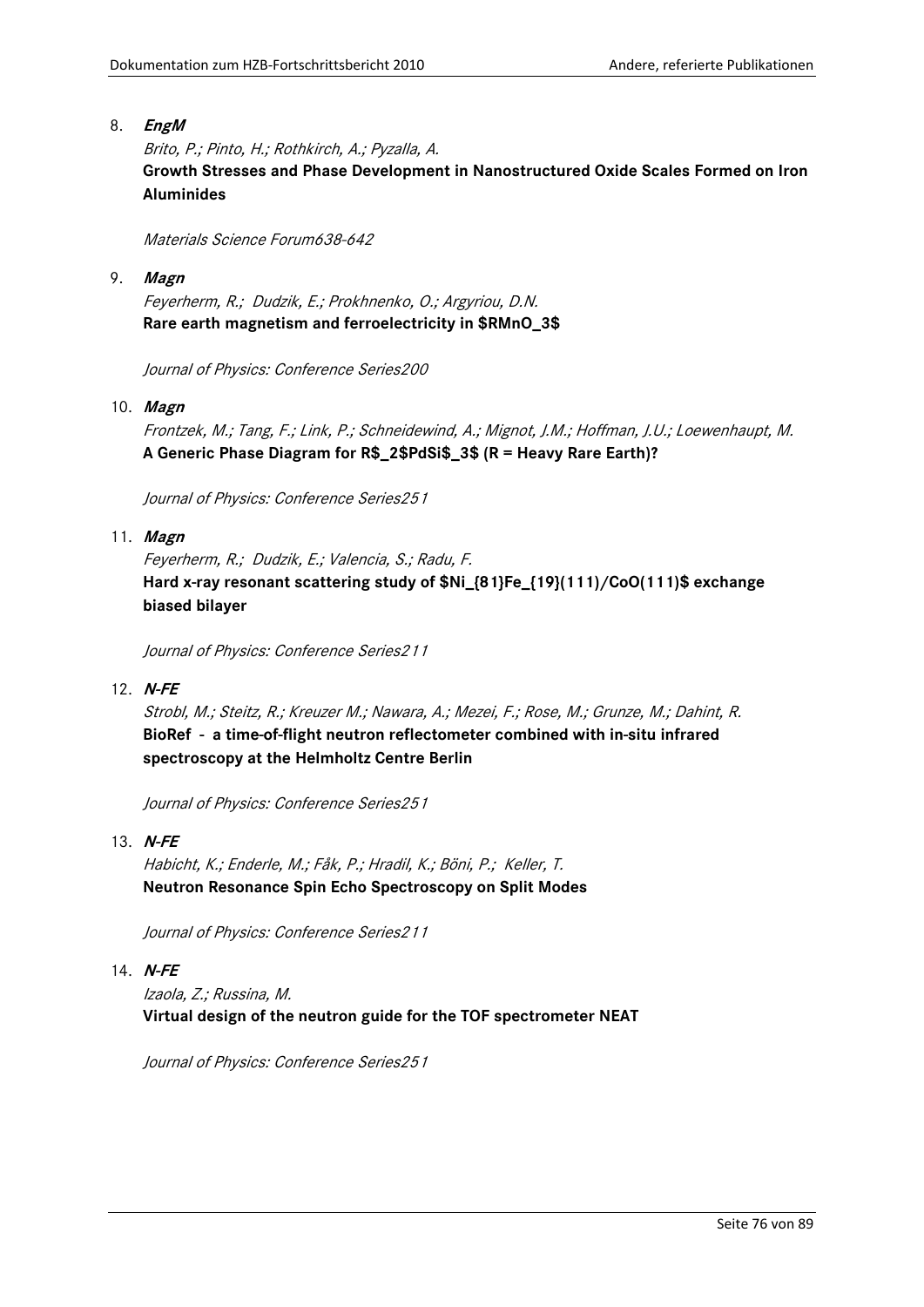#### 15. **N-FE**

#### Russina, M.; Mezei, F.

**Implementation of Repetition Rate Multiplication in Cold, Thermal and Hot Neutron Spectroscopy**

Journal of Physics: Conference Series251

#### 16. **N-user**

Krist,Th.; Pappas, C.; Teichert, A.; Fehr, C.; Clemens, D.; Steichele, E.; Mezei, F. New polarizing guide for neutron wavelengths above 2.5 Ǻ

Journal of Physics: Conference Series251

#### 17. **N-user**

Saensunon, B..; Stewart, G. A.; Gubbens, P.C.M.; Hutchison, W.D.; Buchsteiner, A. **Corrigendum: The crystal field interaction at the rare earth site in ErNiAl4** Institute of Physics Publishing Limited0953-89841 Journal of Physics: Condens. Matter22

#### 18. **N-user**

Tang, F.; Link, P.; Frontzek, M.; Schneidewind, A.; Löser, W.; Loewenhaupt, M. **Magnetic excitations of \$Er\_2PdSi\_3\$ studied by inelastic neutron scattering in fields up to 12**

Journal of Physics: Conference Series251

#### 19. **N-user**

Tang, F.; Link, P.; Frontzek, M.; Mignot, J.-M.; Hoffmann, J.-U.; Löser, W.; Loewenhaupt, M. **Neutron diffraction study of magnetic structures in single crystal Ho\$\_2\$PdSi\$\_3\$ in magnetic fields up to 5 T**

Journal of Physics: Conference Series251

#### 20. **N-user**

Strunz, P.; Mukherji, D.; Saroun, J.; Keiderling, U.; Rösler, J. **Pore structure characterization and in-situ diffusion test in nanoporous membrane using SANS**

Journal of Physics: Conference Series247

## 21. **Others**

Denker, A.; Peltz, U. **Gemäldeuntersuchungen mit hochenergetischen Protonen**

Metalla (Sonderheft 3: Archäometrie und Denkmalpflege 2010)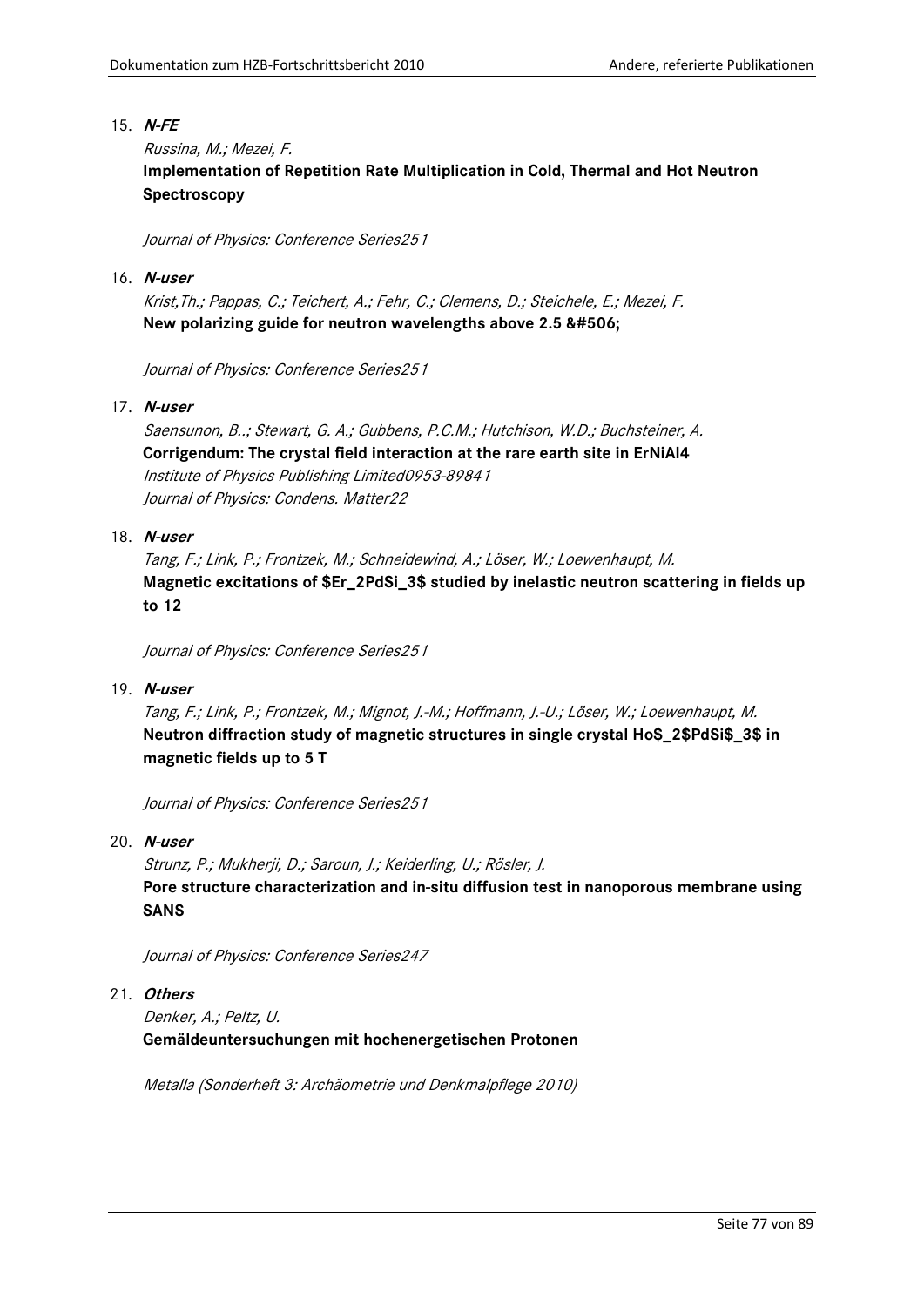#### 22. **P-FE**

Schiwietz, G.; Roth, M.; Hellhammer, R.; Czerski, K.; Staufenbiel, F.; Fadanelli, R.C.; Morais, J.; Grande, P.L.

**Al-K-Auger Energy Spectra: Probing the Electron Dynamics in Ion-Solid Interactions**

Bulletin of the Russian Academy of Sciences: Physics74

#### 23. **P-FE**

Giere, P.; Möller, L.; Hilger, A.; Paulke, A.; Riesemeier, H.; Kuehbacher, M. **Modern and classic approaches towards revealing the orbital mosaic in the common shrew Sorex araneus Linnaeus, 1758 (Soricidae, Lipotyphla, Mammalia)**

Zoosystematics and Evolution86

#### 24. **P-user**

Yuan, S.; Church, M.; Yashchuk, V.; Goldberg, K.; Celestre, R.; McKinney, W.R.; Kirschman, J.; Morrison, G.; Noll, T.; Warwick, T.; Padmore, H.A. **Elliptically Bent X-Ray Mirrors with Active Temperature Stabilization**

X-Ray Optics and Instrumentation

## 25. **P-user**

Gleber, G.; Cibik, L.; Haas, S.; Hoell, A.; Müller, P.; Krumrey, M. **Traceable size determination of PMMA nanoparticles based on Small Angle X-ray Scattering (SAXS)**

Journal of Physics: Conference Series247

#### 26. **P-user**

Aulich, D. ; Hoy, O. ; Luzinov, I. ; Eichhorn, K.-J. ; Stamm, M. ; Gensch, M. ; Schade, U.; Esser, N.; Hinrichs, K.

**In-situ IR synchrotron mapping ellipsometry on stimuli-responsive PAA-b-PS/PEG mixed polymer brushes**

Physica Status Solidi C7

27. **P-user**

Gundel, P.; Schubert, M.C.; Heinz, F.D.; Benick, J.; Zizak, I.; Warta, W. **Submicron resolution carrier lifetime analysis in silicon with Fano resonances**

#### PHYSICA STATUS SOLIDI RRL4

28. **Soft**

Gäb, J.; Melzer, M.; Kehe, K.; Wellert, S.; Hellweg, T.; Blum, M.-M. **Monitoring the hydrolysis of toxic organophosphonate nerve agents in aqueous buffer and in bicontinuous microemulsions by use of diisopropyl fluorophosphatase (DFPase) with \$^1H-^{31}P\$ HSQC NMR spectroscopy**

ANALYTICAL AND BIOANALYTICAL CHEMISTRY396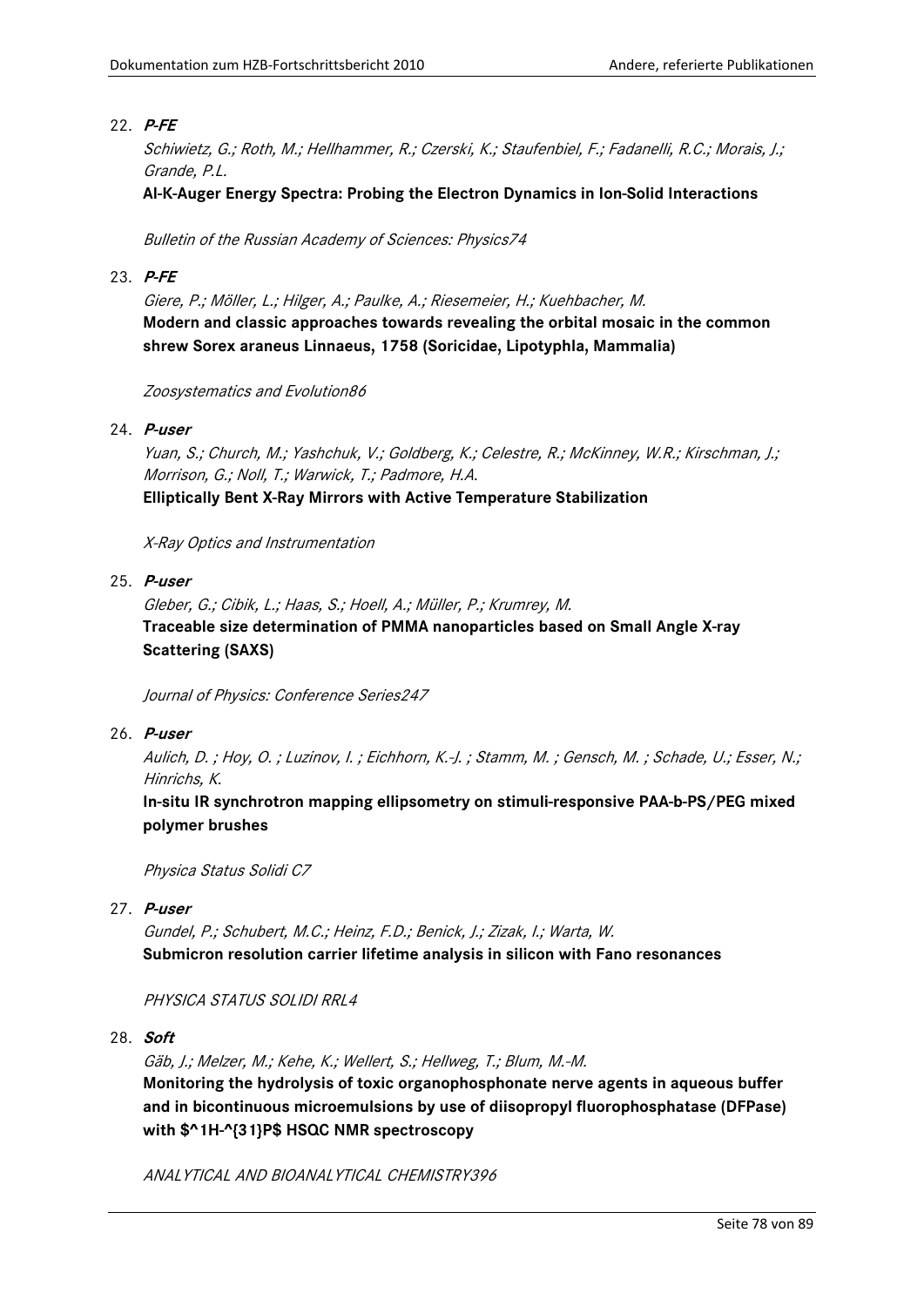#### 29. **Soft**

Speiser, E; Chandola, S; Hinrichs, K; Gensch, M; Cobet, C; Wippermann, S; Schmidt, WG; Bechstedt, F; Richter, W; Fleischer, K; McGilp, JF; Esser, N **Metal-insulator transition in Si(111)-(4 x 1)/(8 x 2)-In studied by optical spectroscopy**

#### PHYSICA STATUS SOLIDI B247

#### 30. **Soft**

Falkenberg, G; Fleissner, G; Schuchardt, K; Kuehbacher, M; Thalau, P; Mouritsen, H; Heyers, D; Wellenreuther, G; Fleissner, G

**Avian Magnetoreception: Elaborate Iron Mineral Containing Dendrites in the Upper Beak Seem to Be a Common Feature of Birds**

PLOS ONE5

# 31. **Soft**

Baker, EN; Dauter, Z; Einspahr, H; Weiss, MS **In defence of our science - validation now!**

ACTA CRYSTALLOGRAPHICA D66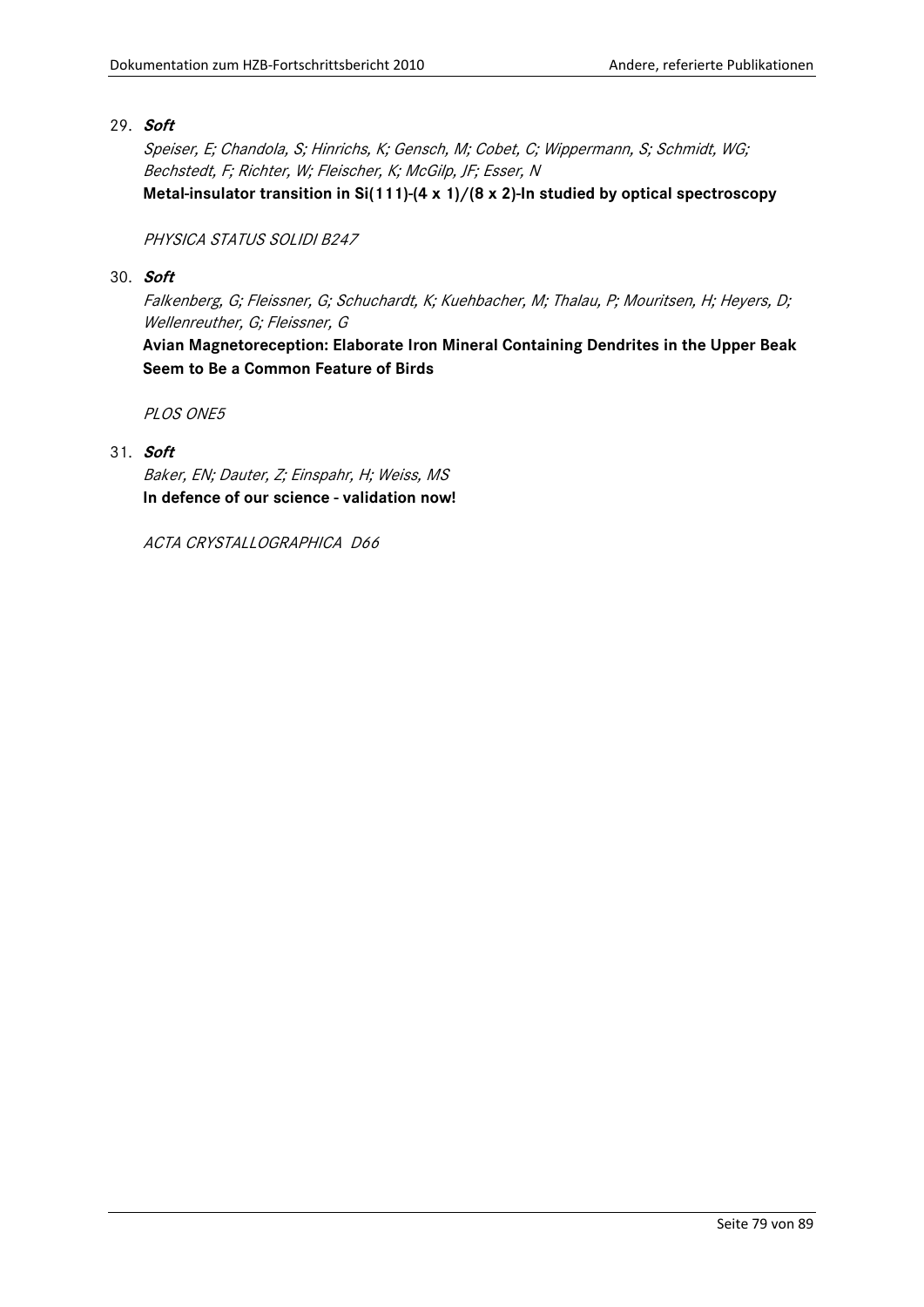# **Bücher und Buchbeiträge**

# **Programm EE**

1. **AdAn**

Saez-Araoz, R; Lauermann, I; Neisser, A; Lux-Steiner, MC; Ennaoui, A **Chemical Composition and Electronic Properties of CuInS2/Zn(S,O) Interfaces** MRSWarrendale(Materials Research Society Symposium Proceedings ; 1165)

# 2. **AdAn**

Abou-Ras, D.; Caballero, R.; Kavalakkatt, J.; Nichterwitz, M.; Unold, T.; Schock, H.-W.; Bücheler, S.; Tiwari, A.N.;

# **Electron Backscatter Diffraction: Exploring the Microstructure in Cu(In,Ga)(S,Se)2 and CdTe Thin-Film Solar Cells**

IEEEPiscataway, NJ978-1-424-45890-5 Conference Record of the 35th IEEE Photovoltaic Specialists Conference, Honolulu, Hawai'i

# 3. **AdAn**

Pookpanratana, S.; Khan, F.; Zhang, Y.; Heske, C.; Weinhardt, L.; Bär, M.; Liu, X.; Paudel, N.; Compaan A.

**Chemical structure of buried interfaces in CdTe thin film solar cells** IEEEPiscataway, NJ978-1-424-45890-5

4. **AdAn**

Bär, M.; Schubert, B.; Marsen, B.; Unold, T.; Wilks, R.G.; Schock, H.-W.; Pookpanratana, S.; Blum, M.; Krause, S.; Zhang, Y.; Heske, C.; Yang, W.; Weinhardt, L.

**\$Cu\_2ZnSnS\_4\$ thin-film solar cell absorber composition revealed by energy-dispersive and soft x-ray emission spectroscopy** IEEEPiscataway, NJ978-1-424-45890-5

5. **AdAn**

Rodriguez-Alvarez, H.; Mainz, R.; Marsen, B; Weber, A; Schock, HW **Copper Sulfide Assisted Recrystallization of Cu-Poor CuInS2 Observed In-Situ by Polychromatic X-ray Diffraction** MRSWarrendale(Materials Research Society Symposium Proceedings ; 1165)

6. **Fuel**

Friedrich, ,D.; Kunst, M.

**Charge carrier transport in the bulk and at the surface of nanoparticles: a quasi-solidstate dye-sensitized solar cell**

MRSWarrendale, Pa(Materials Research Society symposia proceedings; 1270)Mommisetty, V.R...

7. **Fuel**

Neitzert, H.-C.; Kunst, M.

**Initial Growth Of Thin Hydrogenated Amorphous SiliconLayer On Low Conductivity Substrates Monitored By In-situ Transient Microwave Photoconductivity Measurements** American Inst. of PhysicsMelville, NY978-0-7354-0736-7(AIP conference proceedings; 1199)Caldas M.J. ...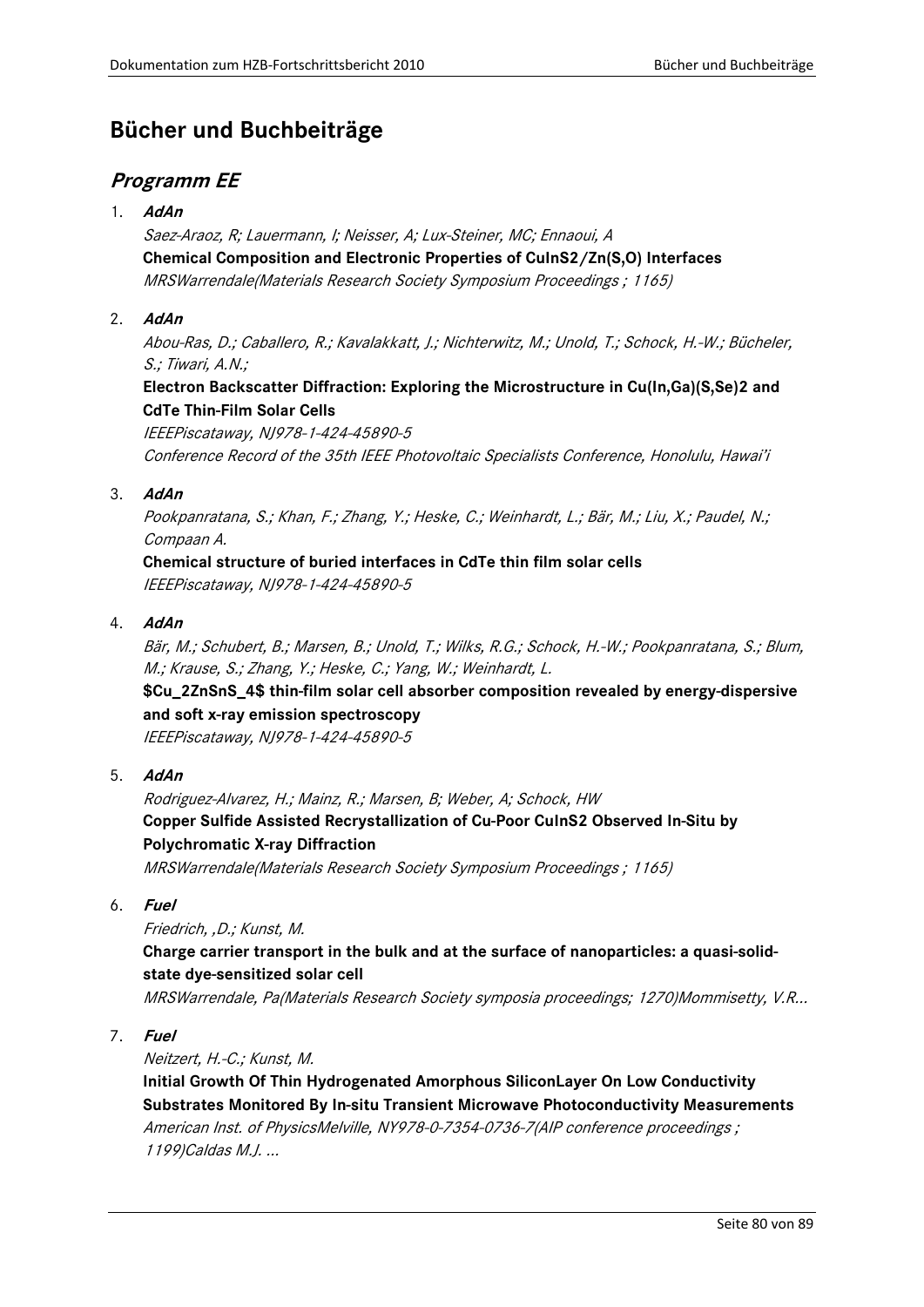### 8. **Fuel**

# Lewerenz, H.J.

**Tailoring of Interfaces for the Photoelectrochemical Conversion of Solar Energy** Wiley-VCHWeinheim978-3-527-32859-8Alkire, R.C. [u.a.]

# 9. **NoMa**

Malguth, E.; Gref, O.; Schöpke, A.; Stegemann, B.; Schmidt, M.; Angermann, H. **The influence of substrate pre-treatment on the electronic properties of the Si/SiO2 interface of ultra-thin plasma-oxides**

### 10. **NoMa**

Gluba, M.A.

**Akzeptorkomplexe und Oberflächen des ZnO - Atomare und elektronische Struktur** Südwestdeutscher Verlag für HochschulschriftenSaarbrücken978-3-8381-2210-6

### 11. **NoMa**

Stephan, C; Schorr, S; Schock, HW

**New Structural Investigations in the Cu2Se(S)-In2Se(S)(3)/ Cu2Se(S)-Ga2Se(S)(3) Phase Diagram**

MRSWarrendale(Materials Research Society Symposium Proceedings ; 1165)

### 12. **Others**

Roesener, T.; Döscher, H.; Beyer, A.; Brückner, S.; Klinger, V.; Wekkeli,, A.; Kleinschmidt, P.; Jurecka, C.; Ohlmann, J.; Volz, K.; Stolz, W.; Hannappel, T.; Bett, A.W.; Dimroth, F.

# **MOVPE Growth of III-V Solar Cells on Silicon in a 300 mm Closed Coupled Showerhead Reactor**

WIPMunich3-936338-26-4De Santi, G.F. [u.a.]

#### 13. **TFD**

Lehmann, S; Marron, DF; Merino, JM; Leon, M; Friedrich, EJ; Tovar, M; Tomm, Y; Wolf, C; Schorr, S; Schedel-Niedrig, T; Lux-Steiner, MC

# **Structural Properties of Chalcopyrite-Related 1:3:5 Copper-Poor Compounds and Their Influence on Thin-Film Devices**

MRSWarrendale(Materials Research Society Symposium Proceedings; 1165)

# 14. **TFD**

Merdes, S; Johnson, B; Saez-Araoz, R; Ennaoui, A; Klaer, J; Lauermann, I; Mainz, R; Meeder, A; Klenk, R

**Current Transport in Cu(In,Ga)S-2 Based Solar Cells With High Open Circuit Voltage-Bulk Vs. Interface**

MRSWarrendale(Materials Research Society Symposium Proceedings; 1165)

# 15. **TFD**

Caballero, R.; Kaufmann, CA; Eisenbarth, T; Eicke, A; Unold, T; Klenk, R; Schock, HW **Enhanced Efficiency of CICS Thin Film Solar Cells on Polyimide Substrates** MRSWarrendale(Materials Research Society Symposium Proceedings ; 1165)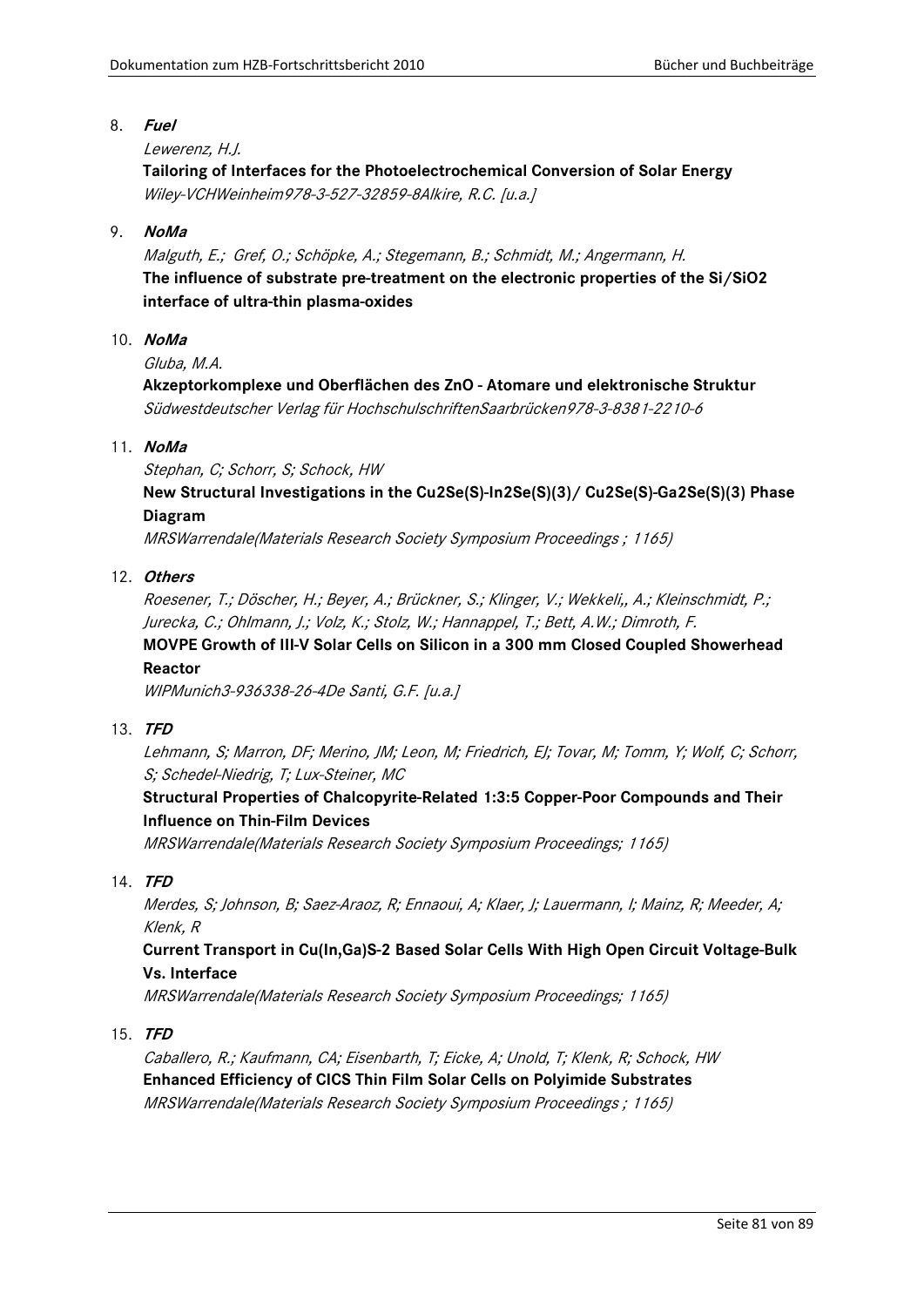Mannstadt, W.; Rudigier-Voigt, E.; Wolff, S.; Kuhr, M.; Schmitt, S.; Scheumann, V.; Rissom, T.; Kaufmann, C.A.; Schock, H.-W.;

**New glass substrates enabling high performance CIGS solar cells** WIPMunich3-936338-26-4De Santi, G.F. [u.a.]

#### 17. **TFD**

Wolke, K.; Gottschalk, Ch.; Rentsch, J.; Angermann, H. **Ozone based chemical oxide growth for chrystalline solar cell production**

#### 18. **TFD**

Boostandoost, M.; Kerst, U.; Boit; C.; Gall, S.; Friedrich, F.; Rech, B. **Microscopic Characterization of Thin-Film Crystalline Silicon Solar Cells by Electroluminescence and Infrared LBIC** WIPMunich3-936338-26-4De Santi, G.F. [u.a.]

# 19. **TFD**

Stegemann, B.; Lussky, T.; Schöpke, A.; Cermak, J.; Rezek, B.; Kocka, J.; Schmidt, M. **Formation kinetics and electrical transport of silicon quantum dot layers** WIPMunich3-936338-26-4De Santi, G.F. [u.a.]

#### 20. **TFD**

Rodriguez-Alvarez, H.; Mainz, R.; Scheer, R.; Schock, H.-W. **Reaction paths during the sulfurization of In/Cu-Ga and Cu-In-Ga thin films for the fabrication of \$Cu(In,Ga)S\_2\$ at different heating rates** WIPMunich3-936338-26-4De Santi, G.F. [u.a.] Proc. 25rd European Photovoltaic Solar Energy Conference, Valencia

#### 21. **TFD**

Calnan, S.; David, C.; Neumann, A.; Papathanasiou, N.; Schlatmann, R.; Rech, B. **MODIFICATION OF LIGHT SCATTERING PROPERTIES OF BORON DOPED ZINC OXIDE GROWN BY LOW PRESSURE CHEMICAL VAPOUR DEPOSITION USING WETCHEMICAL ETCHING**

IEEEPiscataway, NJ978-1-424-45890-5 Proceedings of the 35th IEEE Photovoltaic Specialist Conference, June 2010, Hawaii,USA

# 22. **TFD**

Brendel, R.; Harder, N.-P.; Schmidt, J.; Glunz, S.; Preu, R.; Reber, S.; Korte, L.; Kunz, T. **Silizium-Wafer-Solarzellen - Neue Horizonte**

Stadermann, G. [Red.] FVEE-Themenheft "Forschung für das Zeitalter der erneuerbaren Energien" (2010) 54-60 ISSN • 0939-7582

#### 23. **TFD**

Amkreutz, D.; Müller, J.; Schmidt, M.; Schulze, T.F.; Hänel, T.; Haschke, J. **Efficient Electron Beam Crystallised Large Grained Silicon Solar Cells on Glass Substrates** WIPMunich3-936338-26-4De Santi, G.F. [u.a.]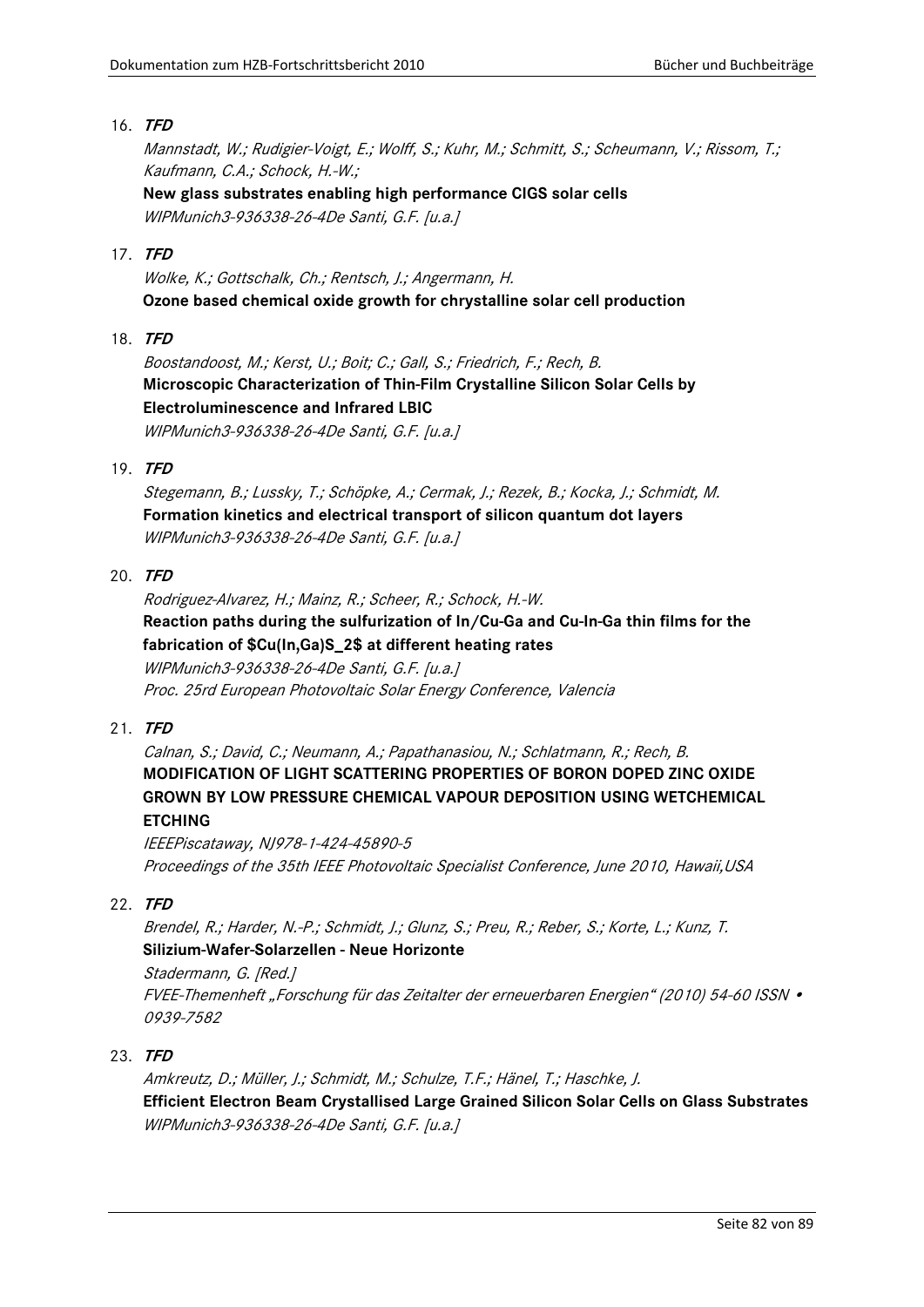Rech, B.; Schock; H. W. **Challenges and Perspectives of Thin-Film Photovoltaics** SVCAlbuquerque, NM

#### 25. **TFD**

Sontheimer, T.; Becker, C.; Ruske, F.; Klimm, C.; Bloeck, U.; Gall, S.; Kunz, O.; Young, T.; Egan, R.; Hüpkes, J.; Rech, B.

# **CHALLENGES AND OPPORTUNITIES OF ELECTRON BEAM EVAPORATION IN THE PREPARATION OF POLY-SI THIN FILM SOLAR CELLS**

IEEEPiscataway, NJ978-1-424-45890-5

35th IEEE Photovoltaic Specialists Conference (PVSC 35), Honolulu, Hawaii, USA, Conference **Proceedings** 

#### 26. **TFD**

Springer, J.; Dittkrist, T.; Hrunski, D.; Pantförder, J.; Bönisch, S.; Bergmann, T.; Lindner, F.; Katzung, A.; Rittner, J.; Schöne, F.; Vouters, M.; Hesse, R.; Liebschner, T.; Stannowski, B.; Klemm, U.; Brammer, T.; Hänel, T.; Rech, B.

# **Progress of a-Si:H /μc-Si:H Tandem Solar Module Production on Substrate Size of 2,60 x 2,20 m2 at Sunfilm**

WIPMunich3-936338-26-4De Santi, G.F. [u.a.]

### 27. **TFD**

Sontheimer, T.; Becker, C.; Klimm, C.; Gall, S.; Rech, B.

# **Crystallization kinetics in high-rate electron beam evaporated poly-Si thin film solar cells on ZnO:Al**

MRSWarrendale, Pa.978-1-605-11222-0(Materials Research Society symposium proceedings ; 1245)

Materials Research Society Symposium Proceedings Vol. 1245 (1245-A20-01)

#### 28. **TFD**

Weizman, M.; Klimm, C.; Nittel, M.; Kastner, M.; Hernandez, C.; Nickel, N.H.; Sontheimer, T.; Rech, B.

**Formation of a laser-crystallized silicon seed layer for polycrystalline thin film solar cells** WIPMunich3-936338-26-4De Santi, G.F. [u.a.]

Proceedings of the 25th European Photovoltaic Solar Energy Conference

#### 29. **TFD**

Stangl, R.; Leendertz, C.; Haschke, J.

**Numerical Simulation of Solar Cells and Solar Cell Characterization Methods: the Open-Source on Demand Program AFORS-HET**

InTech978-953-307-052-0Rugescu, R.D.

# 30. **TFD**

Leendertz, C.; Mingirulli, N.; Schulze, T.F.; Kleider, J.P.; Rech, B.; Korte, L. **Physical Insight into Interface Passivation of a-Si:H/c-Si Heterostructures by Analysis of Injection-dependent Lifetime and Band Bending** WIPMunich3-936338-26-4De Santi, G.F. [u.a.]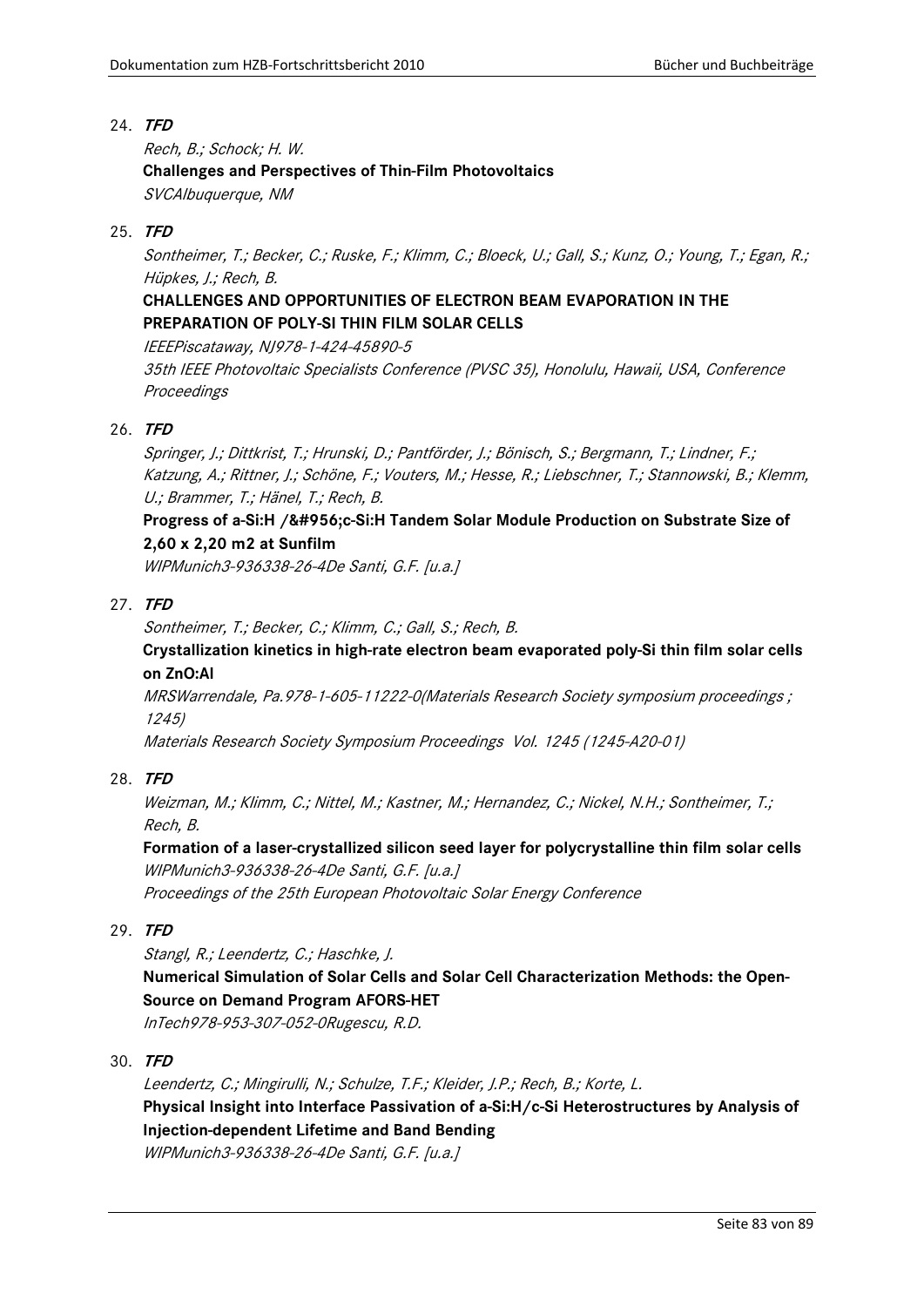Pistor, P.; Abou-Ras, D.; Lauermann, I.; Rissom, Th.; Schmidt, S.; Klenk, R. **Cu diffusion and junction formation at the (PVD-) \$In\_2S\_3\$ buffer layer / \$Cu(In,Ga)Se\_2\$ absorber interface**

WIPMunich3-936338-26-4De Santi, G.F. [u.a.]

# 32. **TFD**

Angermann, H.; Laades, A.; Stürzebecher, U.; Conrad, E.; Klimm, C.; Schulze, T.F.; Lawerenz, A.; Korte, L.

**Wet-chemical preparation of textured silicon solar cell substrates: Surface conditioning and electronic interface properties**

33. **TFD**

Kaufmann, C.A.; Caballero, R.; Klenk, R.; Schock,H.W.; Zajac, K.; Brunner, S.; Rahm, A.; Scheit, C.; Zachmann,H.; Braun, A.; Otte, K.; Würz,R.; Kessler, F.; Schülke, P.

# **Recent Results from the German Joint Project 'Flexible CIGSe Thin Film Solar Cells for Space Applications'**

WIPMunich3-936338-26-4De Santi, G.F. [u.a.]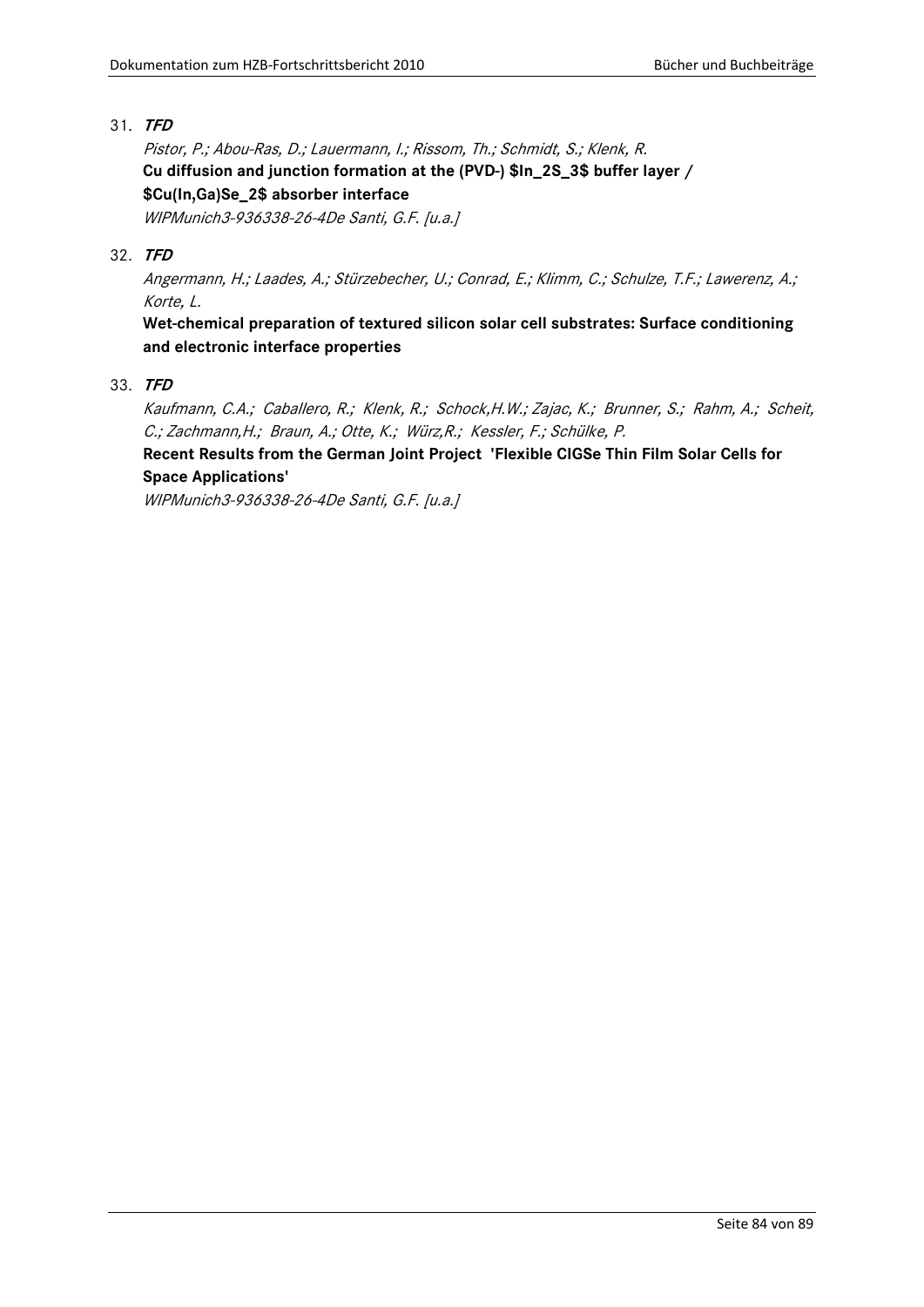# **Programm PNI**

# 1. **EngM**

Liang, Z.; Chang, C.S.T.; Wanderka, N.; Banhart, J.; Hirsch, J. **The effect of Fe, Mn and trace elements on precipitation in Al-Mg-Si alloy** Japan Institute of Light Metals

# 2. **EngM**

Zabler, S.; Rack, A.; García-Moreno, F.; Ershov, A.; Baumbach, T.; Banhart,J. **Imaging fast processes in liquid metal foams and semi-solid alloys using synchrotron radioscopy with spatio-temporal micro-resolution** SpringerBerlin978-3-642-14793-7Kannengiesser, T. [u.a.]

3. **EngM**

Chang, C.S.T.; Liang, Z.Q.; Banhart, J. **Natural Ageing Al-Mg-Si Alloys** Japan Institute of Light Metals

# 4. **EngM**

Grupp, R.; Nöthe, M.; Kieback, B.; Banhart, J. **In-situ investigation of the cooperative material transport during the early stage of sintering by synchrotron X-ray computed tomography** WileyHoboken, NJ978-0-470-40849-0Bordia, R.K. [u.a.]

5. **EngM**

Kamel, S.; Wimpory, R.C.; Hofmann, M. **The Effects of Constraint and Compressive or Tensile Residual Stresses on Brittle Fracture** American Society of Mechanical EngineersNew York978-0-7918-4368-0

6. **EngM**

Smith, M.C.; Smith, A.C., Wimpory, R.; Ohms, C.; Nadri, B.; Bouchard, P.J. **Optimising Residual Stress Measurements and Predictions in a Welded Benchmark Specimen: A Review of Phase 2 of the NeT Task Group 1 Single Bead on Plate Round Robin** American Society of Mechanical EngineersNew York978-0-7918-4369-7

7. **EngM**

Ohms, C.; Wimpory, R.C.; Neov, D.; Hofmann, M.; Turski, M.; Haigh, R.; Fitzpatrick, M.; Edwards,  $\mathcal{L}$ 

**Residual Stress Measurements in a Three-Bead Slot Weld in a 20 mm Carbon Steel Plate** American Society of Mechanical EngineersNew York978-0-7918-4369-7

8. **Others**

Schulze, T.F.; Beushausen, H.N.; Leendertz, C.; Dobrich, A.; Hannappel, T.; Korte, L.; Rech, B. **Impact of a-Si:H structural properties on the annealing behavior of a-Si:H/c-Si heterostructures used as precursors for high-efficiency solar cells** MRSWarrendale978-1-605-11245-9(Materials Research Society symposium proceedings ; 1268)Friedman, D...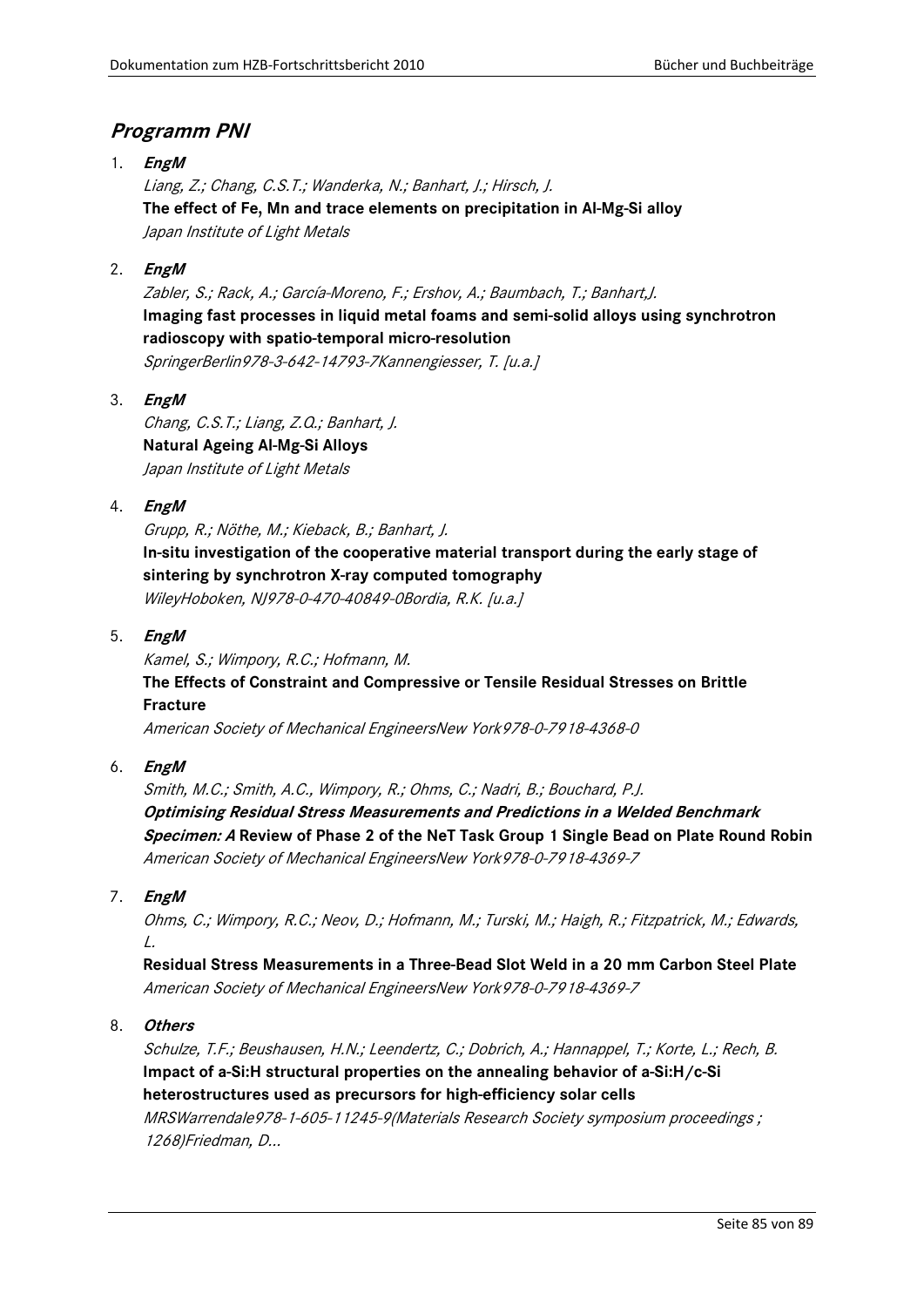#### 9. **Others**

Denker, A.; Rethfeldt, C.; Röhrich, J.; Cordini, D.; Heufelder, J.; Stark, R.; Weber, A. **Eye tumour therapy in Berlin** 978-92-9083-352-9

### 10. **P-FE**

Dehn, M.; Chubarov, O.; Euteneuer, H.; Heine, R.; Jankowiak, A.; Kreidel, H.-J.; Ott, P. **Various Improvements to Operate the 1.5GeV HDSM at MAMI** 978-92-9083-352-9

### 11. **P-FE**

Wüstefeld, G.; Feikes, J.; Hatrott, M. v.; Ries, M. ; Hoehl, A.; Klein, R.; Müller, R.; Serdyukov, A.; Ulm, G.

# **Coherent THz Measurements at the Metrology Light Source** 978-92-9083-352-9

### 12. **P-FE**

Herzog, M.; Shayduk, R.; Leitenberger, W.; van der Veen, R.M.; Milne, C.J.; Johnson, S.L.; Vrejoiu, L.; Alexe, M.; Hesse, D. ; Bargheer, M.

# **Coherent Phonons in Oxide Superlattices Observed by Optical and X-Ray Pump-Probe Techniques**

International Conference on Ultrafast Phenomena, OSA Technical Digest (CD) (Optical Society of America, 2010), paper TuE50

### 13. **P-FE**

Bahrdt, J.; Bäcker, H.-J.; Dirsatt, M.; Frentrup, W.; Gaupp, A.; Just, D.; Pflückhahn, D.; Scheer, M.; Schulz, B.; Weingartner, R.; Grüner, F.; O'Shea, F.

# **Cryogenic Design of a PrFeB-Based Undulator**

978-92-9083-352-9 Proceedings of the IPAC 2010, Kyoto, Japan, 2010, p3111-3113.

# 14. **P-FE**

Koschitzki, C.; Hoehl, A.; Klein, R.; Thornagel, R.; Feikes, J.; Hartrott, M.; Wüstefeld, G. **Highly Sensitive Beam Size Monitor for pA Currents at the MLS Electron Storage Ring** 978-92-9083-352-9

# 15. **P-FE**

Setty, A.; Pastre, J.-L..; Jousse, D.; Weihreter, E. **Beam Dynamics of the 50 MeV Preinjector for the Berlin Synchrotron BESSY II** 978-92-9083-352-9

# 16. **P-FE**

Kuske, P.; Goergen, R.; Kuszynski, J.; Schmid, P. **Improvements of the Set-Up and Procedures for Beam Energy Measurements at BESSY II** 978-92-9083-352-9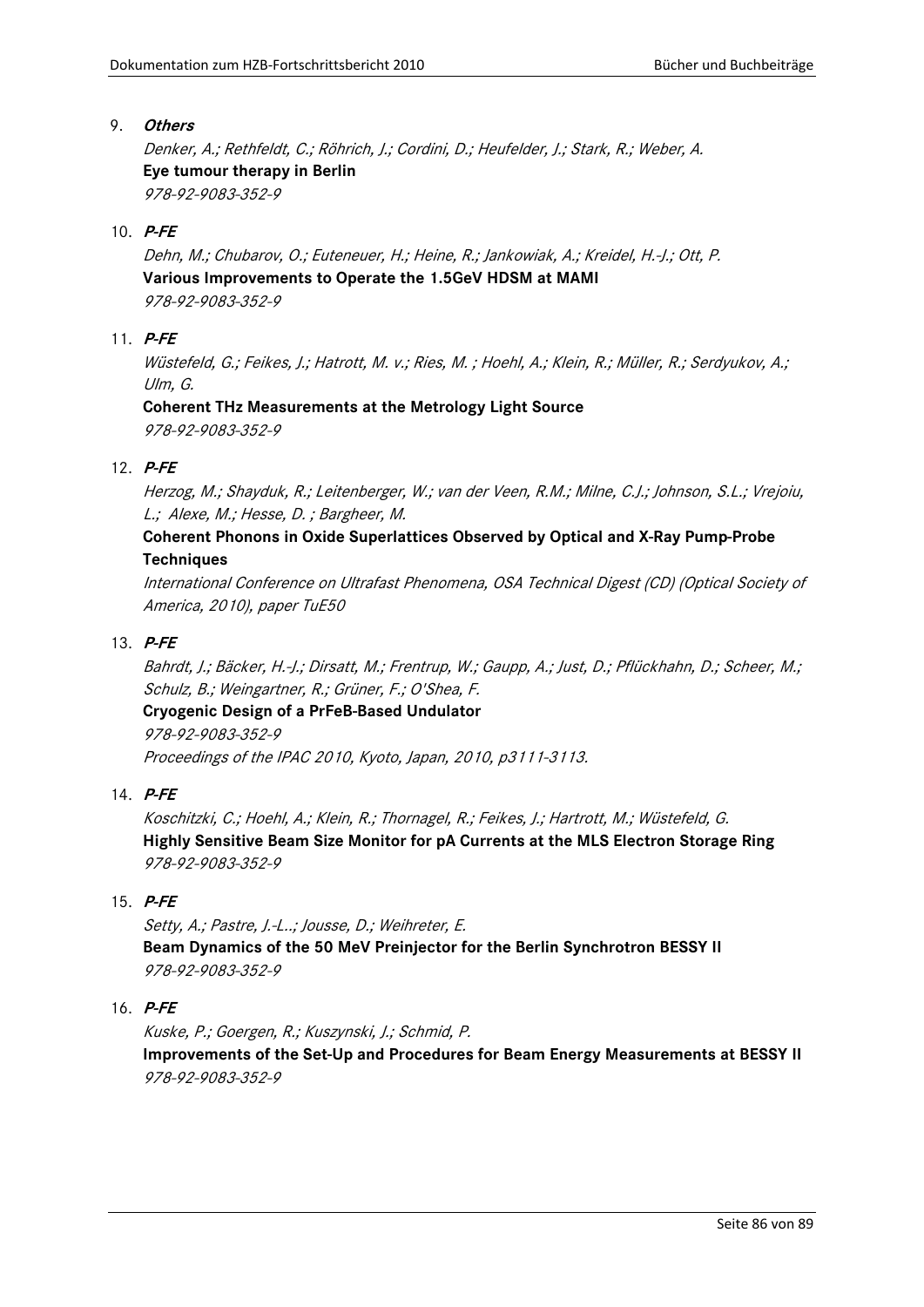#### 17. **P-FE**

#### Gensch, M.

# **THz Pulses from 4th generation X-ray lightsources: Perspectives for fully synchronized THz pump X-ray probe experiments**

American Inst. of PhysicsMelville, NY978-0-7354-0757-2(AIP conference proceedings ; 1214)Predoi-Cross, A. [u.a.]

### 18. **P-FE**

Dressler, O.; Hartrott, M.v.; Hauge, N.

# **Determination of the Magnetic Characteristics in the Injection Septum for the Metrology Light Source**

978-92-9083-352-9

# 19. **P-FE**

Schnizer, P.; Fischer, E.; Montag, C.; Aulenbacher, K.; Jankowiak, A.; Ludwig-Mertin, U. **Magnet Design of the ENC@FAIR Interaction Region**  978-92-9083-352-9

#### 20. **P-FE**

Xiang, R.; Arnold, A.; Buettig, H.; Janssen, D.; Justus, M.; Lehnert, U.; Michel, P.; Murcek, P.; Schneider, Ch.; Schurig, R.; Staufenbiel, F.; Teichert, J.; Kamps, T.; Rudolph, J.; Schenk, M.; Klemz, G.; Will, I.

**The ELBE accelerator facility starts operation with the superconducting RF gun** 978-92-9083-352-9

#### 21. **P-FE**

Schmid, P.; Engel, D.; Feikes, J.; Kuske, P.; Müller, R.; Wüstefeld, G. **Optics Calibration at the MLS and at BESSY II** 978-92-9083-352-9

#### 22. **P-FE**

Störmer, M.; Horstmann, C.; Siewert, F.; Scholze, F.; Krumrey, M.; Hertlein, F.; Matiaske, M.; Wiesmann, J.; Gaudin, J.

#### **Single-layer mirrors for advanced research light sources**

American Inst. of PhysicsMelville, NY978-0-7354-0782-4(AIP conference proceedings ; 1234)Garrett, R...

#### 23. **P-FE**

Müller, R.; Franksen, B.; Görgen, R.; Lange, R.; Kuske, P.; Müller, I.; Rahn, J.; Schneegans, T. **Installing a Fast Orbit Feedback at BESSY**  978-92-9083-352-9

#### 24. **P-FE**

Heine, R.; Aulenbacher, K.; Chubarov, O.; Dehn, M.; Euteneuer, H.; Jankowiak, A.; Jennewein, P.; Kreidel, H.-J.; Ludwig-Mertin, U.; Ott, P.; Stephan, G.; Tioukine, V. **Recent Status of the MAMI-C Accelerator and First Experiences with the Energy Upgrade towards 1.6 GEV\*** 978-92-9083-352-9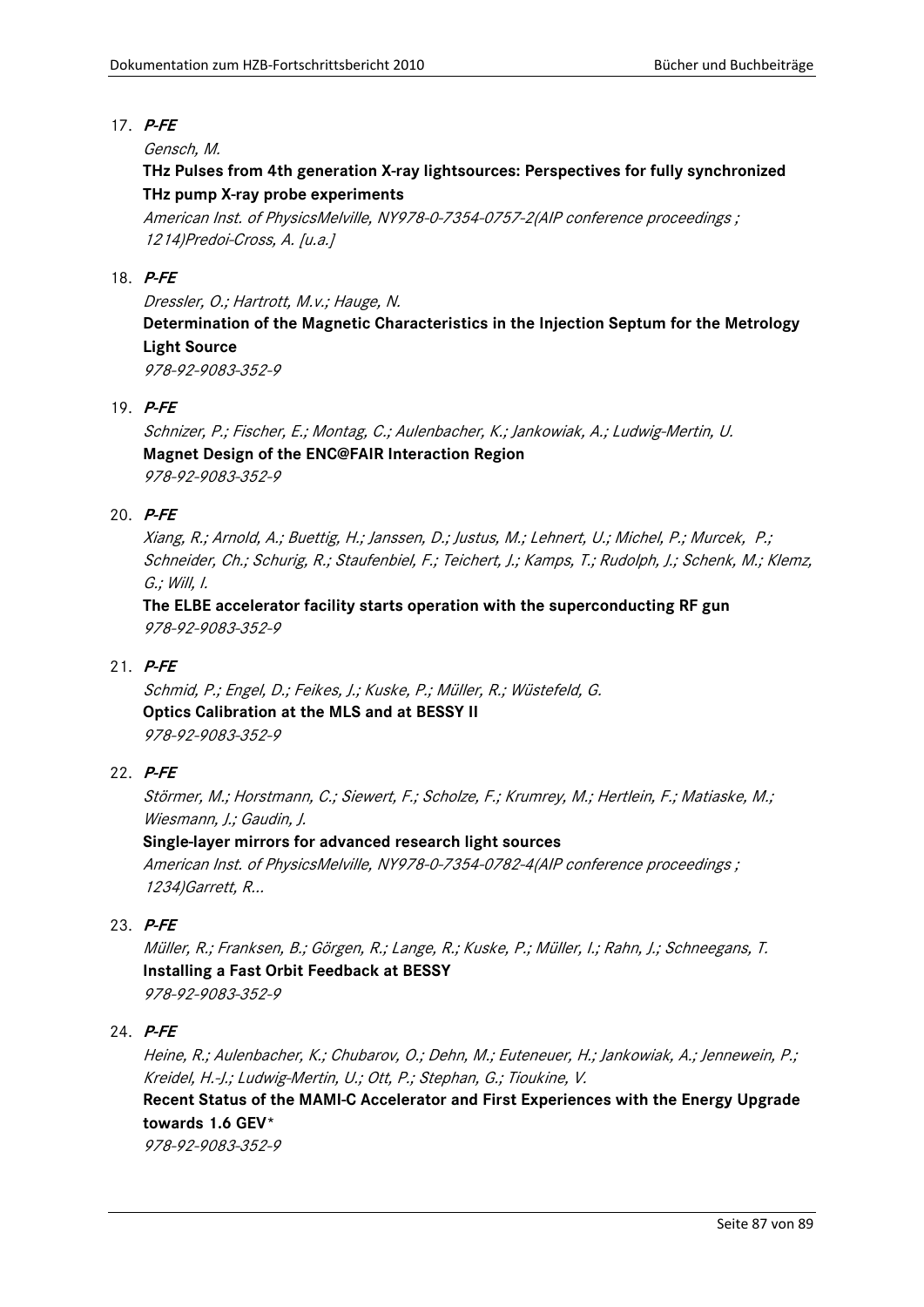## 25. **P-FE**

## Angermann, H.

**Conditioning of solar cell substrates by wet-chemical oxides: Surface morphology and electronic interface properties**

### 26. **P-FE**

Follath, R.; Balzer, A.

# **Heydemann Algorithm for Energy Scale Linearisation**

American Inst. of PhysicsMelville, NY978-0-7354-0782-4(AIP conference proceedings ; 1234)Garrett, R... AIP Conference Proceedings Vol 1234, 657-660 (2010) doi:10.1063/1.3463292 or APCPCS/1234/657/1

### 27. **P-user**

Erko, A; Firsov, A; Holldack, K **New Developments in Femtosecond Soft X-ray Spectroscopy** (AIP Conference Proceedings; 1234)

### 28. **BESSY.P-user**

Bahrdt, J.; Bäcker, H.-J.; Frentrup, W.; Gaupp, A.; Gottschlich, S.; Kuhn, C.; Scheer, M.; Schulz, B.; Gast, M.; Englisch, U.; Schöps, A.; Tischer, M.

**Characterization of the Support and Drive System of the PETRA III APPLE Undulator** American Inst. of PhysicsMelville, NY978-0-7354-0782-4(AIP conference proceedings ; 1234)Garrett, R...

# 29. **BESSY.P-user**

Bahrdt, J.; Follath, R.; Frentrup, W.; Gaupp, A.; Scheer, M. **Compensation of Beam Line Polarizing Effects at UE112 of BESSY II** American Inst. of PhysicsMelville, NY978-0-7354-0782-4(AIP conference proceedings ; 1234)Garrett, R...

#### 30. **BESSY.P-user**

Bahrdt, J.; Frentrup, W.; Gaupp, A.; Scheer, M.; Weingartner, R.; O'Shea, F.; Grüner, F. **Cryogenic Undulator for a Table Top FEL**

American Inst. of PhysicsMelville, NY978-0-7354-0782-4(AIP conference proceedings ; 1234)Garrett, R...

# 31. **P-user**

Gaupp, A.; MacDonald, M.; Schäfers, F.

# **A \$W/B\_4C\$ Transmission Multilayer as an Achromatic Phase Shifter in the XUV: Some Experimental Aspects**

American Inst. of PhysicsMelville, NY978-0-7354-0782-4(AIP conference proceedings ; 1234)Garrett, R... SRI2009, AIP Conference Proceedings 1234 (2010) p 665-668.

#### 32. **P-user**

Rabin, I.; Hahn, O.; Wolff, Z.; Kindzorra, E.; Masic, A.; Schade, U.; Weinberg, G. **Characterization of the writing media of the Dead Sea Scrolls** BrillLeiden978-90-04-18152-6Gunneweg, J. [u.a.]